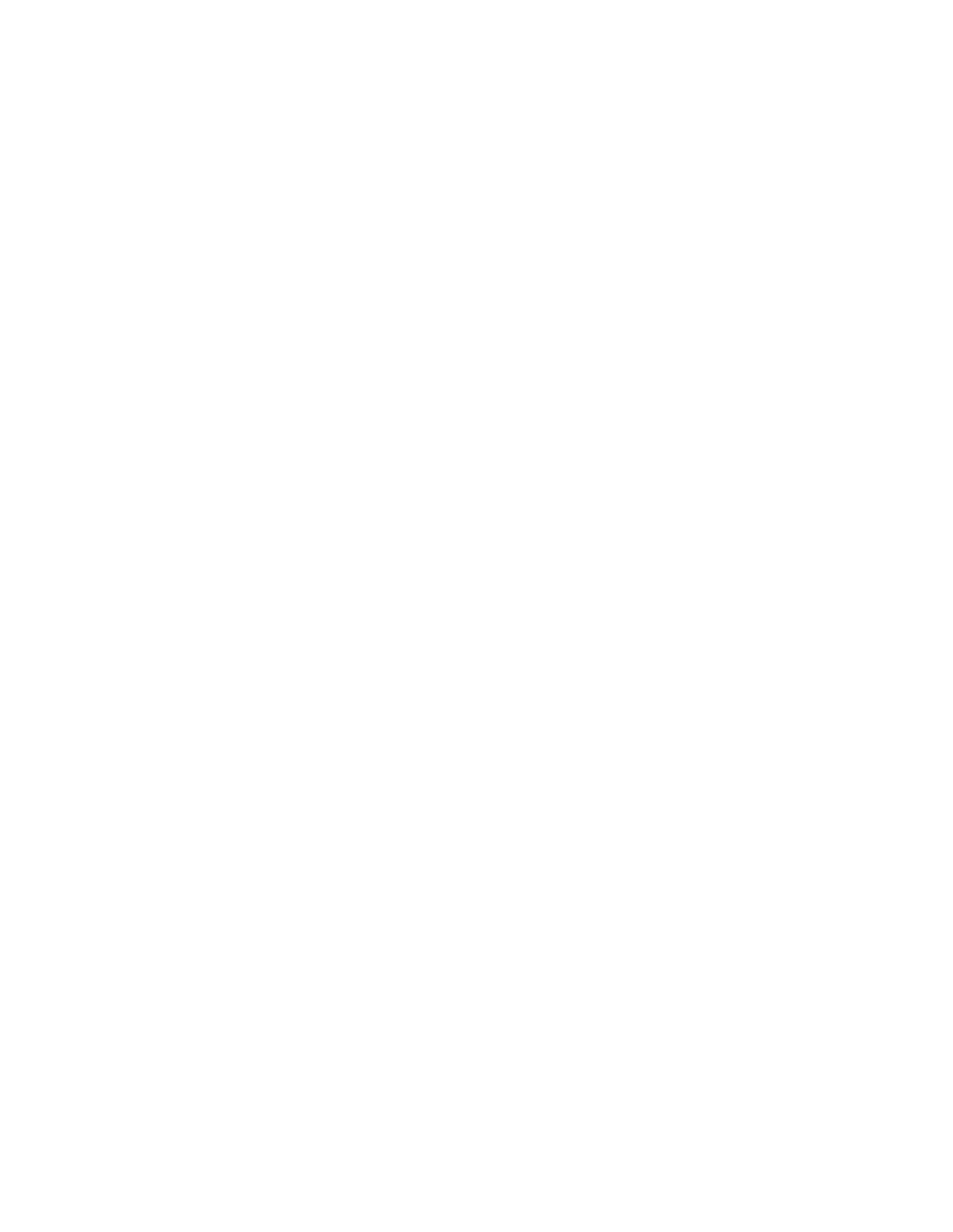## <span id="page-2-0"></span>Abstract

The inverse Galois problem is an open problem in Galois theory that asks whether every finite group can be realized as the Galois group of some field extension of the rational numbers. For example, twenty-five of the twenty-six sporadic groups have been realized over the rational numbers, with the famous exception of  $M_{23}$ . In this thesis, we approach inverse Galois theory by examining Belyi maps, coverings of the complex projective line ramified over no more than three points. By viewing Belyi maps with geometric monodromy group  $G$  as families of  $G$ -extensions over a number field  $K$ , we consider the problem of "specialization" in order to exhibit families of H-extensions with  $H \leq G$ . Our main result is a formula for the genus of the "specialization map" that gives H-specializations for the family of G-extensions. Using the specialization method, we provide explicit examples of families of polynomials with Galois group  $H \leq G$ . Moreover, in the event that we have a family of G-extensions of K with  $K \neq \mathbb{Q}$ , we consider the problem of "arithmetic descent" to construct G-extensions of Q from this family. We give concrete descent conditions for prime-order Kummer extensions, and we discuss the more general cyclic order n case. We then provide a theoretical description of the conditions for descending general Galois number fields.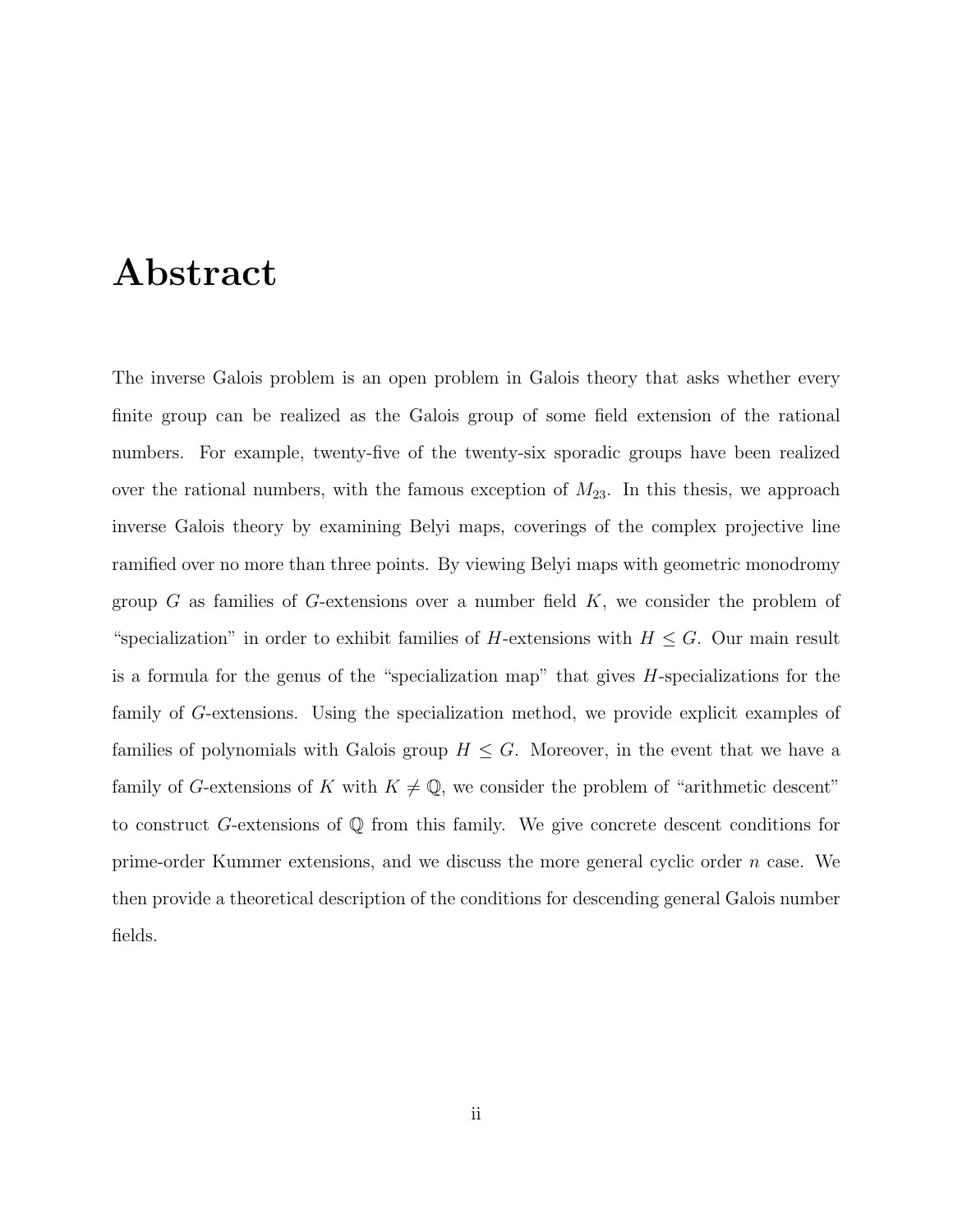## <span id="page-3-0"></span>Preface

One could argue that this thesis truly began in Professor John Voight's introductory Galois theory course in the winter quarter of 2021. Having just learned what Galois groups are, I asked Professor Voight, probably in an optimistic manner, "which are the finite groups that appear as Galois groups over the rational numbers?". His response that it was an open problem initially came as a surprise; at the time, I naively expected him to respond that it was all groups with properties X, Y, and Z. Over a year later, I am presenting some of the progress made towards the Inverse Galois Problem along with some of my own efforts, under Professor Voight's advising. What an incredible way to answer the question I asked a year ago!

I would like to acknowledge the encouragement and support I received from the Dartmouth math department. Learning math here has been an incredible experience, from my start with Math 1 at the beginning of my first year to the construction of my thesis. I have benefited greatly from interacting with superb academic influences.

I would particularly like to thank my advisor, Professor John Voight. Professor Voight's patience, kindness, and deep, far-reaching insight have helped me to travel great lengths with this project and my understanding of math. Beyond the specifics of this thesis, with each of my meetings with Professor Voight I felt that I understood more and more clearly what it means to be a mathematician. His influence will likely continue to enrich my approach to math for the remainder of my mathematical career.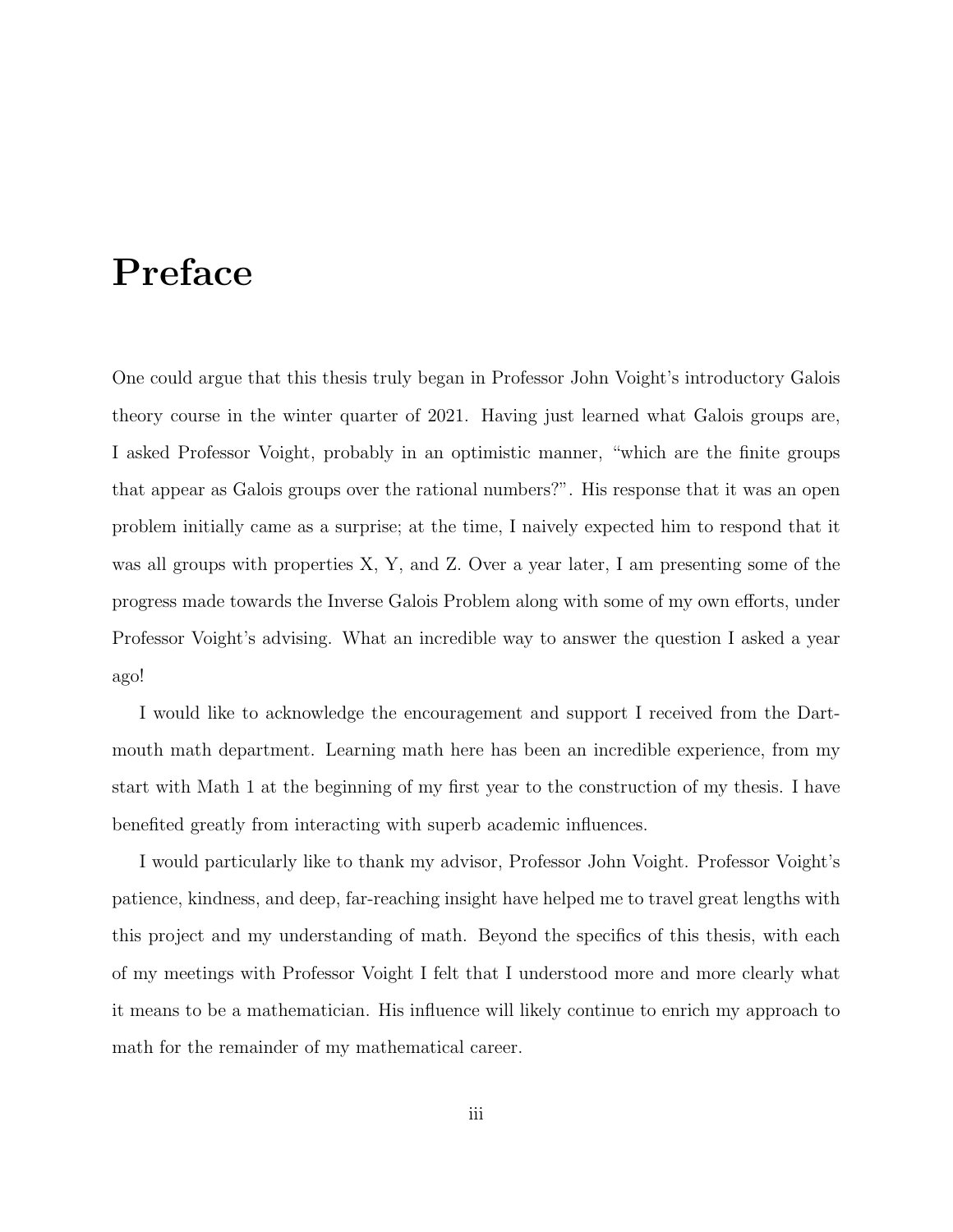Finally, I am grateful for the support of my friends and family throughout my undergraduate years. None of this would have been possible without the support of those who believed in me.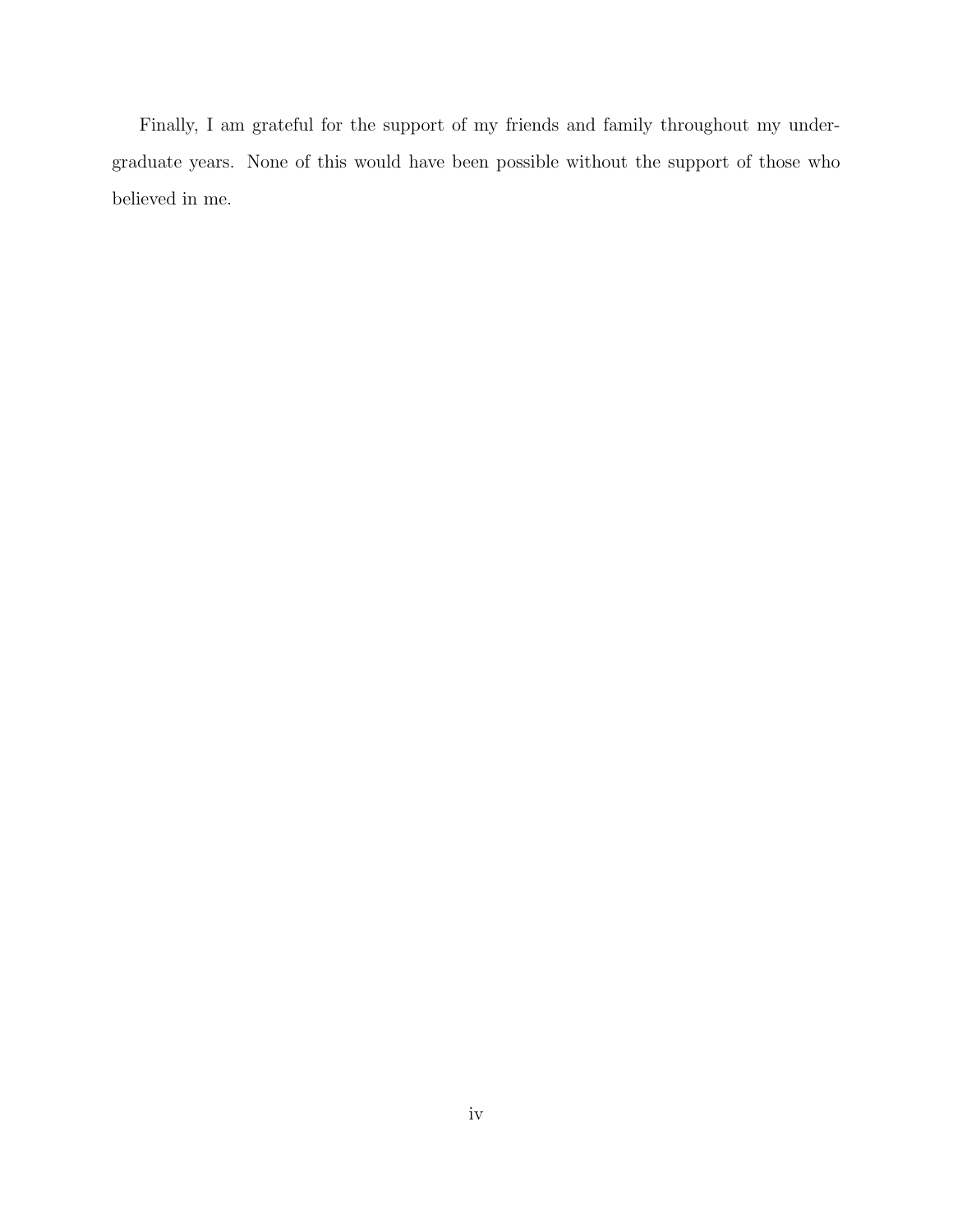# **Contents**

|                  |                                            |                                                                                                                   | $\overline{\mathbf{u}}$ |  |  |  |
|------------------|--------------------------------------------|-------------------------------------------------------------------------------------------------------------------|-------------------------|--|--|--|
|                  |                                            |                                                                                                                   | iii                     |  |  |  |
| $\mathbf{1}$     |                                            | <b>Motivation and Summary</b>                                                                                     | $\mathbf{1}$            |  |  |  |
|                  | 1.1                                        |                                                                                                                   | $\mathbf{1}$            |  |  |  |
|                  | 1.2                                        |                                                                                                                   | 5                       |  |  |  |
| $\mathbf{2}$     | <b>Preliminaries</b><br>9                  |                                                                                                                   |                         |  |  |  |
|                  | 2.1                                        |                                                                                                                   | 9                       |  |  |  |
|                  | 2.2                                        |                                                                                                                   | 19                      |  |  |  |
|                  | 2.3                                        |                                                                                                                   | 20                      |  |  |  |
|                  | 2.4                                        |                                                                                                                   | 29                      |  |  |  |
| $\bf{3}$         | <b>Specializations of Belyi Maps</b><br>32 |                                                                                                                   |                         |  |  |  |
|                  | 3.1                                        |                                                                                                                   | 32                      |  |  |  |
|                  | 3.2                                        | $Specializations \dots \dots \dots \dots \dots \dots \dots \dots \dots \dots \dots \dots \dots \dots \dots \dots$ | 35                      |  |  |  |
|                  | 3.3                                        |                                                                                                                   | 47                      |  |  |  |
| $\blacktriangle$ |                                            | <b>Arithmetic descent</b>                                                                                         | 52                      |  |  |  |
|                  | 4.1                                        |                                                                                                                   | 52                      |  |  |  |
|                  | 4.2                                        |                                                                                                                   | 53                      |  |  |  |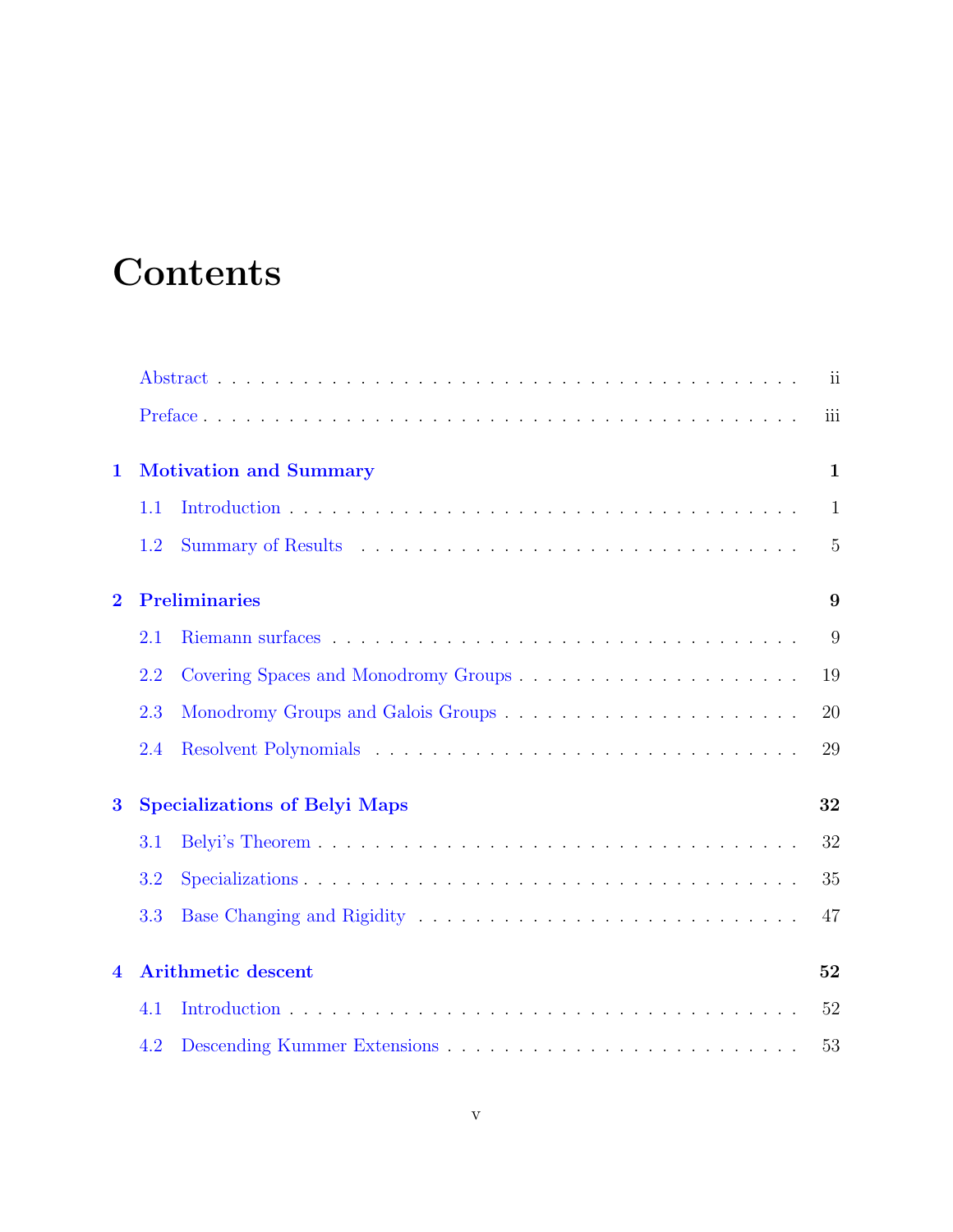| 5 Final Remarks and Future Directions | 69 |
|---------------------------------------|----|
| <b>References</b>                     |    |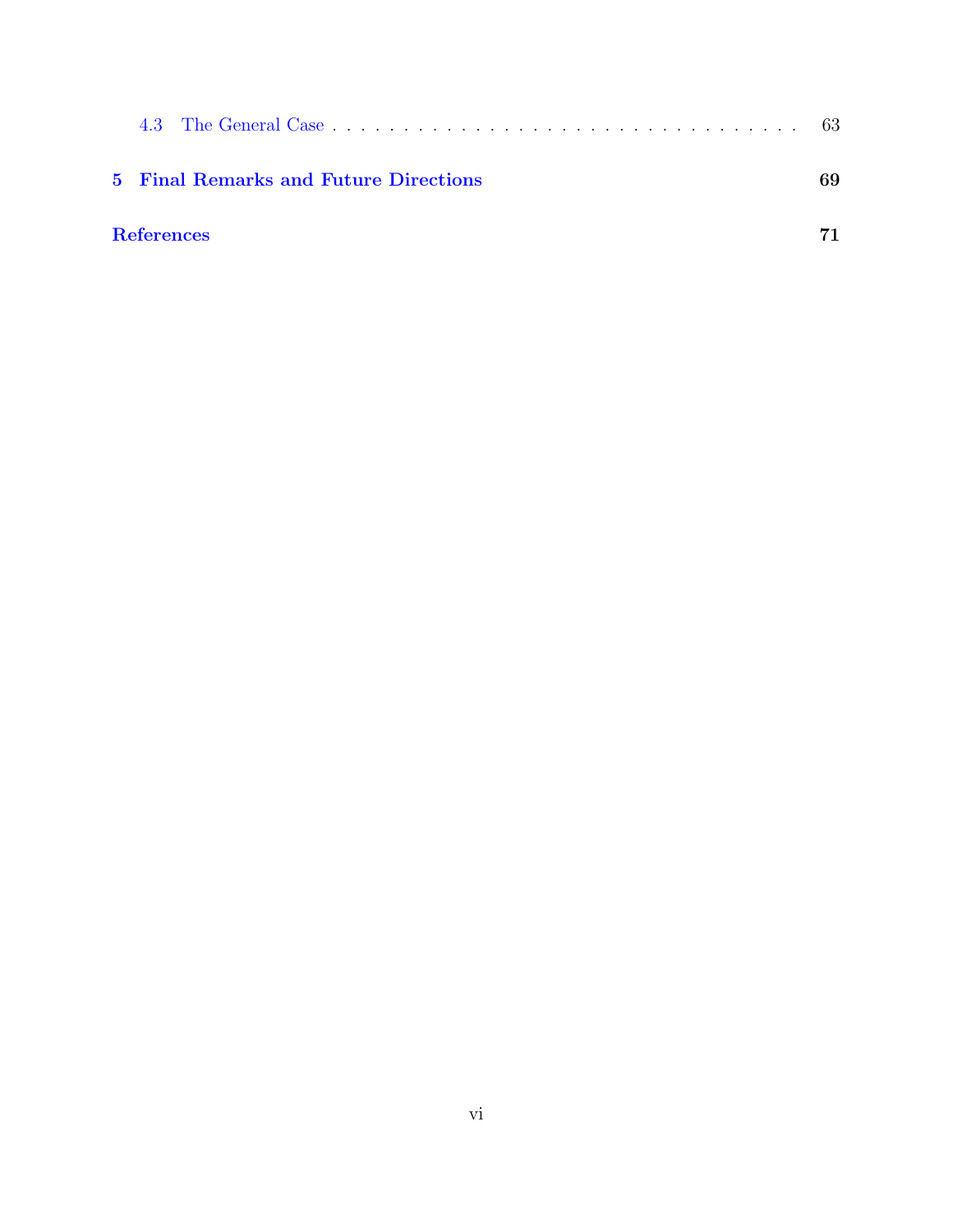### Chapter 1

# <span id="page-7-0"></span>Motivation and Summary

<span id="page-7-1"></span>Section 1.1

#### Introduction

Let F be a field, and let K be an algebraic extension of F. Let  $Aut(K \mid F)$  denote the group of automorphisms of K that fix F. We say that K is Galois over F if the fixed field of Aut(K|F) is precisely F, and we use  $Gal(K|F)$ , called the Galois group, to denote this group of automorphisms. By the fundamental theorem of Galois theory, there is an orderreversing correspondence between the (closed) subgroups of  $Gal(K|F)$  and sub-extensions of  $K$  over  $F$ .

In the case where  $F = \mathbb{Q}$  and K is a finite Galois extension, we have that  $Gal(K | F)$  is a finite group of order  $[K : \mathbb{Q}]$ . This suggests the following question: Which finite groups can be realized as Galois groups over Q? This is known as the Inverse Galois Problem(IGP). In general, for a field  $K$ , we say that a finite group G is realizable over K if there is some Galois extension  $L | K$  with  $Gal(L | K) \simeq G$ . We will see later that every finite group is realizable over some number field, but it remains open as to whether this number field can be made to be Q. To orient this discussion, we first note some classes of finite groups for which the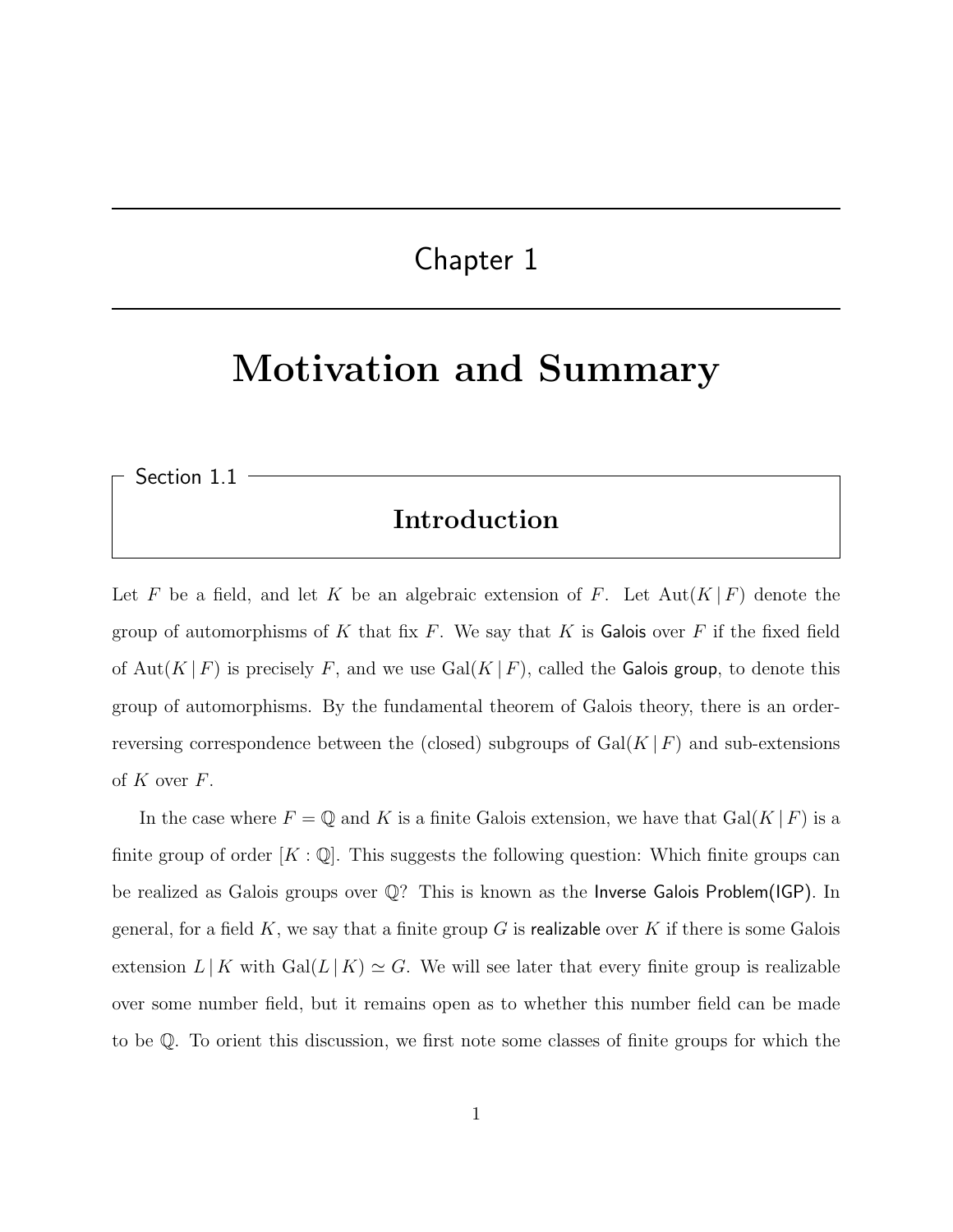Inverse Galois Problem has been answered in the affirmative, starting with abelian groups.

Proposition 1.1.1. All finite abelian groups are realizable over  $\mathbb Q$ .

*Proof.* This proof is adapted from Dummit-Foote [\[11,](#page-78-0) 14.5]. For a primitive nth root of unity  $\zeta_n$ , we let  $\sigma_a$  denote the element of  $Gal(\mathbb{Q}(\zeta) \mid \mathbb{Q})$  defined by  $(\zeta_n \mapsto \zeta_n^a)$  for  $1 \leq a < n$  and a relatively prime to  $n$ . Then we recall the following isomorphism:

$$
(\mathbb{Z}/n\mathbb{Z})^{\times} \to \text{Gal}(\mathbb{Q}(\zeta_n)|\mathbb{Q})
$$

$$
a \mapsto \sigma_a
$$

Take  $n = p_1^{e_1} \dots p_k^{e_k}$ . Then we observe that  $\mathbb{Q}(\zeta_{p_j}^{e_j})$  is a subfield of  $\mathbb{Q}(\zeta_n)$ : indeed,

$$
\zeta_n^{p_1^{e_1}...p_{j-1}^{e_{j-1}}p_{j+1}^{e_{j+1}}...p_k^{e_k}}
$$

is a primitive  $p_i^{e_j}$  $j^{e_j}$ th root of unity.

Moreover, each of the fields  $\mathbb{Q}(\zeta_{p_j^{e_j}})$  are pairwise disjoint over  $\mathbb{Q}$ , and

$$
\prod [\mathbb{Q}(\zeta_{p_j^{e_j}}) : \mathbb{Q}] = \prod |\text{Gal}(\mathbb{Q}(\zeta_{p_j^{e_j}}) | \mathbb{Q})| = \prod |\mathbb{Z}/\mathbb{Z}p_j^{e_j}\rangle^{\times}|
$$

$$
= \prod p_j^{e_j - 1}(p_j - 1) = \phi(n) = |(\mathbb{Z}/n\mathbb{Z})^{\times}|
$$

where  $\phi$  denotes the Euler totient function. Hence the compositum of the subfields  $\mathbb{Q}(\zeta_{p_j^{e_j}})$ is all of  $\mathbb{Q}(\zeta_n),$  with Galois group

$$
\mathrm{Gal}(\mathbb{Q}(\zeta_n) \,|\, \mathbb{Q}) \simeq \prod \mathrm{Gal}(\mathbb{Q}(\zeta_{p_j^{e_j}}) \,|\, \mathbb{Q})
$$

Now, let G be a finite abelian group. Then, since every finite abelian group is isomorphic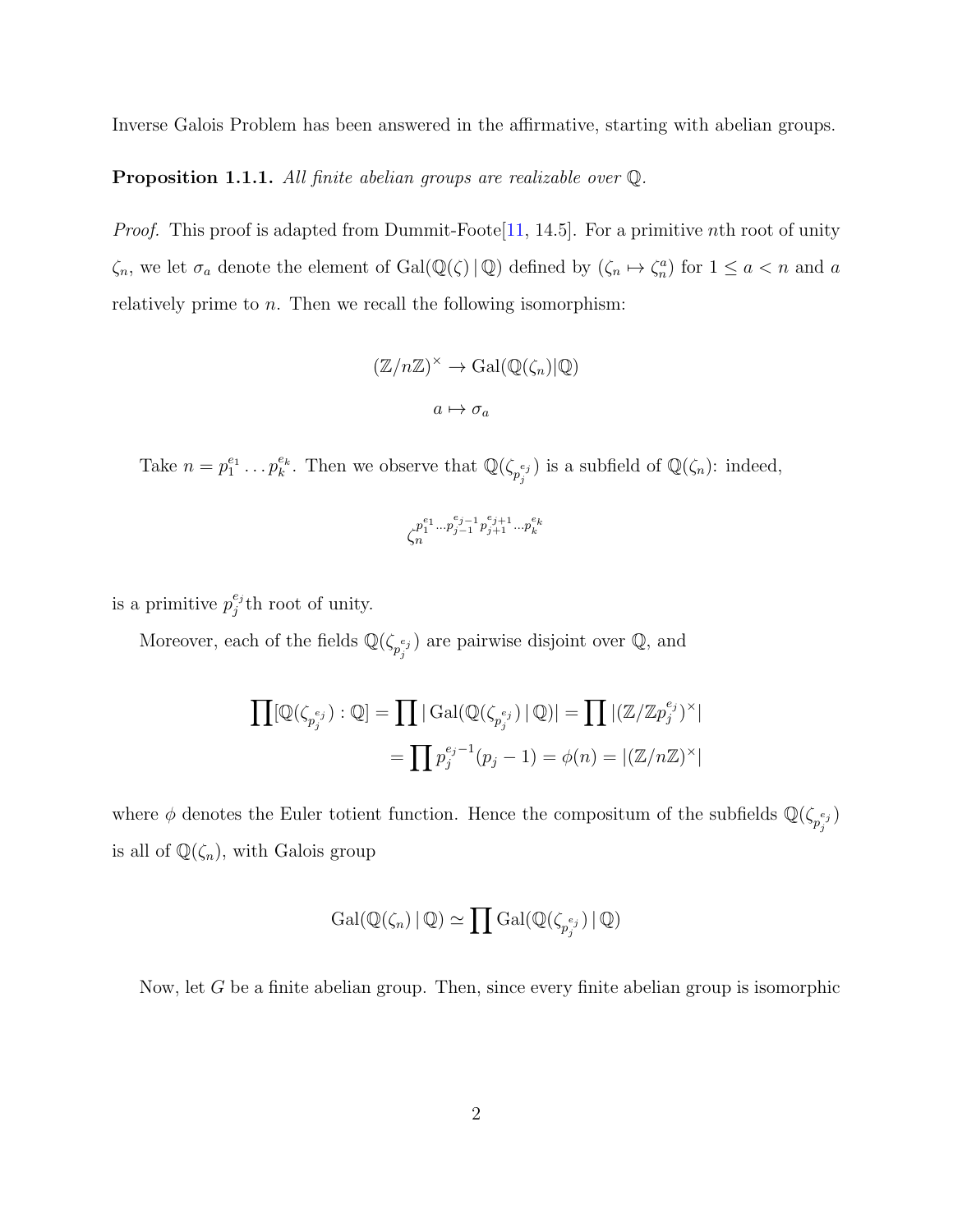to a direct product of cyclic groups, we have

$$
G \simeq \mathbb{Z}/n_1\mathbb{Z} \times \cdots \times \mathbb{Z}/n_k\mathbb{Z}
$$

with  $n_i \in \mathbb{Z}_{\geq 1}$ . At this point of the proof, we assume a special case of Dirichlet's theorem: For any integer m, there are infinitely many primes p with  $p \equiv 1 \pmod{m}$ . So for each  $n_j$ , we choose a prime  $p_j$  such that  $p_j \equiv 1 \pmod{n_j}$  with all  $p_j$  distinct. We take  $n = p_1 \dots p_k$ , and consider  $(\mathbb{Z}/n\mathbb{Z})^{\times}$ . By the above,

$$
Gal(\mathbb{Q}(\zeta_n) \mid \mathbb{Q}) \simeq (\mathbb{Z}/p_1\mathbb{Z})^\times \dots (\mathbb{Z}/p_k\mathbb{Z})^\times
$$

$$
\simeq \mathbb{Z}/(p_1 - 1)\mathbb{Z} \times \dots \mathbb{Z}/(p_k - 1)\mathbb{Z}
$$

By construction,  $n_j$  divides  $p_j - 1$ , so there is a subgroup

$$
H = H_1 \times \cdots \times H_k
$$

with  $H_j \leq \mathbb{Z}/(p_j-1)\mathbb{Z}$  and  $(\mathbb{Z}/(p-1)\mathbb{Z})/H_j \simeq \mathbb{Z}/n_j\mathbb{Z}$ . Since  $Gal(\mathbb{Q}(\zeta_n) | \mathbb{Q})$  is abelian, every subgroup is normal, so by the fundamental theorem of Galois theory, H corresponds  $\Box$ to a Galois extension over  $\mathbb Q$  with Galois group  $G$ .

Thus we have shown that the Inverse Galois Problem is resolved for finite abelian groups. Observe that in the proof, a choice was made on the primes  $p_j$ , so in fact we have infinitely many G-extensions by choosing different  $p_j$ . We remark that there is a deeper result known as the Kronecker–Weber theorem which states that all abelian extensions of Q are contained in cyclotomic fields.

Next, we consider symmetric groups.

<span id="page-9-0"></span>**Proposition 1.1.2.** For every  $n \geq 1$ , the symmetric group  $S_n$  is realizable over Q.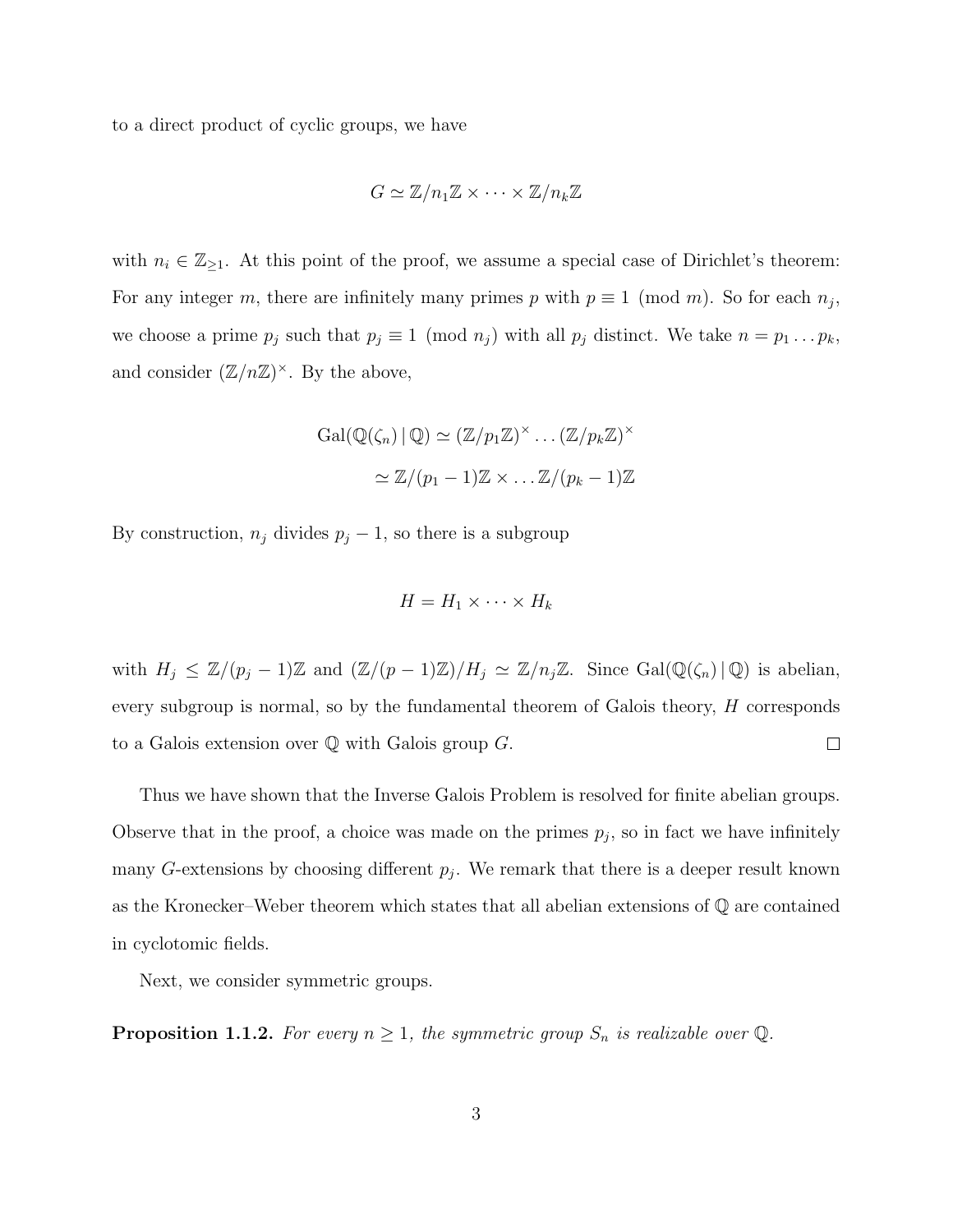To prove this proposition, we assume a theorem of Dedekind that is a standard tool in algebraic number theory.

**Theorem 1.1.3.** Let  $f \in \mathbb{Z}[x]$  be degree n, and fix a permutation representation of the Galois group of f in  $S_n$ . For any prime p not dividing the discriminant of f, let  $\overline{f} \in \mathbb{F}_p[x]$  denote the reduction of f mod p. Then the Galois group of  $\overline{f}$  over  $\mathbb{F}_p$ , considered as subgroup of  $S_n$ , is isomorphic to a subgroup of the Galois group of f in  $S_n$  by conjugation.

Since finite Galois extensions of finite fields are always cyclic, this theorem says that if for a prime p the reduction f has factorization  $f_{n_1} \ldots f_{n_m}$  with  $f_{n_j}$  irreducible and degree j, then the Galois group of f in  $S_n$  contains a permutation of cycle type  $n_1, \ldots, n_m$ .

Now, we prove Proposition [1.1.2.](#page-9-0)

*Proof.* This proof is adapted from Dummit-Foote[\[11,](#page-78-0) 14.8]. Fix  $n \geq 1$ . Choose any degree n irreducible polynomial  $f_1 \in \mathbb{F}_2[x]$ . Next, choose any degree n polynomial  $f_2 \in \mathbb{F}_3[x]$  so that  $f_2$  is the product of a single irreducible quadratic and odd degree irreducible polynomials. Finally, choose  $f_3 \in \mathbb{F}_5[x]$  so that  $f_3$  is the product x with an irreducible degree  $n-1$ polynomial.

Now, use the Chinese Remainder Theorem to lift the coefficients of  $f_1$ ,  $f_2$ , and  $f_3$ , to a polynomial  $f \in \mathbb{Z}[x]$  such that f reduces to  $f_1 \mod 2$ ,  $f_2 \mod 3$ , and  $f_3 \mod 5$ . Since  $f_1$  is irreducible, f is irreducible, so its Galois group G is a transitive subgroup of  $S_n$ . The cycle type corresponding to the reduction mod 3 is the product of a 2-cycle with a sequence of odd-number cycles. If  $N$  is the product of the cycle lengths over all odd-number cycles, then raising this permutation to the Nth power leaves us with a 2-cycle, which implies that the G contains a transposition. The reduction mod 5 implies that G contains an  $n-1$  cycle. Since any transposition and  $n-1$  cycle generates all of  $S_n$ , f must have Galois group  $S_n$ .  $\Box$ 

Returning to the more general question for all finite groups, the IGP is open more specifically for finite simple groups. Even if it were known that all simple groups are realizable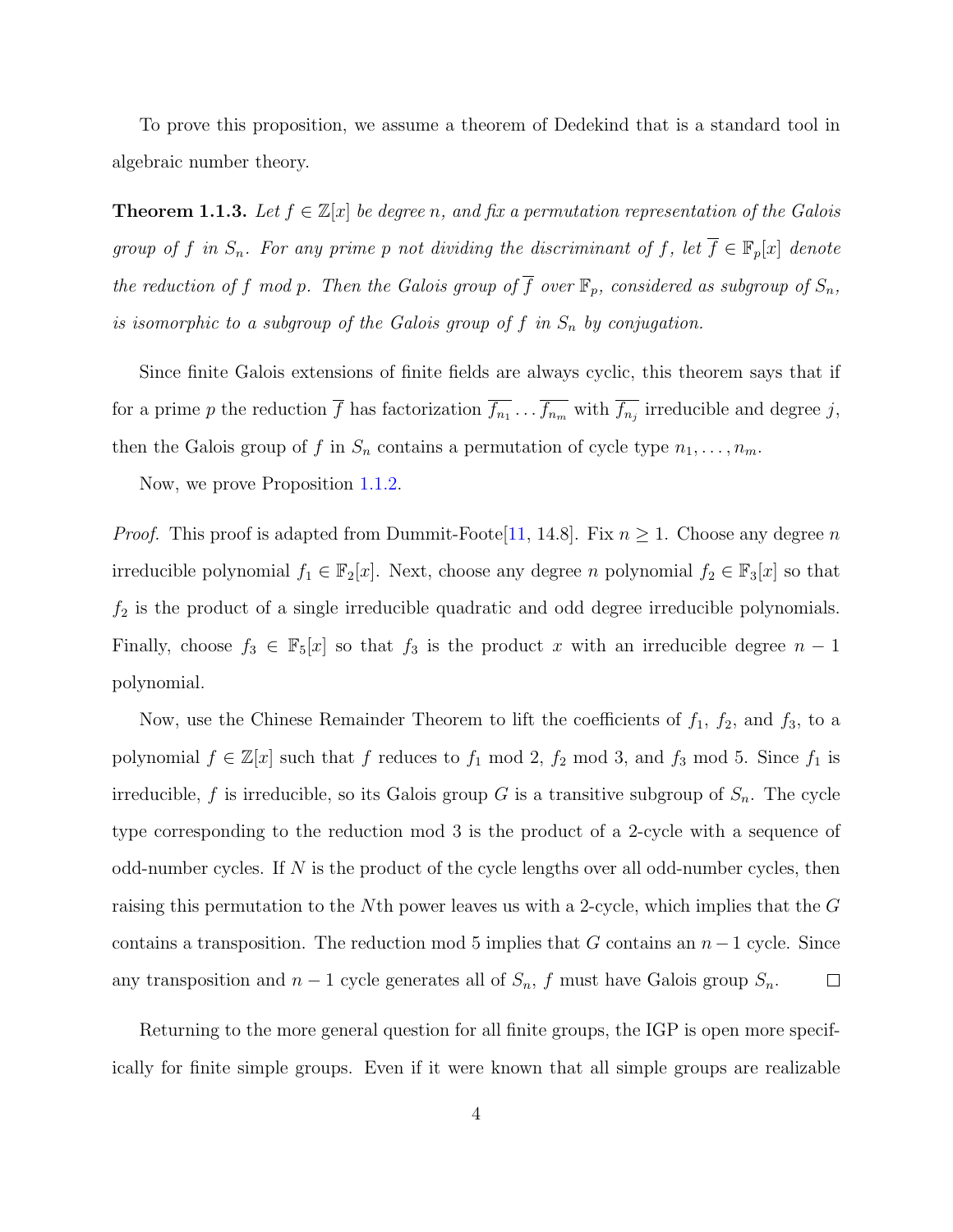over Q, it is still unclear as to how this could generate a proof for all finite groups. The most far-reaching result regarding groups with trivial center (which include simple groups) is the "rigidity method," see Dokchitser  $[15]$ . This result resolves the IGP in the affirmative for all of the sporadic groups with the famous exception of  $M_{23}$ , the Mathieu group of order  $2^7 \cdot 3^2 \cdot 5 \cdot 7 \cdot 11 \cdot 23$ . Realizing  $M_{23}$  over  $\mathbb Q$  remains open.

<span id="page-11-0"></span>Section 1.2

### Summary of Results

An approach to inverse Galois theory, which will be the subject of this thesis, involves coverings of the complex projective line and a correspondence between geometric monodromy groups and Galois groups. We give an outline of the method below, with relevant definitions and detail to be explained in subsequent chapters.

- (a) Given a finite permutation group  $H$ , embed it into a finite permutation group  $G$ .
- (b) By Riemann's existence theorem, there is a ramified covering  $X \to \mathbb{P}^1(\mathbb{C})$  with geometric monodromy group G. Under favorable circumstances, we may choose the covering to be a Belyi map.
- (c) From this covering, we get an induced finite Galois extension of  $\mathbb{C}(t)$ , the meromorphic function field of  $\mathbb{P}^1(\mathbb{C})$ , with Galois group G by considering the function field of the normal closure  $\tilde{X}$  of the cover  $X \to \mathbb{P}^1(\mathbb{C})$ .
- (d) In fact, we can base change to a number field  $K$ , which can sometimes be determined by purely group theoretic invariants, so that the induced extension of  $K(t)$  preserves the Galois group G. In the most ideal situation,  $K = \mathbb{Q}$ .
- (e) The subgroup H corresponds to a surface  $\tilde{X}/H$  such that the normal closure of the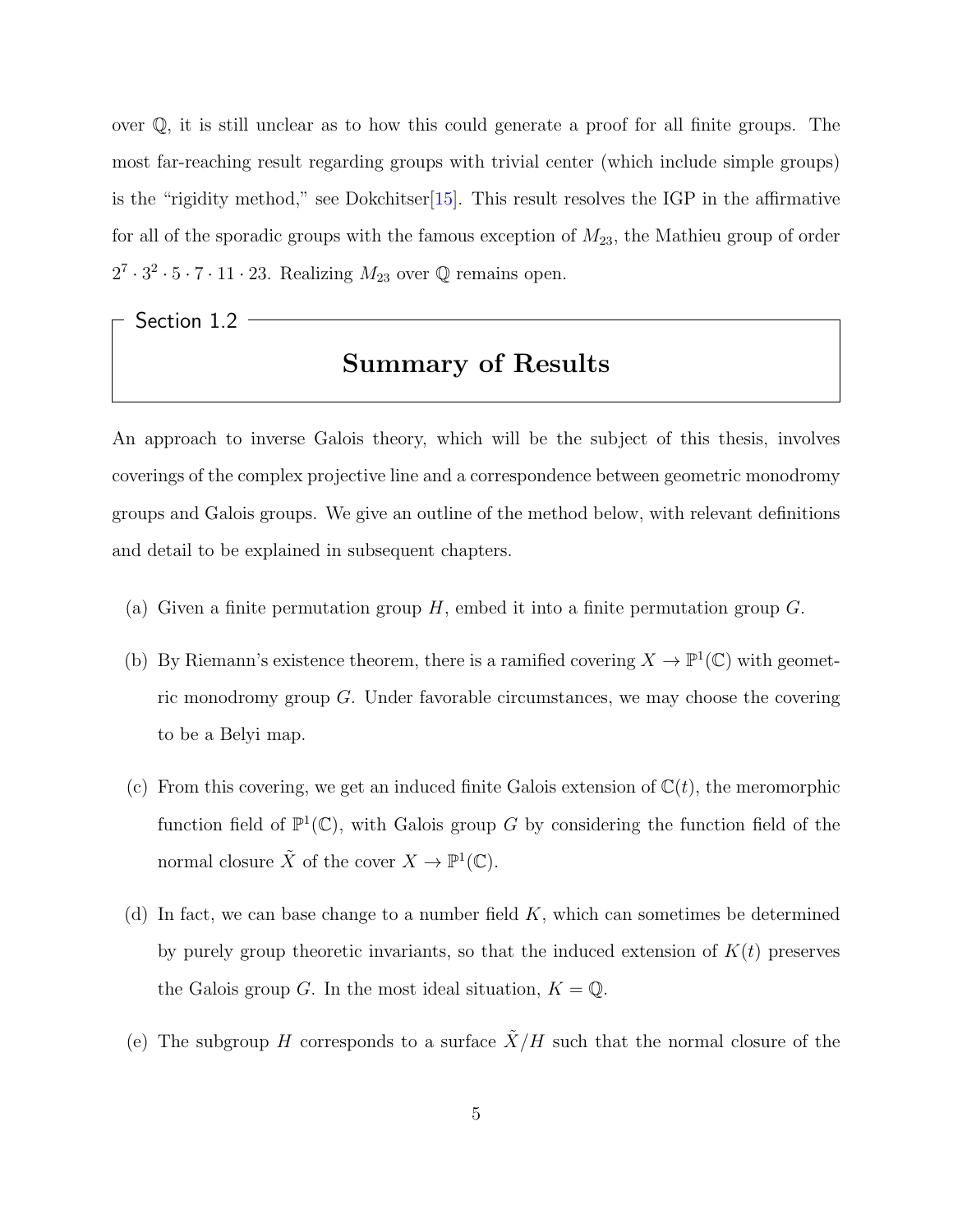covering factors by

$$
\tilde{X} \to \tilde{X}/H \to \mathbb{P}^1(\mathbb{C})
$$

where the left arrow is an  $H$  covering. We call the right arrow the specialization map. The K-rational points on  $\tilde{X}/H$  generally give us H-extensions of K, just as K- rational points of  $\mathbb{P}^1(\mathbb{C})$  generally give us G-extensions of K. In the most ideal situation,  $\tilde{X}/H$ is a genus 0 curve.

(f) In the event that K is not  $\mathbb{Q}$ , we attempt "arithmetic descent" to exhibit a G-extension of Q given a G-extension of K. We show that if  $K \mid \mathbb{Q}$  is Galois, this amounts to finding rational points on a variety of dimension  $[K:\mathbb{Q}]$ . The same can be done for  $H \leq G$ .

The advantage to considering H as a subgroup of some larger group  $G$  rather than generating an H-cover of  $\mathbb{P}^1(\mathbb{C})$  directly is dependent on the field to which we can base change, which we explore in section [3.3.](#page-53-0) We will see an example in section [3.2](#page-41-0) where Belyi maps for  $F_5$  extensions in the L-functions and Modular Forms Database (LMFDB, see [\[4\]](#page-77-0)) all had an intermediary quadratic field, but a specific Belyi map with monodromy group containing a copy of  $F_5$  allowed base changing to  $\mathbb{Q}$ .

Our main result regarding specializations of Belyi maps is in section [3.2,](#page-41-0) and states that, given a Belyi map with monodromy group G, the genus of specialization map for  $H \leq G$ can be computed using group-theoretic properties of  $H$  as a subgroup of  $G$  - in particular, we obtain a formula for the genus of the curve that gives H-specializations.

**Theorem.** Let  $\phi: X \to \mathbb{P}^1(\mathbb{C})$  be a Belyi map corresponding to the permutation triple  $(\sigma_0, \sigma_1, \sigma_\infty)$  and monodromy group  $G = \langle \sigma_0, \sigma_1, \sigma_\infty \rangle \in S_d$ . Then for some finite extension  $K \mid \mathbb{Q}$ , G is the Galois group of the splitting field of  $\phi_t$  over  $K(t)$ . Fix a subgroup  $H \leq G$ , and let  $\pi_H : G \to S_{[G:H]}$  denote the permutation representation of G on the cosets of H. Then the specializations of  $\phi_t$  with Galois group H over K lie on an algebraic curve of genus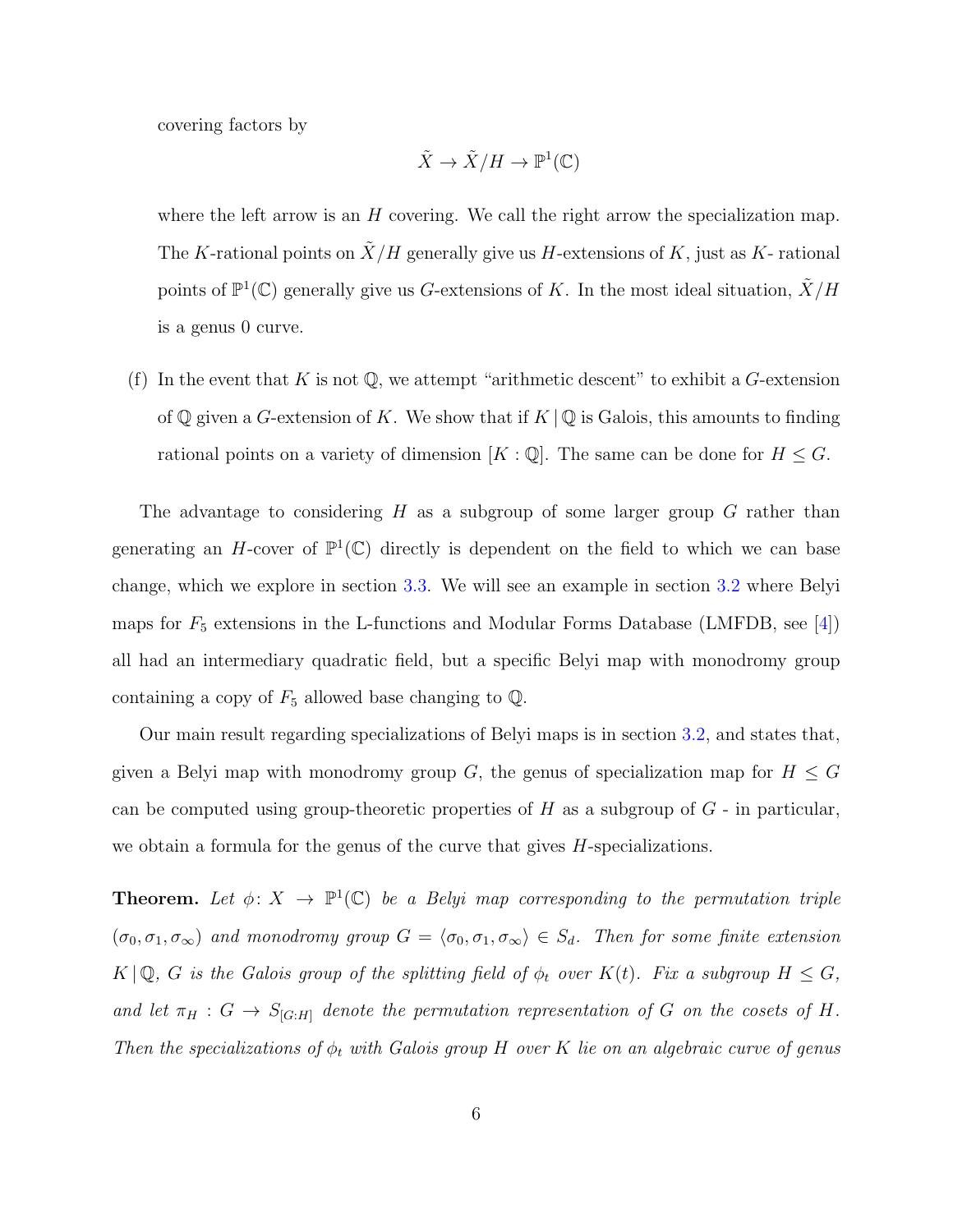g, where g is given by

$$
g = 1 - [G : H] + \sum_{p \in \tilde{X}/H} (e_p - 1)/2
$$
 (1.2.1)

where each  $e_p$  in the rightmost sum corresponds to one of the disjoint cycles between  $\pi_H(\sigma_0)$ ,  $\pi_H(\sigma_1)$ , and  $\pi_H(\sigma_\infty)$ .

In particular, if  $\tilde{X}/H \to \mathbb{P}^1(\mathbb{C})$  is Galois, then

$$
g = 1 - \frac{[G:H]}{2} \left( 1 - \frac{1}{a} - \frac{1}{b} - \frac{1}{c} \right)
$$

where a, b, c, are the orders of  $\pi_H(\sigma_0)$ ,  $\pi_H(\sigma_1)$ , and  $\pi_H(\sigma_{\infty})$  respectively.

When we approach arithmetic descent, in [4.2](#page-59-0) we examine the situation where we have a cyclic degree p Kummer extension of  $F(\zeta_p)$  for p prime and  $[F(\zeta_p): F] = p - 1$ . Our result is the precise conditions where this extension descends to a  $C_p$ -extension of F.

**Theorem.** Let  $K = F(\zeta_p)$  and suppose  $[K : F] = p - 1$ . Let L be the splitting field of  $x^p - a$ over K. We have that the  $C_p$ -extension  $L | K$  descends to a  $C_p$ -extension over F if and only if there is some  $\tau \in \text{Gal}(K \mid F)$  so that the following simultaneously hold for some  $i, c \in \mathbb{N}$ with  $i \equiv c \mod p$ .

- (a)  $\tau(\zeta_n) = \zeta_n^c$ .
- (b)  $\tau(a) = a^i \mu^n$  for some  $\mu \in K^{\times}$ .

Our next result on arithmetic descent in section [4.3](#page-69-0) is a theoretical description of the conditions for descending general Galois number fields. Specifically, for a tower of extensions  $L | K | \mathbb{Q}$  with  $L | K$  Galois,  $K | \mathbb{Q}$  Galois,  $\Sigma := \text{Gal}(L | K)$ , and  $\Gamma := \text{Gal}(K | \mathbb{Q})$ , we have that specializations where descent occurs are given by rational points on a  $|\Gamma|$ -dimensional variety.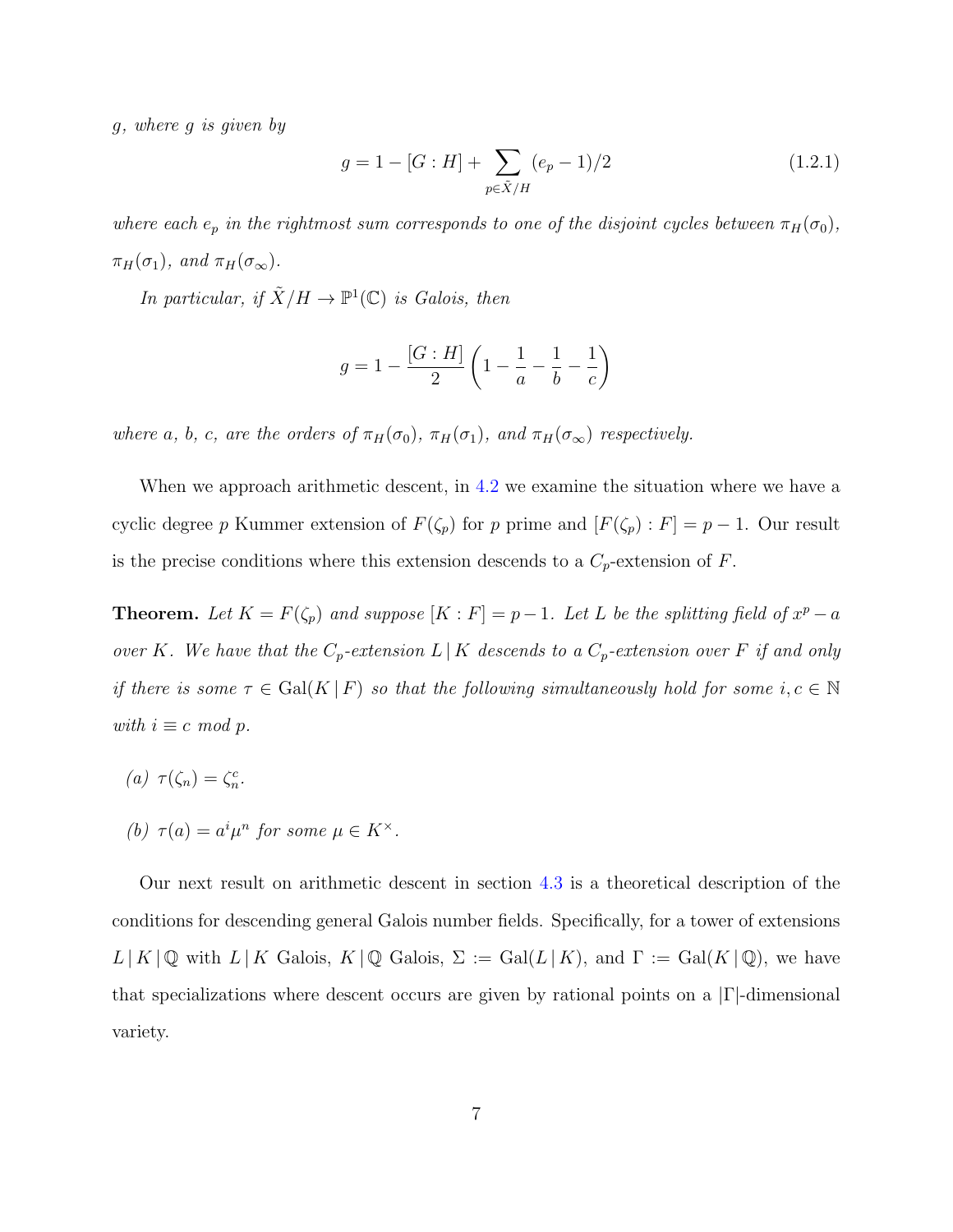**Theorem.** Let  $f: X \to \mathbb{P}^1(\mathbb{C})_K$  be a  $\Sigma$ -Galois cover. Then the K-specializations where the cover descends to  $\mathbb Q$  are given by a variety of dimension  $|\Gamma|.$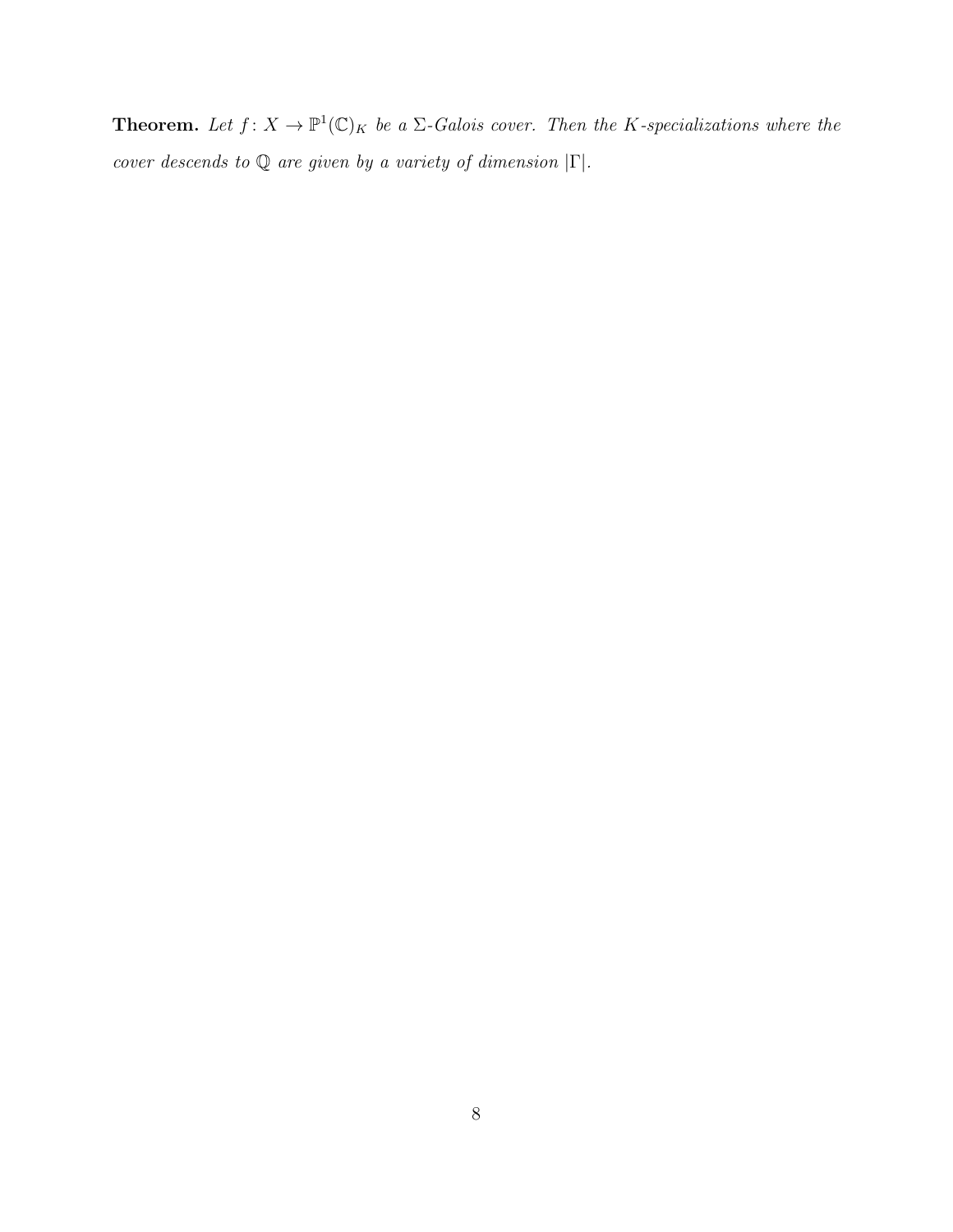### <span id="page-15-0"></span>Chapter 2

# Preliminaries

In this chapter, we develop some necessary background, starting with the theory of compact Riemann surfaces and finishing with a review of a classical method for computing Galois groups.

<span id="page-15-1"></span>Section 2.1

#### Riemann surfaces

**Definition 2.1.1.** A Riemann surface is a topological space  $X$  with a collection of open sets and homeomorphisms (called charts)  $\{\phi_i: U_i \to \phi_i(U) \subset \mathbb{C}\}\$  such that  $\{U_i\}$  covers X and, when  $U_i \cap U_j \neq \emptyset$ , each  $\phi_i \circ \phi_i^{-1}$  $j^{-1}$ :  $\phi_j(U_i \cap U_j) \to \phi_i(U_i \cap U_j)$  is holomorphic. Such a collection is called a holomorphic atlas of  $X$ .

**Example 2.1.2.**  $\mathbb{P}^1(\mathbb{C}) = \mathbb{C} \cup \{\infty\}$ , with charts

$$
[z_0 : z_1] \mapsto \frac{z_0}{z_1} \text{ for } z_1 \neq 0
$$

$$
[z_0 : z_1] \mapsto \frac{z_1}{z_0} \text{ for } z_0 \neq 0
$$

This is a compact Riemann surface and is called the complex projective line, or the Riemann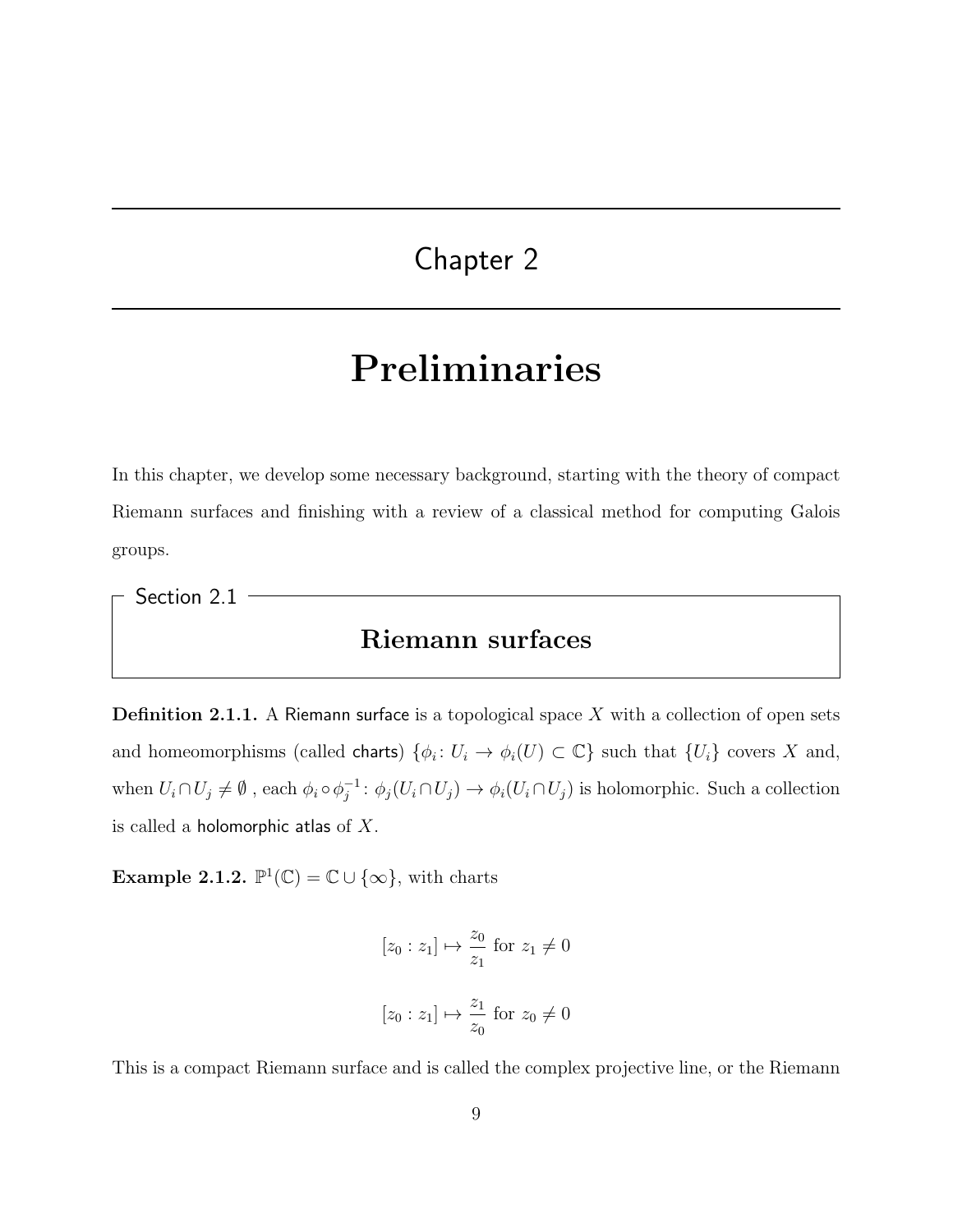sphere.

**Example 2.1.3.** This example is adapted from Jones–Wolfart  $[3, 1.2.1]$  $[3, 1.2.1]$ . Consider the subset of  $\mathbb{C}^2$  given by the solution set of an algebraic curve

$$
f(x,y)=0
$$

where

$$
f(x, y) = y^2 - \prod_{i=1}^{k} (x - a_i).
$$

We notice that  $\frac{\partial f}{\partial y} = 2y$ , so for  $(x, y)$  on the curve with  $y \neq 0$ , the implicit function theorem states the curve is given locally by  $(x, g(x))$  for some holomorphic  $g: \mathbb{C} \to \mathbb{C}$ , and hence around such points there is a neighborhood U such that the map  $(x, y) \mapsto x$  is a chart. Similarly, away from  $a_i$ , the map  $(x, y) \mapsto y$  is a chart. This gives us an atlas of the curve  $f(x, y) = 0$  as an affine variety.

It is often desirable to work with compact Riemann surfaces. Many theorems apply specifically to compact spaces; for instance, we make use of the Riemann-Hurwitz formula later on. Thus it is necessary to "compactify" our Riemann surfaces. For example, we can compactify the above affine curve as follows:

<span id="page-16-0"></span>**Example 2.1.4.** We consider the following curve in  $\mathbb{P}(\mathbb{C}^2)$ .

$$
y^{2}z^{n-2} - \prod_{i=1}^{k} (x - a_{i}z) = 0
$$

For  $z \neq 0$ , we can assume  $z = 1$  and we get all  $[x : y : 1]$  that satisfy the above, which is precisely a copy of the affine curve. The only other case is  $z = 0$ , which implies  $x^k = 0$ , so  $x = 0$ , and we are left with the single point  $[0:1:0]$  (sometimes referred to as  $\infty$ ). One can also define a chart around this single point, and the Riemann surface is compact, as a closed subspace of a compact  $\mathbb{P}(\mathbb{C}^2)$ .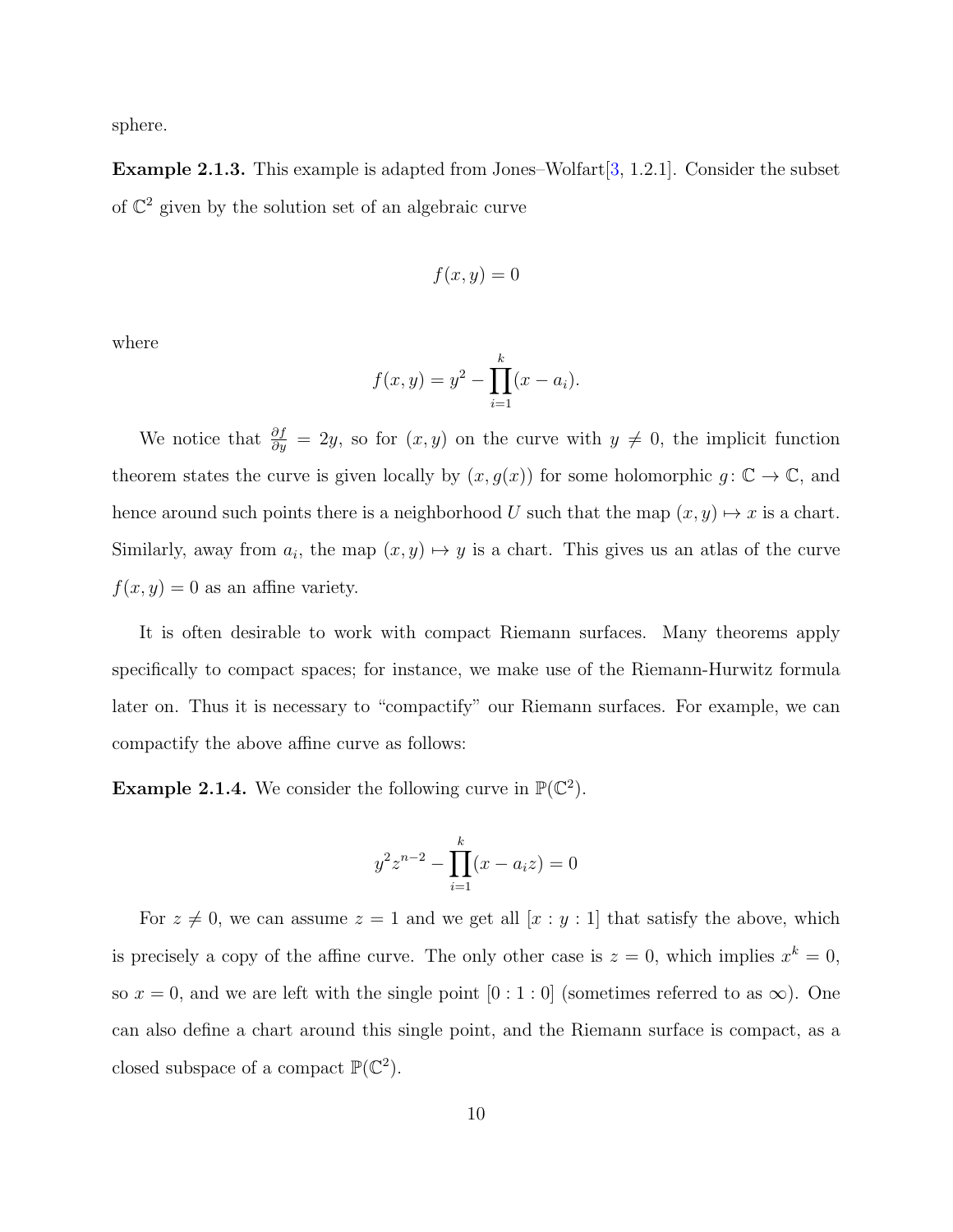**Definition 2.1.5.** Let X, Y be Riemann surfaces. A map  $f: X \to Y$  is holomorphic if for each pair of charts  $\varphi: U \to \mathbb{C}$  and  $\psi: V \to \mathbb{C}$  with  $U \subset X$  and  $f(U) \subset V \subset Y$ , we have that  $\varphi^{-1} f \psi \colon \varphi(U) \to \psi(V)$  is holomorphic in the usual sense. If f is bijective, then on the level of coordinates it is a biholomorphism, and we call  $f$  an isomorphism.

**Proposition 2.1.6.** Let  $f: X \to Y$  be a holomorphic map of Riemann surfaces. Fix  $p \in X$ . Then there exists a chart  $\varphi : U \to \mathbb{C}$  of p and a chart  $\psi : V \to \mathbb{C}$  of  $f(p)$  with  $f(U) \subset V$ such that the following diagram commutes for some  $n \geq 1$ .



The integer n is called the multiplicity of  $f$  at  $p$ ; it is denoted  $e_p$ , and is well-defined.

*Proof.* This proof is adapted from Teleman<sup>[12</sup>, 3.10]. First choose a chart  $\psi$  around  $f(p)$ and a chart h around p so that  $\psi(f(p)) = 0$  and  $h(p) = 0$ , so that we have  $\psi \circ f \circ h^{-1}(0) = 0$ . Then we have

$$
g = \psi \circ f \circ h^{-1}(x) = \sum_{i=n}^{\infty} a_i x^i
$$

for some  $n \geq 1$ .

So, there is an analytic *n*-th root of g, denoted  $g^{1/n}$ , and moreover, the derivative of  $g^{1/n}$ at 0 is some choice of  $a_n^{1/n} \neq 0$ . Thus  $g^{1/n}$  is a local biholomorphism near 0, which means  $\phi = g^{1/n} \circ h$  is a chart. Observe that

$$
\psi \circ f \circ \phi^{-1}(z) = \psi \circ f \circ h^{-1} \circ (g^{1/n})^{-1}(z)
$$

$$
= \psi \circ f \circ h^{-1} \circ ((\psi \circ f \circ h^{-1})^{1/n})^{-1}(z) = z^n.
$$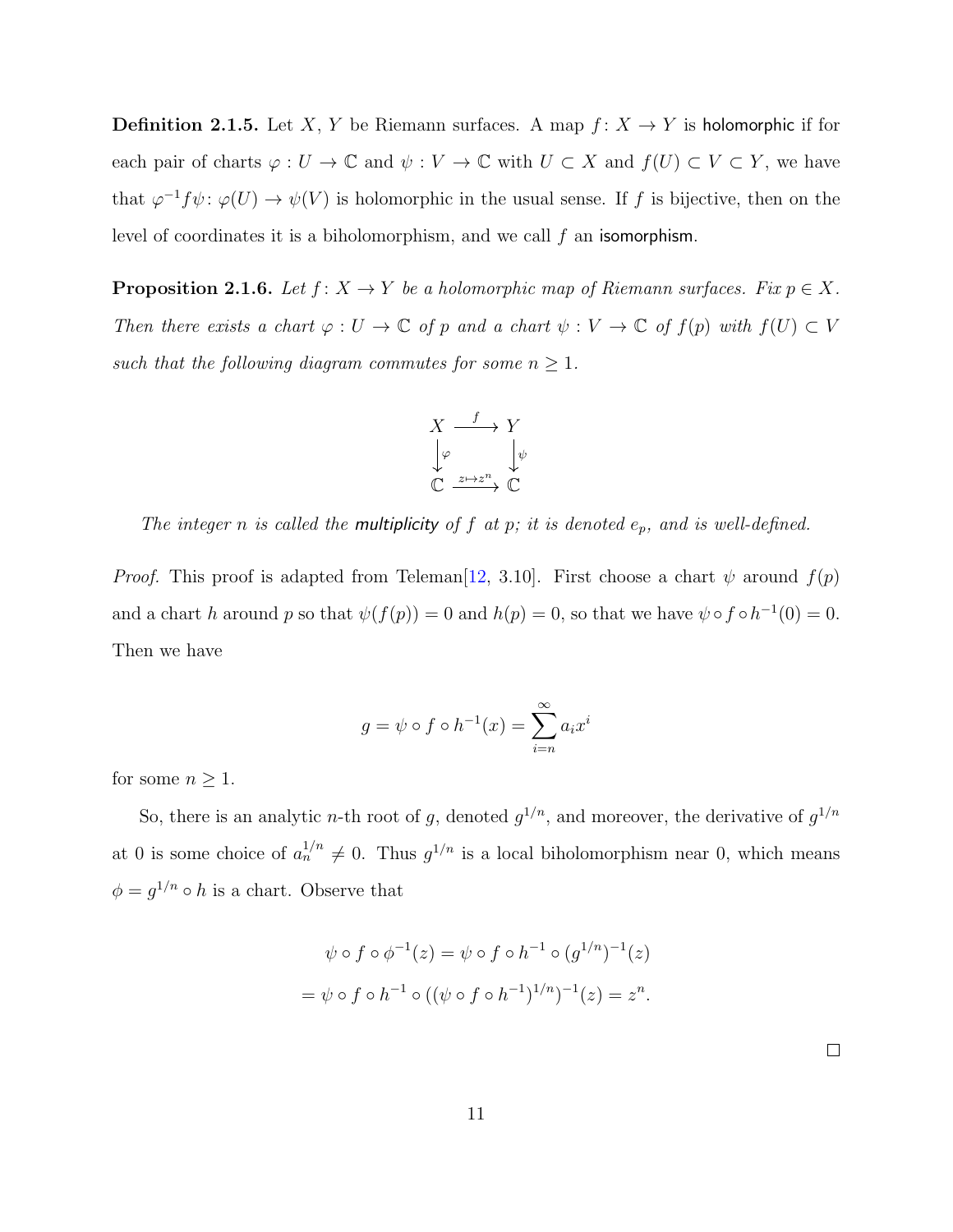If  $e_p = 1$ , we say f is unramified at p. Otherwise, we say f is ramified at p of order  $e_p$ . Ramification reflects local noninjectivity of f, and will become relevant in defining Belyi maps. We say that the degree of f is the sum of the multiplicities of f at each point in the preimage of a fixed point in  $Y$ ; equivalently, it is the cardinality of the preimage of a point over which  $f$  is unramified (which is guaranteed to be all points outside of a discrete set).

We now direct our attention to the topological properties of compact Riemann surfaces. More generally, for any surface  $S$ , the Euler characteristic is defined as

$$
\chi(S) = V - E + F
$$

where  $V, E$ , and  $F$ , are the number of vertices, edges, and faces of a triangulation of  $S$ , and we define the genus  $g(S)$  by

$$
2 - 2g(S) = \chi(S)
$$

Given a map  $f: X \to Y$  between compact Riemann surfaces, we would like to relate the genus of Y to the genus of X using this map. In the simplest case,  $f$  is unramified, which implies that  $f$  is in fact a degree  $d$  covering of  $Y$ , so by lifting verteces, edges, and faces of a triangulation, we get that  $d\chi(X) = \chi(Y)$ , where d is the degree of f. The following proposition adds the "correction" for when  $f$  has points of ramification.

**Proposition 2.1.7** (Riemann-Hurwitz Formula). Let  $f: X \rightarrow Y$  be a map between compact Riemann surfaces of degree d. For  $p \in X$ , let  $e_p$  denote the multiplicity of f at p. Then

$$
2g(X) - 2 = d(2g(Y) - 2) + \sum_{p \in X} (e_p - 1).
$$

*Proof.* Let d be the degree of f. It is not hard to show that triangulations of Y lift to triangulations of  $X$  under ramified morphisms. In this instance, we choose a triangulation so that all the points over which  $f$  is ramified are included among the vertices. If this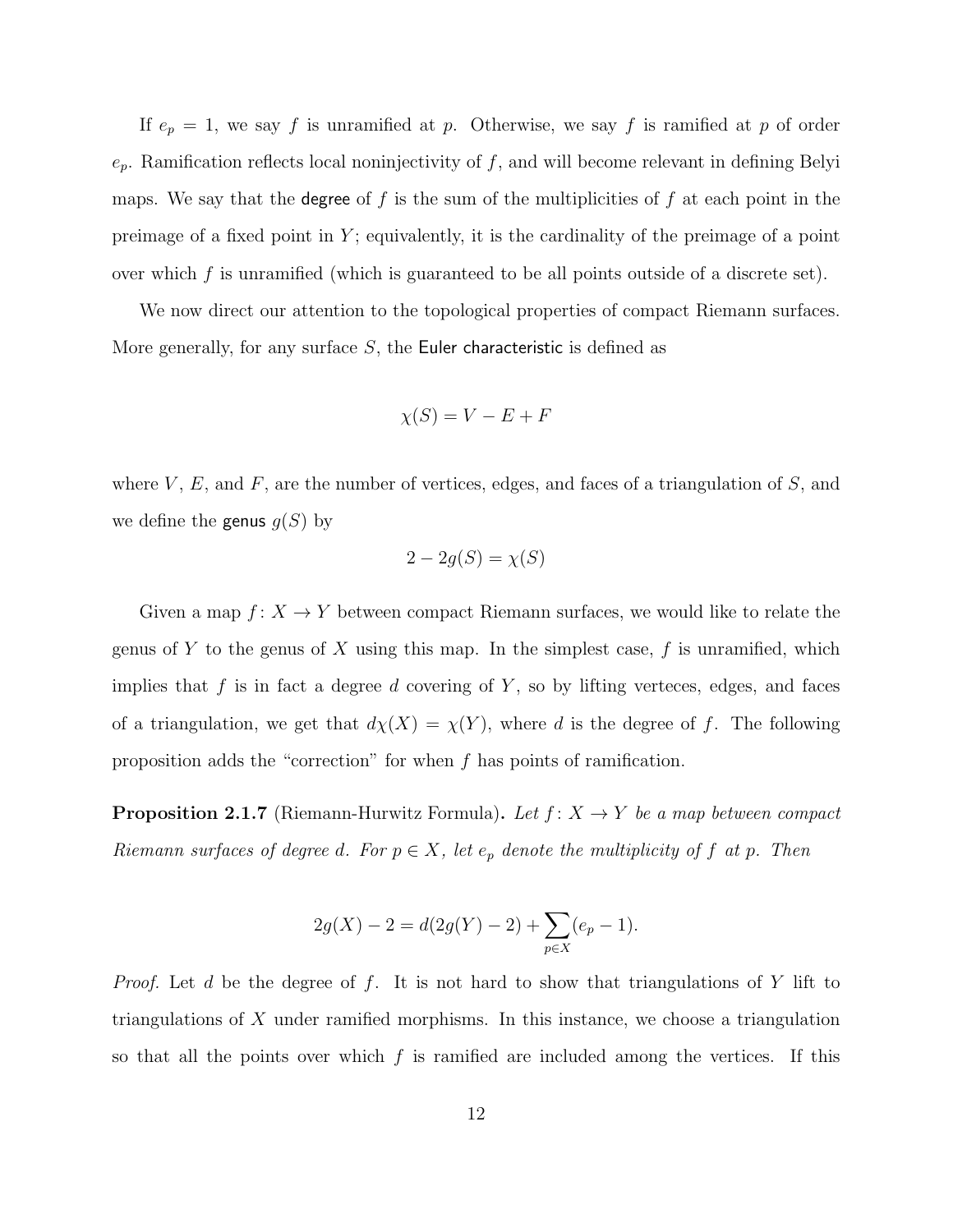triangulation of Y has  $F$  faces,  $E$  edges, and V vertices, then the induced triangulation on X has  $dF$  faces and  $dE$  edges. Under an unramified covering, the lift would have  $dV$ vertices. But since this is a general morphism, we must account for ramification. With this adjustment, we have  $dV - \sum_{p \in X} (e_p - 1)$  vertices. So we have

$$
\chi(X) = dF + dE + dV - \sum_{p \in X} (e_p - 1)
$$

$$
-\chi(X) = -d\chi(Y) + \sum_{p \in X} (e_p - 1)
$$

and after replacing  $\chi(X)$  with  $2 - 2g(X)$  and  $\chi(Y)$  with  $2 - 2g(Y)$ , the result follows.  $\Box$ 

We conclude this section with an important result on compact Riemann surfaces. In Example [2.1.4,](#page-16-0) we showed that one can get a compact Riemann surface from the solution set of an algebraic curve. It turns out that the converse (and much more) is true. To establish the equivalence between compact Riemann surfaces and projective algebraic curves, we must first examine meromorphic function fields of Riemann surfaces.

**Definition 2.1.8.** Let X be a Riemann surface. A meromorphic function is a map  $f: X \rightarrow$  $\mathbb{P}^1(\mathbb{C})$ . We denote the set of meromorphic functions of X by  $\mathcal{M}(X)$ .

**Proposition 2.1.9.** For any Riemann surface  $X$ ,  $\mathcal{M}(X)$  has the structure of a field by the standard addition and multiplication.

Proposition 2.1.10.  $\mathcal{M}(\mathbb{P}^1(\mathbb{C})) = \mathbb{C}(x)$ 

*Proof.* This proof is adapted from Girondo–Gonzales-Diez $[2, 1.26]$  $[2, 1.26]$ . Take  $f \in \mathcal{M}(\mathbb{P}^1(\mathbb{C}))$ . Assume  $f(\infty) \neq \infty$ ; if not, take  $1/f$ . Since the poles of f form a closed discrete set, there must be finitely many since  $\mathbb{P}^1(\mathbb{C})$  is compact. Hence for each pole  $a_k \in \{a_1, \ldots, a_n\}$ , f must be of the form

$$
f(z) = \sum_{i=1}^{r_k} \lambda_i^k (z - a_k)^{-i} + f_i(z)
$$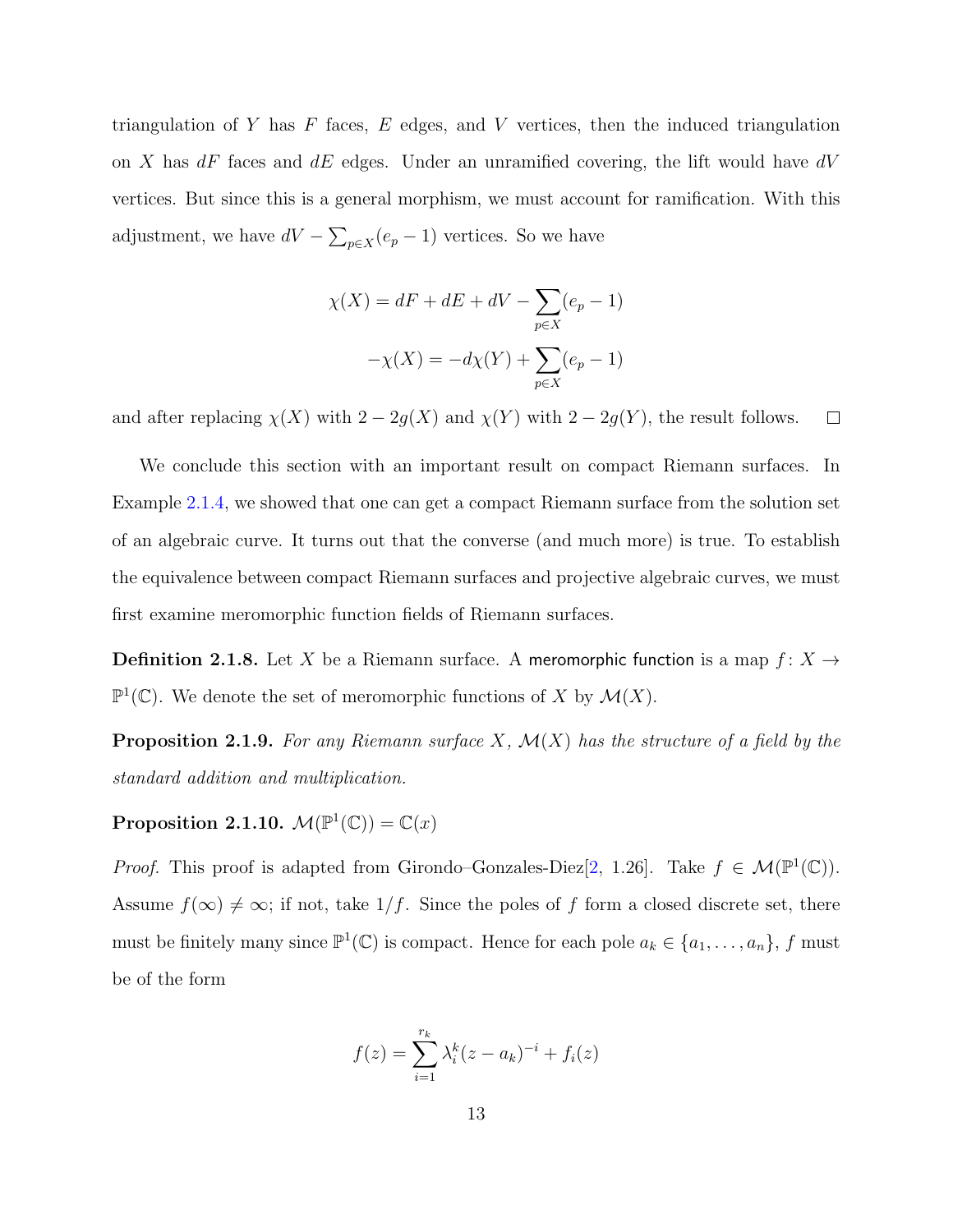with  $f_k$  holomorphic.

Next we observe that the function

$$
g(z) = f(z) - \sum_{k=1}^{n} \sum_{i=1}^{r_k} \lambda_i^k (z - a_k)^{-i}
$$

is holomorphic on  $\mathbb{P}^1(\mathbb{C})$ , so the image in  $\mathbb C$  must be compact, and in particular bounded. By Louiville's theorem, it follows that g is constant, so  $f$  (or  $1/f$ ) is a rational function.

This is a remarkable result. The field of meromorphic functions on  $\mathbb C$  includes many exotic choices, but as soon as we compactify  $\mathbb C$  to  $\mathbb P^1(\mathbb C)$ , the field of meromorphic functions becomes a much smaller and more rigid algebraic object.

Now, let  $f: X \to Y$  be a morphism. Then we get an induced map  $f^* : \mathcal{M}(Y) \to \mathcal{M}(X)$ given by

$$
\phi \mapsto f \circ \phi.
$$

Under this identification of elements of  $\mathcal{M}(Y)$  with elements of  $\mathcal{M}(X)$ , we consider  $\mathcal{M}(X)$  to be a field extension of  $\mathcal{M}(Y)$ .

<span id="page-20-0"></span>**Proposition 2.1.11.** Let X be a compact a compact Riemann surface, and let  $f: X \to \mathbb{P}^1(\mathbb{C})$ be a morphism. Then the induced field extension of mermomorphic function fields is a finite extension.

*Proof.* This proof is adapted from Girondo–Gonzales-Diez $[2, 1.89]$  $[2, 1.89]$ . Let  $h \in \mathcal{M}(X)$ , and let  $y_1(x), \ldots, y_n(x)$  denote the preimages of x under f. We define the following functions on

 $\Box$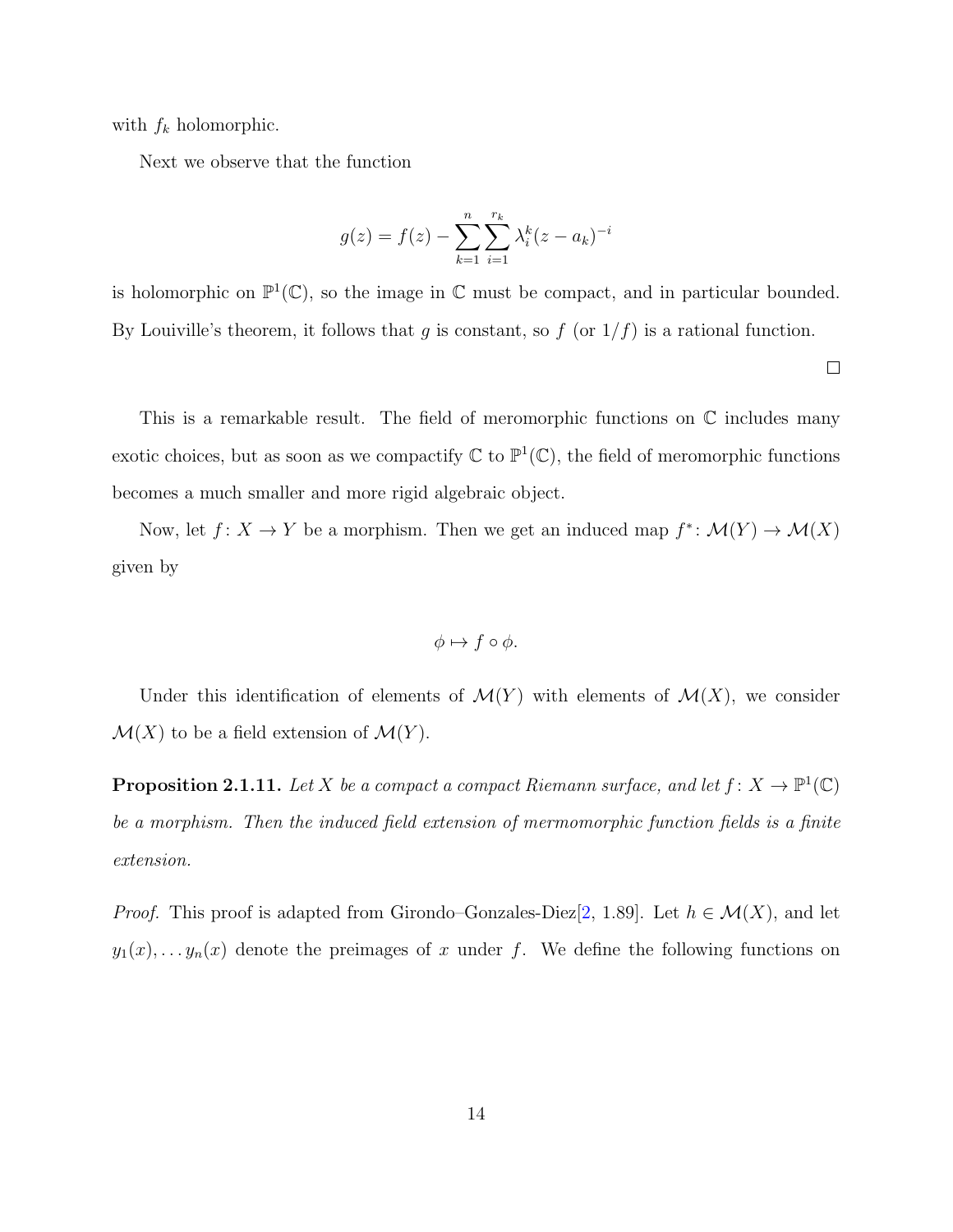$\mathbb{P}^1(\mathbb{C})$ .

$$
b_1 = \sum_{i=1}^n h(y_i(x))
$$
  
\n
$$
b_2 = \sum_{i,j=1}^n h(y_i(x))h(y_j(x))
$$
  
\n...  
\n
$$
b_n = \prod_{i=1}^n h(y_i(x))
$$

These are the elementary symmetric functions in  $h(y_i)$ , and hence they are well-defined meromorphic functions on  $\mathbb{P}^1(\mathbb{C})$ . We claim that h satisfies the polynomial

$$
P(Y) = Y^{n} - b_{1}(f)Y^{n-1} + \cdots \pm b_{n}(f).
$$

To see this, observe that

$$
\prod (h(y) - h(y_i(f(y))))
$$

is well-defined and 0, since for some i,  $h(y_i(f(y))) = h(y)$ . By construction, this is precisely  $P(h)(y)$  for all y.

 $\Box$ 

We now make use of a highly nontrivial theorem of complex analysis, which is an existence theorem for non-constant meromorphic functions on compact Riemann surfaces.

**Theorem 2.1.12** (Riemann existence). Let  $X$  be a compact Riemann surfaces, and fix points  $p, q \in X$ . Then there exists a meromorphic function  $\varphi \colon X \to \mathbb{P}^1(\mathbb{C})$  with  $\varphi(p) = 0$ and  $\varphi(q) = 1$ .

Now, we show that a converse to Example [2.1.4](#page-16-0) is always possible in general.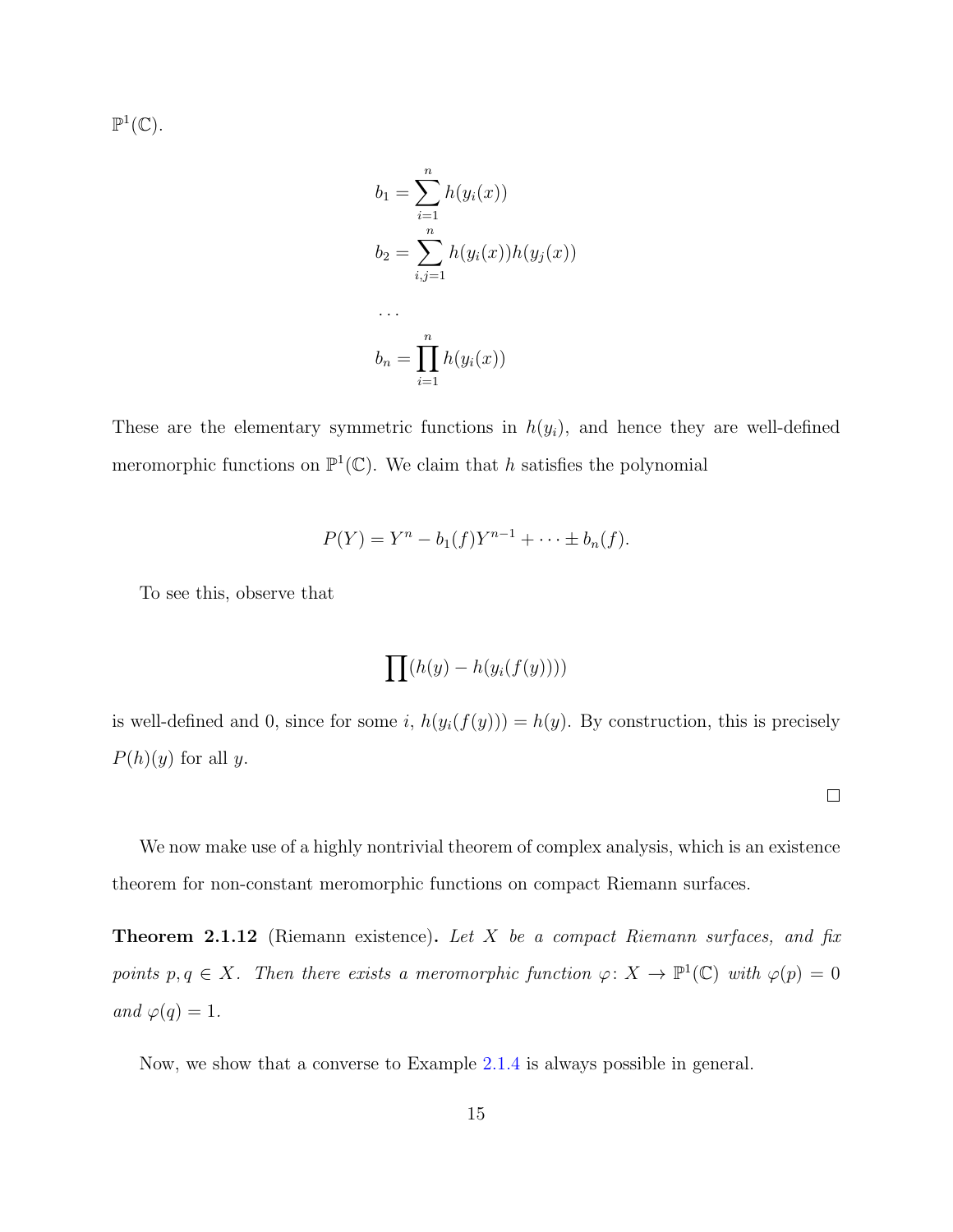<span id="page-22-0"></span>**Proposition 2.1.13.** Suppose X is a compact Riemann surface, and that  $\mathcal{M}(X) = \mathbb{C}(f,g)$ with  $F(f, g) = 0$  for some  $F \in \mathbb{C}[x, y]$ . Let  $S_F$  denote the projective algebraic curve given by F. Then the map

$$
\Phi \colon X \to S_F
$$

$$
p \mapsto (f(p), g(p))
$$

is an isomorphism.

*Proof.* This proof is adapted from Girondo–Gonzales-Diez $[2, 1.91]$  $[2, 1.91]$ . To see this is a degree 1 map, suppose  $p_1$  and  $p_2$  map to  $(a, b)$  under  $\Phi$ . Take any meromorphic function  $\varphi \in \mathcal{M}(X)$ . Since f and g generate  $\mathcal{M}(X)$  over  $\mathbb{C}, \varphi$  can be written

$$
\varphi = \frac{\sum a_i f b_i g}{\sum a_j f b_j g}
$$

which, since  $f(p_1) = f(p_2)$  and  $g(p_1) = g(p_2)$ , means  $\varphi(p_1) = \varphi(p_2)$ . Since  $\varphi$  was arbitrary, this contradicts Riemann's existence theorem. Hence  $\Phi$  is degree 1, and is an isomorphism.

 $\Box$ 

So, for any compact Riemann surface X, Riemann's existence theorem affords us a nonconstant meromorphic function f, which allows us to think of  $\mathcal{M}(X)$  as a field extension of  $\mathbb{C}(f)$ . By Proposition [2.1.11,](#page-20-0) this is a finite extension, and hence we are afforded a generator g that satisfies a polynomial relation  $F(y) \in \mathbb{C}(f)[y]$ , which implies f and g satisfy some  $F(x, y) \in \mathbb{C}[x, y]$ . Applying Proposition [2.1.13,](#page-22-0) we arrive at the following result.

Theorem 2.1.14. Every compact Riemann surface is isomorphic to a projective algebraic curve.

In the above setting, we can actually think of  $\mathcal{M}(X)$  as  $\mathbb{C}[x,y]/F(x,y)$ . The following corollary makes this precise.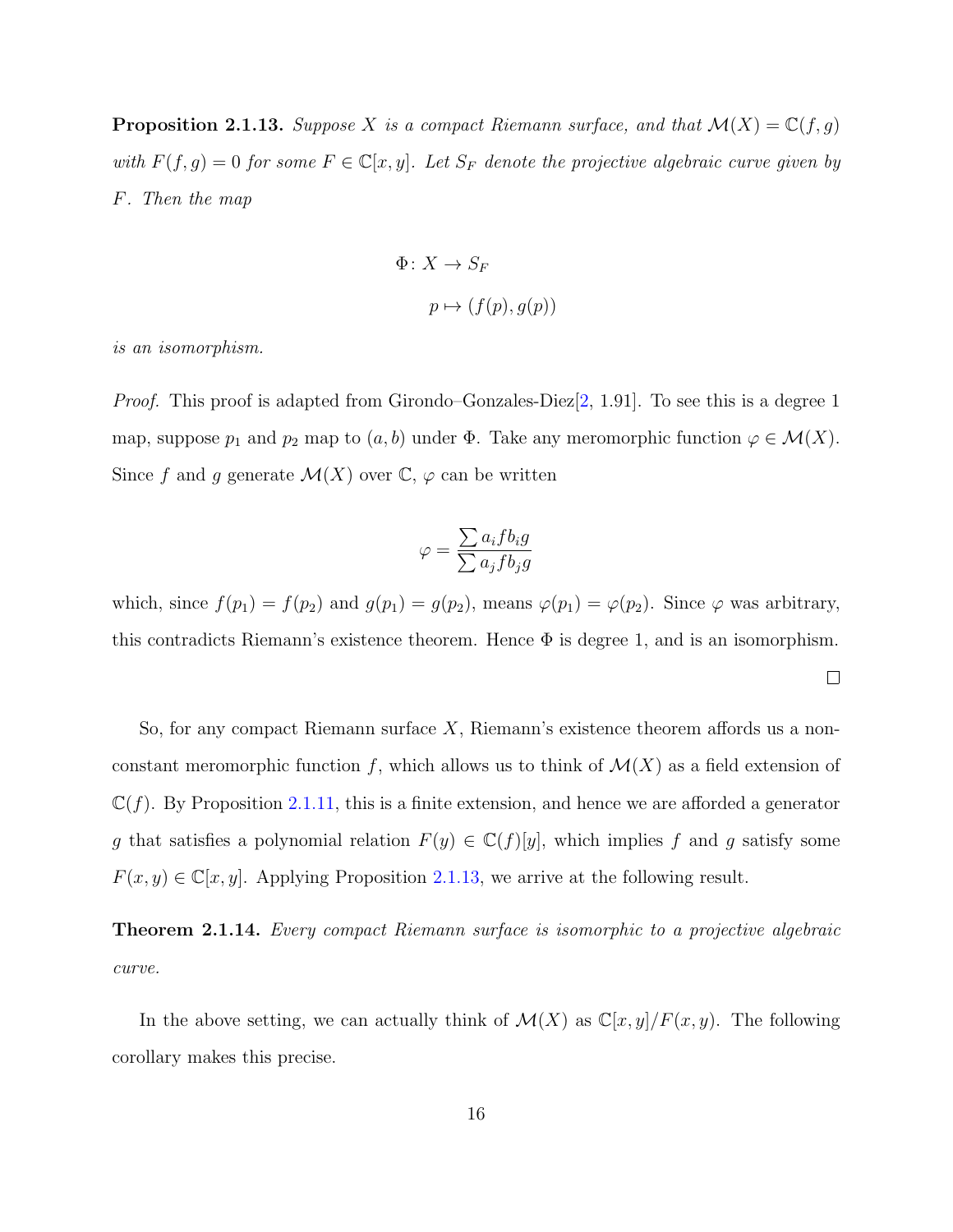<span id="page-23-0"></span>Corollary 2.1.15. Let X be a compact Riemann surface, and let  $F \in \mathbb{C}[x, y]$  be the defining equation as in Proposition [2.1.13.](#page-22-0)

- (a) If  $\mathcal{M}(X) = \mathbb{C}(f, g)$ , then the correspondence  $f \mapsto x$  and  $g \mapsto y$  gives a well-defined  $\mathbb{C}\text{-}isomorphism between } \mathcal{M}(X) \text{ and } \mathbb{C}[x,y]/(F).$
- (b) Alternatively, if  $x$  and  $y$  are the usual projections on  $X$  as an algebraic curve (the projective closure of F), then the analog to (a) is  $\mathbf{x} \mapsto x$  and  $\mathbf{y} \mapsto y$ .

From this we can see that for a degree n morphism  $f: X \mapsto \mathbb{P}^1(\mathbb{C})$ , the field extension  $\mathcal{M}(X)|\mathbb{C}(f)$  is not only finite, but it is of degree exactly n: the degree of the extension is the degree of the minimal polynomial of g, which we saw was  $F(f, y) \in \mathbb{C}(f)[y]$  for the defining polynomial  $F(x, y) \in \mathbb{C}[x, y]$ . This is the degree of **x**, which by the above results is the degree of  $f$ .

From the argument above, we see that there is a correspondence between morphisms of compact Riemann surfaces and extensions of function fields. The following formally states this relationship between category of compact Riemann surfaces and the category of function fields (where the morphisms are field embeddings).

**Theorem 2.1.16.** The above describes a contravariant functor from the category of Riemann surfaces to the category of function fields and establishes an equivalence of categories.

*Proof.* This proof is adapted from Girondo–Gonzales-Diez $[2, 1.95]$  $[2, 1.95]$ . First we show the functor is faithful. Let X and Y be compact Riemann surfaces, and let  $f, g \in \text{Hom}(X, Y)$ . Suppose  $f \neq g$ , meaning there is some  $x \in X$  with  $f(x) \neq g(x)$ . By Riemann's existence theorem, there is some  $\varphi \in \mathcal{M}(Y)$  with  $\varphi(f(x)) \neq \varphi(g(x))$ . Then for our induced maps  $f^*, g^*: \mathcal{M}(Y) \to \mathcal{M}(X)$ , we have that

$$
f^*(\varphi)(x) = \varphi(f(x)) \neq \varphi(g(x)) = g^*(\varphi)(x)
$$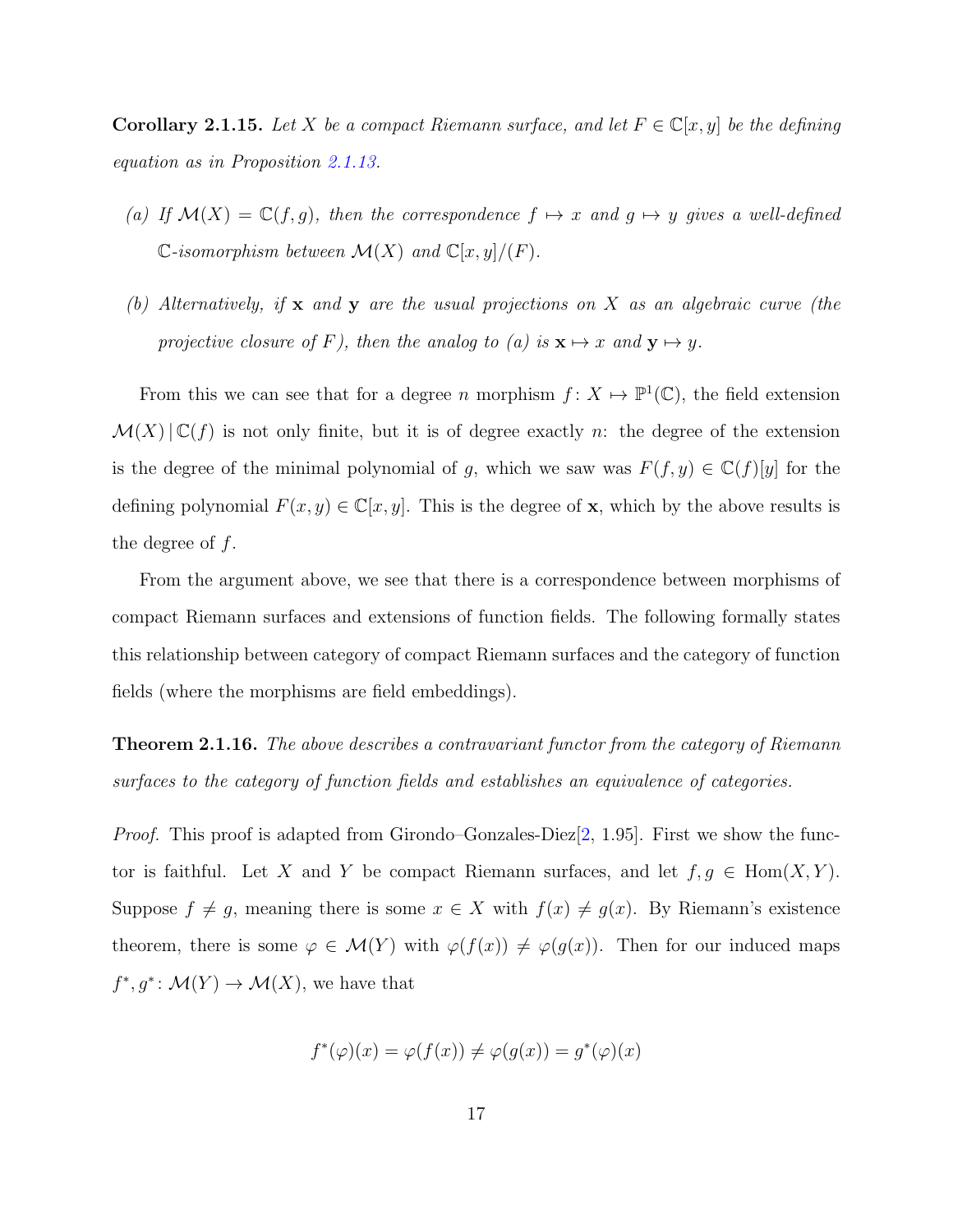and hence  $f^* \neq g^*$ , so the induced map  $Hom(X, Y) \to Hom(\mathcal{M}(Y), \mathcal{M}(X))$  is injective.

Now we show that the functor is full and essentially surjective. Let  $\varphi \colon \mathcal{M}_2 \to \mathcal{M}_1$  be a C-algebra homomorphism of fields. For  $i = 1, 2$ , let  $x_i, y_i$  be generators of  $\mathcal{M}_i$ , so  $y_i$  is algebraic over  $\mathbb{C}(x_i)$ . Let  $F_i \in \mathbb{C}[x, y]$  be the defining polynomials for  $\mathcal{M}_i$  as above, meaning  $F_i(x_i, y_i) = 0$ . Let  $S_i$  be the projective curve defined by  $F_i$ . Then by the results above, we are afforded the following commutative diagram.

$$
\mathcal{M}(S_2) \xrightarrow{\overline{\varphi}} \mathcal{M}(S_1)
$$

$$
\downarrow^{\alpha_2} \qquad \downarrow^{\alpha_1}
$$

$$
\mathcal{M}_2 \xrightarrow{\varphi} \mathcal{M}_1
$$

Here  $\alpha_i : \mathcal{M}(S_i) \to \mathcal{M}_i$  denotes the C-algebra homomorphism given by  $\mathbf{x} \to x_i$  and  $y \to y_i$ , as in the corollary. Let  $R_i(\mathbf{x},\mathbf{y}) \in \mathcal{M}(S_1)$  be the images of the generators  $x_2,y_2 \in \mathcal{M}_2$ in the diagram. We claim that  $R_i$  satisfy the polynomial  $F_2$ . Indeed, since  $F_2(x_2, y_2) = 0$ , we have

$$
0 = \alpha^{-1} \varphi(F_2(x_2, y_2))
$$
  
=  $F_2(\alpha^{-1} \varphi(x_2), \alpha^{-1} \varphi(y_2))$   
=  $F_2(R_1(\mathbf{x}, \mathbf{y}), R_2(\mathbf{x}, \mathbf{y})).$ 

By the proof of Proposition [2.1.13,](#page-22-0) we get a morphism

$$
f: S_1 \to S_2
$$

$$
(x, y) \mapsto (R_1(x, y), R_2(x, y))
$$

We claim  $f^* = \overline{\varphi}$ . To see this, observe that on one of the generators  $\mathbf{x} \in \mathcal{M}(S_2)$ , we have

$$
f^*(\mathbf{x}) = R_1(\mathbf{x}, \mathbf{y}) = \alpha_1^{-1} \varphi(x_2) = \alpha_1^{-1} \varphi(\alpha_2(\mathbf{x})) = \overline{\varphi}(\mathbf{x}).
$$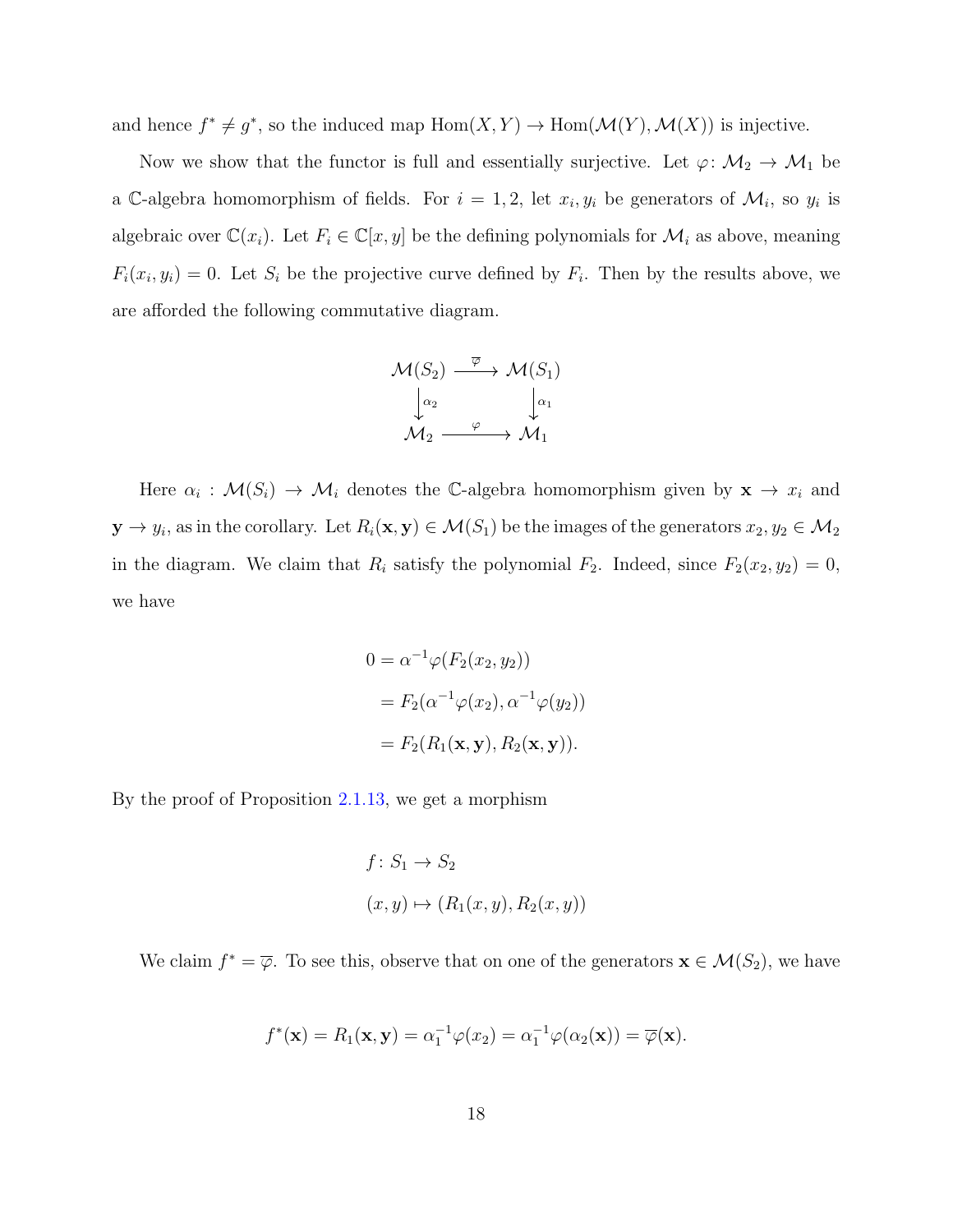The existence of  $S_1$  and  $S_2$  says that the functor is essentially surjective. The above diagram tells us that the functor is full. Since the functor is full, faithful, and essentially surjective, it gives an equivalence of categories.

### <span id="page-25-0"></span>Section 2.2 Covering Spaces and Monodromy Groups

The maps between Riemann surfaces of most interest to us are ramified coverings of  $\mathbb{P}^1(\mathbb{C})$ . In this section, we introduce the necessary covering space theory that will be used to establish a relationship between the geometric monodromy group and Galois groups.

**Definition 2.2.1.** A continuous map of topological spaces  $p: X \rightarrow Y$  is a covering if for every  $y \in Y$ , there is an open neighborhood V of y such that  $p^{-1}(V)$  is a disjoint union of open sets  $\{U_i\}$  in X such that for each i,  $p|_{U_i}$  is a homeomorphism onto its image.

The most relevant example of a covering for our purposes is the following. Let  $X$  be a compact Riemann surfaces, and let  $f: X \to \mathbb{P}^1(\mathbb{C})$  be a holomorphic map. Let  $\{x_1, \ldots, x_n\}$ be the points in X where  $f$  is ramified. Then we get an induced unramified map by the restriction

$$
f: X \setminus \{x_1, \ldots, x_n\} \to \mathbb{P}^1(\mathbb{C}) \setminus \{f(x_1), \ldots, f(x_n)\}\
$$

which is in fact a covering of  $\mathbb{P}^1(\mathbb{C}) \setminus \{f(x_1), \ldots f(x_n)\}\.$  In general, we call maps  $f : X \to Y$  $\mathbb{P}^1(\mathbb{C})$  a ramified covering of  $\mathbb{P}^1(\mathbb{C})$ , as it is a covering outside of the points of ramification.

For a general cover of topological spaces  $p: X \to Y$ , fix a point  $y \in Y$ . Let  $\overline{f}$  denote the reverse of a loop  $f \in \pi_1(Y, y)$ . We consider an action of  $\pi_1(Y, y)$  on the fiber over y as follows. For a loop  $[f] \in \pi(Y, y)$  and  $x \in p^{-1}(y)$ , we define  $[f] \cdot x = \overline{f}_x(1)$ , where  $\overline{f}_x$  is the lift of  $\overline{f}$  with initial point x.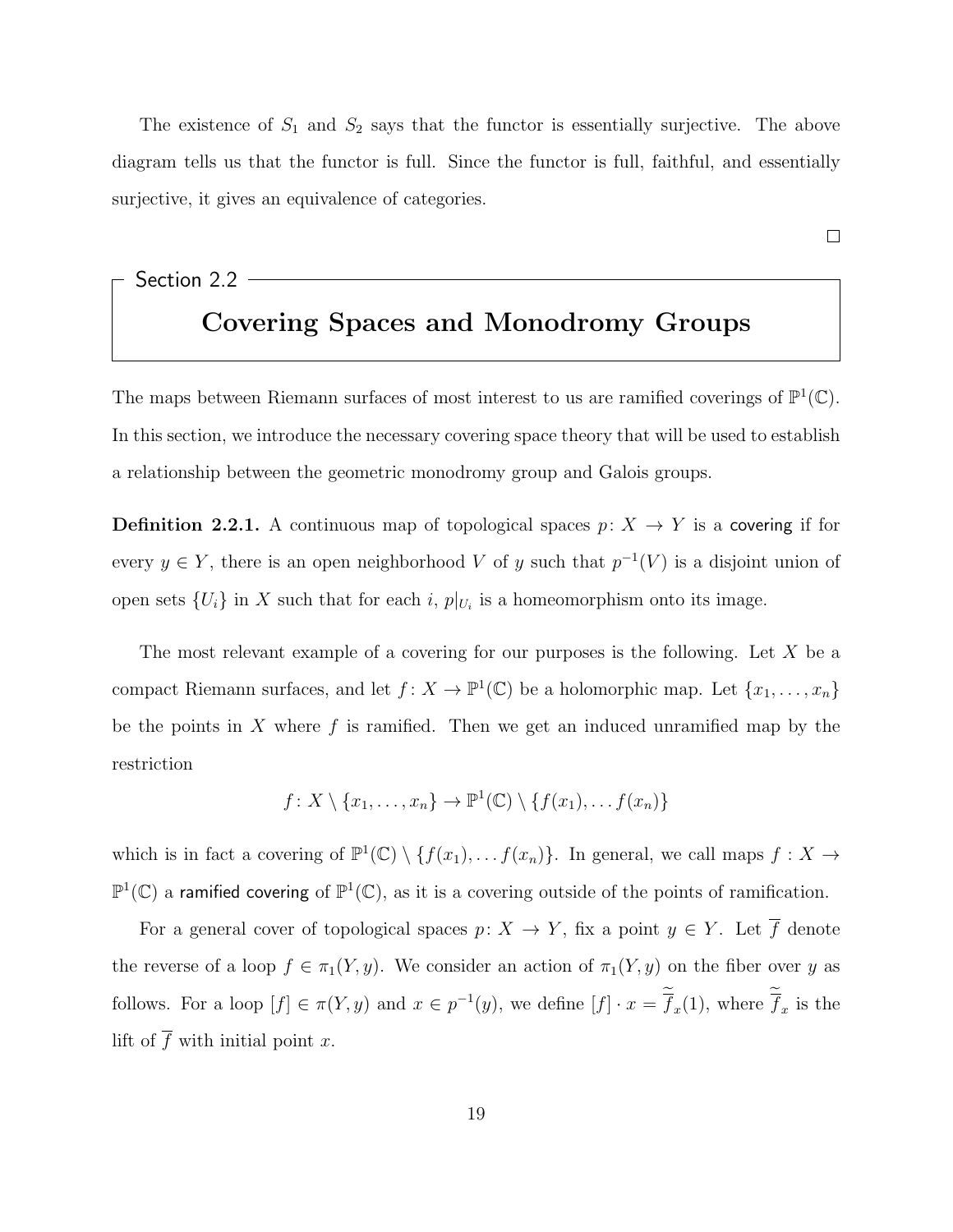#### **Proposition 2.2.2.** The above is a well-defined group action of  $\pi_1(Y, y)$  on  $p^{-1}(y)$ .

*Proof.* Suppose  $H_t$  is a homotopy between  $f, g \in \pi_Y(y_0)$ . Then the map  $t \mapsto \widetilde{H_t(1)}$  is a continuous map valued in a discrete set  $p^{-1}(y)$ . Hence it is constant, and  $g(1) = H_1(1) =$  $H_0(1) = f(1)$ , so the map is well defined. Next, for  $[f], [g] \in \pi_1(Y)$ , we examine  $[f][g] \cdot x$  for  $x \in p^{-1}(y)$ .

$$
[f]([g] \cdot x) = [f] \cdot \overline{\widetilde{g}}_x(1) = \overline{\widetilde{f}}_{\widetilde{g}_x(1)}(1)
$$

$$
([f][g]) \cdot x = (\overline{g}\widetilde{f})_x(1) = \overline{f}_{\widetilde{g}_x(1)}(1)
$$

Since  $[f]([g] \cdot x) = ([f][g]) \cdot x$ , this is a group action.

Let  $d = |f^{-1}(y)|$ . Then by the above proposition, we get a homomorphism  $\pi_1(Y, y) \to S_d$ .

**Definition 2.2.3.** Given a cover  $p: X \to Y$ , with Y path connected, the image of the above homomorphism is called the monodromy group of the cover.

The monodromy group of a cover is well defined up to conjugation in  $S_d$ . Since Y is path connected, choosing a different base-point can only relabel the elements of the monodromy group.

## <span id="page-26-0"></span>Section 2.3 Monodromy Groups and Galois Groups

There is a well-known analogy between Galois theory and covering space theory. We begin this section with a few definitions that will be needed to establish a relationship between geometric monodromy groups and Galois groups of extensions of  $\mathbb{C}(t)$ .

**Definition 2.3.1.** Let  $p: X \to Y$  be a cover. We say a homeomorphism  $f: X \to X$  is a deck transformation if  $p \circ f = p$ . We denote the group of such maps  $Aut(X, p)$ .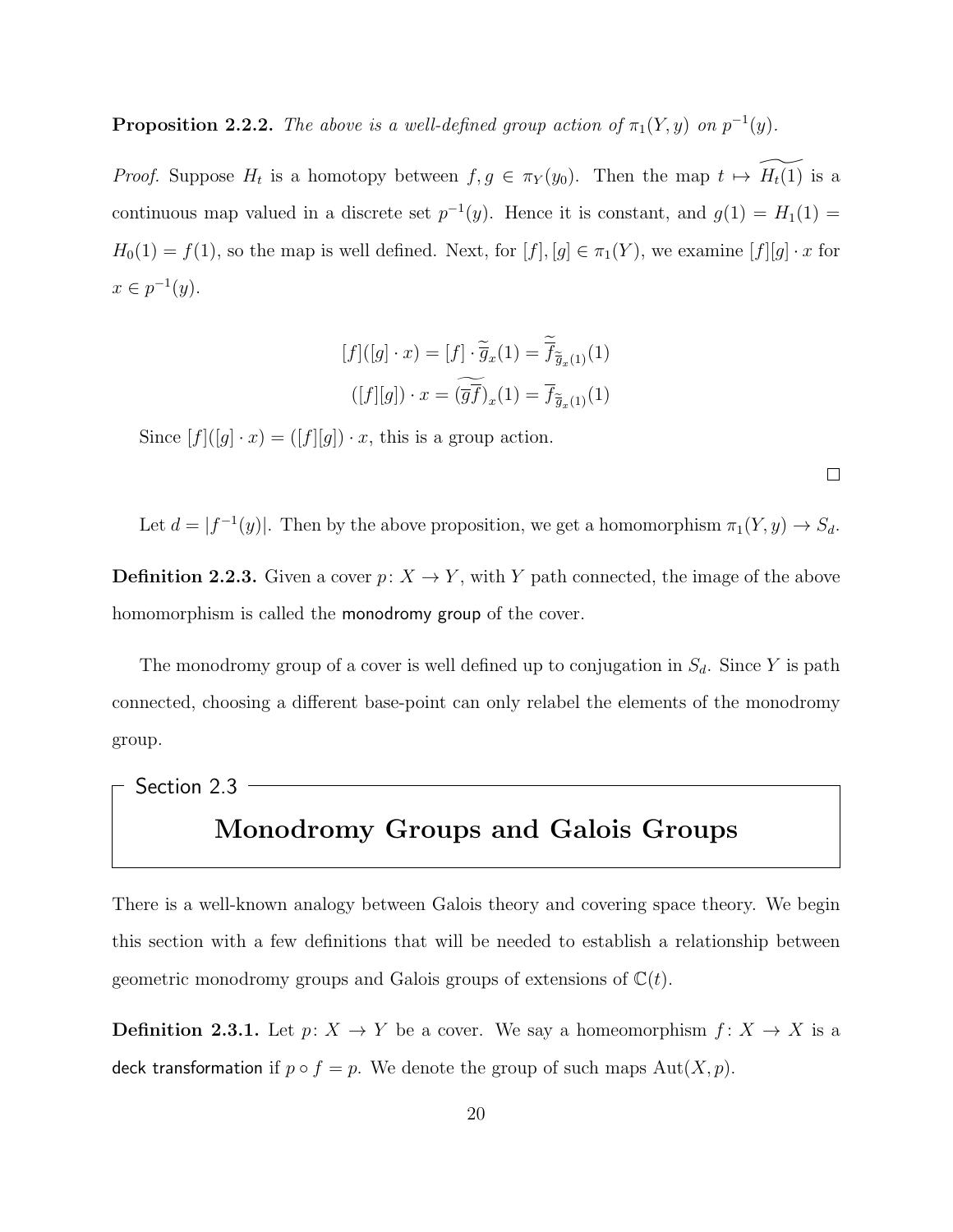**Definition 2.3.2.** Let  $p: X \to Y$  be a cover. Let  $G = Aut(X, p)$ . G acts on X and induces an equivalence relation by identifying the orbits of G. The induced quotient space is denoted  $X/G$ . We say p is a Galois cover if G acts transitively on each fiber, in which case Y is homeomorphic to  $X/G$ .

We will soon turn our attention specifically to the case where  $X$  is a compact Riemann surface,  $Y = \mathbb{P}^1(\mathbb{C})$ , and  $f: X \to \mathbb{P}^1(\mathbb{C})$  is a ramified cover (meaning that the above covering space theory applies to the restriction of  $f$  away from the ramification points). We use covering space theory to inform the properties of these induced function field extensions. Before stating the result, we introduce some notation. For  $g \in Aut(X, f)$ , we let  $g^*: \mathcal{M}(X) \to \mathcal{M}(X)$  be given by  $\varphi \mapsto \varphi \circ g$ . Note that  $g^* \in \text{Aut}(\mathcal{M}(X))$ .

**Proposition 2.3.3.** Suppose  $f: X \to Y$  is a morphism of compact Riemann surfaces. Then the induced field extension  $\mathcal{M}(X)|\mathcal{M}(Y)$  is Galois if and only if f is a Galois cover, in which case  $\text{Aut}(X, f) \simeq \text{Gal}(\mathcal{M}(X) | \mathcal{M}(Y)).$ 

*Proof.* This proof is adapted from Girondo–Gonzales-Diez $[2, 2.65]$  $[2, 2.65]$ . Let  $G = \text{Aut}(X, f)$ , and let  $G^* = \{g^* | g \in G\}$ , which is a subgroup of  $Aut(M(X))$ . Let  $p: X \to X/G$  be the canonical cover. Since f is a Galois cover, we have that Y is isomorphic to  $X/G$  by descending  $f$ , which means

$$
f^*(\mathcal{M}(X)) = p^*(\mathcal{M}(G/H))
$$

We claim  $p^*(\mathcal{M}(X/G)) = \mathcal{M}(X)^{G^*}$ . To see this, take any  $f \circ p \in \text{im } p^*$ . Then for  $\tau \in G$ ,  $\tau^*(f) = f \circ p \circ \tau = f \circ p$  since  $\tau$  is a deck transformation. Hence im  $p^* \in \mathcal{M}(X)^{G^*}$ . Conversely, for any  $f \in \mathcal{M}(X)^{G^*}$ , we have that  $f \circ \tau = f$  for all  $\tau \in G$ , which means f descends to a well defined map  $\overline{f} \in \mathcal{M}(X/G)$ . We have  $p^*(\overline{f}) = \overline{f} \circ p = f$ , and hence  $\mathcal{M}(X)^{G^*} \subset \text{im } p^*$ . Thus,  $f^*(\mathcal{M}(X))$  is the fixed field of  $G^* \simeq \text{Aut}(X, f)$ .

Conversely, suppose  $\mathcal{M}(X) | f^*(\mathcal{M}(Y))$  gives a Galois extension with Galois group H, that is,  $f^*(\mathcal{M}(Y)) = \mathcal{M}(X)^H$  for some  $H \leq \text{Aut}(\mathcal{M}(X))$ . By the equivalence of categories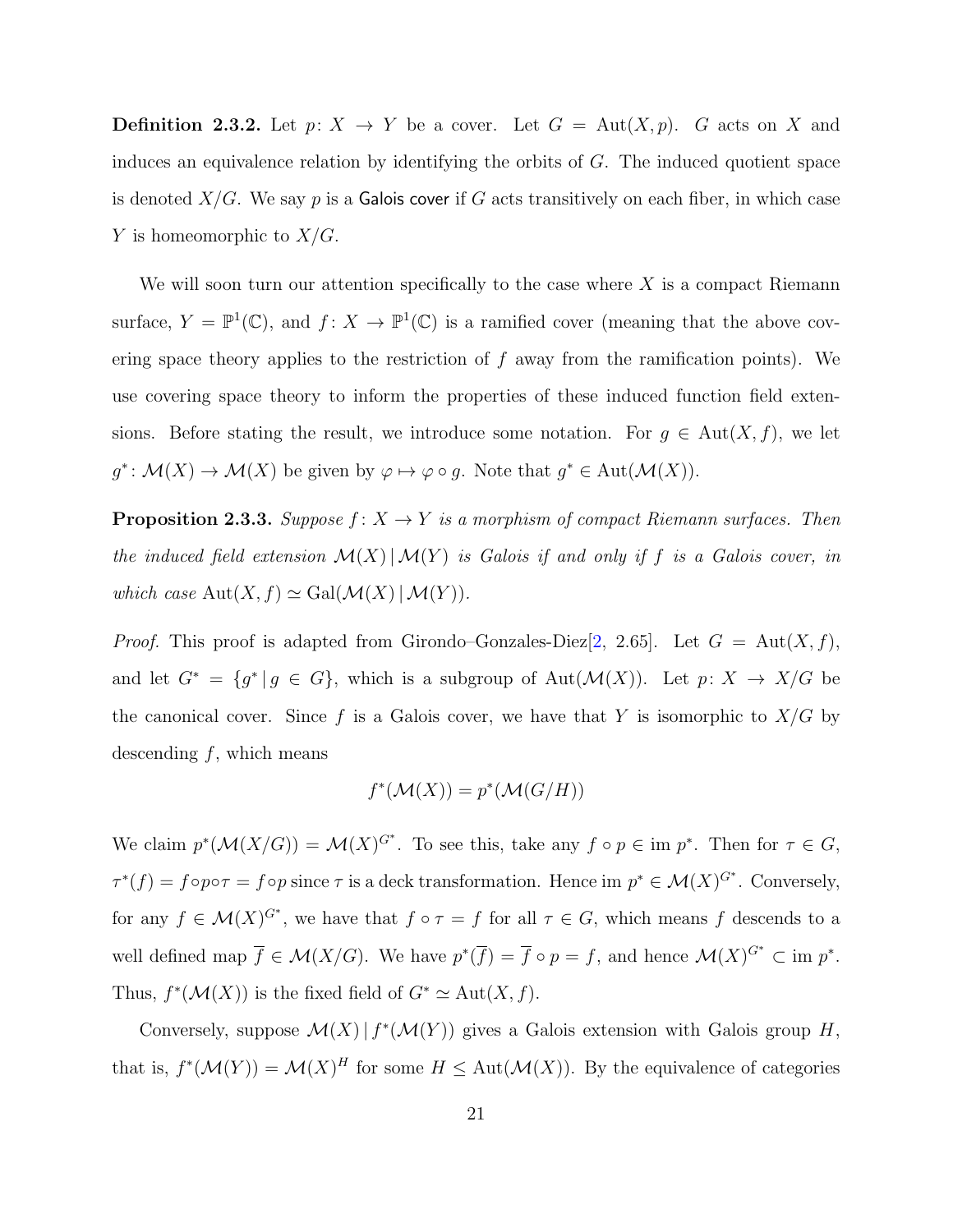between compact Riemann surfaces and function fields, any automorphism of  $\mathcal{M}(X)$  must come from an automorphism of X, which implies that H can be realized as  $G^*$  for some  $G \leq \text{Aut}(X)$ . By the above argument,  $f^*(\mathcal{M}(Y)) = \mathcal{M}(X)^H = p^*(\mathcal{M}(X/G))$ , which gives us an isomorphism

$$
(p^*)^{-1}|_{\mathcal{M}(X)^{G^*}} \circ f^* \colon \mathcal{M}(Y) \to \mathcal{M}(X/G)
$$

which, by the equivalence of categories, gives an isomorphism  $Y \stackrel{\sim}{\rightarrow} X/G$ .

For the case of  $X = Y = \mathbb{P}^1(\mathbb{C})$ , the induced field extension by a morphism  $f: \mathbb{P}^1(\mathbb{C}) \to$  $\mathbb{P}^1(\mathbb{C})$  has the explicit form used above, namely  $f^*(\mathbb{C}(x)) \subset \mathbb{C}(x)$ . Under the identification of  $f^*(\mathbb{C}(x)) = \mathbb{C}(f)$  with  $\mathbb{C}(x)$ , we think of  $\mathcal{M}(X)$  as a finite extension of  $\mathbb{C}(x)$  by  $\mathbb{C}(x) | \mathbb{C}(f)$ . Write  $f(x) = p(x)/q(x)$ , and observe that  $\mathbb{C}(x)$  is the field obtained by adjoining a root to polynomial

$$
q(t)f(x) - p(t) \in \mathbb{C}(f)[t].
$$
\n(2.3.4)

 $\Box$ 

We make use of this characterization later on when we consider genus 0 Belyi maps in the following chapter.

For the remainder of this section, we restrict our attention to the case where  $Y = \mathbb{P}^1(\mathbb{C})$ . For any morphism  $X \to \mathbb{P}^1(\mathbb{C})$ , we obtain a field extension  $\mathcal{M}(X) | \mathbb{C}(x)$  after identifying  $\mathbb{C}(x)$  with its inclusion in  $\mathcal{M}(X)$ . By the equivalence of categories, if we take the Galois closure of  $\mathcal{M}(X)$  over  $\mathbb{C}(x)$ , we should obtain some Galois covering  $\tilde{X} \to \mathbb{P}^1(\mathbb{C})$ . We call this cover the normalization of  $X \to \mathbb{P}^1(\mathbb{C})$ , and we give the precise construction.

Let  $f: X \to \mathbb{P}^1(\mathbb{C})$  be a morphism, and consider the induced embedding  $f^* \colon \mathbb{C}(x) \to$  $\mathcal{M}(X)$ . By Corollary [2.1.15,](#page-23-0) this extension is isomorphic to  $\mathbb{C}[x,y]/(F)$  for some irreducible  $F \in \mathbb{C}[x, y]$ , and  $\mathcal{M}(X)$  is generated by a root of  $F(f, y)$ . Hence the Galois closure of  $\mathcal{M}(X)|\mathbb{C}(f)$  is the splitting field  $\widetilde{\mathcal{M}}$  of  $F(f, y)$ , so  $\mathcal{M}(X) = \mathbb{C}(\tilde{x}, \tilde{y_1}, \ldots, \tilde{y_n})$ , where  $\tilde{x}$  is the image of  $\mathbf{x} \in \mathbb{C}(\mathbf{x}, \mathbf{y})$  under the embedding  $\mathbb{C}(\mathbf{x}, \mathbf{y}) \to \widetilde{\mathcal{M}}$  and  $y_i$  are the images of the of the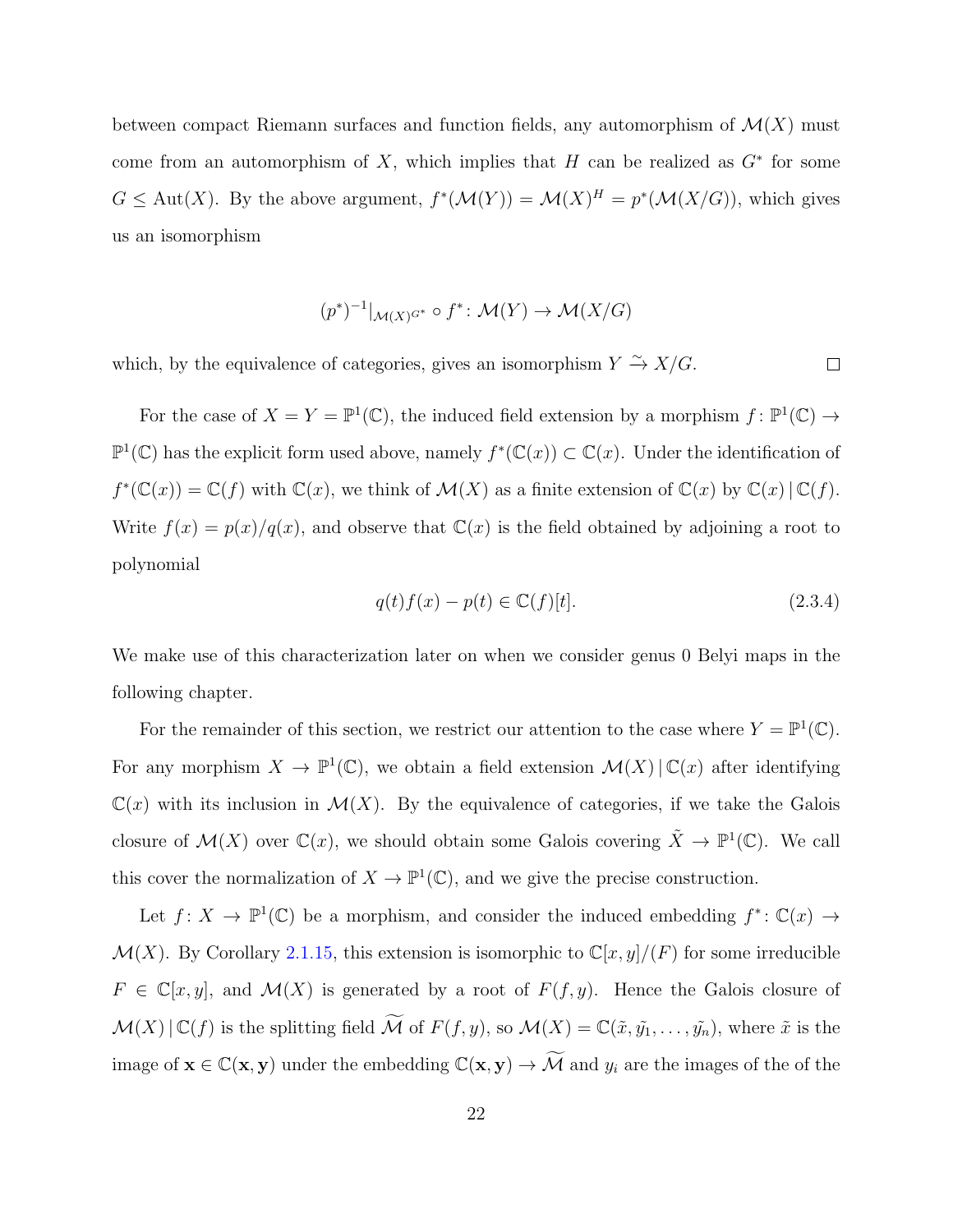roots of  $F(f, y)$ . By primitive element theorem, we assume  $\widetilde{\mathcal{M}} = \mathbb{C}(\tilde{x}, \tilde{y})$ .

Next, we describe an action of the monodromy group on the normalization. Consider a morphism  $S_F \to \mathbb{P}^1(\mathbb{C})$  and its normalization  $S_{\tilde{F}} \to \mathbb{P}^1(\mathbb{C})$ . Let  $x_0 \in \mathbb{P}^1(\mathbb{C})$  be an unbranched value of  $\tilde{\mathbf{x}}$ , and let  $\{(x_0, y_0^0), \ldots, (x_0, y_0^d)\}$  denote the fiber of  $x_0$  under  $\mathbf{x}$ . Then, by the implicit function theorem, there is a disc  $D$  containing  $x_0$  and a meromorphic functions  $y_i$  such that  $F(x, y_i(x)) = 0$  in D. Now, assume  $\mathcal{M}(S_{\tilde{F}}) = \mathbb{C}(\tilde{\mathbf{x}}, \tilde{\mathbf{y}}_1, \dots, \tilde{\mathbf{y}}_n)$  as above. Let U be a neighborhood in  $\tilde{X}$  that maps isomorphically onto D by the map  $\tilde{\mathbf{x}}$ . Observe that since  $F(\tilde{\mathbf{x}}, \tilde{\mathbf{y}}_i) = 0$  for each  $y_i$ , we have that the meromorphic function defined on D by

$$
F(\tilde{\mathbf{x}}, \tilde{\mathbf{y}}_i) \circ \tilde{\mathbf{x}}|_{U}^{-1} = F(x, \tilde{\mathbf{y}}_i \circ \tilde{\mathbf{x}}|_{U}^{-1})(x)
$$

is identically 0, which implies that the meromorphic function  $\tilde{\mathbf{y}}_i \circ \tilde{\mathbf{x}}|_{U}^{-1}$  $U^{-1}: D \to \mathbb{P}^1(\mathbb{C})$  agrees with  $y_j$  for some j. By reordering if necessary, assume  $y_i = \tilde{y}_i \circ \tilde{x}|_{U}^{-1}$  $\overline{U}^1$ .

We will define an action of  $\text{Mon}(f)$  on this set of meromorphic functions  $\tilde{\mathbf{y}}_i$  by means of analytic continuation. First, we recall the definition from complex analysis.

**Definition 2.3.5.** Let  $\gamma: [0, 1] \to \mathbb{C}$  be a curve, let  $x_0 = \gamma(0)$ , and suppose  $\psi$  is meromorphic function defined on a neighborhood  $D_0$  of  $x_0$ . An analytic continuation of  $\psi$  along  $\gamma$  is the following data.

- (a) A partition  $0 = t_0 < t_1 < \cdots < t_n = 1$ . Let  $x_i = \gamma(t_i)$ .
- (b) For each  $x_i$ , a disc  $D_i$  with a meromorphic function  $\psi_i: D_i \to \mathbb{P}^1(\mathbb{C})$  such that  $\psi_i(x) =$  $\psi_{i+1}(x)$  for  $x \in D_i \cap D_{i+1}$ .

In some cases, we may also use the term analytic continuation of  $\psi$  to mean the function  $\psi_n$ where  $x_n = 1$ .

<span id="page-29-0"></span>**Lemma 2.3.6.** Let  $B \subset \mathbb{P}^1(\mathbb{C})$  be the branch values of **x**. For  $\gamma \in \pi_1(\mathbb{P}^1(\mathbb{C}) \setminus B, x_0)$ , let  $\sigma_{\gamma}$  denote the permutation corresponding to the monodromy action. Then the analytic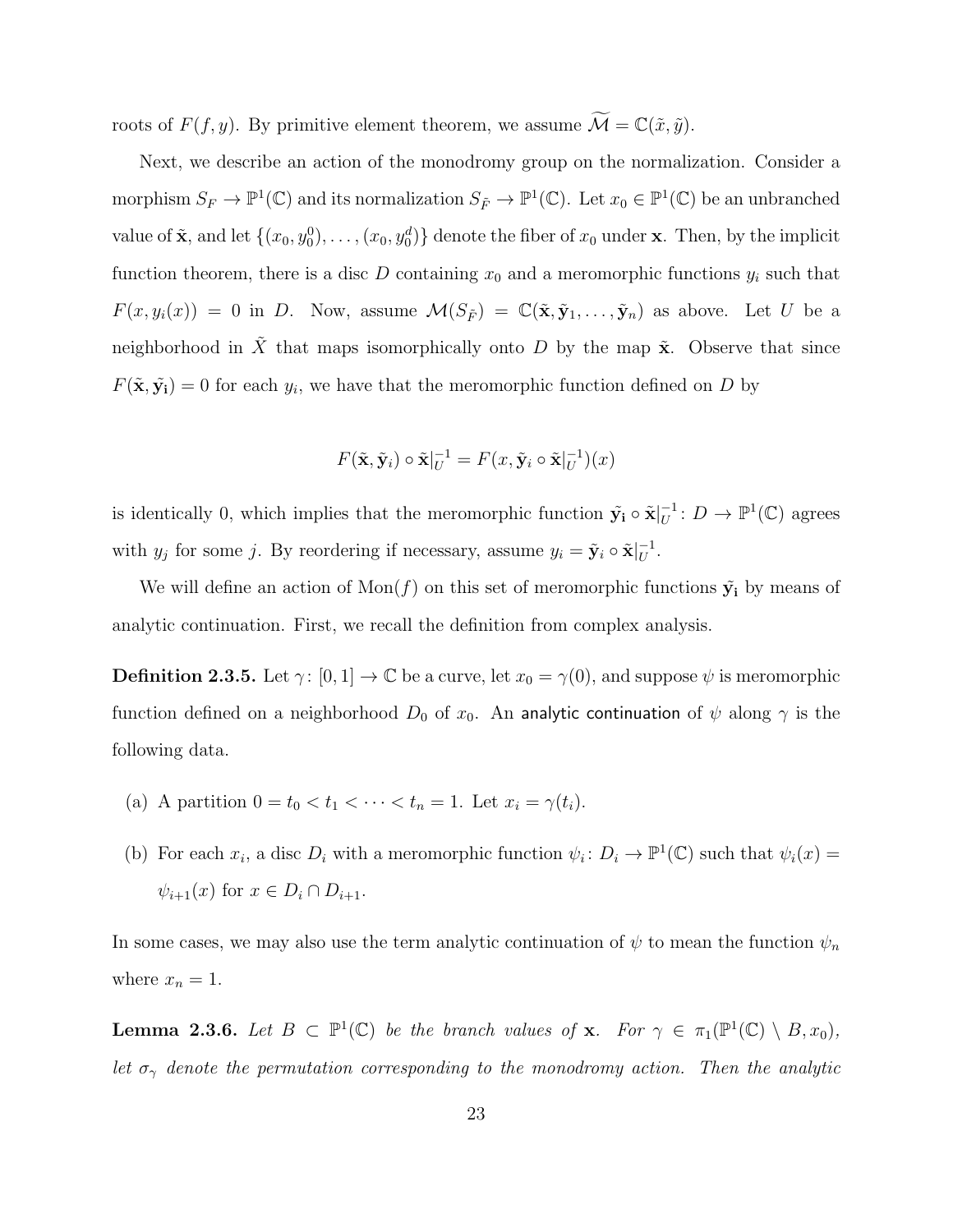continuation of  $y_i$  along  $\gamma$  is  $y_{\sigma_{\gamma}(i)}$ .

*Proof.* This proof is adapted from Girondo–Gonzales-Diez $[2, 2.68]$  $[2, 2.68]$ . Let  $\psi_0 = y_i$ . For an analytic continuation, note that since  $F(x, \psi_0) = 0$  and  $\psi_1$  agrees with  $\psi_0$  on  $D_0 \cap D_1$ , it must be the case that  $F(x, \psi_1) = 0$ , an so on for all  $\psi_i$ . Hence  $\psi_n$  where  $x_n = x_0$  agrees with  $y_j$  for some j. In fact,  $j = \sigma_\gamma(i)$  since the map

$$
t \mapsto (\gamma(t), \psi_k(\gamma(t)))
$$
 if  $\gamma(t) \in D_k$ 

gives a lift  $\tilde{\gamma}$  with base-point  $(x_0, y_i(x_0))$ . Hence by definition of the monodromy action, the end point must be  $(x_0, y_{\sigma(i)}(x_0))$ , which means  $\psi_n$  coincides with  $y_{\sigma(i)}$ .

 $\Box$ 

By the primitive element theorem, we have

$$
\tilde{\mathbf{y}} = \sum_{i=1}^d a_i(\tilde{\mathbf{x}})\tilde{\mathbf{y}}_i.
$$

<span id="page-30-0"></span>**Lemma 2.3.7.** Fix  $\gamma \in \pi_1(\mathbb{P}^1(\mathbb{C}), x_0)$ ). The map

$$
\mathcal{M}(S_{\tilde{F}}) \to \mathcal{M}(S_{\tilde{F}})
$$

determined by

$$
\sum_{i=1}^d a_i(\tilde{\mathbf{x}})\tilde{\mathbf{y_i}} \mapsto \sum_{i=1}^d a_i(\tilde{\mathbf{x}})\tilde{\mathbf{y}}_{\sigma_\gamma(i)} := \tilde{\mathbf{y}}_\gamma
$$

is a well-defined element of  $Gal(\mathcal{M}(S_{\tilde{F}}) | \mathbb{C}(\tilde{\mathbf{x}})).$ 

Proof. This proof is adapted from Girondo–Gonzales-Diez[\[2,](#page-77-2) 2.9]. Our first observation is that, by the previous lemma, for any neighborhood  $U \in S_{\tilde{F}}$  mapped homeomorphically into  $\mathbb{P}^1(\mathbb{C})$  under  $\tilde{\mathbf{x}}$ , we have that  $\tilde{\mathbf{y}} \circ (\tilde{\mathbf{x}}|_U)^{-1}$  is the analytic continuation of  $\tilde{\mathbf{y}} \circ (\tilde{\mathbf{x}}|_U)^{-1}$  by  $\gamma$ . Hence, since  $\tilde{F}(x, \tilde{\mathbf{y}} \circ (\tilde{\mathbf{x}}|_U)^{-1}(x)) = 0$ , we have that  $\tilde{F}(x, \tilde{\mathbf{y}}_{\gamma} \circ (\tilde{\mathbf{x}}|_U)^{-1}(x)) = 0$ .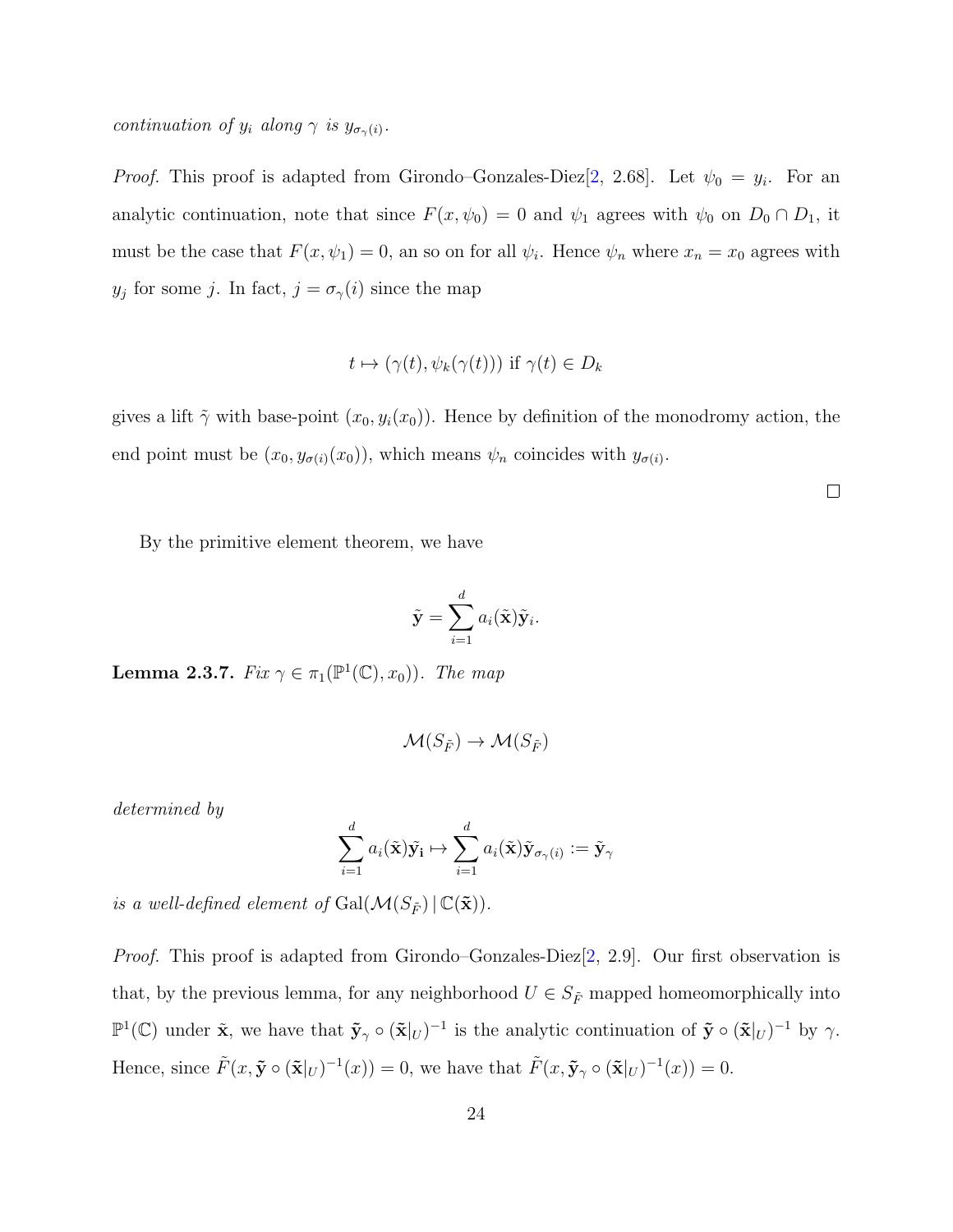Thus

$$
0 = \tilde{F}(x, \tilde{\mathbf{y}}_{\gamma} \circ (\tilde{\mathbf{x}}|_{U})^{-1}(x)) = \tilde{F}(\tilde{\mathbf{x}}, \tilde{\mathbf{y}})_{\gamma} \circ (\tilde{\mathbf{x}}|_{U})^{-1}(x).
$$

This implies  $\tilde{F}(\tilde{\mathbf{x}}, \tilde{\mathbf{y}}_{\gamma}) = 0$ , so  $\tilde{y}_{\gamma}$  is indeed a root of  $F(\tilde{\mathbf{x}})[Y]$ .

We observe that the monodromy action on  $\mathcal{M}(S_{\tilde{F}})$  given above is actually by analytic continuation. To see this, given any  $\gamma \in \pi_1(\mathbb{P}^1(\mathbb{C}) \setminus B, x_0)$ , an open neighborhood  $U \subset S_{\tilde{F}}$ as above, and any  $\psi \in \mathcal{M}(S_{\tilde{F}})$ , we compare  $\psi \circ (\tilde{\mathbf{x}}|_U)^{-1}$  with  $(\gamma \cdot \psi) \circ (\tilde{\mathbf{x}}|_U)^{-1}$ . Observe that

$$
\psi = \sum_{i=1}^d a_i(\tilde{x})(\tilde{y})^d
$$

$$
= \sum_{i=1}^d a_i(\tilde{x})(\sum_{j=1}^d b_j(\tilde{x})\tilde{y}_j)^d.
$$

So

$$
\psi \circ (\mathbf{\tilde{x}}|_{U})^{-1}(x) = \sum_{i=1}^{d} a_i(x) (\sum_{j=1}^{d} b_j(x) \tilde{y}_j)^{d}
$$

and similarly,

$$
(\gamma \cdot \psi) \circ (\tilde{\mathbf{x}}|_{U})^{-1}(x) = \sum_{i=1}^{d} a_i(x) (\sum_{j=1}^{d} b_j(x) \tilde{y}_{\sigma_{\gamma}(j)})^{d}.
$$

Since  $a_i$  and  $b_j$  are each meromorphic on  $\mathbb{P}^1(\mathbb{C})$ , and analytic continuation is preserved under sums and products, we have that  $(\gamma \cdot \psi) \circ (\mathbf{\tilde{x}}|_U)^{-1}(x)$  is the analytic continuation of  $\psi \circ (\tilde{\mathbf{x}}|_U)^{-1}(x)$  by  $\gamma$ . From this discussion, we immediately get the following proposition.

**Proposition 2.3.8.** For  $\gamma \in \pi_1(\mathbb{P}^1(\mathbb{C}) \setminus B, x_0)$ , let  $\tau_\gamma$  denote the element of  $Gal(\mathcal{M}(S_{\tilde{F}}) | \mathbb{C}(\tilde{\mathbf{x}}))$ in Lemma [2.3.7.](#page-30-0) Then the map

 $\Box$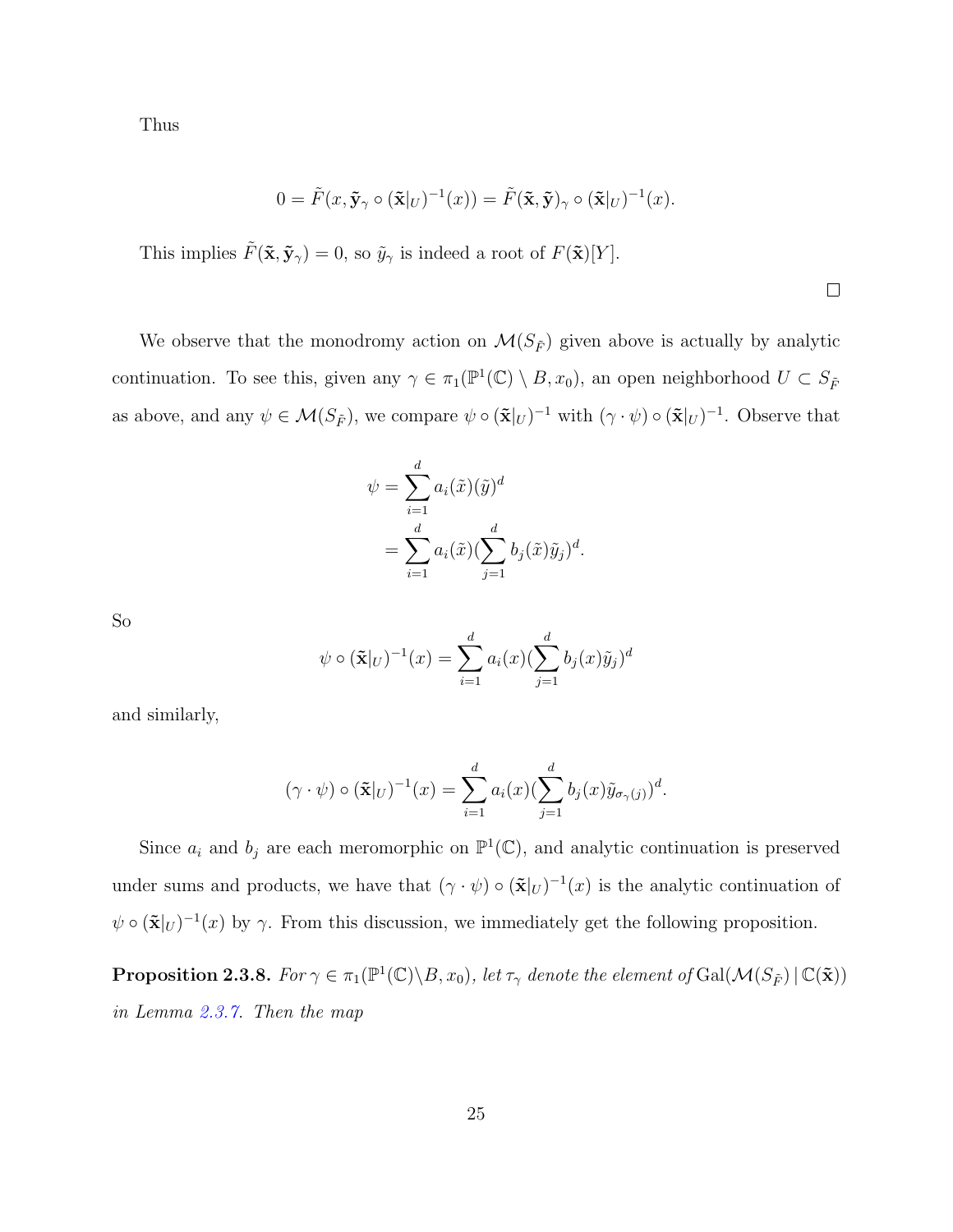$$
\tau \colon \pi_1(\mathbb{P}^1(\mathbb{C}) \setminus B, x_0) \to \text{Gal}(\mathcal{M}(S_{\tilde{F}}) \mid \mathbb{C}(\tilde{\mathbf{x}}))
$$

$$
\gamma \mapsto (\tau_\gamma)^{-1}
$$

is a homomorphism that induces an injection of  $Mon(\mathbf{x})$  into  $Gal(\mathcal{M}(S_{\tilde{F}}) | \mathbb{C}(\tilde{\mathbf{x}})).$ 

Proof. This proof is adapted from Girondo–Gonzales-Diez[\[2,](#page-77-2) 2.70]. The fact that this is a homomorphism follows from the fact that  $\gamma$  acts by analytic continuation. The analytic continuation of  $\psi$  along a path  $\alpha\beta$  is the same as the analytic continuation along  $\alpha$  of  $\beta \cdot \psi$ . The kernel is precisely the elements of  $\pi_1(\mathbb{P}^1(\mathbb{C}) \setminus B, x_0)$  that stabilize  $\{\tilde{y_1}, \ldots, \tilde{y_d}\}$ , which is exactly the kernel of the monodromy map  $M_{\rm\bf x}$  by Lemma [2.3.6.](#page-29-0) Hence we have

$$
\text{Mon}(\mathbf{x}) \simeq \frac{\pi_1(\mathbb{P}^1(\mathbb{C}) \setminus B, x_0)}{\ker M_{\mathbf{x}}} = \frac{\pi_1(\mathbb{P}^1(\mathbb{C}) \setminus B, x_0)}{\ker \tau} \hookrightarrow \text{Gal}(\mathcal{M}(S_{\tilde{F}}) \mid \mathbb{C}(\tilde{\mathbf{x}}))
$$

In fact, this map is surjective.

**Theorem 2.3.9.** In the above setting,  $Mon(\mathbf{x}) \simeq Gal(\mathcal{M}(S_{\tilde{F}}) | \mathbb{C}(\tilde{\mathbf{x}})).$ 

*Proof.* It suffices to show  $\mathcal{M}(S_{\tilde{F}})^{\text{Mon}(\mathbf{x})} = \mathbb{C}(\tilde{\mathbf{x}})$ . To see this, suppose  $\tilde{\psi} \in \mathcal{M}(S_{\tilde{F}})$  is stabilized by Mon $(x)$ . Then, since Mon $(x)$  acts by analytic continuation, this implies that for any  $\gamma \in \pi_1(\mathbb{P}^1(\mathbb{C}) \setminus B, x_0), \, \tilde{\psi} \circ (\tilde{\mathbf{x}}|_U)^{-1}(x)$  is stable under analytic continuation by  $\gamma$ . We define a map  $\psi$  on  $\mathbb{P}^1(\mathbb{C})$  as follows. For any  $x \in \mathbb{P}^1(\mathbb{C})$ , let  $\alpha$  be a path from  $x_0$  to x. We define  $\psi(x)$ to be the analytic continuation of  $\tilde{\psi} \circ (\tilde{\mathbf{x}}|_{U})^{-1}(x)$  along  $\alpha$  (denoted  $\psi_{\alpha}$ ), so  $\psi(x) = \psi_{\alpha}(x)$ . To see that this is well-defined, if  $\beta$  is another path, then  $\beta^{-1}\alpha \in \pi_1(\mathbb{P}^1(\mathbb{C}) \setminus B, x_0)$ , so we have that

$$
\psi_{\beta^{-1}\alpha}(x) = \tilde{\psi} \circ (\tilde{\mathbf{x}}|_{U})^{-1}(x).
$$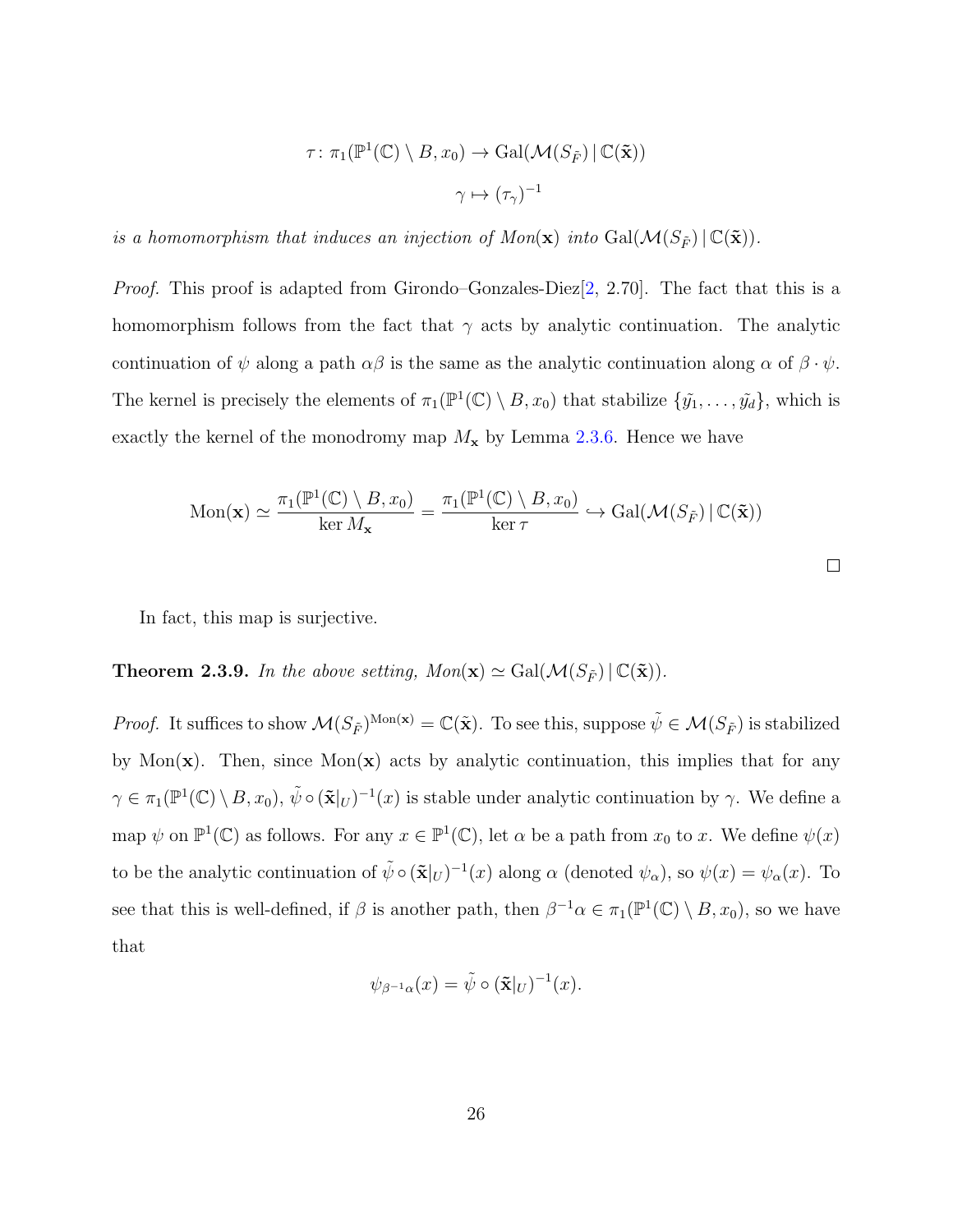On the other hand, this implies

$$
\tilde{\psi} \circ (\tilde{\mathbf{x}}|_{U})^{-1}(x) = \psi_{\beta^{-1}\alpha}(x) = (\psi_{\alpha})_{\beta^{-1}}(x).
$$

So  $\psi_{\alpha}(x) = \psi_{\beta}(x)$ , and  $\psi$  is well defined. We claim  $\psi \in \mathcal{M}(\mathbb{P}^1(\mathbb{C}))$ . To see this, we first note that since locally  $\psi = \tilde{\psi} \circ (\tilde{\mathbf{x}}|_{U})^{-1}(x)$ , we observe that  $\psi \circ \tilde{\mathbf{x}} = \tilde{\psi}$  on  $\mathbb{P}^{1}(\mathbb{C}) \setminus B$ , which implies that  $\psi$  is meromorphic. Finally, we observe that  $\tilde{\psi} = \psi \circ \tilde{\mathbf{x}}$  implies that  $\tilde{\psi} \in \mathbb{C}(\tilde{\mathbf{x}})$ .

The following corollary is the culmination of our preceding efforts and allows us to construct extensions of  $\mathbb{C}(x)$  with Galois group G by means of defining a covering  $X \to \mathbb{P}^1(\mathbb{C})$ with monodromy group  $G$  (which we can always do by Riemann's existence theorem). We restate the above results in terms of general coverings of  $\mathbb{P}^1(\mathbb{C})$ , which is the same due to our equivalence of categories.

**Corollary 2.3.10.** Let  $f: X \to \mathbb{P}^1(\mathbb{C})$  be a ramified cover, and let  $\tilde{f}: \tilde{X} \to \mathbb{P}^1(\mathbb{C})$  be the normalization of f. Then  $Mon(f) \simeq Gal(\mathcal{M}(\tilde{X}) \mid \mathbb{C}(x)).$ 

*Proof.* By realizing X as an algebraic curve  $S_F$  and performing the normalization of  $S_F$  as above, we get the diagram



where  $\phi$  is an isomorphism. By the equivalence of categories, we get the diagram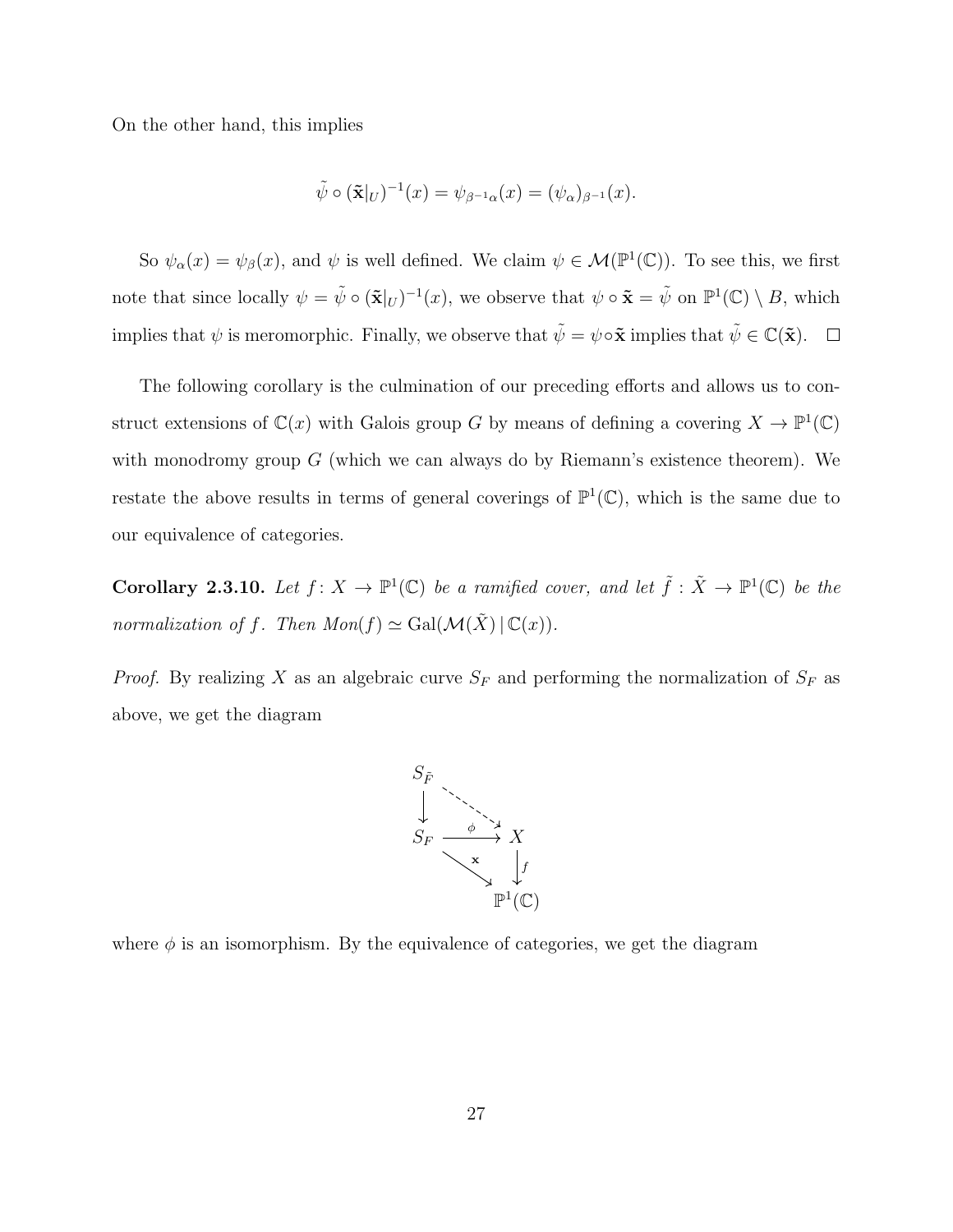

Since **x** and  $f \circ \phi$  are isomorphic coverings, their monodromy groups are isomorphic, and hence  $\text{Mon}(f) \simeq \text{Gal}(\mathcal{M}(S_{\tilde{F}}) | \mathbb{C}(x)) = \text{Gal}(\mathcal{M}(\tilde{X}) | \mathbb{C}(x)).$ 

 $\Box$ 

We end this section with an observation about stabilizers of points in monodromy groups. Suppose  $\tilde{X} \to X \to \mathbb{P}^1(\mathbb{C})$  is a normalized cover with monodromy group  $G \leq S_d$ . Then we have that  $Gal(\mathcal{M}(\tilde{X}) | \mathbb{C}(x)) = G$ , where G acts on the roots of  $F(f)[y]$ . Now, take  $S = \text{Stab}(G, 1) \leq G$ , and observe that  $\mathcal{M}(\tilde{X}^S)$  is obtained by adjoining a single root of  $F(f)[y]$  (the one corresponding to 1 in the permutation group). But this is precisely  $\mathcal{M}(X)$ , so by the equivalence of categories we get that the map

$$
\iota\colon \mathcal{M}(X)\hookrightarrow \mathcal{M}(\tilde{X})
$$

corresponds to the cover

$$
\tilde{X} \to \tilde{X}/S = X.
$$

In this sense, coverings of  $\mathbb{P}^1(\mathbb{C})$  can be recovered from their normalization by taking the stabilizer of 1 in the monodromy group. For a more geometric argument of this fact, see Girondo–Gonzales-Diez[\[2,](#page-77-2) 2.7.1].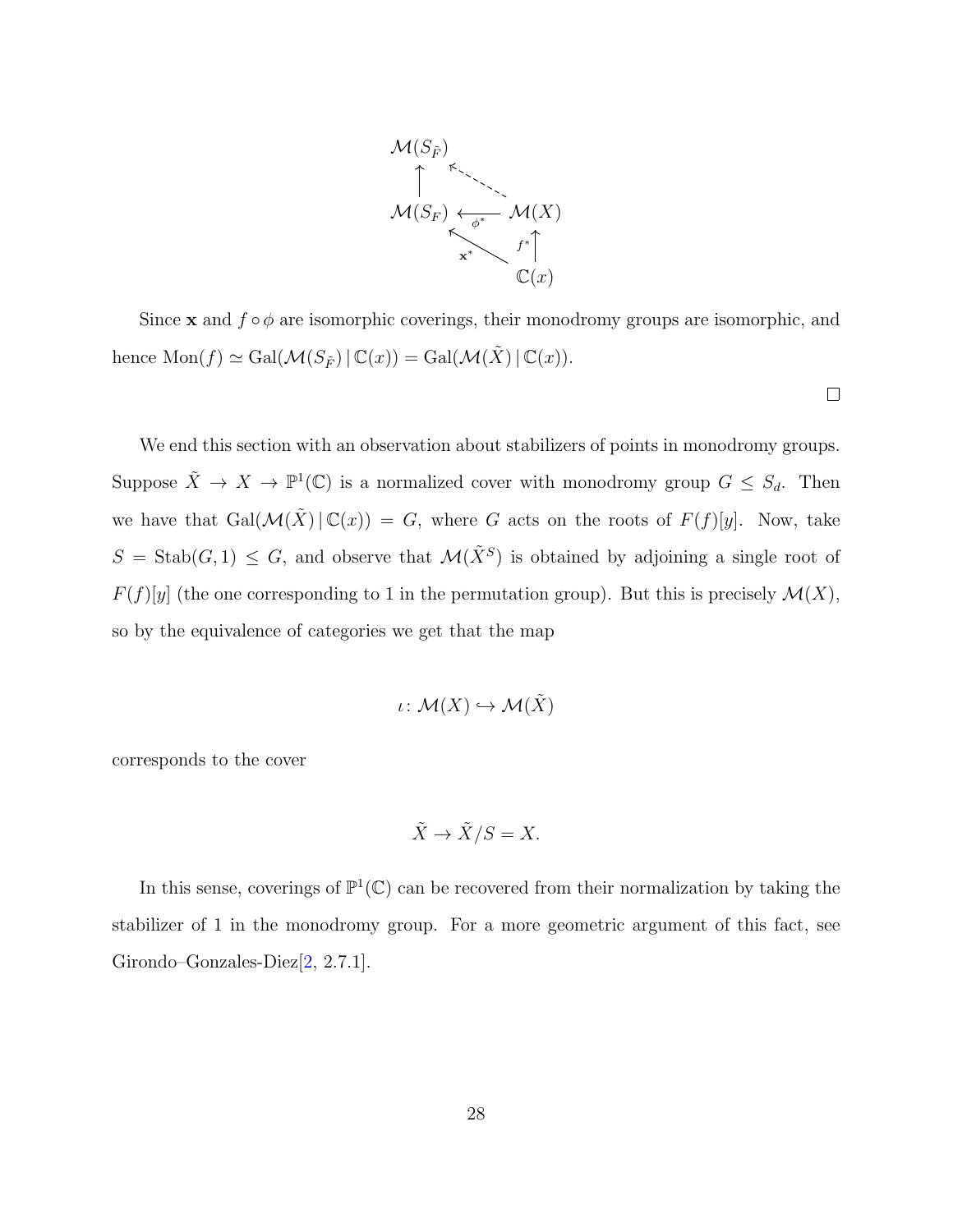<span id="page-35-0"></span>Section 2.4

### Resolvent Polynomials

Often one of the first calculations that one performs in a first course in Galois theory is the computation of Galois groups for low degree polynomials. In the computation of Galois groups for degree 4 polynomials, one often uses the so called "cubic resolvent," which we describe now (see Dummit-Foote[\[11,](#page-78-0) 14.6]).

Given any quartic over  $\mathbb{Q}$ , we can assume it has the form

$$
f = x^4 + px^2 + qx + r
$$

by making some substitution  $x \mapsto x + a$ . Then the cubic resolvent of this polynomial is defined to be

$$
g = y^3 - 2py^2(p^2 - 4r)y + q^2
$$

and the Galois group  $G \leq S_4$  of f is a subgroup of a copy of  $D_4$  in  $S_4$  if and only if g has a rational root. The way one computes this resolvent starts with the observation that the group

$$
D_4 = \langle 1, (1324), (12)(34), (1423), (13)(24), (14)(23), (12), (34) \rangle
$$

is the stabilizer of the polynomial

$$
\theta_1 = (x_1 + x_2)(x_3 + x_4) \in \mathbb{Q}[x_1, x_2, x_3, x_4]
$$

where  $D_4 \leq S_4$  acts as usual on subscripts. We then notice that  $S_n$  permutes the following set.

$$
\theta_1 = (x_1 + x_2)(x_3 + x_4)
$$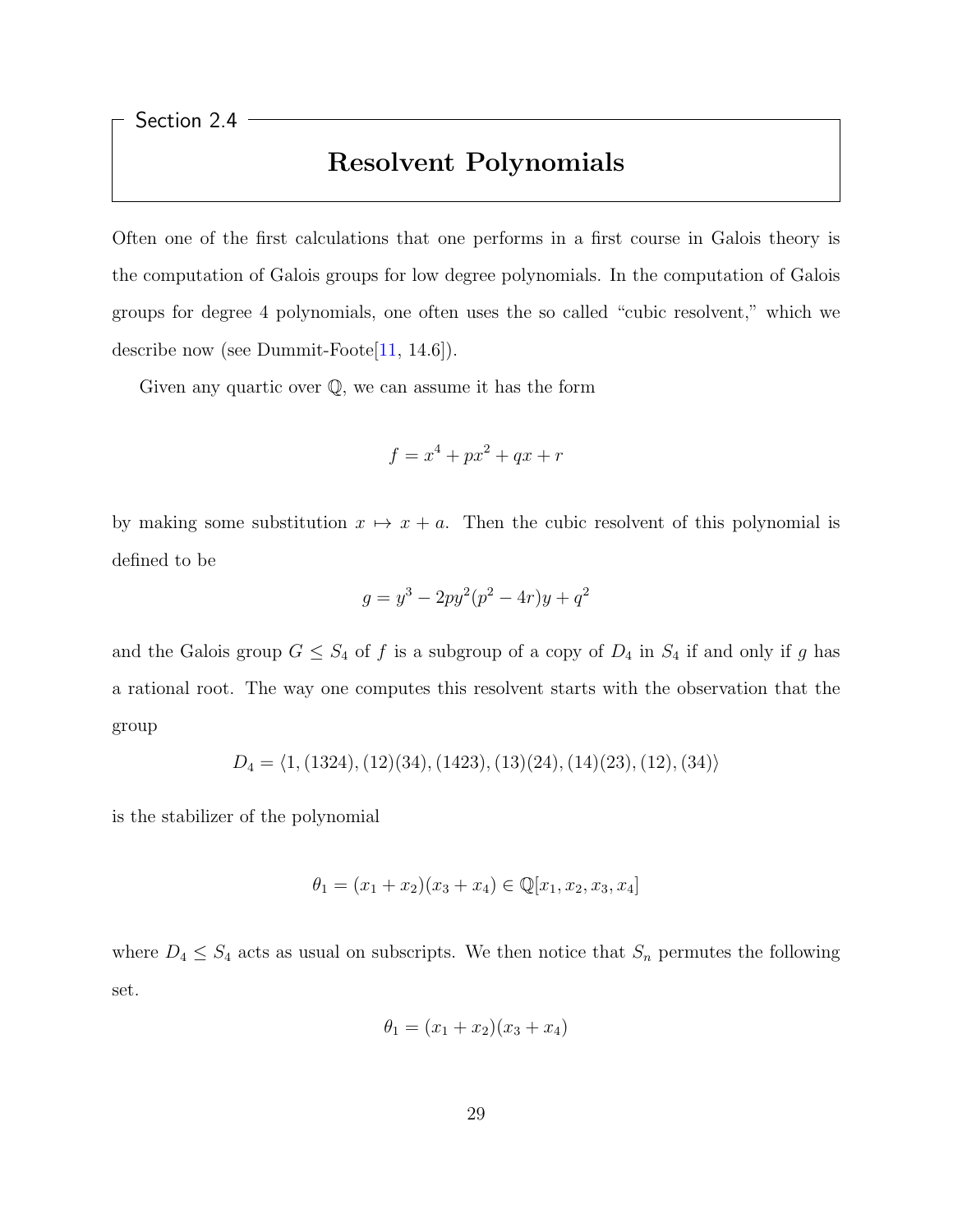$$
\theta_2 = (x_1 + x_3)(x_2 + x_4)
$$

$$
\theta_3 = (x_1 + x_4)(x_2 + x_3)
$$

which means the coefficients of the polynomial

$$
(y - \theta_1)(y - \theta_2)(y - \theta_3)
$$

are symmetric functions of  $x_1, \ldots, x_4$ , and hence substituting the variables for the roots  $\alpha_1, \ldots, \alpha_4$  of f yields a polynomial  $g \in \mathbb{Q}[x]$ , where the coefficients can be written in terms of the coefficients in  $f$ . The result is the cubic resolvent above, and if  $g$  has a root, then by Galois theory that root must be fixed by  $G$ . But we chose the roots to be stabilized only by conjugate copies of  $D_4$ , and hence G is a subgroup of some copy of  $D_4$  in  $S_4$ .

In the language of Fieker–Sutherland (see [\[7\]](#page-77-0)), the polynomial  $\theta_1$  is a "S<sub>4</sub>-relative  $D_4$ invariant polynomial," meaning that it is stabilized only by a copy of  $D_4$ . Fieker–Sutherland present a generalization of this technique, allowing us to compute resolvent polynomials for any subgroup of a symmetric group. The first result necessary for the generalization of this method is the fact that for any permutation groups  $H \leq G$ , there exists a G-relative H-invariant polynomial, see [\[20\]](#page-79-0). For  $\sigma \in S_n$ , let  $g \cdot I$  be given by the standard action of  $S_n$  on  $\mathbb{Q}[x_1,\ldots,x_n].$ 

**Lemma 2.4.1.** For any  $H \leq G$ , the polynomial

$$
I(x_1,\ldots,x_n)=\prod_{\sigma\in H}\sigma\cdot x_1^1x_2^2\ldots x^{n-1}
$$

is  $S_n$ -relative H-invariant.

So given a transitive permutation group  $G \leq S_n$  and a subgroup  $H \leq G$ , we can always find a polynomial  $I \in \mathbb{Q}[x_1, \ldots, x_n]$  that is  $S_n$ -relative H-invariant, so in particular G-relative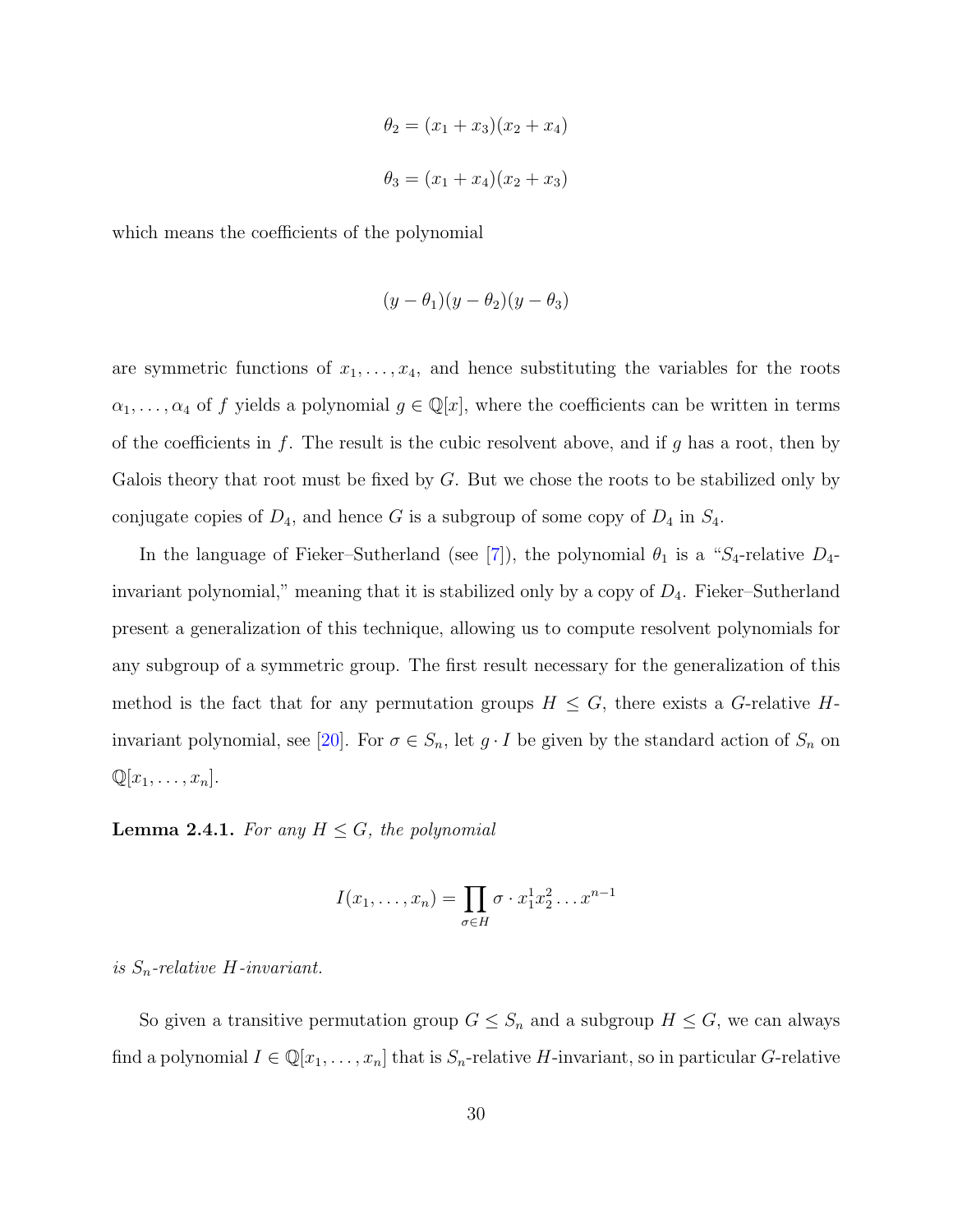H-invariant. We compute

$$
p(y) = \prod_{gH \in G/H} (y - g \cdot I) \in \mathbb{Q}(x_1, \dots, x_n)[y]
$$

This is independent of coset representatives: if  $gH = g'H$ , then  $g' = gh$  for some  $h \in H$ , and  $g' \cdot I = gh \cdot I = g \cdot I$ . Moreover, G permutes the roots of this polynomial by construction. Hence, if  $f$  is a degree  $n$  polynomial with Galois group contained in  $G$ , then substituting the roots  $\alpha_1, \ldots, \alpha_n$  for  $x_1, \ldots, x_n$  in g will give a polynomial over Q. To ensure that the polynomial is square-free, a "Tschirnhausen transformation" is applied, see [\[7\]](#page-77-0). Then we have the following result.

**Theorem 2.4.2.** The polynomial  $p(y)$  defined above (with the Tschirnhausen transformation if necessary) has a root in  $\mathbb Q$  if and only if the Galois group of f is contained in H.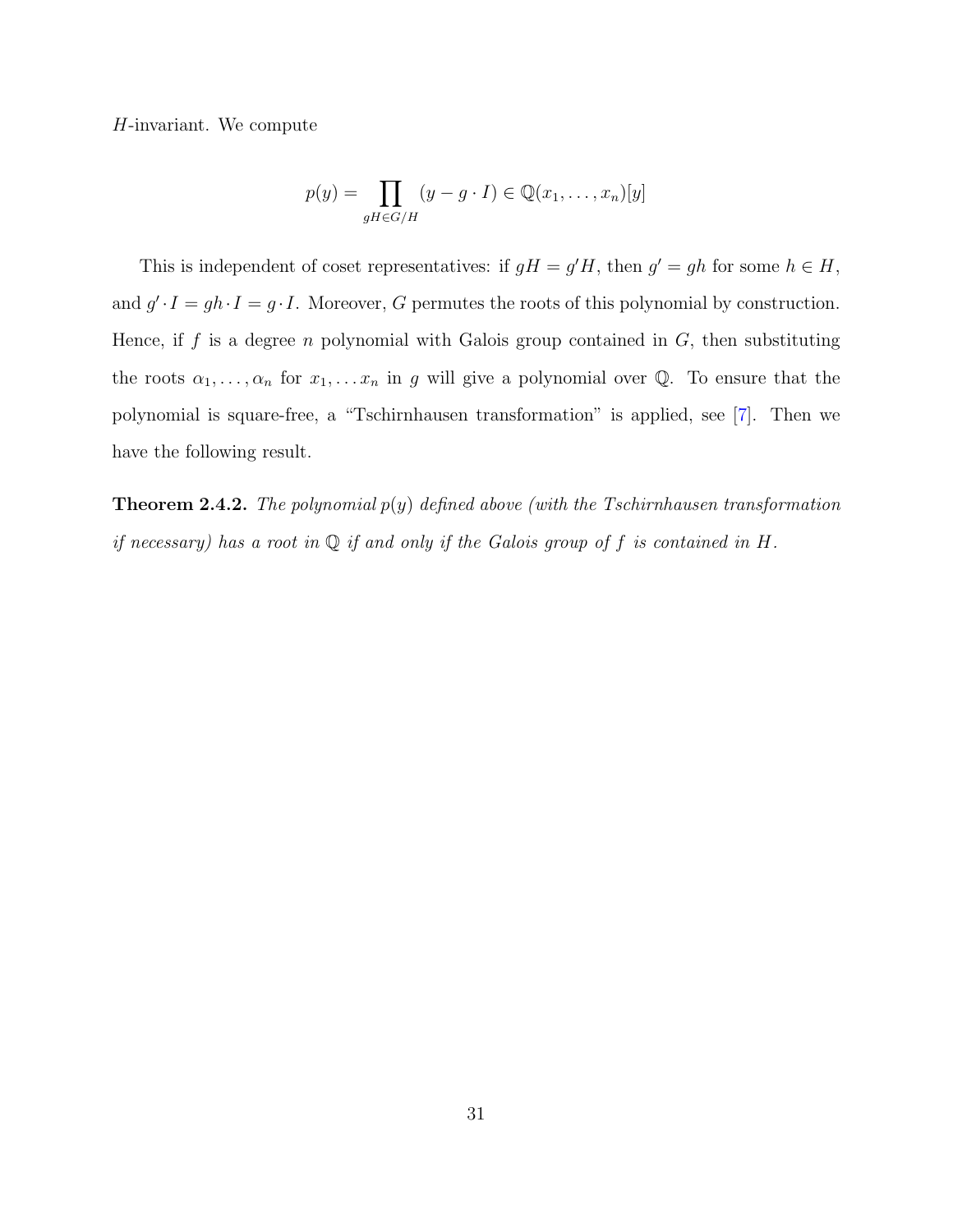### Chapter 3

# Specializations of Belyi Maps

With the equivalence of geometric monodromy groups and Galois groups established, we attempt to use this result to exhibit G-extensions using coverings of  $\mathbb{P}^1(\mathbb{C})$  with monodromy group  $G$ . The particular coverings we will use are genus 0 Belyi maps, in which case the polynomial  $(2.3.4)$  will realize the induced extension of  $\mathbb{C}(t)$ . We start this chapter by proving one direction of Belyi's theorem, which provides our motivation for restricting our attention to coverings of  $\mathbb{P}^1(\mathbb{C})$  ramified over three points. We then approach the "specialization" problem," where for a subgroup  $H \leq G$ , we hope to exhibit a family of H-extensions given a family of G-extensions. Theorem [3.2.6](#page-49-0) offers some information on the feasibility of this. Finally, we discuss "rigidity," a historically powerful method of producing G-extensions over Q, and how it explains some phenomena regarding the base field that we observe in a few examples.

Section 3.1

### Belyi's Theorem

**Definition 3.1.1.** A Belyi map is a covering of  $\mathbb{P}^1(\mathbb{C})$  unramified away from 0, 1, and  $\infty$ .

There is no substantial difference between the above definition and requiring that maps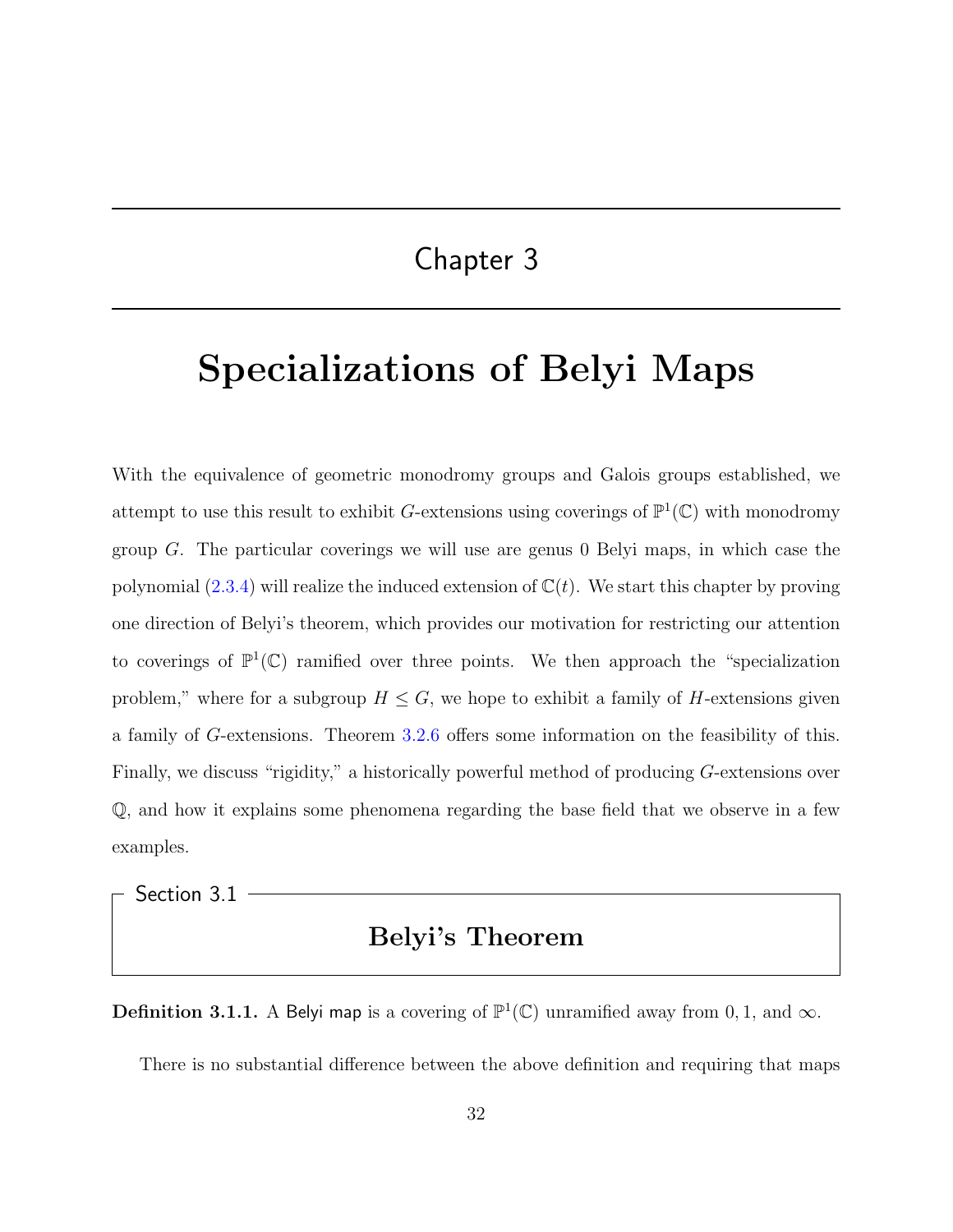be ramified at exactly three points — in the latter case, we may post-compose with a Möbius transformation to move the three ramification points to 0, 1, and  $\infty$ .

Note that any unramified covering  $p: X \to \mathbb{P}^1(\mathbb{C})$  is an isomorphism with  $X = \mathbb{P}^1(\mathbb{C})$ . Any cover ramified at 1 point (which we can take to be  $\infty$ ) induces an unramified covering  $X \setminus \{p\} \to \mathbb{P}^1(\mathbb{C}) \setminus \{\infty\} = \mathbb{C}$ , which implies  $X \setminus \{p\}$  is isomorphic to  $\mathbb{C}$  and thus X is isomorphic to  $\mathbb{P}^1(\mathbb{C})$ . It turns out that if p is ramified over 2 points, by a similar argument X is isomorphic to  $\mathbb{P}^1(\mathbb{C})$ . Thus ramification over 3 points gives the first instance of higher genus covers (while also including many interesting genus 0 covers).

Example 3.1.2. Fix  $\lambda = \frac{m}{m+1}$  $\frac{m}{m+n}$  for integers m and n, and define

$$
P_{m,n}: \mathbb{P}^1(\mathbb{C}) \to \mathbb{P}^1(\mathbb{C})
$$

$$
x \mapsto \frac{(m+n)^{m+n}}{m^m n^n} x^m (1-x)^n
$$

We claim this is a Belyi map. Observe that the derivative of this map is

$$
\frac{(m+n)^{m+n}}{(m^m n^n)}(mx^{m-1}(1-x)^n - nx^m(1-x)^{n-1}).
$$

So the zeros are the solutions to

$$
mx^{m-1}(1-x)^n - nx^m(1-x)^{n-1}
$$
  
=  $x^{m-1}(1-x)^{n-1}(m - mx - nx)$ 

which are 0, 1, and  $\lambda$ .

We have  $P_{m,n}(0) = 0$ ,  $P_{m,n}(1) = 0$ ,  $P_{m,n}(\lambda) = 1$ , and  $P_{m,n}(\infty) = \infty$ . Hence  $P_{m,n}$  is only ramified over 0, 1, and  $\infty$ .

We saw in Proposition [2.1.13](#page-22-0) that all compact Riemann surfaces are isomorphic to projective algebraic curves. In order to study Galois theory, one may restrict attention to the compact Riemann surfaces that come about from algebraic curves defined over  $\overline{\mathbb{Q}}$ , that is,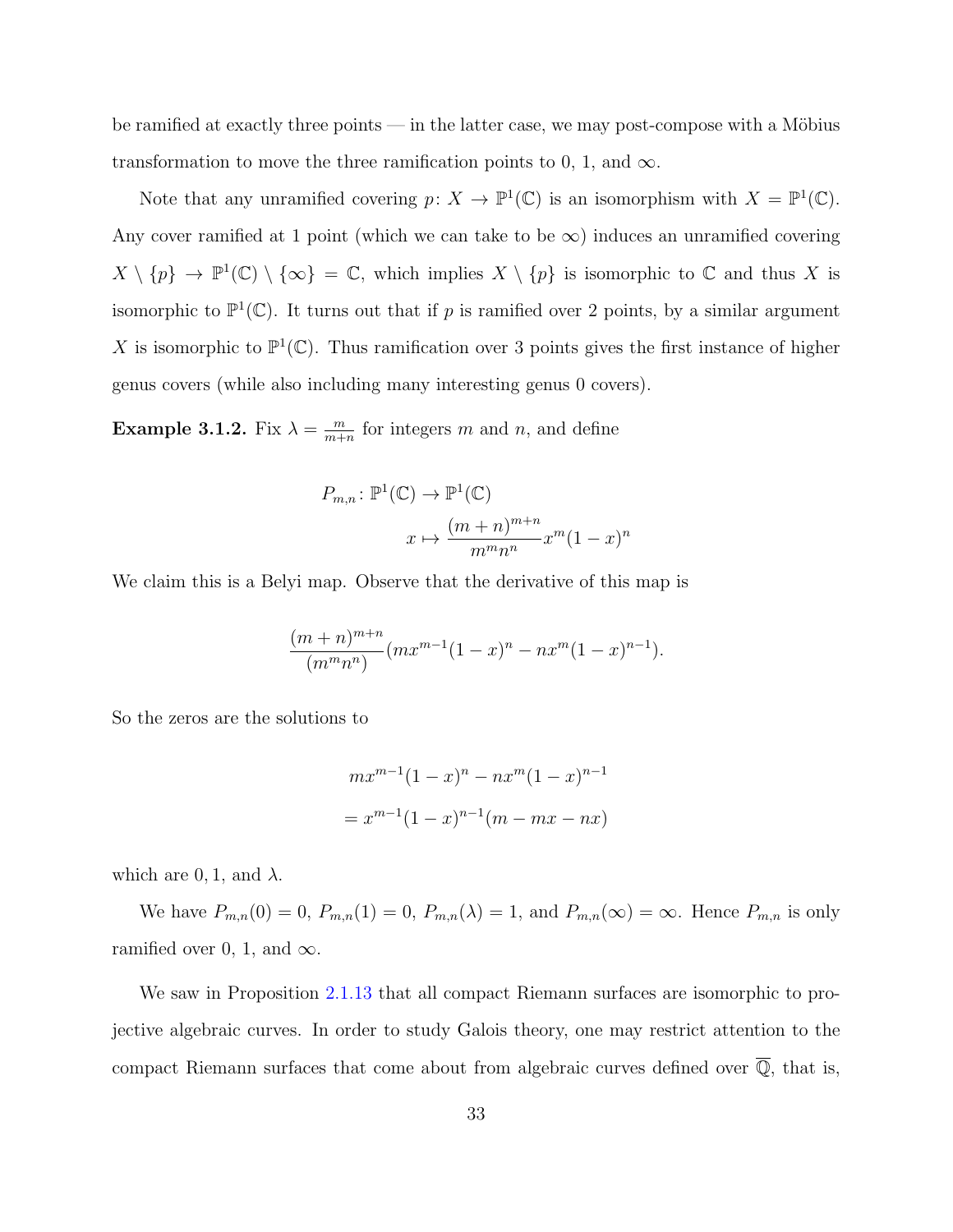curves where all of the coefficients are algebraic numbers. The following theorem relates this algebraic property to a purely geometric property of Riemann surfaces.

**Theorem 3.1.3** (Belyi). The compact Riemann surfaces that are isomorphic to projective algebraic curves defined over  $\overline{Q}$  are precisely those that admit Belyi maps.

*Proof.* We provide a proof of one direction, adapted from Girondo–Gonzales-Diez $[2, 3.1]$  $[2, 3.1]$ . Suppose  $C$  is a projective algebraic curve defined over  $\mathbb{Q}$ . Let

$$
F(X,Y) = p_n(X)Y^n + \dots + p_1(X)Y + p_0(X) \in \overline{\mathbb{Q}}[X,Y]
$$

be the defining equation for  $C$ . We consider the map

$$
\mathbf{x} \colon C \to \mathbb{P}^1(\mathbb{C})
$$

$$
(x, y) \mapsto x.
$$

We claim that the branch values  $B_0 = {\mu_1, \ldots, \mu_n}$  of this cover are contained in  $\overline{\mathbb{Q}} \cup {\infty}$ . To see this, we observe that the branch values of the map will be a subset of the values x such that  $p_n(x) = 0$ , and the values for x where  $\frac{\partial F}{\partial Y}(x, y) = 0$  for some y, or  $\infty$ . Hence a branch value is either  $\infty$  or a root of a polynomial over  $\overline{Q}$ . Note that  $B_0$  is a finite set, since we have finitely many branch points (branch points are a closed discrete set on a compact surface).

Now, let  $m_1 \in \mathbb{Q}[x]$  be the minimial polynomial of  $\mu_1, \ldots, \mu_n$  over  $\mathbb{Q}$ . We consider  $m'_1 = \frac{d}{dx}m_1$ , and observe that the branch values of the cover  $\mathbf{x} \circ m_1$  are, by composition, the branch values of  $m_1$  and the images under  $m_1$  of the branch values of  $x$ , which is  $\{0,\infty\}$  by construction of  $m_1$ . Put together, we have that the branch values of  $\mathbf{x} \circ m_1$  is  $B_1 = m_1(A_1) \cup \{0, \infty\}$  where  $A_1$  are the roots of  $m'_1$ .

We claim that if we keep repeating this process, we will eventually arrive at the situation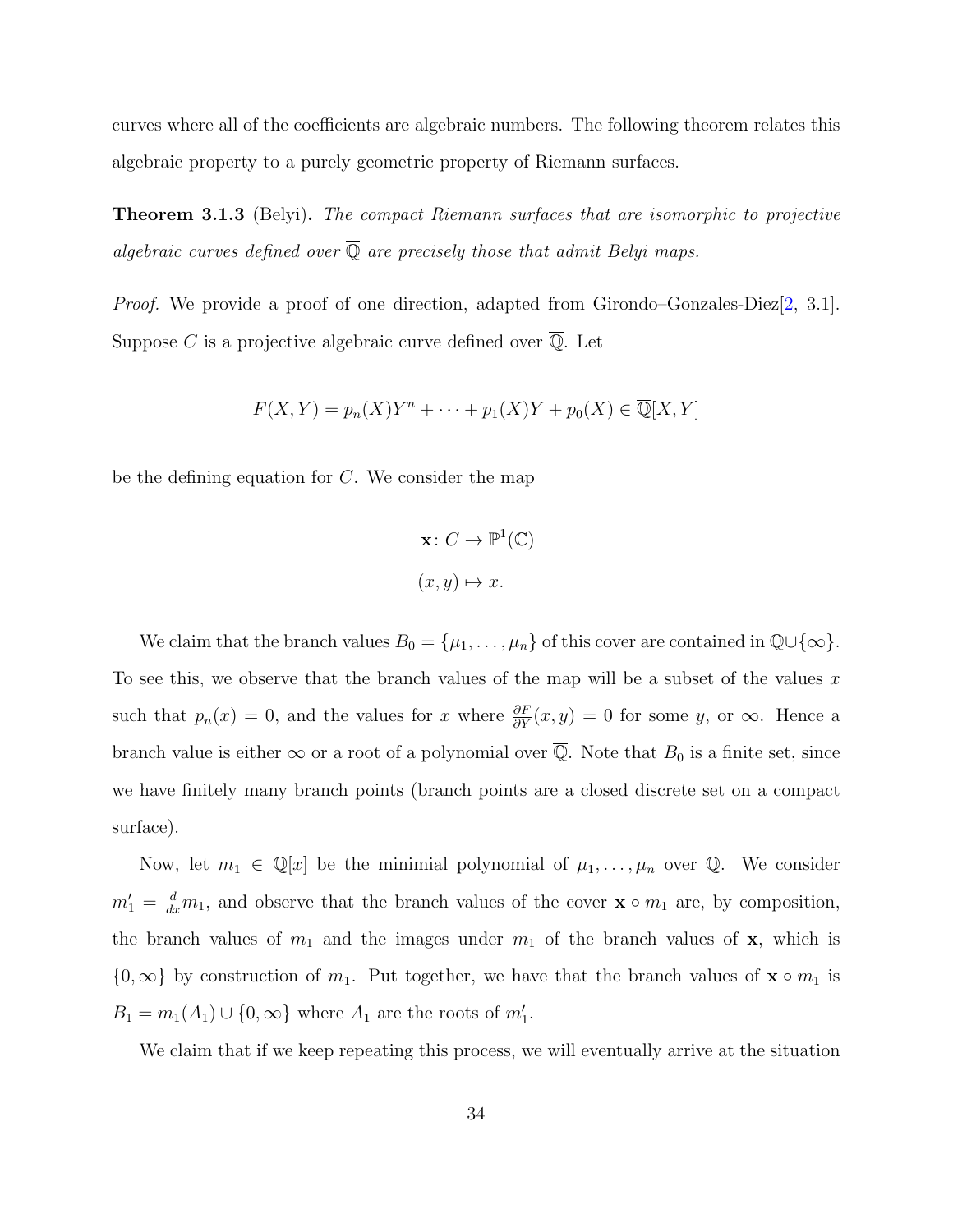where  $B_i \subset \mathbb{Q} \cup \{\infty\}$ . To see this, note that if  $B_1 \subset \mathbb{Q} \cup \{\infty\}$ , we are done. Otherwise, take  $m_2$  to be the minimal polynomial of the branch points of  $m_1$ . We claim that the degree  $m_2$ is strictly less than the degree of  $m_1$ . Indeed, for the roots  $\beta_1, \ldots, \beta_d$  of  $m'_1$ , we have that  $[\mathbb{Q}(m_1(\beta_i)) : \mathbb{Q}] \leq [\mathbb{Q}(\beta_i) : \mathbb{Q}]$ , which implies that

$$
\deg m_2\leq \deg m_1'<\deg m_1.
$$

Hence, this process must terminate in finitely many steps, which implies that for some  $m_1, \ldots, m_n$ , we have that  $f = m_n \circ \cdots \circ m_1 \circ \mathbf{x}$  has branch values  $B = \{0, 1, \infty, \lambda_1, \ldots, \lambda_n\} \subset$  $\mathbb{Q}\cup\{\infty\}$ . We can assume the first three are 0, 1 and  $\infty$  by post-composing with an appropriate Möbius transformation.

Next, assume without loss of generality that  $0 < \lambda_1 < 1$ , which we can do by postcomposing with  $x \mapsto 1/x$  and/or  $x \mapsto 1-x$ . Then write  $\lambda_1 = m_1/(m_1 + n_1)$ , and observe that  $P_{m_1,n_1} \circ f$  has branching values  $B \setminus {\{\lambda_1\}}$ . Finish by induction.  $\Box$ 

We remark in passing that this result implies that there is an action of  $Gal(\overline{\mathbb{Q}} \,|\, \mathbb{Q})$  on the set of compact Riemann surfaces that admit Belyi maps. Such Riemann surfaces admit a combinatorial representation in the form of a two-colored graph, which are known as dessin d'enfants, see Jones–Wolfart[\[3\]](#page-77-2).

Section 3.2

### Specializations

In this thesis we will make use of the following combinatorial representation of Belyi maps. Since covers are characterized by their monodromy, we can represent a Belyi map by a permutation triple  $(\sigma_0, \sigma_1, \sigma_\infty)$  with  $\sigma_0 \sigma_1 \sigma_\infty = 1$  and  $G = \langle \sigma_0, \sigma_1, \sigma_\infty \rangle \leq S_d$  a transitive group, which is the monodromy group of the cover. We show explicitly how we think of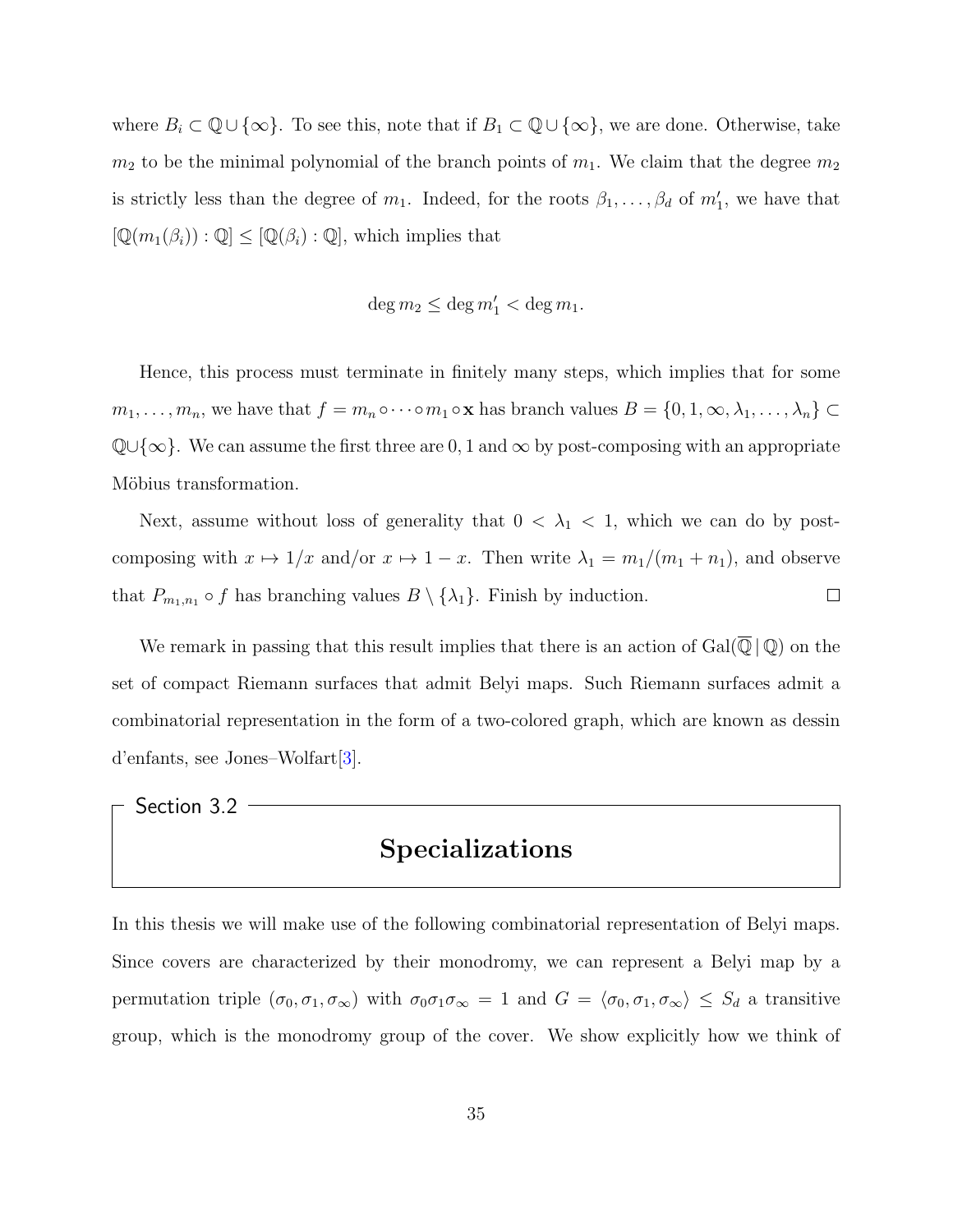Belyi maps with monodromy group  $G$  as a family of  $G$ -extensions of number fields.

Given a Belyi map  $\phi: X \to \mathbb{P}^1(\mathbb{C})$  with monodromy group G, let  $\tilde{X} \to \mathbb{P}^1(\mathbb{C})$  be the normalization of this cover. By results of the previous chapter, the normalized cover induces a Galois extension of  $\mathbb{C}(x)$  with Galois group G. To give this extension explicitly, we recall that under the equivalence of categories between covers and meromorphic function field extensions, the field extension induced by  $\phi$  is  $\mathbb{C}(x, y) | \mathbb{C}(\phi)$ , and hence the Galois closure of this extension gives us our G-extension.

Example 3.2.1. The LMFDB has the following Belyi map, with label

Belyi Map 4T4-3.1\_3.1\_2.2-a

and permutations

$$
\sigma_0 = (1, 2, 3)
$$

$$
\sigma_1 = (1, 2, 4)
$$

$$
\sigma_{\infty} = (1, 3)(2, 4)
$$

Here  $G \simeq A_4$ . There are algorithms to produce explicit maps from these permutation representations, see [\[16\]](#page-78-0). The one that LMFDB lists is the following genus 0 map.

$$
\phi \colon \mathbb{P}^1(\mathbb{C}) \to \mathbb{P}^1(\mathbb{C})
$$

$$
x \mapsto 256 \frac{x}{256x^4 - 768x^3 + 480x^2 + 144x + 9}
$$

There are developing methods of simplifying the defining equations for Belyi maps, see Schembri–Schiavone–Voight[\[19\]](#page-78-1). Applying their algorithm yields the simplified map

$$
x \mapsto \frac{2^6(x^4 + x^3)}{8x - 1}.
$$

We observe that the field extension  $\mathbb{C}(t) | \mathbb{C}(\phi)$  is given by adjoining a root to the poly-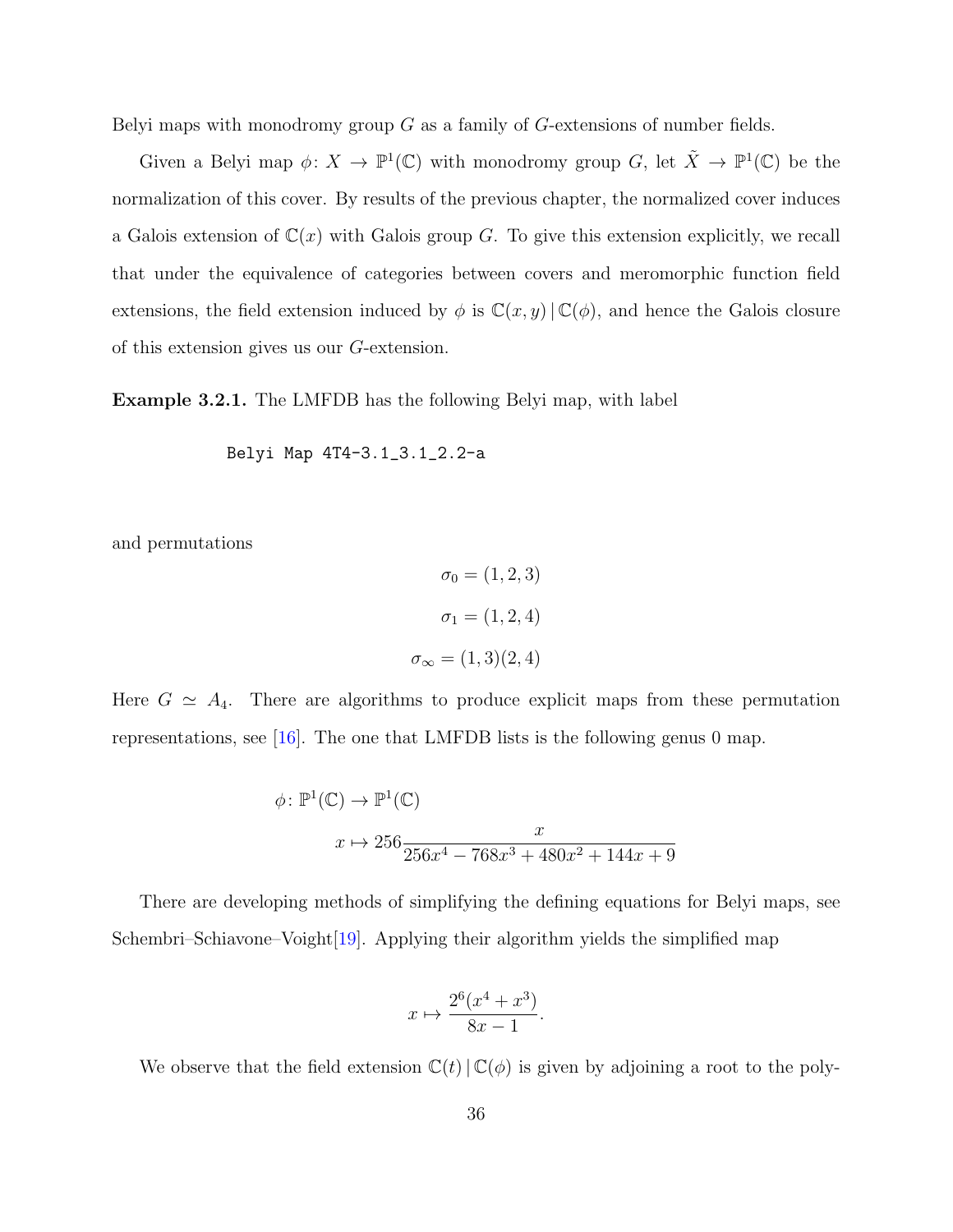nomial

$$
\phi_t = x^4 + x^3 - \frac{t}{2^6}(8x - 1).
$$

By the previous chapter, particularly the characterization given by [2.3.4,](#page-28-0) we know that the splitting field of this polynomial has Galois group  $A_4$  over  $\mathbb{C}(t)$ .

This observation extends beyond Belyi maps, and as a consequence of the Riemann existence theorem, all finite groups are realizable over  $\mathbb{C}(t)$ . In fact, in the above situation and in general, we can base change to a finite extension  $K \mathbb{Q}$  and obtain a G-extension over  $K(t)$ .

In the above situation, the fact that  $A_4$  is the monodromy group agrees with the fact that the discriminant of  $\phi_t$  is

$$
-(27/4096)t4 + (27/2048)t3 - (27/4096)t2
$$

$$
= [\frac{\sqrt{-3}}{64}t(t-1)]^{2} \in \mathbb{C}(t)^{2}.
$$

But from this computation, we see that if we replace  $\mathbb C$  with  $K = \mathbb Q(\sqrt{2})$  $\overline{-3}$ , the discriminant remains a square, and thus the Galois group is preserved, and we get an  $A_4$  extension over  $\mathbb{Q}(\sqrt{2})$  $-\overline{3}(t)$ . In general, when working with any G-covering, we can always make this base change to a finite degree number field:  $\phi_t$  having Galois group G over  $\mathbb{C}(t)$  is contingent on the reducibility/irreducibility of finitely many polynomials defined over the coefficients of  $\phi_t \in \overline{\mathbb{Q}}(t)[x]$ . We discuss this fixed field later in the this chapter, and in the following chapter, we attempt to descend even further to  $\mathbb Q$ . In the most ideal setting, we have  $K = \mathbb Q$ ; otherwise, we would like  $K$  to be of lowest degree possible.

We see that we can obtain Galois extensions over  $K(t)$  in this way, but we are particularly interested in Galois extensions over K (especially when  $K = \mathbb{Q}$ !). The following result shows that this construction by Belyi maps gives us just that and more. First, we note that for a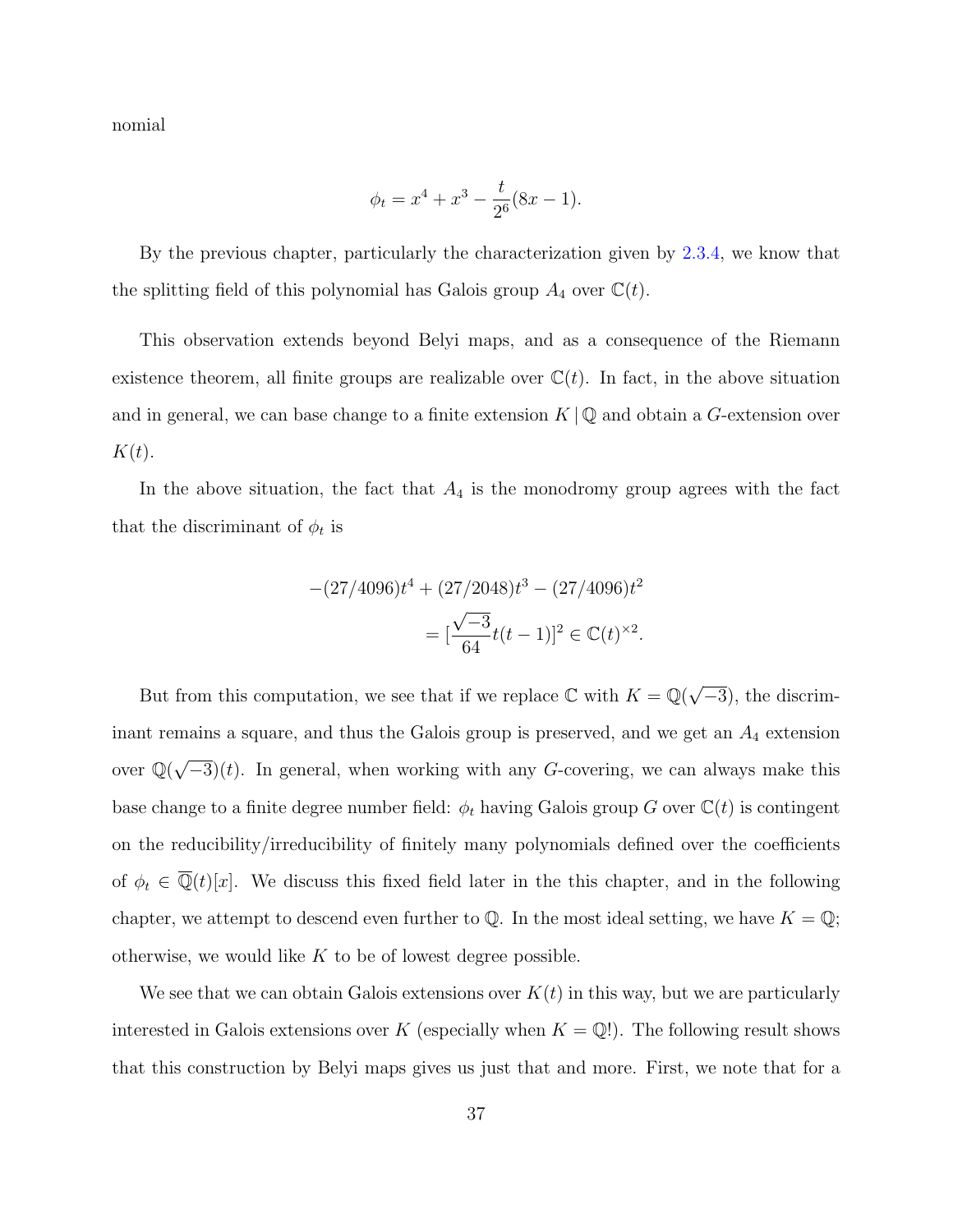polynomial  $f_t(x) \in K(t)[x]$ , we say that a K-specialization of  $f_t$  is a polynomial  $f \in K[x]$ given by substituting t with some choice of  $\alpha \in K$ .

**Theorem 3.2.2** (Hilbert Irreducibility). Let K be a number field, and let  $f_1(t, x), \ldots, f_n(t, x) \in$  $K[t][x]$  be a finite set of irreducible polynomials. Then there are infinitely many choices of  $\alpha \in K$  such that the induced K-specializations of  $f_1, \ldots, f_n$  by  $t = \alpha$  are simultaneously irreducible.

We get the same statement if we replace  $K[t][x]$  with  $K(t)[x]$  since we can multiply to clear denominators and apply Gauss's lemma. This immediately implies that for a generic G-extension  $L | K(t)$ , we get infinitely many G-extensions over K: Let  $H_1 \dots H_n$  be the finite set of maximal subgroups of G, and let  $f_1, \ldots, f_n \in K(t)[x]$  be the G-relative H-invariant resolvent polynomials for each. Since the Galois group is  $G$ , each of these is irreducible over  $K(t)$ , which means by Hilbert's irreducibility that there are infinitely many K-specializations such that  $f_1, \ldots, f_n$  remain irreducible, giving Galois group G.

So we see that through this method, we get infinitely many G-extensions over some number field  $K$ . In fact, a stronger version of this theorem implies that the specializations that don't give us G-extensions are restricted to a "thin" set in the sense of Serre $[10, 3.2]$  $[10, 3.2]$ . Nevertheless, we remain interested in this thin set in the "specialization problem." Since we are motivated by the IGP, it is reasonable to ask when we can also get  $H$ -extensions of K for some  $H \leq G$ . Such specializations would have to induce some reducing of one of the resolvent polynomials considered above.

Before we consider examples, we first remark on the genera of curves defined over a number field  $K$  and the relation to the number of  $K$ -rational solutions. In general, curves fall into three categories, see  $Ho[13]$  $Ho[13]$ :

(a) Genus 0: Up to isomorphism, the curve is  $\mathbb{P}^1(\mathbb{C})$ , and has either infinitely many Krational points (which can be parametrized) or no K-rational solutions.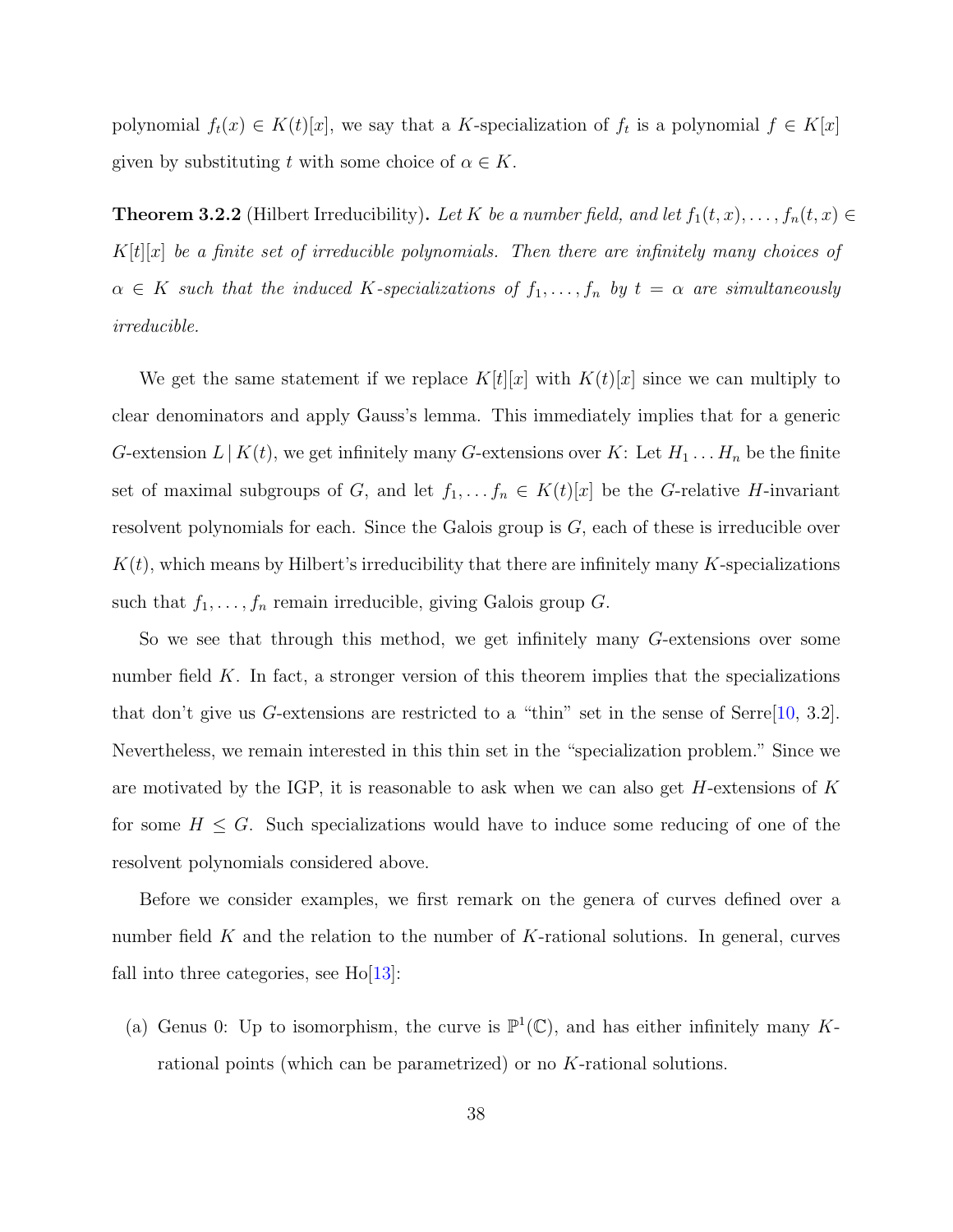- (b) Genus 1: If there is at least one rational point, then the curve is an elliptic curve, which by the Mordell–Weil theorem means that the  $K$ -rational points form a finitely generated group.
- (c) Genus  $> 1$ : By a theorem of Faltings, there are finitely many K-rational points.

The following example uses computations made in in [\[21\]](#page-79-1).

<span id="page-45-0"></span>Example 3.2.3. We consider the map with LMFDB label

$$
4T5\hbox{-} 4\_3.1\_2.1.1\hbox{-}a
$$

given by

$$
\phi \colon \mathbb{P}^1(\mathbb{C}) \to \mathbb{P}^1(\mathbb{C})
$$

$$
x \mapsto \frac{16}{27} \frac{1}{144x^4 - 416x^3 + 440x^2 - 200x + 33}
$$

corresponding to the triple

$$
\sigma_0 = (1, 2, 3, 4)
$$

$$
\sigma_1 = (2, 4, 3)
$$

$$
\sigma_{\infty} = (1, 2)
$$

Our family of polynomials is

$$
\phi_t = \frac{16}{27} - t(144x^4 - 416x^3 + 440x^2 - 200x + 33).
$$

Here  $G = \langle \sigma_0, \sigma_1, \sigma_\infty \rangle = S_4$ , so this Belyi map induces an  $S_4$  extension over  $\mathbb{C}(t)$ . In this case, we can consider this extension to be over  $\mathbb{Q}(t)$  - indeed, any family of polynomials that give  $S_n$ -extensions of  $\mathbb{C}(t)$  will also give  $S_n$ -extensions of  $\mathbb{Q}(t)$ . We take  $H = D_4 \leq S_4$ , and we attempt to give a family of H-extensions from this family of G-extensions. Such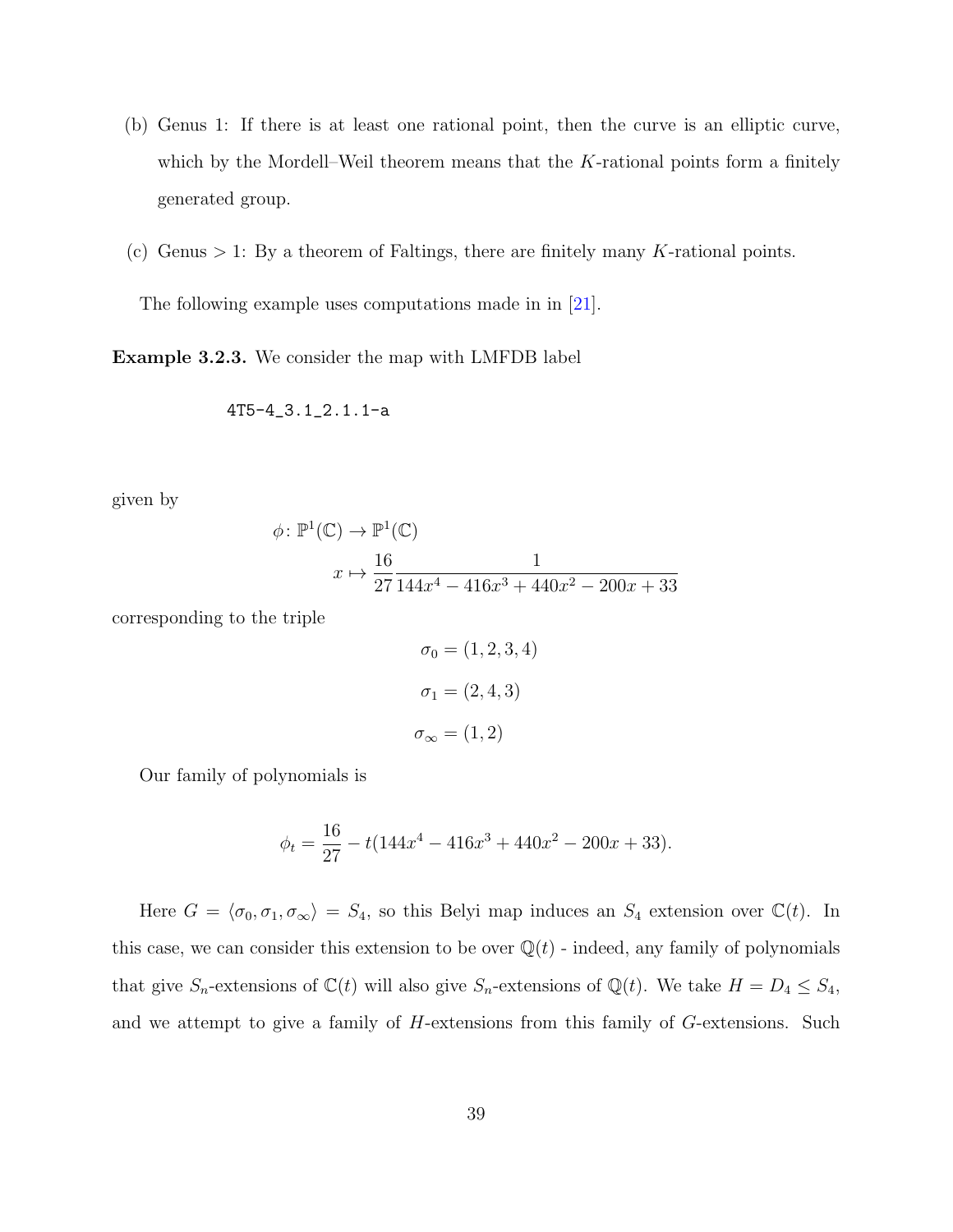specializations correspond to the classical cubic resolvent having a root.

$$
x^3 - 2px^2 + (p^2 - 4r)x + q^2
$$

for a generic quartic

$$
y^4 + py^2 + qy + r
$$

After dividing by the leading term and making the subsitution  $x \mapsto x + \frac{26}{36}$ , we get the family

$$
x^4 - \frac{2}{27}x^2 + \frac{8}{729}x - \frac{1}{243t} + \frac{8}{2187}
$$

So the reducibility criterion for the  $S_4$ -relative  $D_4$ -invariant polynomial is

$$
x^{3} + \frac{4}{27}x^{2} + \left(\frac{4}{243t} - \frac{20}{2187}\right)x + \frac{64}{531441} = (x+a)(x^{2} + bx + c)
$$

which induces the following system.

$$
a + b - (4/27) = 0
$$
  

$$
abt + ct + (20/2187)t - (4/243) = 0
$$
  

$$
ac - 64/531441 = 0
$$

Magma computes this to be a genus 0 curve with 1 irreducible component, with parametrization (i.e. specialization map)

$$
\varphi_H(s) = \frac{-(1162261467/1024)s}{s^3 - (19683/16)s^2 - (645700815/1024)s - (282429536481/4096)}.
$$

Hence we get a family of  $D_4\text{-extension}$  of  $\mathbb Q$  by

$$
\phi_{\varphi_H} = \frac{16}{27} - \varphi_H(s)(144x^4 - 416x^3 + 440x^2 - 200x + 33).
$$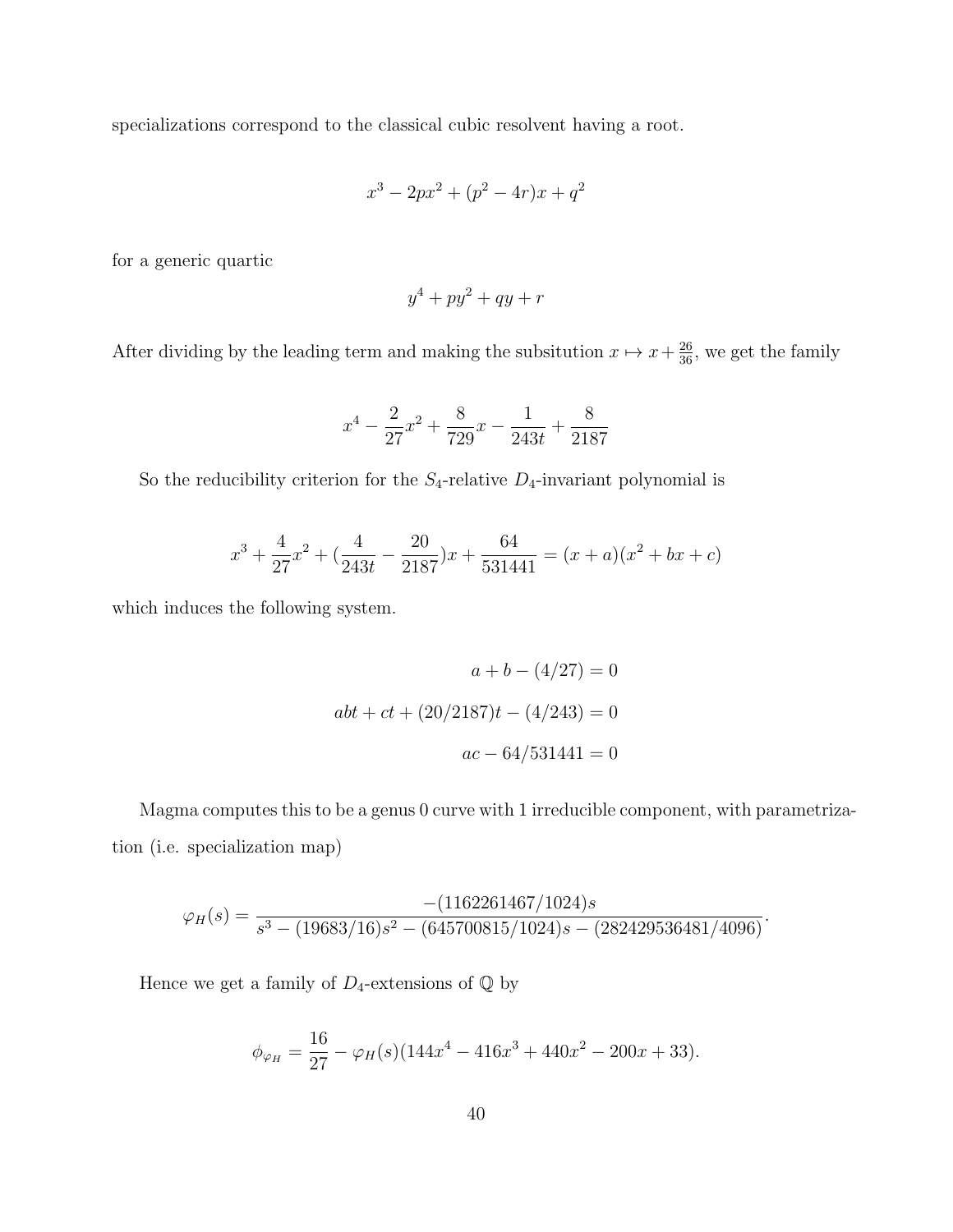In the above example, we were lucky that the specialization map was genus 0 and had Q-rational points, as we were afforded infinitely many  $D_4$  extensions by virtue of the fact that all genus 0 curves over  $K$  admit parametrizations of the  $K$ -rational points, granted that there is at least one  $K$ -rational point. From this example, we see that if the specializations for H fall on a genus 0 curve with parametrization  $\varphi_H(s)$ , then we in fact get an H-extension over  $K(s)$  by subsituting  $\varphi_H(s)$  for t in  $f_t$ .

There are other situations where there may be only finitely many specializations (or even none!).

<span id="page-47-0"></span>Example 3.2.4. The LMFDB has the following genus 0 Belyi map

Belyi Map 4T4-3.1\_3.1\_3.1-a

given by

$$
\phi \colon \mathbb{P}^1(\mathbb{C}) \to \mathbb{P}^1(\mathbb{C})
$$

$$
x \mapsto 16 \frac{-x^4 + x^3}{4x - 1}.
$$

This has monodromy group  $A_4$  and induces a generic  $A_4$  extension over any number field containing  $K = \mathbb{Q}(\sqrt{2})$ −3), and similar computations to the previous example (reducibility of the cubic resolvent) shows that the K-specializations that give a  $C_2^2$ -extension lie on the curve

$$
t - t^2 = 2a^3.
$$

This is a genus 1 curve over K with Mordell-Weil group isomorphic to  $\mathbb{Z}/2\mathbb{Z} \times \mathbb{Z}/6\mathbb{Z}$ . Hence there are only 12 K-rational specializations with Galois group a subgroup of  $C_2^2$ .

Jensen–Ledet–Yui in [\[14\]](#page-78-4) call these kinds of specializations "degenerate" as they do not give H-extensions of  $K(s)$  but rather finitely many extensions of K. Indeed, families of H-extensions do exhibit more general structure, and if this family is "generic" in the sense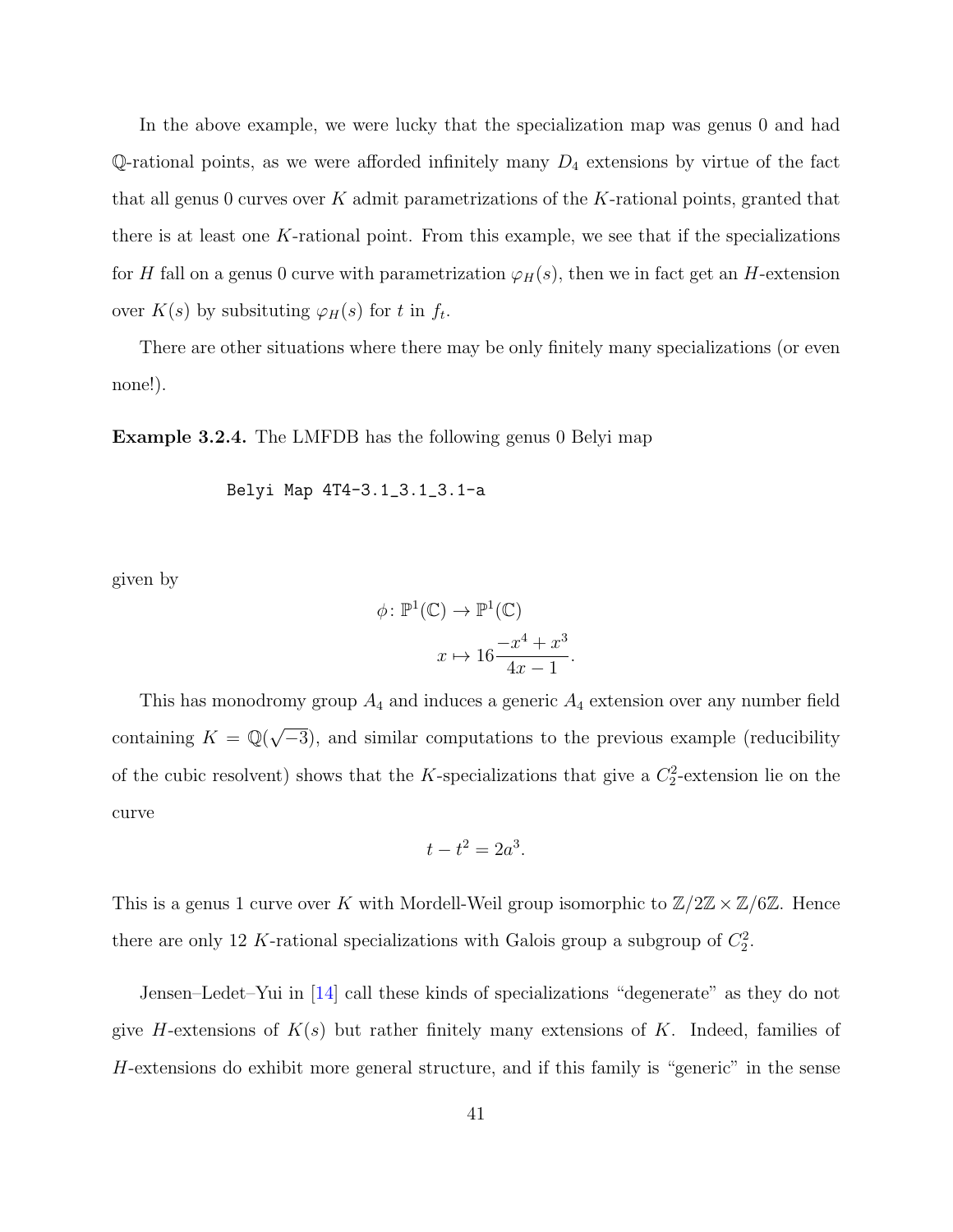of  $[14]$ , then they help to understand all possible H-extensions of a number field; in this case, the motivation is self-evident. Regarding a finite set of "degenerate" H-polynomials, while it is certainly more desirable to have an  $M_{23}$ -extension over  $\mathbb{Q}(t)$ , the IGP for  $M_{23}$  remains open for Q, so degenerate specializations may provide an answer, even if the answer does not inform on the structure of  $M_{23}$ -extensions more generally.

This strategy of specialization can apply more generally to all coverings of  $\mathbb{P}^1(\mathbb{C})$ , not just Belyi maps.

**Example 3.2.5.** Granboulan in [\[8\]](#page-77-3) provides a genus 0 covering of  $\mathbb{P}^1(\mathbb{C})$  characterized by the permutations

$$
\sigma_{\infty} = (1, 17, 18, 24, 23, 20, 10, 6, 5, 4, 3, 2)(7, 12, 16, 22, 13, 9, 19, 11, 8, 21, 15, 14)
$$
  
\n
$$
\sigma_b = (1, 2)(4, 16)(8, 11)(9, 10)(12, 18)(13, 22)(15, 20)(23, 24)
$$
  
\n
$$
\sigma_c = (1, 17)(3, 12)(5, 16)(6, 13)(7, 23)(8, 19)(9, 21)(14, 15)
$$
  
\n
$$
\sigma_0 = (3, 17)(4, 12)(6, 16)(7, 18)(8, 9)(10, 13)(14, 23)(20, 21)
$$

This cover has monodromy group  $\langle \sigma_\infty, \sigma_b, \sigma_c, \sigma_0 \rangle \simeq M_{24}$ , the Mathieu group on 24 objects. Moreover, the induced Galois extension is preserved if we take  $K = \mathbb{Q}$ , so we get an induced  $M_{24}$  extension of  $\mathbb{Q}(t)$  via some  $\phi_t \in \mathbb{Q}(t)[x]$ . The stabilizer of 1 in this copy of  $M_{24}$  is  $M_{23}$ , the only sporadic group for which the IGP is unresolved. Hence, it is essential to study specializations of  $f_t$  that may yield this subgroup. Unfortunately, the specializations are given by rational points on the projective conic  $x^2 + y^2 + z^2 = 0$ , so  $M_{23}$  can only be realized this way over fields where the conic has a nontrivial solution, which in particular excludes any number field contained in R.

Motivated by the strategy of specializing Belyi maps strategically in order to realize subgroups  $H \leq G$  of monodromy groups as Galois groups, we give a result on the genus of such specializing maps, with an eye towards the genus 0 case in hopes of exhibiting the most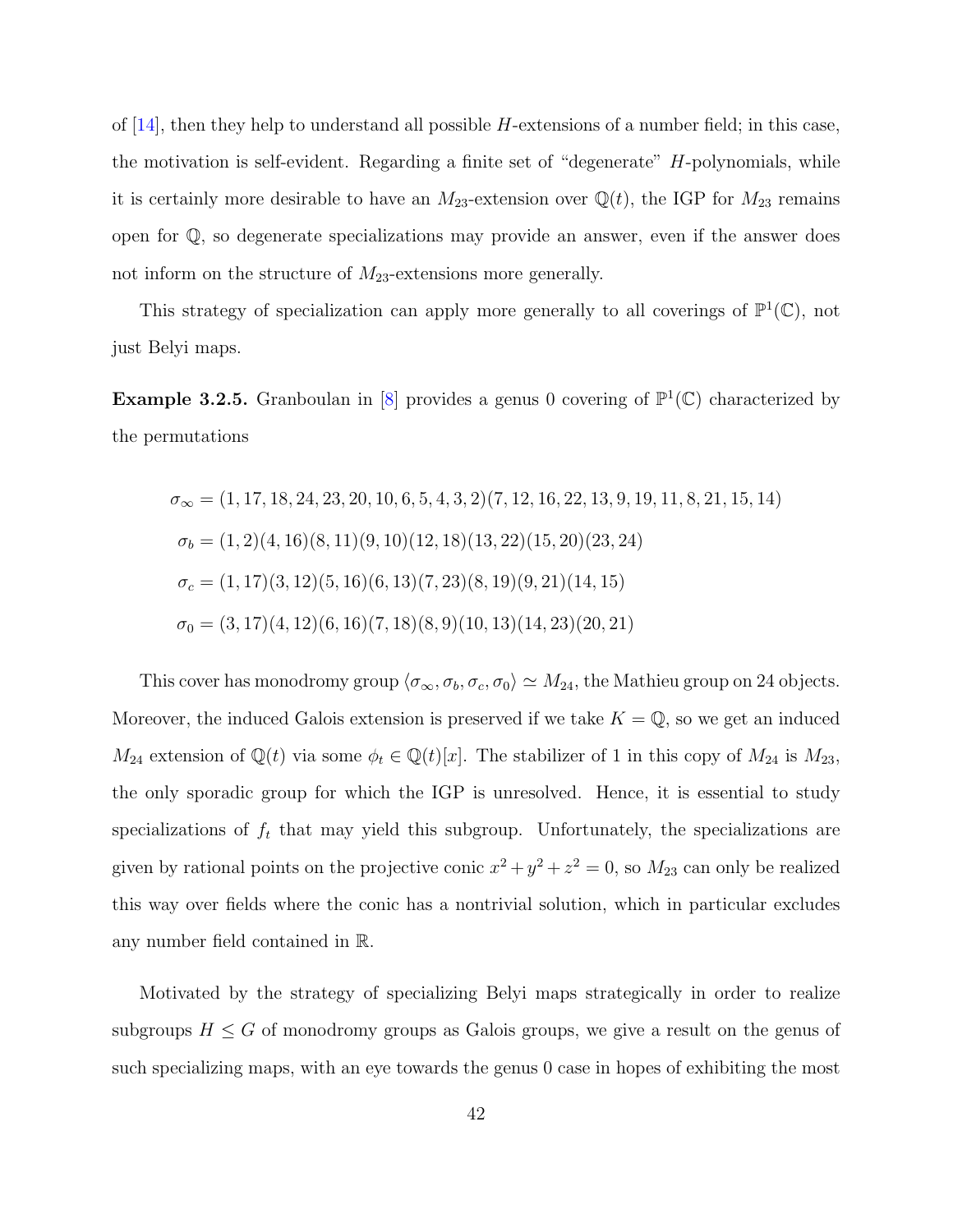H-extensions. Before stating the result, we examine the specialization map from a slightly different point of view.

Let  $\phi: X \to \mathbb{P}^1(\mathbb{C})$  be a Belyi map with monodromy group G. Then we have the normalized covering

$$
\tilde{X} \to X \xrightarrow{\phi} \mathbb{P}^1(\mathbb{C}).
$$

We know that X is recovered from  $S = \text{Stab}(G, 1)$  by the closing remarks of section [2.3,](#page-26-0) so we have an isomorphic covering

$$
\tilde{X} \to \tilde{X}/S \to \tilde{X}/G = \mathbb{P}^1(\mathbb{C}).
$$

Now for a subgroup  $H \leq G$ , we have

$$
\tilde{X} \to \tilde{X}/H \to \tilde{X}/G = \mathbb{P}^1(\mathbb{C}).
$$

The map  $\tilde{X} \to \tilde{X}/H$  is a Galois cover with generic Galois group H, implying that the K-specializations that give Galois group  $H$  are given by the K-rational points of the curve  $\tilde{X}/H$ . The map  $\tilde{X}/H \to \mathbb{P}^1(\mathbb{C})$  is the specialization map. The result that follows summarizes this discussion and gives the genus of  $\tilde{X}/H$  in terms of the combinatorial presentation of  $\phi$ .

<span id="page-49-0"></span>**Theorem 3.2.6.** Let  $\phi: X \to \mathbb{P}^1(\mathbb{C})$  be a Belyi map corresponding to the permutation triple  $(\sigma_0, \sigma_1, \sigma_\infty)$  and monodromy group  $G = \langle \sigma_0, \sigma_1, \sigma_\infty \rangle \in S_d$ . Then for some finite extension  $K \mid \mathbb{Q}$ , G is the Galois group of the splitting field of  $\phi_t$  over  $K(t)$ . Fix a subgroup  $H \leq G$ , and let  $\pi_H : G \to S_{[G:H]}$  denote the permutation representation of G on the cosets of H. Then the specializations of  $\phi_t$  with Galois group H over K lie on an algebraic curve of genus g, where g is given by

<span id="page-49-1"></span>
$$
g = 1 - [G : H] + \sum_{p \in \tilde{X}/H} (e_p - 1)/2
$$
 (3.2.7)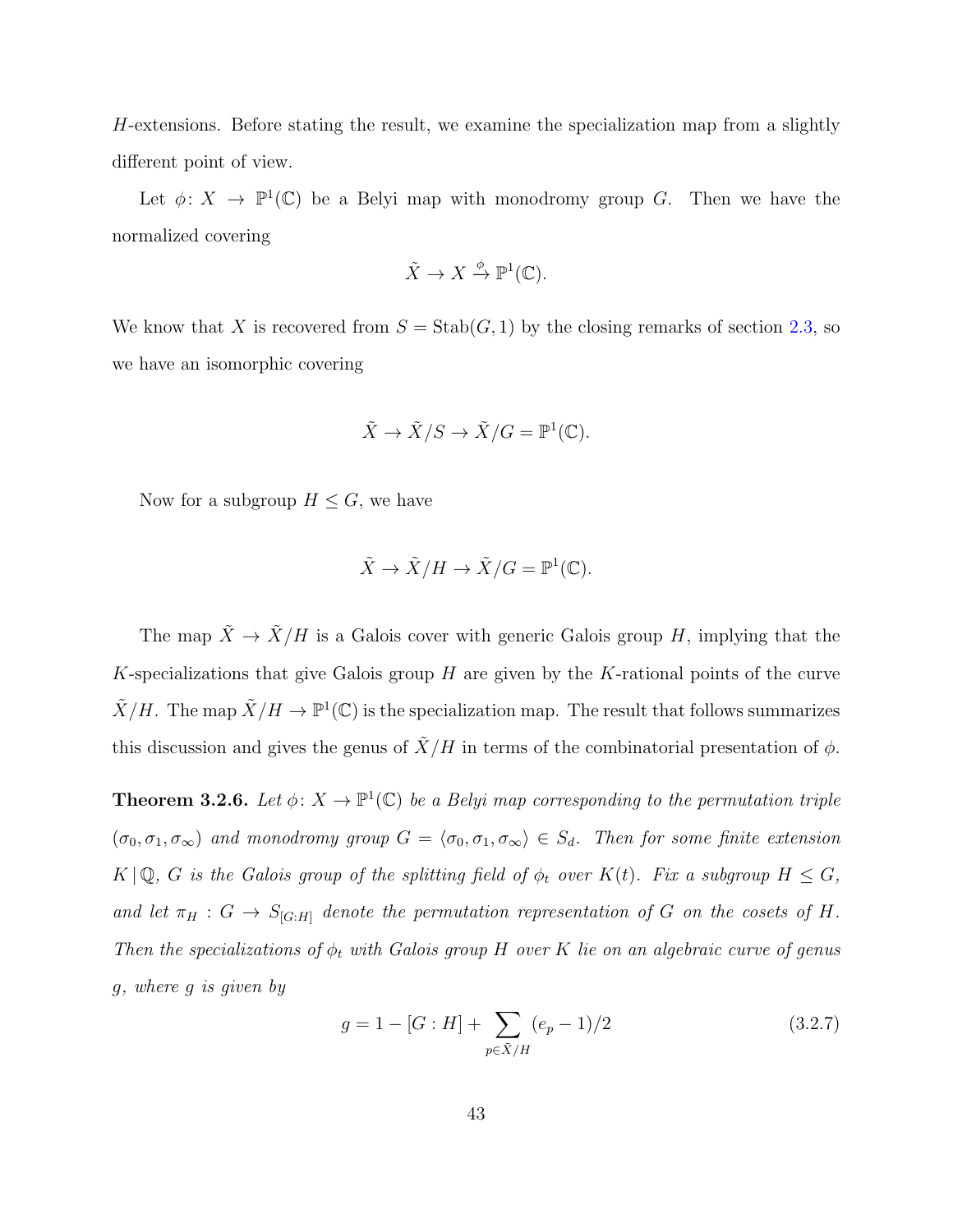where each  $e_p$  in the rightmost sum corresponds to one of the disjoint cycles between  $\pi_H(\sigma_0)$ ,  $\pi_H(\sigma_1)$ , and  $\pi_H(\sigma_\infty)$ .

In particular, if  $\tilde{X}/H \to \mathbb{P}^1(\mathbb{C})$  is Galois, then

$$
g = 1 - \frac{[G:H]}{2} \left( 1 - \frac{1}{a} - \frac{1}{b} - \frac{1}{c} \right)
$$

where a, b, c, are the orders of  $\pi_H(\sigma_0)$ ,  $\pi_H(\sigma_1)$ , and  $\pi_H(\sigma_{\infty})$  respectively.

*Proof.* Let  $\tilde{\phi} \colon \tilde{X} \to \mathbb{P}^1(\mathbb{C})$  be a normalization of  $\phi$ . We first observe that the specializations with Galois group H are in the image of the induced map  $\tilde{X}/H \to \mathbb{P}^1(\mathbb{C})$  restricted to the Krational points. Indeed, any such point a has a K-rational preimage in  $\tilde{X}/H$ , which implies  $\phi_a$  induces a trivial extension via  $\tilde{X}/H \to \mathbb{P}^1(\mathbb{C})$  followed by a generically H-extension  $\tilde{X} \to \tilde{X}/H$ . Hence the curve  $\tilde{X}/H$  gives the specializations with generic Galois group H.

To compute the genus, we first compute the ramification orders of the map  $\tilde{X}/H \rightarrow$  $\mathbb{P}^1(\mathbb{C})$ . This is still a Belyi map, since any ramification outside of 0, 1, ∞ would give ramification for normalized cover, which must have the same ramification as the original Belyi map. The action of G on the cosets  $G/H$  is a degree  $[G:H]$  permutation representation  $\pi_H : G \to S_{[G:H]}$  where the preimage of the stabilizer of 1 is H, which corresponds to the action of G on the fibers in  $\tilde{X}/H$  by G acting on  $\tilde{X}$  before projecting to  $\tilde{X}/H$ . Hence the ramification orders for points corresponding to 0, 1, and  $\infty$  are the sums of the orders of the disjoint cycles in  $\pi_H(\sigma_0)$ ,  $\pi_H(\sigma_1)$  and  $\pi_H(\sigma_\infty)$  respectively.

With this information, we compute the genus g of  $\tilde{X}/H$  using the Riemann-Hurwitz formula.

$$
2g - 2 = -2[G : H] + \sum_{p \in \tilde{X}/H} (e_p - 1)
$$

$$
g = 1 - [G : H] + \sum_{p \in \tilde{X}/H} (e_p - 1)/2
$$

Now suppose H is normal in G, or equivalently  $\tilde{X} \to \mathbb{P}^1(\mathbb{C})$  is Galois. Then the action of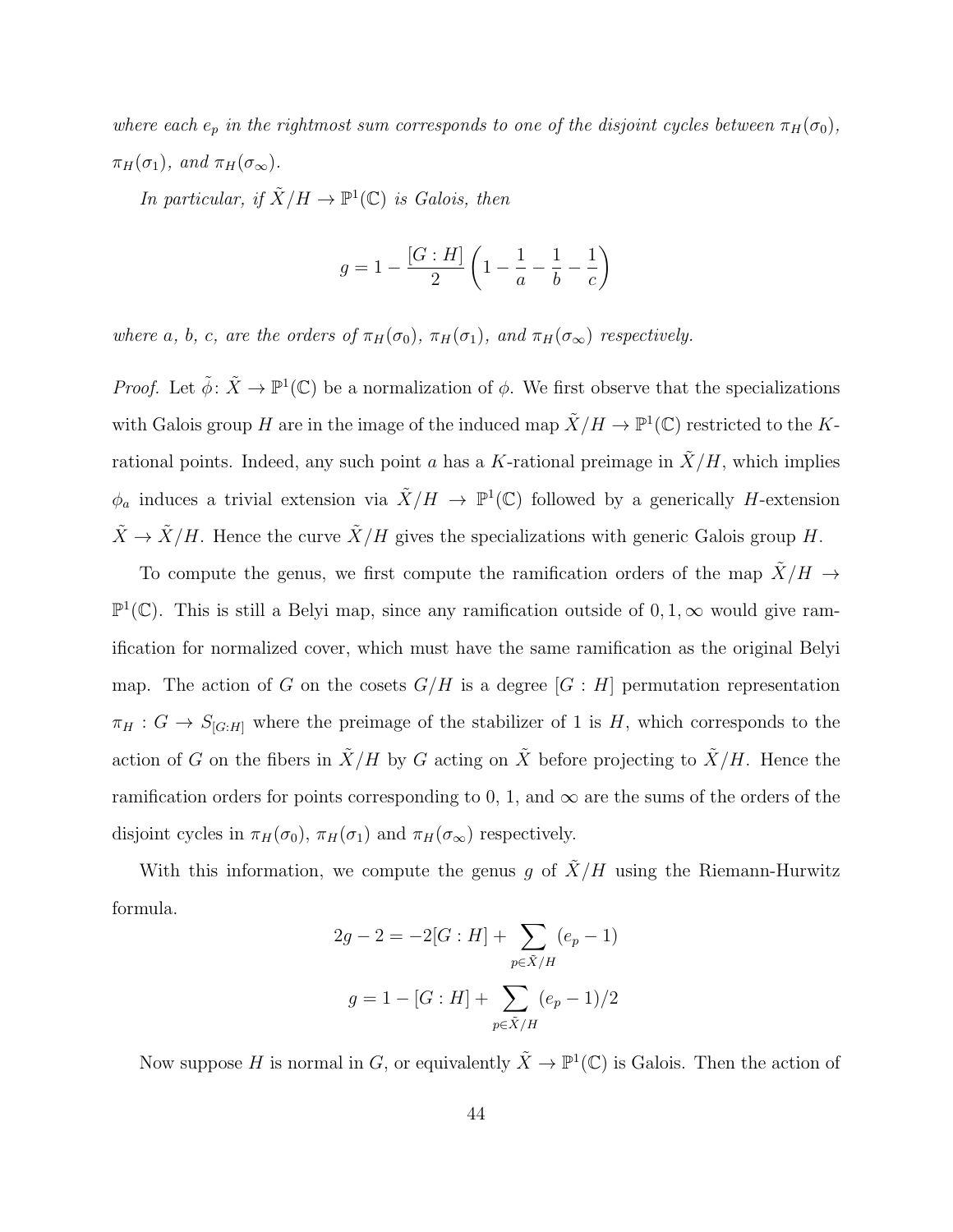$G/H$  is transitive on the fibers of  $\tilde{X} \to \mathbb{P}^1(\mathbb{C})$ , so the stabilizers of each point are isomorphic, which implies that each point in a fiber has the same branching order. Thus the disjoint cycles of  $\pi_H(\sigma_0)$ ,  $\pi_H(\sigma_1)$  and  $\pi_H(\sigma_\infty)$  have order equal to orders of their respective permutations, and so

$$
\sum_{p \in \tilde{X}/H} (e_p - 1) = \sum_{e=a,b,c} \frac{[G:H]}{e} (e - 1) = [G:H] \left( 3 - \frac{1}{a} - \frac{1}{b} - \frac{1}{c} \right)
$$
  

$$
g = 1 - [G:H] + [G:H] \left( 3 - \frac{1}{a} - \frac{1}{b} - \frac{1}{c} \right) / 2
$$
  

$$
= 1 - \frac{[G:H]}{2} \left( 1 - \frac{1}{a} - \frac{1}{b} - \frac{1}{c} \right).
$$

**Corollary 3.2.8.** The normalization of a Belyi map with permutation triple  $G = \langle \sigma_0, \sigma_1, \sigma_\infty \rangle$ has genus

$$
g = 1 - \frac{|G|}{2} \left( 1 - \frac{1}{|\langle \sigma_0 \rangle|} - \frac{1}{|\langle \sigma_1 \rangle|} - \frac{1}{|\langle \sigma_\infty \rangle|} \right).
$$

We reexamine Example [3.2.3.](#page-45-0) We first examine the images of  $\sigma_0$ ,  $\sigma_1$ , and  $\sigma_{\infty}$  under the homomorphism given by  $S_4$  acting on the cosets of  $D_4$ . Magma computes the following.

$$
\sigma_0 \mapsto (1, 2)
$$

$$
\sigma_1 \mapsto (1, 2, 3)
$$

$$
\sigma_{\infty} \mapsto (1, 2)
$$

So by Equation [\(3.2.7\)](#page-49-1),

$$
g = 1 - [S_4 : D_4] + (1 + 2 + 1)/2
$$
  
= 0

which concurs with the observation that specialization map was genus 0.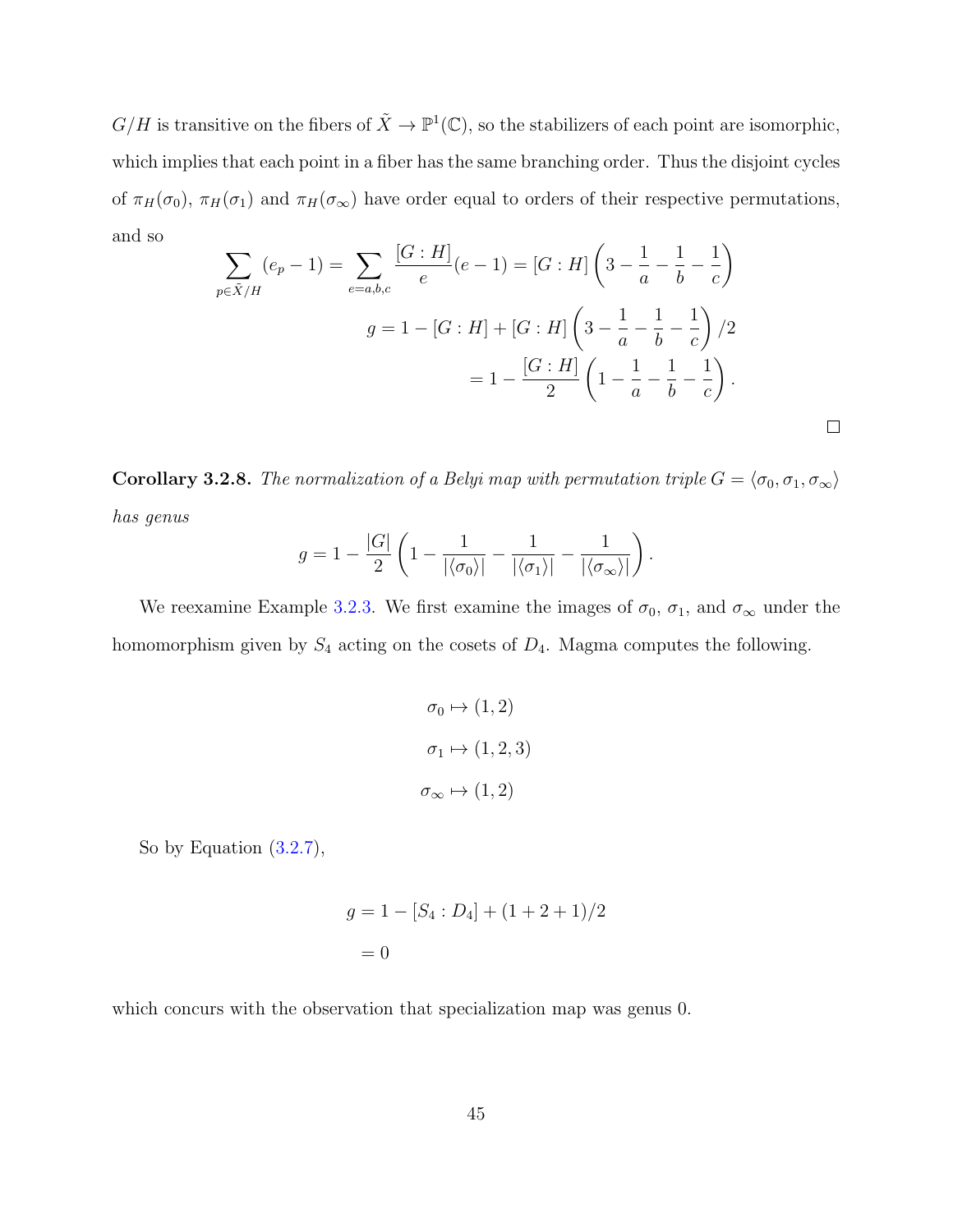In Example [3.2.4,](#page-47-0) we have

$$
\sigma_0 \mapsto (1, 2, 3)
$$

$$
\sigma_1 \mapsto (1, 2, 3)
$$

$$
\sigma_{\infty} \mapsto (1, 2, 3)
$$

So again by Equation [3.2.7,](#page-49-1)

$$
g = 1 - [A_4 : C_2^2] + (2 + 2 + 2)/2
$$
  
= 1

which concurs with our observation that the specialization map was genus 1 in this example.

These examples suggest that when pursuing the specialization problem, one should restrict interest to specializations so that the above formula gives genus 0, which depends entirely on the permutation triples used to represent G and the choice of  $H \leq G$ .

**Example 3.2.9.** We consider the following permutation triple for  $S_7$ .

$$
\sigma_0 = (1, 2)(3, 4)(5, 6)
$$

$$
\sigma_1 = (2, 3, 5)(4, 6, 7)
$$

$$
\sigma_{\infty} = (1, 5, 4, 2)(3, 7, 6)
$$

Take  $H \simeq \text{PSL}(2, 7)$  in  $S_7$ . Performing the computation in Equation [3.2.7](#page-49-1) will confirm that the specialization map for  $H \leq G$  is genus 0. So, for a Belyi map with the above presentation, one would expect not only a family of  $S_7$  extensions, but also a family of PSL(2, 7)-extensions. A family of polynomials generated by the above permutation triple is the following:

$$
f_t(x) = 144tx + (x^2 - x - (1/3))^3(x^2 + 3x + 7/3).
$$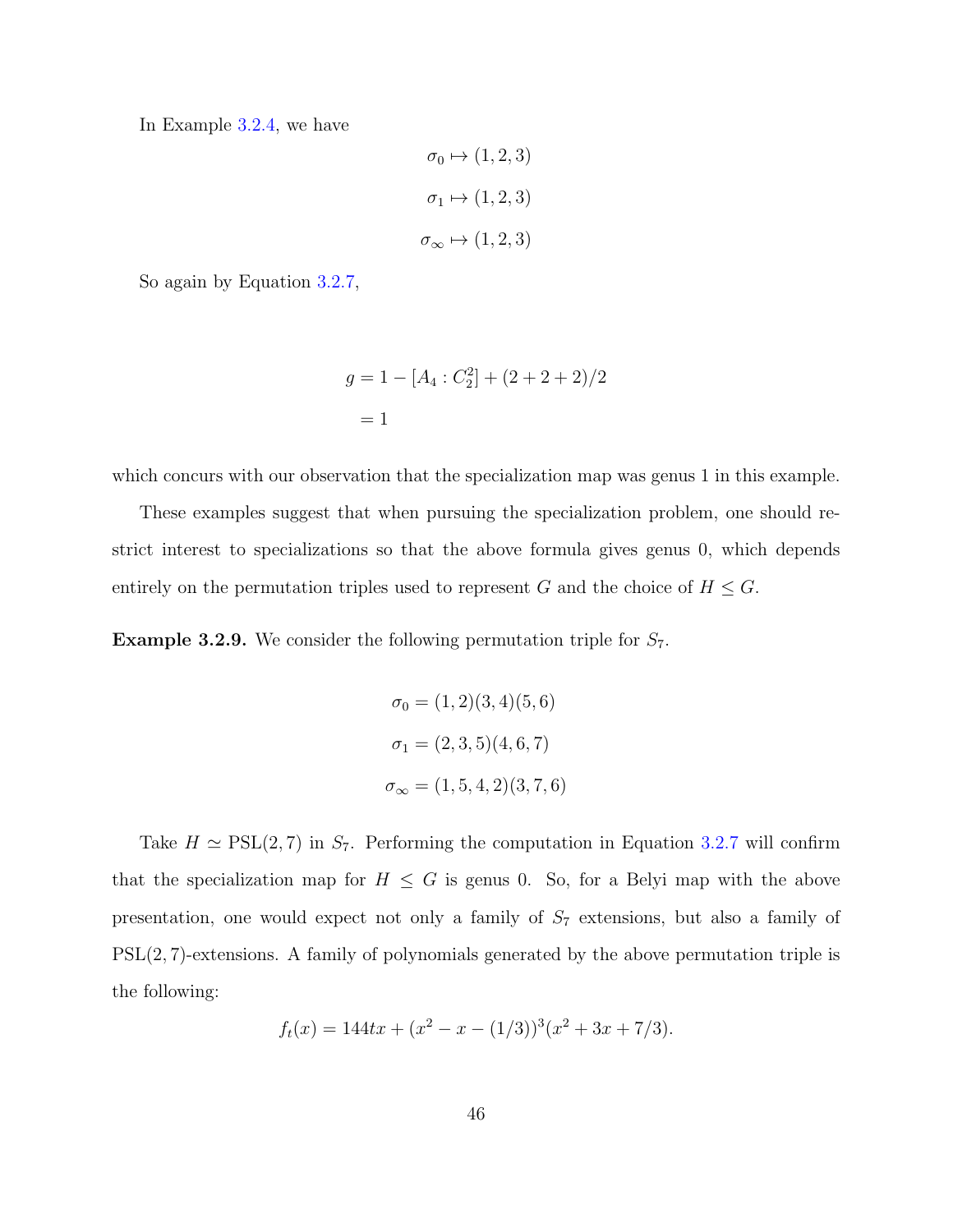The  $S_7$ -relative  $PSL(2, 7)$ -invariant polynomial is of degree 30, and the coefficients are complicated. Though the reducibility criteria should be given by a genus 0 curve, computing this was not feasible from first principles in Magma. It would be interesting if there was a way to compute this family of  $PSL(2, 7)$ -extensions, perhaps by applying a transformation to the original family of polynomials, the G-invariant H-relative resolvent, or both.

## Section 3.3 Base Changing and Rigidity

Implicit in all of these constructions is the intermediary number field that we are assuming our G-extensions to be over. In this section we investigate these fields more thoroughly. First, we give a sufficient condition for a number field  $K$  to suffice as a base change to preserve G-extensions over  $\mathbb{C}(t)$ .

Suppose f is an irreducible polynomial defined over  $\mathbb{Q}(t)$ , and let  $L \mid \mathbb{C}(t)$  be the Gextension induced by this polynomial. Let  $F \mid \mathbb{Q}$  denote the minimal field over which f is defined and let  $f_{\alpha}$  denote a specialization of f for  $\alpha \in F$ , and  $K(f_{\alpha})$  the splitting field of  $f_{\alpha}$ . Let  $g \in F(t)[x]$  be the  $S_n$ -relative G-invariant polynomial in the coefficients of f. Let S be the set of all elements  $\alpha \in F$  such that  $f_{\alpha}$  and  $g_{\alpha}$  are irreducible. If S is empty, take  $K = F$ , otherwise let

$$
K = \bigcap_{\alpha \in S} K(f_{\alpha}).
$$

We claim K will work as a base change. To see that f does induce a G-extension of  $K(t)$ , note that g has exactly one root  $\beta \in \overline{\mathbb{Q}}(t)$ , and we claim  $\beta \in K(t)$ . To see this, observe that  $\beta_{\alpha} \in K(f_{\alpha})$  for all  $\alpha \in F$ . Indeed,  $K(f_{\alpha}) \mid F$  is an H-extension for some  $G \leq H$ , which implies there is an intermediary G-extension  $K(f_\alpha) | E$ , so E contains a root of  $g_\alpha$ , which means  $K(f_\alpha)$  contains all roots of  $g_\alpha$  since it is a normal extension. Thus  $\beta_\alpha$  must coincide with one of these roots. Since  $\beta_{\alpha} \in K(f_{\alpha})$  for all  $\alpha \in F$ , it follows that  $\beta_{\alpha} \in K$  by definition.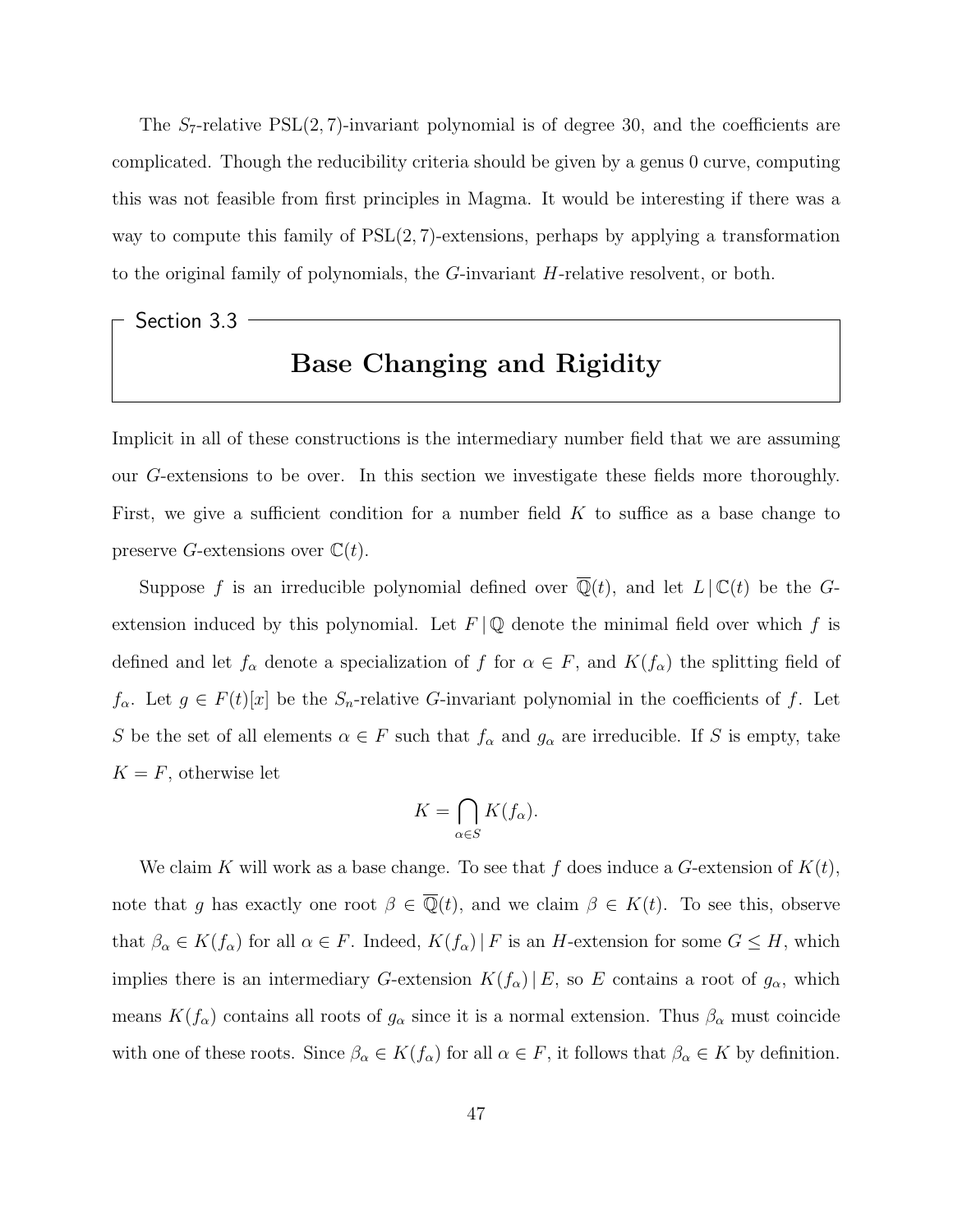Hence  $\beta \in K(t)$ , and g has exactly one root in  $K(t)$ , which means f gives a G-extension over  $K(t)$ .

The following example illustrates that choosing our covers carefully can work to minimize the degree of this intermediary field between Q and our G-extension.

**Example 3.3.1.** We use  $F_5$  to denote the Frobenius group acting on 5 letters. The LMFDB lists two degree 5 Belyi maps with monodromy group  $F_5$ :

$$
5T3-4.1\_4.1\_2.2.1-a
$$
  

$$
5T3-5\_4.1\_4.1-a
$$

However, both maps only give  $F_5$ -extensions over fields containing  $\mathbb{Q}(i)$ , so there is no straight-forward way to get  $F_5$ -extensions over  $\mathbb Q$  using these maps. Instead, we consider the degree 6 Belyi map that corresponds to the following permutations:

Belyi map 6T14-5.1\_4.1.1\_4.1.1-a

$$
\sigma_0 = (1, 3, 2, 4, 5)
$$

$$
\sigma_1 = (2, 6, 5, 4)
$$

$$
\sigma_{\infty} = (1, 6, 2, 3)
$$

We have that  $G = \langle \sigma_0, \sigma_1, \sigma_\infty \rangle \simeq S_5$ , and  $\text{Stab}(G, 1) \simeq F_5$ . It turns out that this  $S_5$ extension is preserved after a base change to  $\mathbb{Q}$ . By Theorem [3.2.6,](#page-49-0) the genus of the  $F_5$ specialization map is

$$
g = 1 - |S_5|/|F_5| + (5 - 1)/2 + (4 - 1)/2 + (4 - 1)/2
$$
  
= 0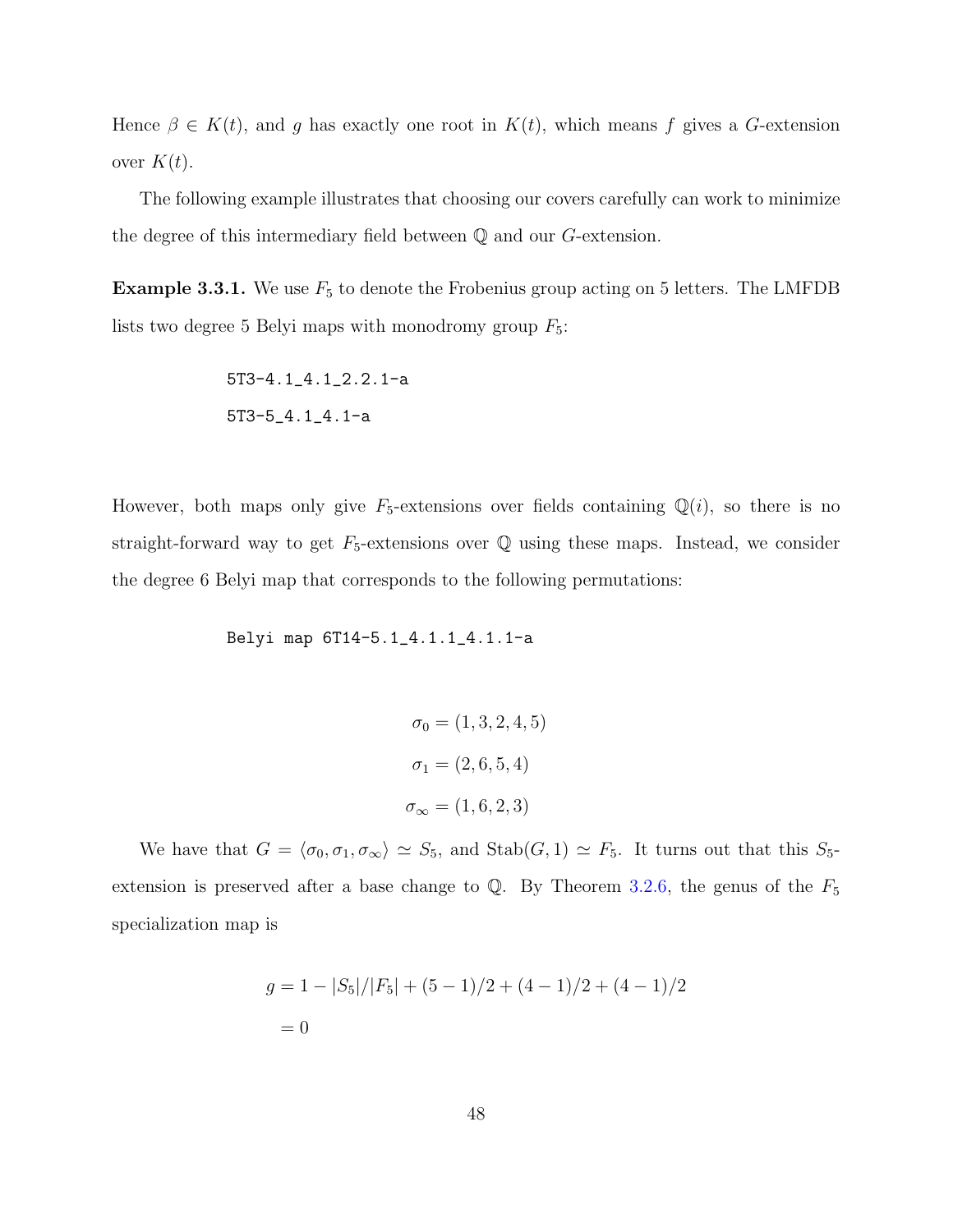Hence we should obtain infinitely many  $F_5$ -extensions of Q, granted the curve is not a conic with no rational points.

The Belyi map defined by these permutations is

$$
\varphi : \mathbb{P}^1(\mathbb{C}) \to \mathbb{P}^1(\mathbb{C})
$$

$$
x \mapsto \frac{x^4(x^2 - 6x + 10)}{32(x - 1)}.
$$

So we examine the polynomial

$$
\phi_t = x^4(x^2 - 6x + 10) - 32t(x - 1).
$$

Since we chose to specialize to  $\text{Stab}(G, 1)$ ,  $\phi$  is itself the specialization map, so we get the family of  $F_5$  polynomials by  $\phi_{\varphi(s)}$ . Magma factors this as

$$
(x-s)(x^5 + (s-6)x^4 + (s^2-6s+10)x^3 + (s^3-6s^2+10s)x^2 + (s^4-6s^3+10s^2)x + (-s^5+6s^4-10s^3)/(s-1))
$$

and we get an  $F_5$ -extension of  $\mathbb{Q}(s)$  by the degree 5 factor.

We examine the above example more closely. It is no coincidence that both degree  $F_5$ Belyi maps above each had  $\mathbb{Q}(i)$  as a subfield of all base changes. Both use order 4 elements in their combinatorial depiction, and both order 4 conjugacy classes of  $F_5$  take values i and  $-i$  on the character table of  $F_5$ . This is closely related to the principle of "rigidity" discussed in the introduction, and here we provide context for the above behavior.

Let  $\mathbb{Q}^{ab}$  |  $\mathbb Q$  denote the maximal abelian extension. Let G be a group of order m. One can define an action of  $Gal(\mathbb{Q}(\zeta_m) | \mathbb{Q})$  on G as follows: for a relatively prime to  $m, g \mapsto g^a$  defines an automorphism of G, so we have an action of  $(\mathbb{Z}/m\mathbb{Z})^{\times}$  on G. Use the usual isomorphism to get an action of  $Gal(\mathbb{Q}(\zeta_m) | \mathbb{Q})$  on G. From this, we get an action of  $Gal(\mathbb{Q}^{ab} | \mathbb{Q})$  by the homomorphism  $\operatorname{Gal}(\mathbb{Q}^{ab} \mid \mathbb{Q}) \to \operatorname{Gal}(\mathbb{Q}(\zeta_m) \mid \mathbb{Q})$ .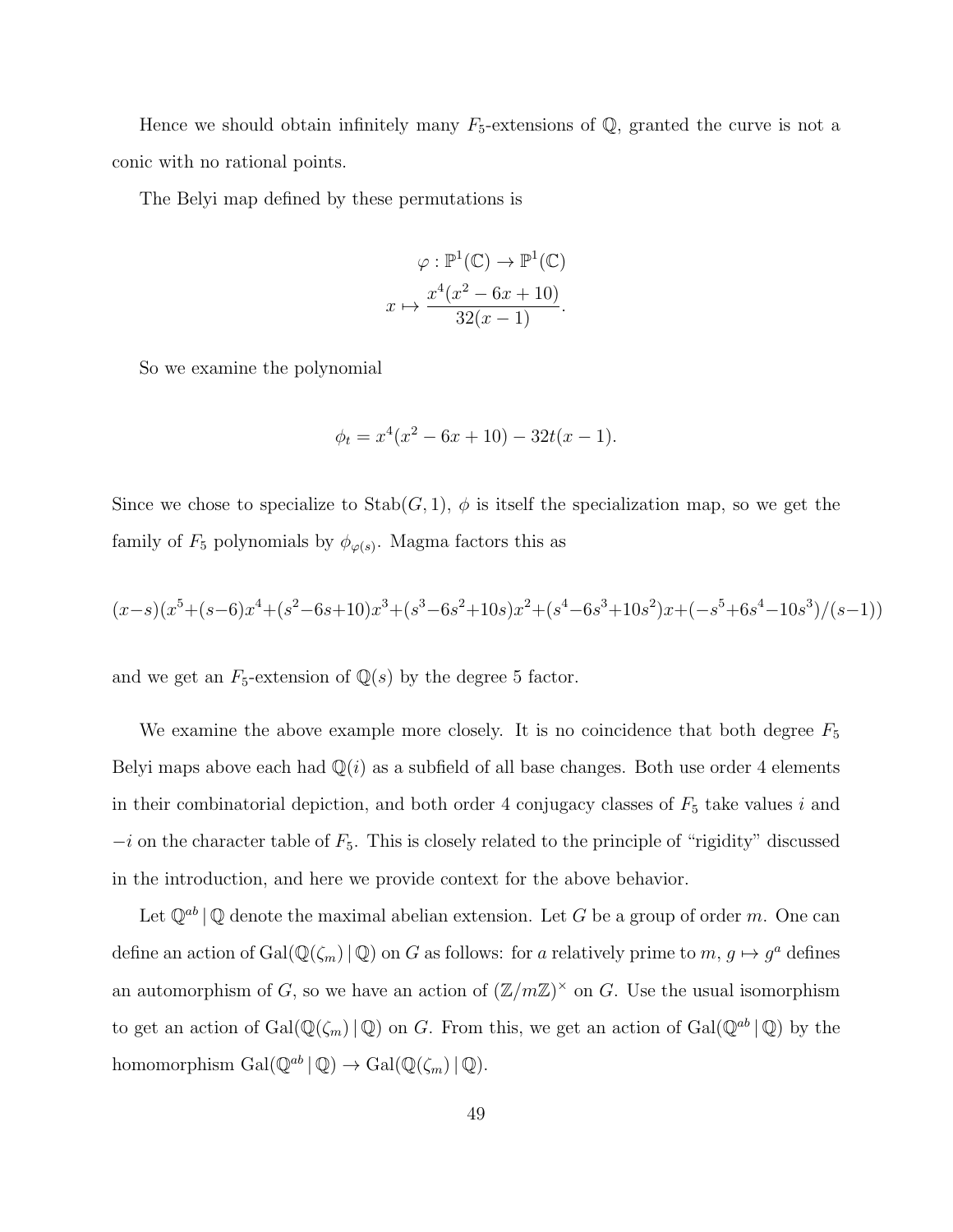We note that this action is well-defined on the conjugacy classes of G: If  $g_1 = h^{-1}g_2h$ , then  $g_1^a = h^{-1}g_2^ah$ . The following definition is from Clark–Voight[\[9,](#page-78-5) 6].

**Definition 3.3.2.** Let G be a finite group of order m, and fix a conjugacy class C of G. Let  $H \leq \text{Gal}(\mathbb{Q}(\zeta_m) \mid \mathbb{Q})$  be the stabilizer of C in the above action. Then we call  $F_r(C) = \mathbb{Q}(\zeta_m)^H$ the field of rationality of  $C$  in  $G$ .

Another characterization of  $F_r(C)$  is that it is the field obtained by adjoining the values  $\{\chi(C)\}\$  where  $\chi$  is a character of G. We will state without proof that in the most ideal situation, for a Belyi map with representatives of conjugacy classes  $C_1$ ,  $C_2$ , and  $C_3$ , a field of definition is the compositum  $F_r(C_1)F_r(C_2)F_r(C_3)$ . We state the appropriate conditions now, starting with some definitions.

**Definition 3.3.3.** Let G be a finite group. Then a length n class vector is a tuple  $(C_1, \ldots, C_n)$ of conjugacy classes of G.

**Definition 3.3.4.** Let  $(C_1, \ldots, C_n)$  be a class vector of G. We let  $\Sigma(C_1, \ldots, C_n)$  denote the set of n-tuples  $(g_1, \ldots, g_n)$  with  $g_i \in C_i$  such that the following conditions hold.

- (a)  $g_1 \ldots g_n = 1$
- (b)  $G = \langle q_1, \ldots, q_n \rangle$

From now on, assume G has trivial center. Observe that G has a natural action  $\Sigma(C_1, \ldots C_n)$ by component-wise conjugation, and in fact this action is free:  $(g_1, \ldots, g_n) \in \Sigma(C_1, \ldots, C_n)$ generate  $G$ , and hence element that stabilizes all  $g_i$  by conjugation commutes with  $G$ .

**Definition 3.3.5.** We say that a class vector  $(C_1, \ldots, C_n)$  is rigid if the action of G on  $\Sigma(C_1,\ldots,C_n)$  is transitive, that is

$$
|G| = |\Sigma(C_1, \ldots, C_n)|.
$$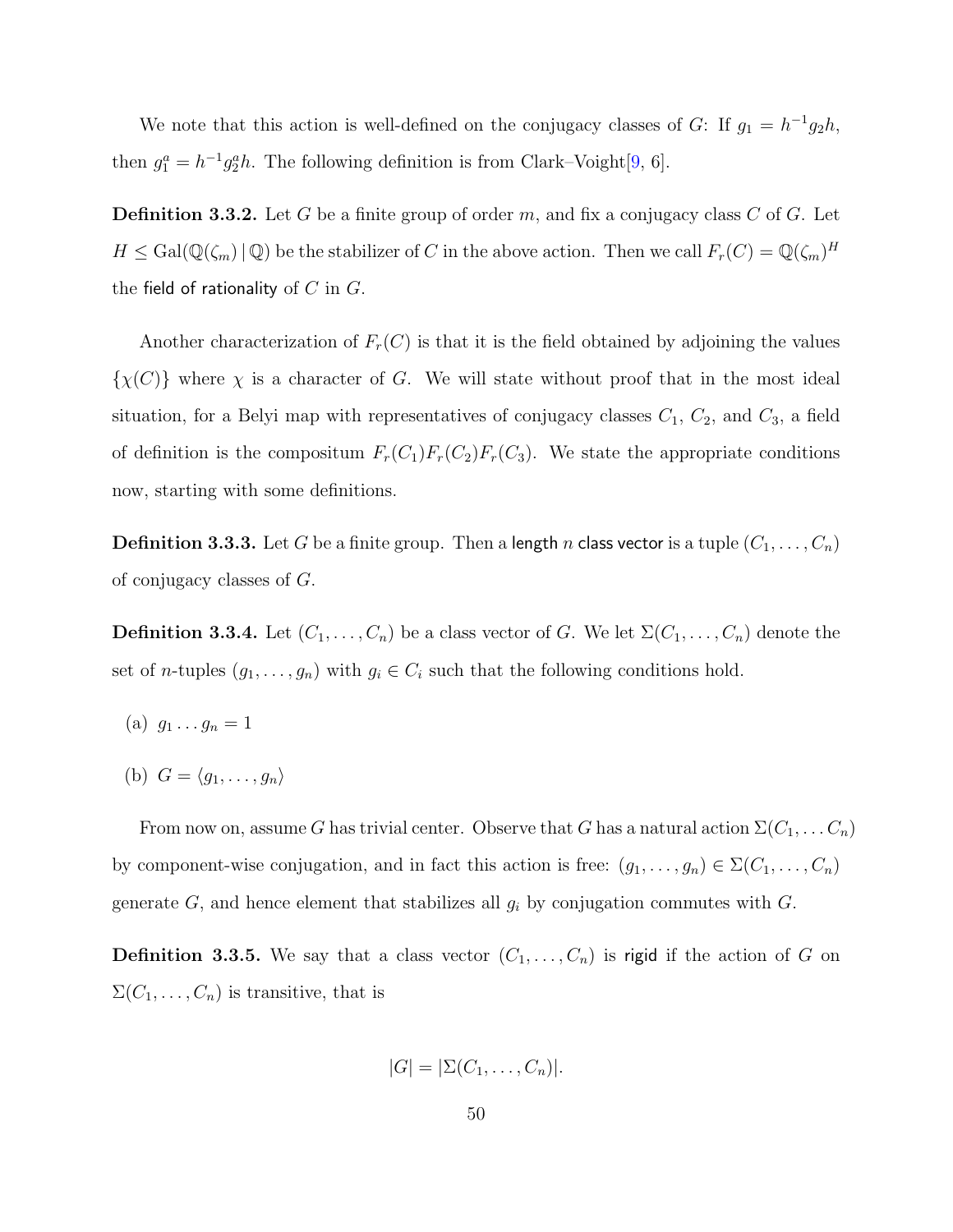The purpose of this construction is the following theorem, adapted from Serre<sup>[\[10,](#page-78-2) 8.2.1]</sup>

**Theorem 3.3.6** (Rigidity). Let G be a finite group, and suppose  $(C_1, \ldots, C_n)$  is a rigid class vector of G. Then there exists a G-covering  $X \to \mathbb{P}^1(\mathbb{C})$  ramified over n points that is defined over and gives a G-extension over the compositum of the fields  $F_r(C_1), \ldots, F_r(C_n)$ .

Looking back at our example of  $F_5$  as the stabilizer of 1 in a copy of  $S_5$  embedded in  $S_6$ , we see that we benefited greatly from the fact that symmetric groups have rational characters.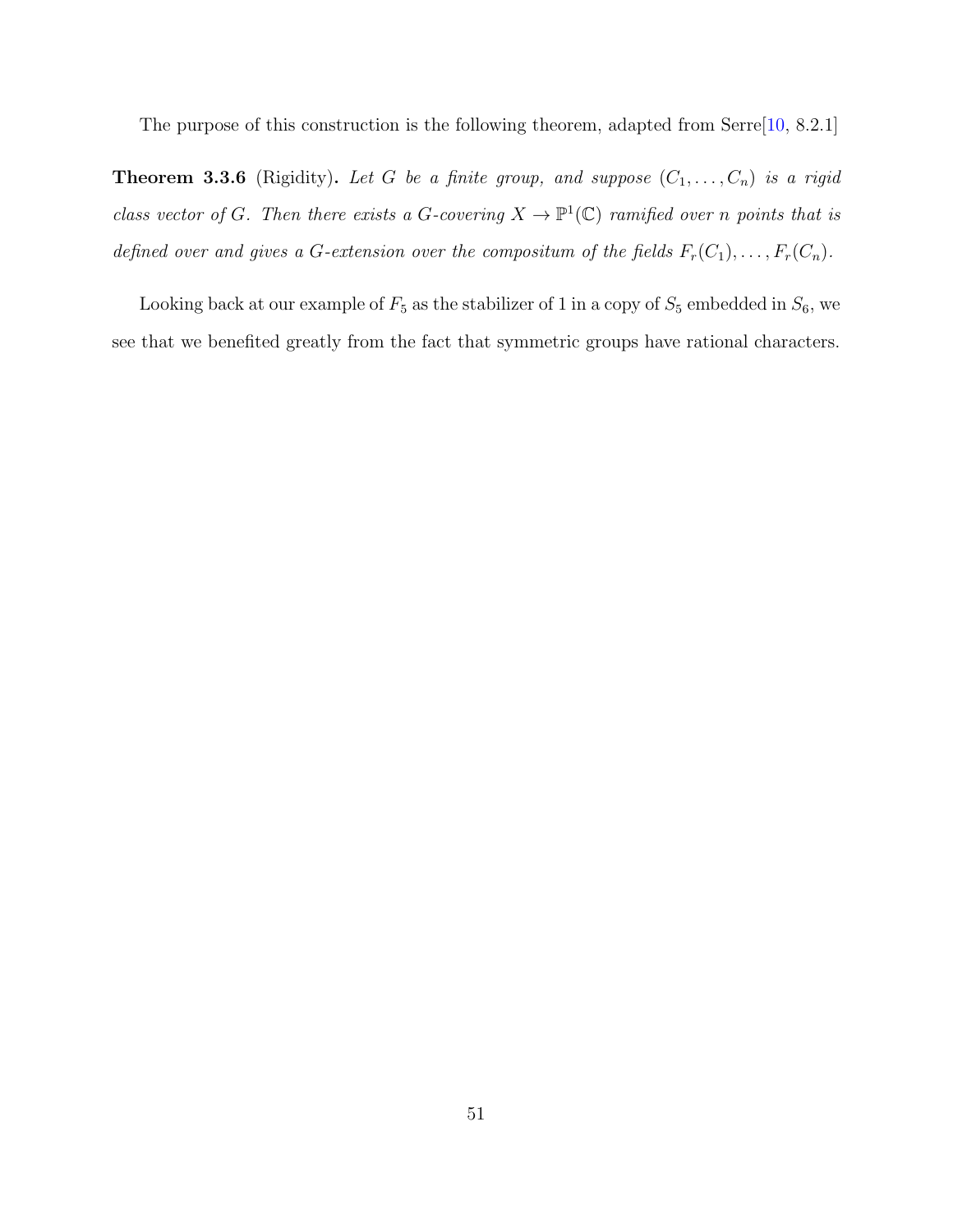## Chapter 4

## Arithmetic descent

When specializing Belyi maps, we are often in the situation where we have a family of Gextensions  $L | K$  for some number field  $K \neq \mathbb{Q}$ . It is thus natural to ask if, given such an an extension, one can somehow use it to realize a G-extension over Q. We will see that this is a rather strict condition on a tower of field extensions. We first introduce the notion of arithmetic descent in section [4.1.](#page-58-0) In section [4.2,](#page-59-0) we consider the special case of descending Kummer extensions. In section [4.3,](#page-69-0) we give conditions for descent for more general extensions.

<span id="page-58-0"></span>Section 4.1

#### Introduction

Eberhart-Hasson introduce the notion of "arithmetic descent" in [\[5\]](#page-77-4), which is the following.

**Definition 4.1.1.** Let  $K \mid F$  be a finite extension, and suppose  $L \mid K$  is a G-extension. We say that  $L | K$  arithmetically descends to F if there is some G-extension  $E | F$  such that  $E \otimes_F K \simeq L$  as K-algebras.

For  $F = \mathbb{Q}$  and assuming a separable closure of  $\mathbb{Q}$  where all number fields are embedded, an equivalent formulation of this definition is that  $L | K$  arithmetically descends to  $\mathbb Q$  if there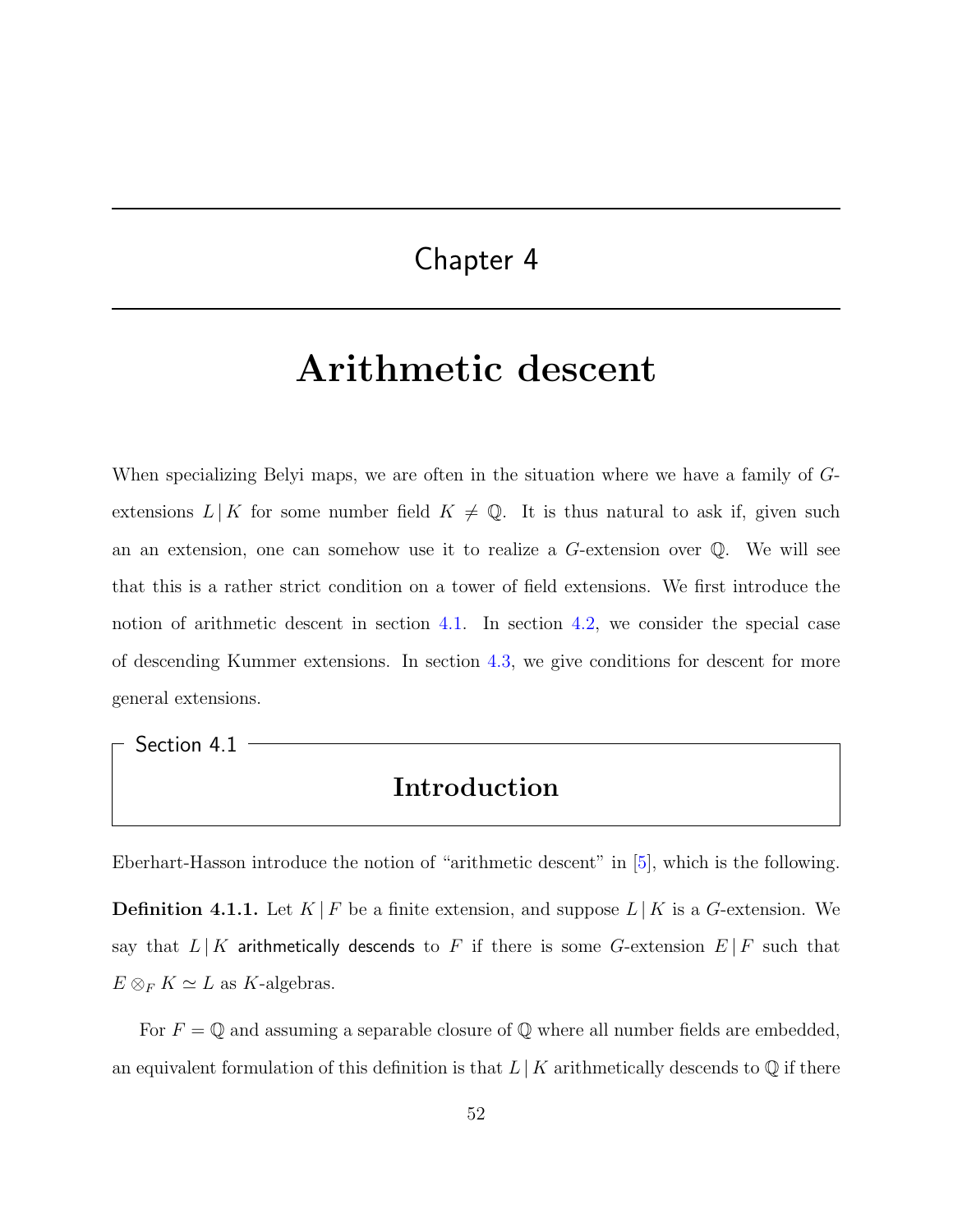is some G-extension  $E | \mathbb{Q}$  such that  $EK = L$ .

We give another formulation for the case that  $K \,|\, F$  is Galois. We make heavy use of this characterization of descent in the following sections.

<span id="page-59-1"></span>**Lemma 4.1.2.** Suppose that in the above setting,  $K \mid F$  is Galois. Then  $L \mid K$  descends to F if and only if  $L | F$  is Galois and  $Gal(L | F) \simeq Gal(L | K) \times Gal(K | F)$ .

*Proof.* Suppose  $L | K$  descends to F. Then  $L = E K$ , where  $E | F$  is a G-extension. By tower law we have

$$
[L:F] = [L:K][K:F]
$$

But  $L | K$  is a G-extension, and  $E | F$  is also a G-extension, so we have

$$
[L:F] = [E:F][K:F]
$$

It follows that  $E \cap K = F$ , so we get an isomorphism  $Gal(L | F) \simeq Gal(L | K) \times Gal(K | F)$ .

Conversely, suppose we have the above isomorphism. Then let  $E$  be the fixed field of  $1 \times Gal(K | F) \le Gal(L | F) \times Gal(L | K) \simeq Gal(L | F)$ . Since  $1 \times Gal(K | F)$  is a normal subgroup, by the fundamental theorem of Galois theory,  $E | F$  is Galois with Galois group isomorphic to  $Gal(L|K) \times Gal(L|K)/1 \times Gal(L|K) = Gal(L|K)$ , and moreover, we have  $EK = L$  since  $[L : F] = [L : K][K : F] = [E : F][K : F].$  $\Box$ 

<span id="page-59-0"></span>Section 4.2 -

### Descending Kummer Extensions

Before considering an example of arithmetic descent, we state a definition that we will use throughout this section.

**Definition 4.2.1.** Let  $K \mid F$  be a field extension. We say that  $K \mid F$  is a Kummer extension if K | F is Galois, Gal $(K | F)$  is abelian with exponent n, and  $\zeta_n \in F$ .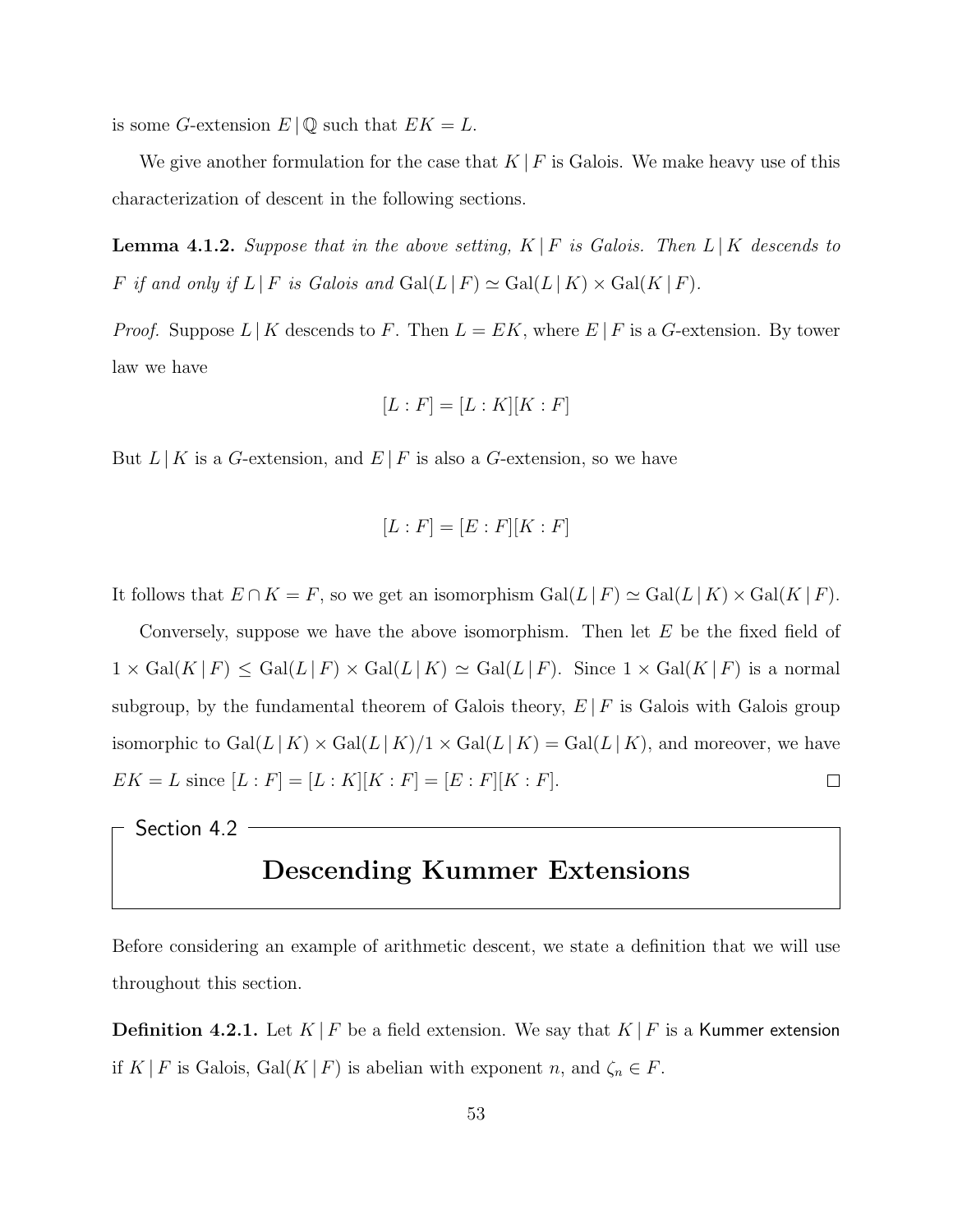We later take particular interest in the case that  $K \,|\, F$  is cyclic. We note here that when F contains  $\zeta_n$ , then irreducible polynomials of the form  $x^n - a \in F[x]$  give cyclic order n Kummer extensions, with the Galois group generated by  $\sqrt[n]{a} \mapsto \zeta_n \sqrt[n]{a}$ . We give a more complete characterization later in this section.

Eberhart-Hasson consider the following example for arithmetic descent.

Example 4.2.2. Consider the cover

$$
\phi \colon \mathbb{P}^1(\mathbb{C}) \to \mathbb{P}^1(\mathbb{C})
$$

$$
x \mapsto x^3
$$

This is a  $C_3$  cover, as  $\mathbb{C}(\sqrt[3]{t}) \,|\, \mathbb{C}$  is a Kummer extension. Here the field of definition is  $\mathbb{Q}(\zeta_3)$ , with  $\zeta_3$  a primitive third root of unity. Hence we study the family of polynomials given by

$$
\phi_t = x^3 - t
$$

over  $\mathbb{Q}(\zeta_3)$ . Let  $L_\alpha$  denote the splitting field of  $\phi_t$  over  $\mathbb{Q}(\zeta_3)$  at the  $\mathbb{Q}(\zeta_3)$ -specialization  $t = \alpha$ . We search for specializations such that  $L_{\alpha} = E_{\alpha} \mathbb{Q}(\zeta_3)$  with  $E_{\alpha}$  a  $C_3$ -extension of  $\mathbb{Q}$ .

Eberhart-Hasson use Kummer theory to completely characterize the specializations of arithmetic descent:  $\alpha = (x + \zeta_3 y)^2 (x + \zeta_3^2 y)$  for  $x, y \in \mathbb{Q}$  (as long as  $\alpha$  is not a cube). More specifically, they show that for such specializations, the generator  $\tau \in Gal(\mathbb{Q}(\zeta_3)|\mathbb{Q})$  extends to an element of Gal $(L_{\alpha} | \mathbb{Q})$  by sending  $\sqrt[3]{\alpha}$  to  $\frac{\sqrt[3]{\alpha}^2}{x+\zeta_2}$  $\frac{\sqrt[3]{\alpha}}{x+\zeta_3y}$ , and moreover this automorphism commutes with a generator  $\sigma \in \text{Gal}(L_{\alpha} \mid \mathbb{Q}(\zeta_3))$ , showing  $\text{Gal}(L_{\alpha} \mid \mathbb{Q}) \simeq \langle \sigma \rangle \times \langle \tau \rangle \simeq C_6$ , and  $E_{\alpha}=L_{\alpha}^{\langle\tau\rangle}$ .

We describe  $E_{\alpha}$  explicitly:  $L_{\alpha}^{\langle \tau \rangle}$  is generated by

$$
\sqrt[3]{\alpha} + \tau(\sqrt[3]{\alpha}) = \sqrt[3]{\alpha} + \frac{\sqrt[3]{\alpha}^2}{x + \zeta_3 y}.
$$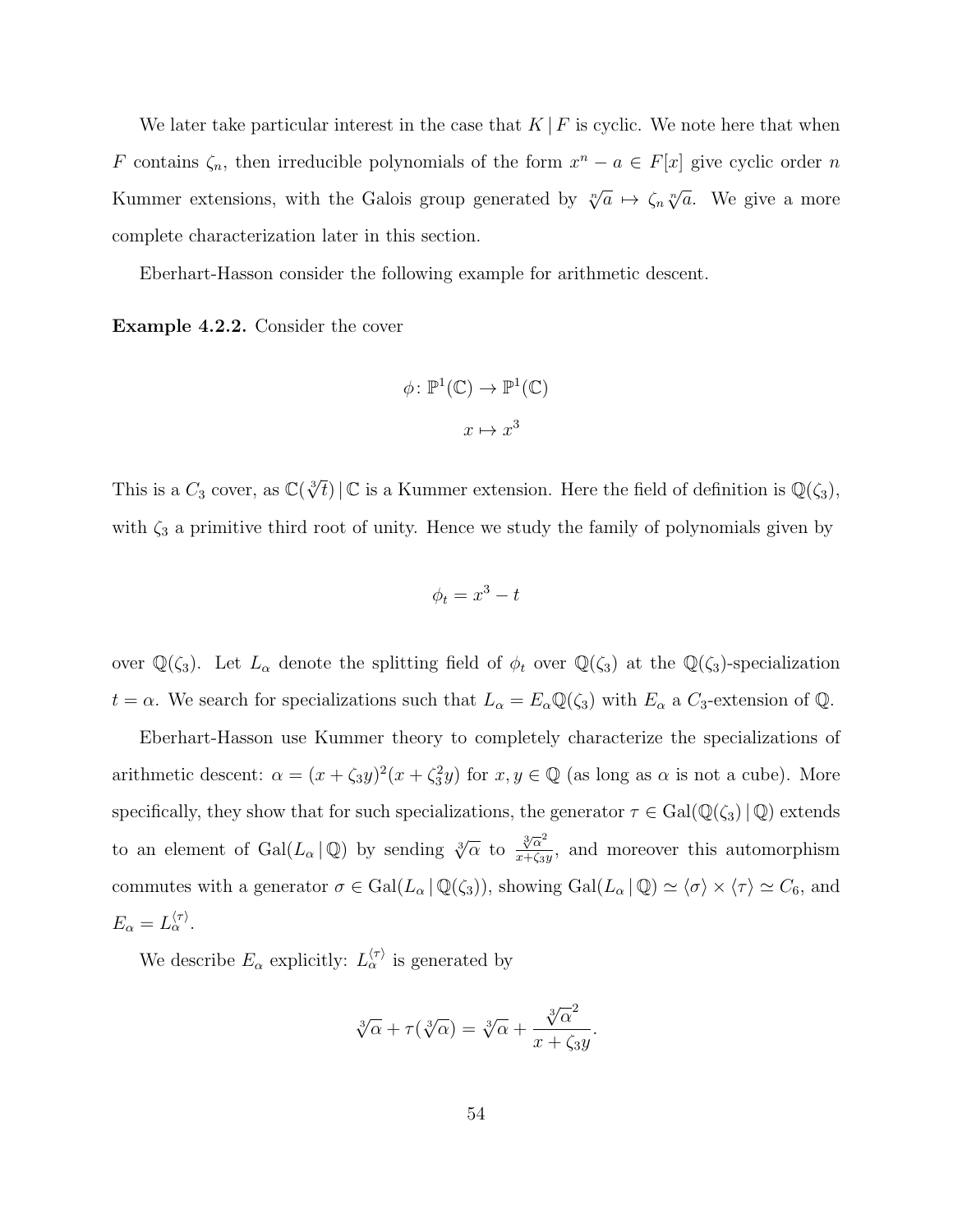Magma computes the minimal polynomial to be

$$
z^3 - 3(x^2 - xy + y^2)z - 2x^3 + 3x^2y - 3xy^2 + y^3.
$$

If we dehomogenize, obtain the curve  $C$  given by

$$
z^3 - 3(x^2 - x + 1)z - 2x^3 + 3x^2 - 3x + 1 = 0
$$

and we obtain the "descended" cover

$$
\overline{\phi} \colon C \to \mathbb{P}^1(\mathbb{C})
$$

$$
(x, z) \mapsto x.
$$

C is actually a genus 0 curve, and the cover gives  $C_3$ -extensions of  $\mathbb{Q}$ , without any roots of unity.

The calculations in Eberhart–Hasson[\[5,](#page-77-4) 5.2] draw upon calculations of Saltman in [\[6\]](#page-77-5), which handles the general case of covers given by  $x \mapsto x^p$  for p prime.

For the remainder of this section we consider all cyclic Kummer extensions. We first recall the relevant Kummer theory in order to characterize all cyclic degree n extensions of  $F(\zeta_n)$ . Then, we handle the case of cyclic order n Kummer extensions of  $F(\zeta_n)$ , assuming  $F(\zeta_n)|F$  is degree  $\phi(n)$  (such as when  $F = \mathbb{Q}$ ), for  $n = p$  prime, and give the complete criteria for descent. We finish by examining the case for general  $n \geq 2$ .

Suppose F is of characteristic 0 and contains  $\zeta_n$ . Let  $F^{\text{sep}}$  denote the separable closure of F. We provide here the standard way of classifying all cyclic degree *n*-extensions of  $F$ using Hilbert 90. Recall that a G-group is group equipped with an action of G. Let  $\mu_n(F)$ denote the multiplicative group of the *n*-th roots of unity of  $F$ . Observe that the following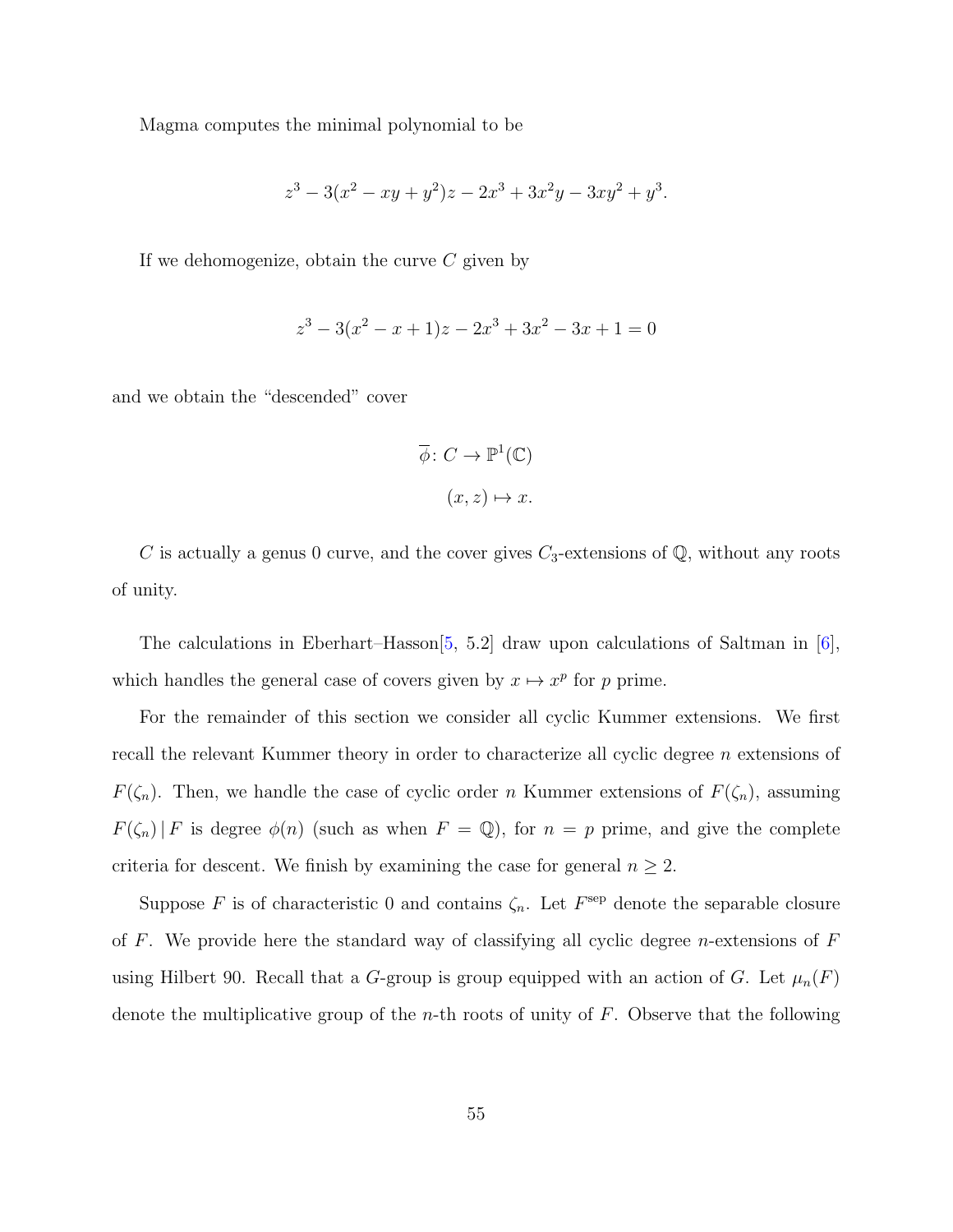is an exact sequence of  $Gal(F^{\text{sep}}|F)$ -groups.

$$
1 \to \mu_n(F) \to (F^{\text{sep}})^\times \xrightarrow{x \mapsto x^n} (F^{\text{sep}})^\times \to 1
$$

From group cohomology theory we get an exact sequence

$$
1 \to \mu_n(F) \to F^\times \xrightarrow{x \mapsto x^n} F^\times \to H^1(F, \mu_n(F)) \to H^1(F, (F^{\text{sep}})^\times)
$$

By Hilbert 90,  $H^1(F, (F^{\text{sep}})^{\times}) = 1$ , so the following is exact

$$
F^{\times} \xrightarrow{x \mapsto x^{n}} F^{\times} \to H^{1}(F, \mu_{n}(F)) \to 1
$$

which means  $H^1(F,\mu_n(F)) \simeq F^{\times}/F^{\times n}$ , and if we track the isomorphism by the boundary map of the exact sequence, we get

$$
F^{\times}/F^{\times n} \to H^1(F, \mu_n(F))
$$

$$
a \mapsto (\sigma \mapsto \frac{\sigma(\sqrt[n]{a})}{\sqrt[n]{a}})
$$

But since F contains  $\mu(F), H^1(F, \mu_n(F))$  is the group of group homomorphisms  $Gal(F^{\text{sep}} | F) \rightarrow$  $\mathbb{Z}/n\mathbb{Z}$ . Such homomorphisms are in bijection with cyclic degree *n*-extensions of F, which can in fact be recovered explicitly via the fixed field of the kernel of  $\sigma \mapsto \frac{\sigma(\sqrt[n]{a}}{n/a}$  $\frac{\sqrt[n]{a}}{\sqrt[n]{a}},$  which is  $F(\sqrt[n]{a})$ .

We summarize the above discussion in the following theorem.

**Theorem 4.2.3.** Let K | F be a finite cyclic degree n Kummer extension. Then  $K = F(\sqrt[n]{a})$ for some  $a \in F$ . In general, the degree n cyclic Kummer extensions of F are in bijection with the order n subgroups of  $F^{\times}/F^{\times n}$ . Explicitly, two Kummer extensions  $F(\sqrt[n]{a})$  and  $F(\sqrt[n]{b})$ are equal if and only if  $b = a^i \mu^n$  for some i relatively prime to n and some  $\mu \in F$ .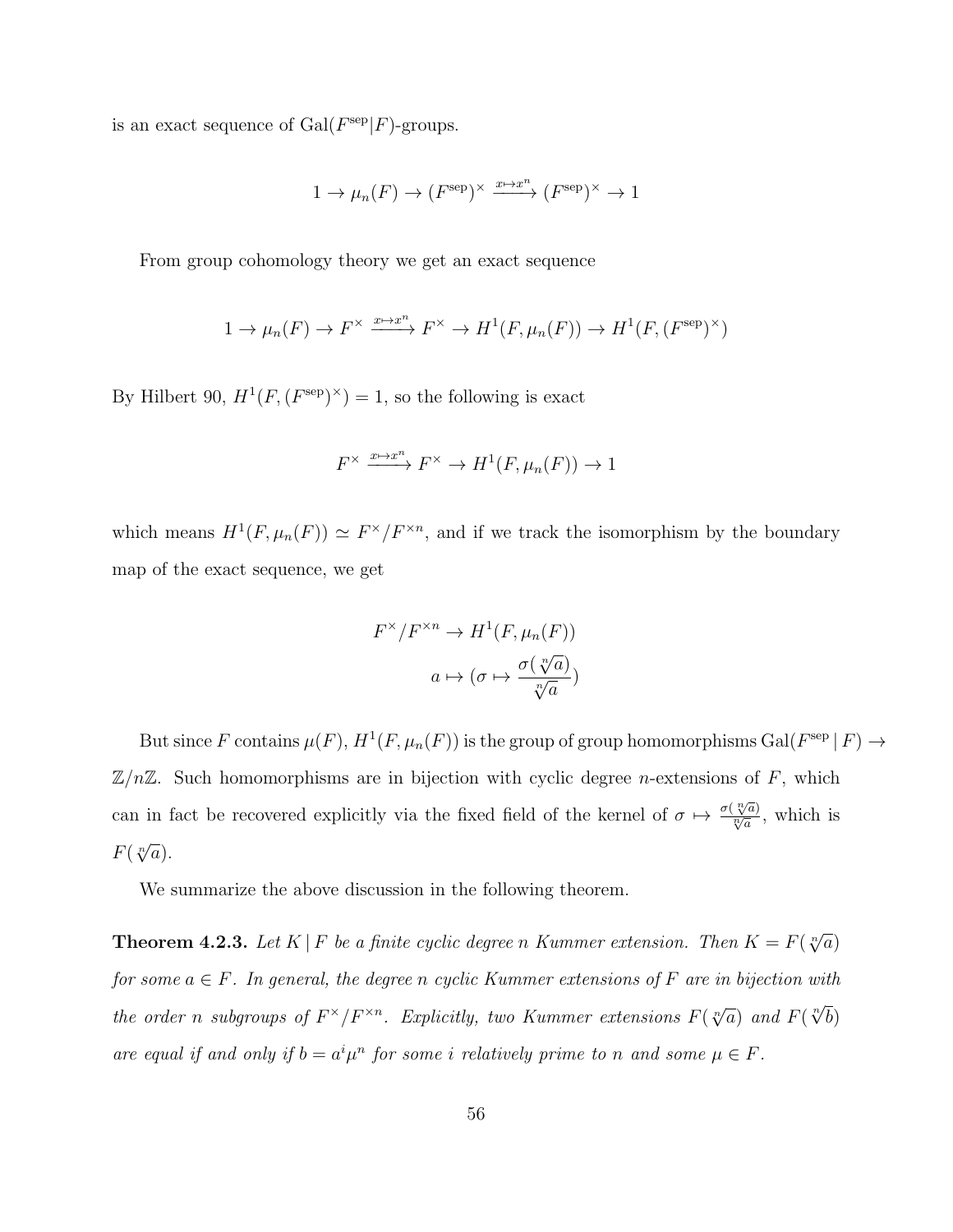We now use the above characterization of cyclic Kummer extensions to give necessary and sufficient conditions for descent in the case of  $n = p$ .

Consider the cover

$$
\phi \colon \mathbb{P}_{\mathbb{Q}(\zeta_p)} \to \mathbb{P}_{\mathbb{Q}(\zeta_p)}
$$

$$
x \mapsto x^p
$$

This is a  $C_p$ -cover, and  $x^p - t$  gives a  $C_p$  Kummer extension of  $\mathbb{Q}(\zeta_p, t)$ .

**Theorem 4.2.4.** Let  $K = F(\zeta_p)$  and suppose  $[K : F] = p - 1$ . For a specialization  $t = a$ , we have that a  $C_p$ -extension  $L | K$  descends to a  $C_p$ -extension over F if and only if there is some  $\tau \in \text{Gal}(K \mid F)$  so that the following simultaneously hold for some  $i, c \in \mathbb{N}$  with  $i \equiv c$ mod p.

- (a)  $\tau(\zeta_n) = \zeta_n^c$ .
- (b)  $\tau(a) = a^i \mu^n$  for some  $\mu \in K^{\times}$ .

*Proof.* Fix any specialization  $t = a \in K$ , and let  $L | K$  be the splitting field of  $x^p - a$  over K. We know that condition (a) is necessary and sufficient for  $L \, | \, F$  being Galois, so we get the short exact sequence

$$
1 \to \text{Gal}(L | K) \to \text{Gal}(L | F) \to \text{Gal}(K | F) \to 1
$$

which is isomorphic to

$$
1 \to \mathbb{Z}/p\mathbb{Z} \to \operatorname{Gal}(L \,|\, F) \to \mathbb{Z}/(p-1)\mathbb{Z} \to 1.
$$

Now we make use of a general construction for group extensions. We equip  $\mathbb{Z}/p\mathbb{Z}$  with the structure of a  $\mathbb{Z}/(p-1)\mathbb{Z}$ -module as follows: identify  $\mathbb{Z}/p\mathbb{Z}$  with its inclusion in Gal(L|F), and for any  $h \in \mathbb{Z}/(p-1)\mathbb{Z}$ , lift it to an element  $\tilde{h} \in \text{Gal}(L \mid F)$ , and have  $\tilde{h}$  act on  $\mathbb{Z}/p\mathbb{Z}$  by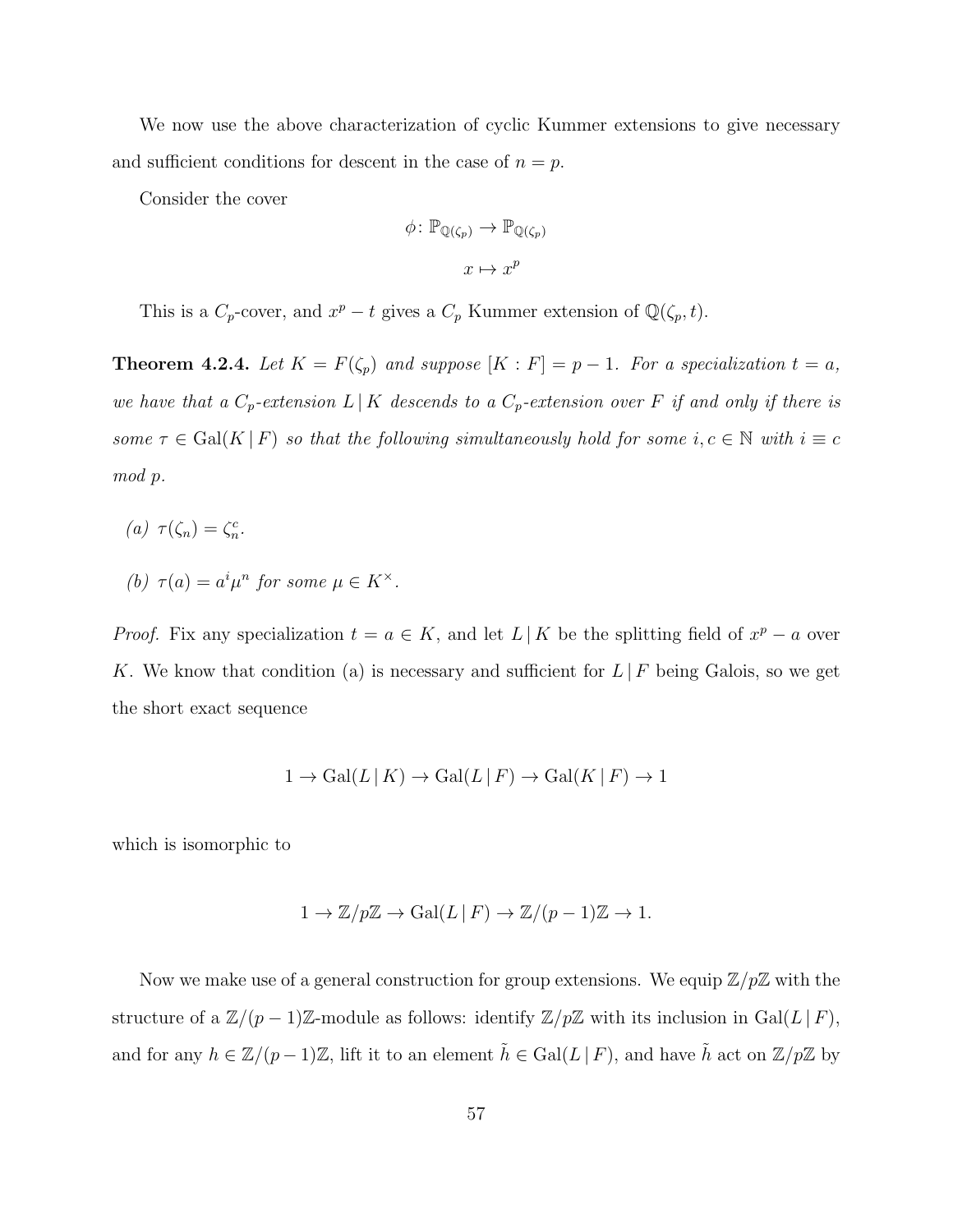conjugation. This is well defined since any two lifts differ by an element of  $\mathbb{Z}/p\mathbb{Z}$ , which is an abelian group.

The criteria that  $L$  descends is that the above extension gives the direct product, which implies that the above action is trivial. If this is the case, then since p and  $p-1$  are relatively prime,  $H^2(\mathbb{Z}/(p-1)\mathbb{Z}, \mathbb{Z}/p\mathbb{Z}) = 0$ , which means that this extension splits. In fact, much more generally, all extensions of the form

$$
1 \to N \to G \to G/N \to 1
$$

with |N| coprime to  $|G/N|$  split by the Schur-Zassenhaus theorem.

From the above discussion, we see that in order to check for descent, it suffices to examine whether lifts of elements of Gal(K | F) commute with elements of Gal(L | K).

Our first observation is that, for any  $\tau \in \text{Gal}(K | F)$ , the induced map  $\tau^* \colon L \to L$ obtained by having  $\tau$  act on  $x^p - a$  is a field isomorphism, and hence preserves the Galois group. So for any lift  $\tilde{\tau}$ , by the characterization of  $C_p$ -extensions over K by Kummer theory, we have that  $\langle a \rangle = \langle \tilde{\tau}(a) \rangle \in K^{\times}/K^{\times p}$ . In other words,

$$
\tilde{\tau}(a) = a^i \mu^p
$$

for some  $i = 1, ..., p - 1$  and  $\mu \in K$ . Now, let  $\sigma \in \text{Gal}(L | K)$  be the automorphism given by  $\sqrt[p]{a} \mapsto \zeta_p \sqrt[p]{a}$ . We hope to understand how  $\tilde{\tau}$  acts on  $\sqrt[p]{a}$ . Observe that

$$
\tilde{\tau}(\sqrt[p]{a})^p = \tilde{\tau}(a) = a^i \mu^p
$$

which means that  $\tau$  sends  $\sqrt[p]{a}$  to a pth root of  $a^i \mu^p$ , so

$$
\tilde{\tau}(\sqrt[p]{a}) = \sqrt[p]{a}^i \mu \zeta_p^b
$$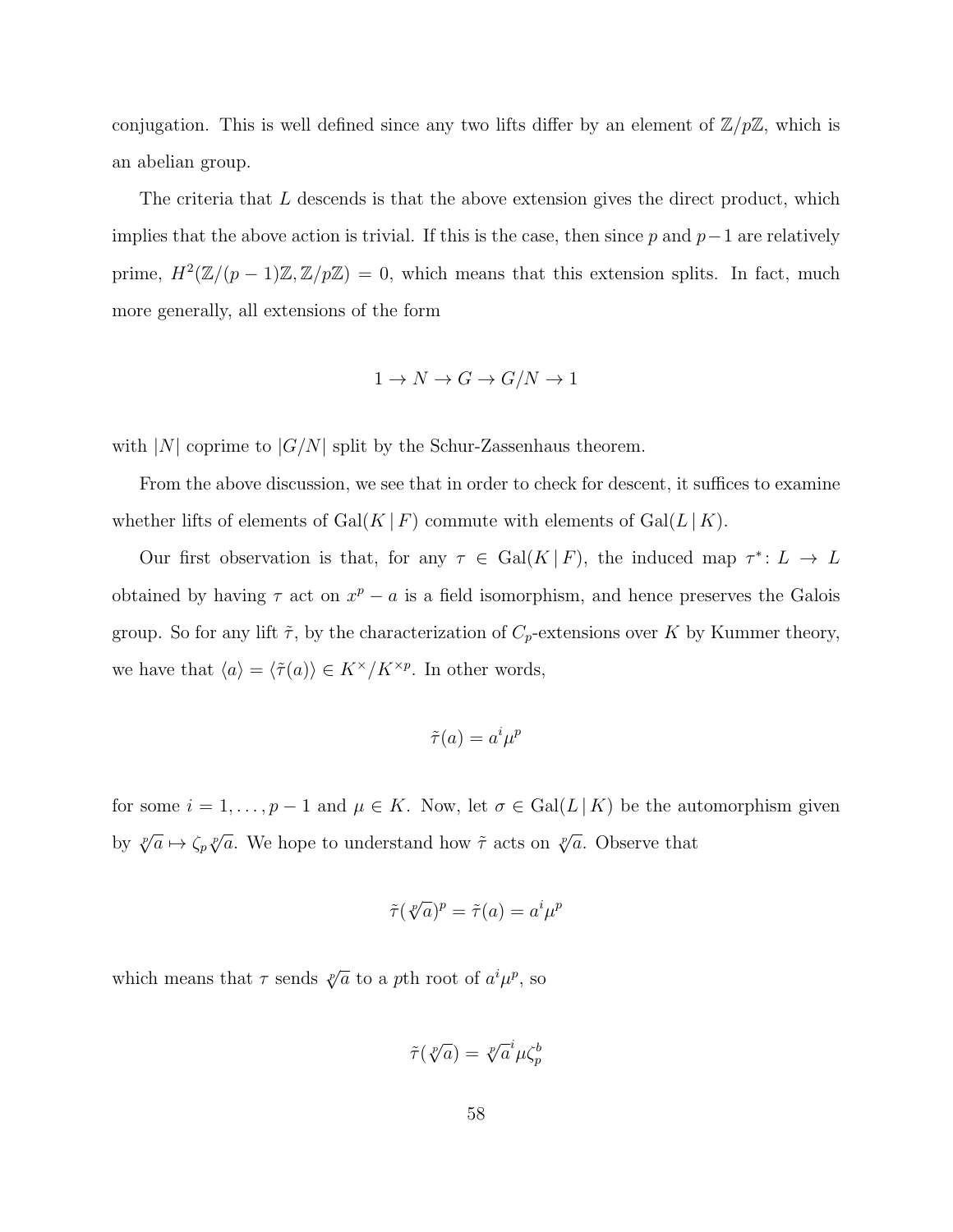for some  $b = 1, \ldots, p - 1$ . Now we choose our lift more strategically. Observe that for  $j = 1, \ldots, p - 1$ , we have

$$
\sigma^{j}\tilde{\tau}(\sqrt[p]{a}) = \sigma^{j}(\sqrt[p]{a}^{i}\mu\zeta_{p}^{b})
$$

$$
= \sqrt[p]{a}^{i}\mu\zeta_{p}^{(bj+i)}.
$$

Since i and b are relatively prime to p, we can find some j so that  $\zeta_p^{(bj+i)} = 1$ . So without loss of generality, we take our lift of  $\tau$  to be  $\sigma^{j}\tilde{\tau}$ : Indeed,  $\sigma^{j}\tilde{\tau}|_{K} = \tilde{\tau}|_{K} = \tau$  since  $\sigma$  fixes K. So we can assume that  $\tilde{\tau}(\sqrt[p]{a}) = \mu \sqrt[p]{a}^i$ .

Since lifts only differ by elements of  $Gal(L | K)$ , an abelian group, it suffices to check commutativity relations between  $\sigma$  and  $\tilde{\tau}$  on the generator  $\sqrt[p]{a}$ . Observe that

$$
\sigma \tilde{\tau}(\sqrt[p]{a}) = \sigma(\sqrt[p]{a}^i \mu)
$$

$$
= \zeta_p^i \mu \sqrt[p]{a}^i
$$

and on the other hand

$$
\tilde{\tau}\sigma(\sqrt[p]{a}) = \tilde{\tau}(\zeta_p \sqrt[p]{a})
$$

$$
= \zeta_p^c \mu \sqrt[p]{a}.
$$

Hence descent occurs if and only if  $i \equiv c \mod p$ .

We can recover the solution in Eberhart–Hasson[\[5,](#page-77-4) 5.2] by taking  $p = 3, \tau$  being the unique involution, and examining the equation

$$
\tau(a) = a^2 \mu^3.
$$

 $\Box$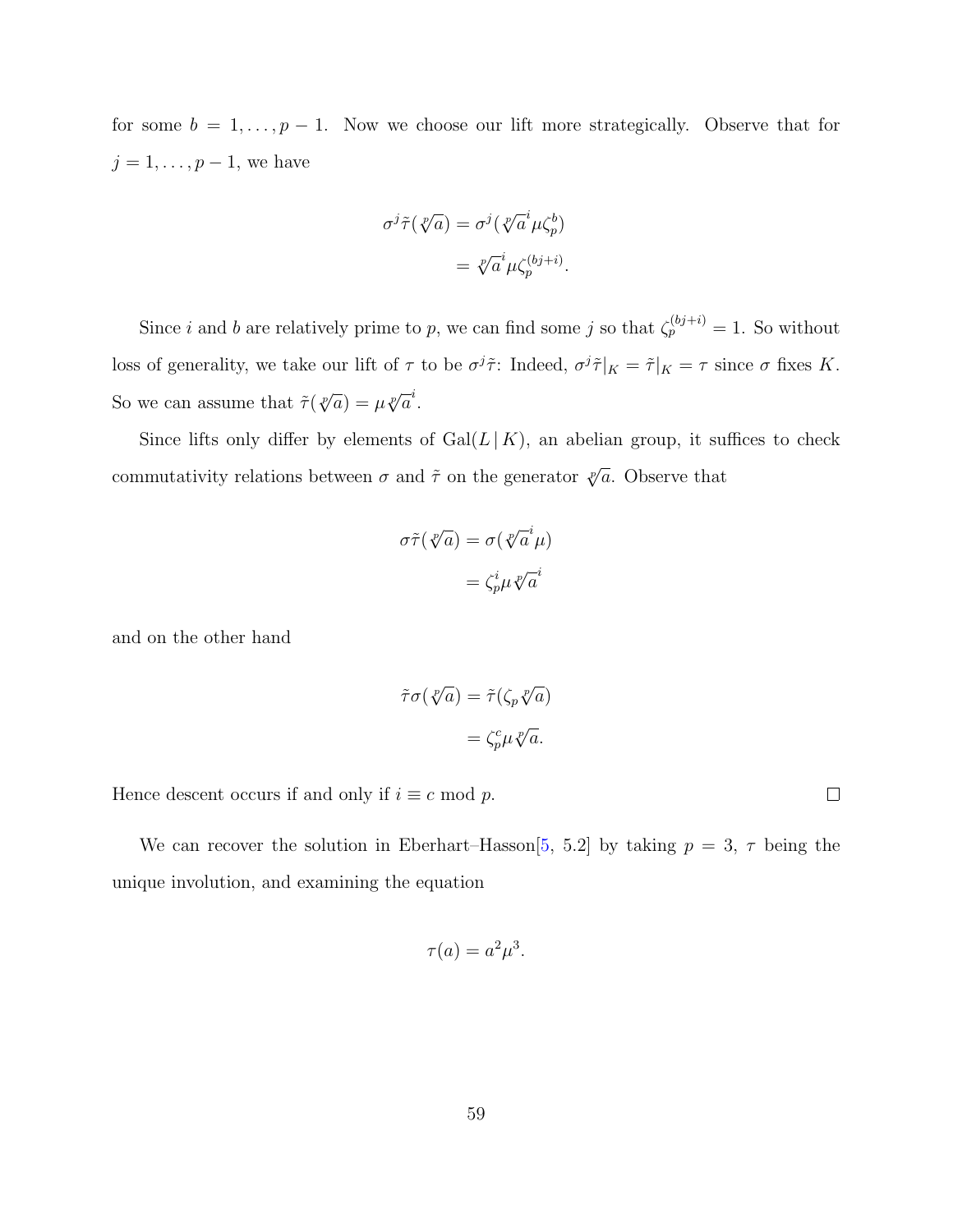Indeed, if we take  $a = (x + y\zeta_3)^2(x + y\zeta_3^2)$ , we have that

$$
\frac{\tau(a)}{a^2} = \frac{(x+y\zeta_3^2)^2(x+y\zeta_3)}{(x+y\zeta_3)^4(x+y\zeta_3^2)^2} = \frac{1}{(x+y\zeta_3)^3} \in \mathbb{Q}(\zeta_3)^{\times 3}.
$$

For arbitrary p and  $\tau$  a generator that sends  $\zeta_p$  to  $\zeta_p^2$ , Saltman gives the condition,

$$
a = b^{2^{(p-2)}} \tau(b)^{2^{(p-3)}} \tau^2(b)^{2^{(p-4)}} \dots \tau^{p-2}(b)
$$

for  $b \in \mathbb{Q}(\zeta_p)$ . Indeed, we have

$$
\frac{\tau(a)}{a^2} = \frac{\tau(b)^{2^{(p-2)}}\tau^2(b)^{2^{(p-3)}}\tau^3(b)^{2^{(p-4)}}\cdots \tau^{p-1}(b)}{b^{2^{(p-1)}}\tau(b)^{2^{(p-2)}}\tau^2(b)^{2^{(p-3)}}\cdots \tau^{p-2}(b)^2} = \frac{b}{b^{2^{p-1}}} = \frac{1}{b^{2^{p-1}-1}}.
$$

Since 2 is coprime to p, by Fermat's Little Theorem,  $2^{p-1} - 1$  is divisible by p, and hence

$$
\frac{1}{b^{2^{p-1}-1}} = \frac{1}{b^{dp}} \in \mathbb{Q}(\zeta_p)^{\times p}.
$$

Now we consider general cyclic degree  $n$  Kummer extensions. For instance, we may ask about descent for the generalization, i.e.

$$
\phi : \mathbb{P}_{\mathbb{Q}(\zeta_n)} \to \mathbb{P}_{\mathbb{Q}(\zeta_n)}
$$

$$
x \mapsto x^n.
$$

Let  $L, K$ , and  $F$  be as in the above setting with  $L$  a cyclic degree  $n$  Kummer extension of K by the polynomial  $x^{n}-a$ . Like before, we need  $L | F$  to be Galois, so for any  $\tau \in \text{Gal}(K | F)$ , we need

$$
\tau(a) = a^{i_{\tau}}(b_{\tau})^n
$$

for  $i_{\tau}$  coprime to n and  $b \in K$ . From this, we see that the map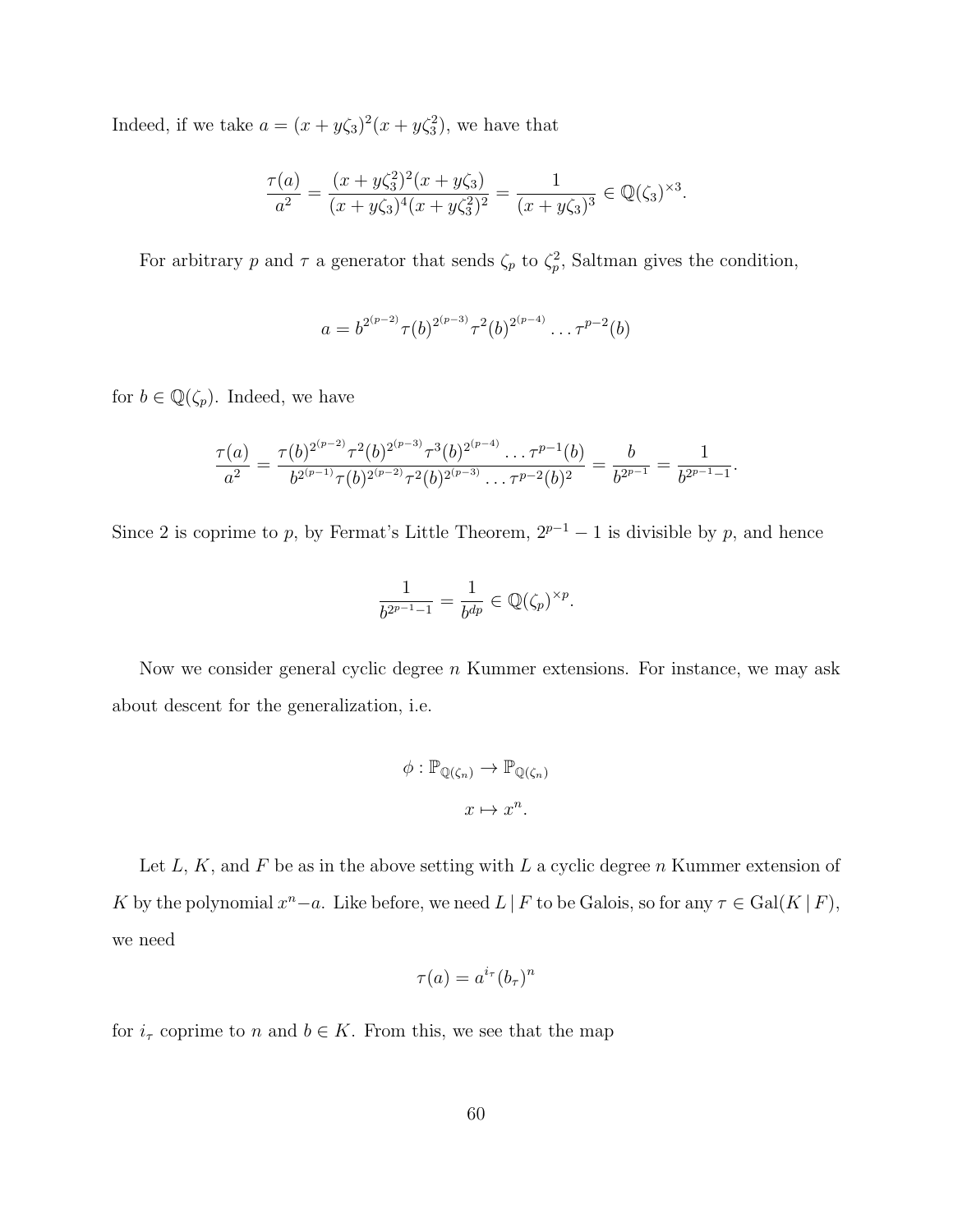$$
i: \mathrm{Gal}(K \,|\, F) \to (\mathbb{Z}/n\mathbb{Z})^{\times}
$$
  

$$
\tau \mapsto i_{\tau}
$$

is a homomorphism. Under this criteria, like before we get the following exact sequence.

<span id="page-67-0"></span>
$$
1 \to \text{Gal}(L \mid K) \to \text{Gal}(L \mid F) \to \text{Gal}(K \mid F) \to 1 \tag{4.2.5}
$$

which is isomorphic to

$$
1 \to \mathbb{Z}/n\mathbb{Z} \to \text{Gal}(L \mid F) \to (\mathbb{Z}/n\mathbb{Z})^{\times} \to 1.
$$

However, we no longer have any guarantee that this sequence will split. Indeed, consider the following counterexample. Choose  $a = \zeta_n$ , Then  $L = K(\zeta_{n^2})$ , and we get

$$
1 \to \mathbb{Z}/n\mathbb{Z} \to \text{Gal}(L \mid F) = (\mathbb{Z}/n^2\mathbb{Z})^{\times} \to (\mathbb{Z}/n\mathbb{Z})^{\times} \to 1
$$

where the map  $\mathbb{Z}/n\mathbb{Z} \to \text{Gal}(L \mid F)$  is given by taking  $m \in \mathbb{Z}/n\mathbb{Z}$  and sending it to the homomorphism  $\zeta_{n^2} \mapsto \zeta_n^m \zeta_{n^2} = \zeta_{n^2}^{nm} \zeta_{n^2} = \zeta_{n^2}^{nm+1}$ , so  $m \mapsto nm+1$ . The map  $(\mathbb{Z}/n^2\mathbb{Z})^{\times} \to (\mathbb{Z}/n\mathbb{Z})^{\times}$ is given by taking m to the homomorphism  $\zeta_n = (\zeta_{n^2})^n \mapsto (\zeta_{n^2}^m)^n = \zeta_n^m$ , so projection. Take  $n = 9$ , then the above resolves to

$$
1 \to \mathbb{Z}/9\mathbb{Z} \to (\mathbb{Z}/81\mathbb{Z})^{\times} \to (\mathbb{Z}/9\mathbb{Z})^{\times} \to 1.
$$

So finding a section that is also a homomorphism is the same as finding a cyclic order 6 subgroup of  $(\mathbb{Z}/81\mathbb{Z})^{\times} \simeq \mathbb{Z}/54\mathbb{Z}$  that projects to  $(\mathbb{Z}/9\mathbb{Z})^{\times}$ . There is only one, and it is generated by 26,53  $\in (\mathbb{Z}/81\mathbb{Z})^{\times}$ , which both project to  $8 \in (\mathbb{Z}/9\mathbb{Z})^{\times}$ , which is not a generator. Hence the only homomorphisms are not sections, so the sequence does not split.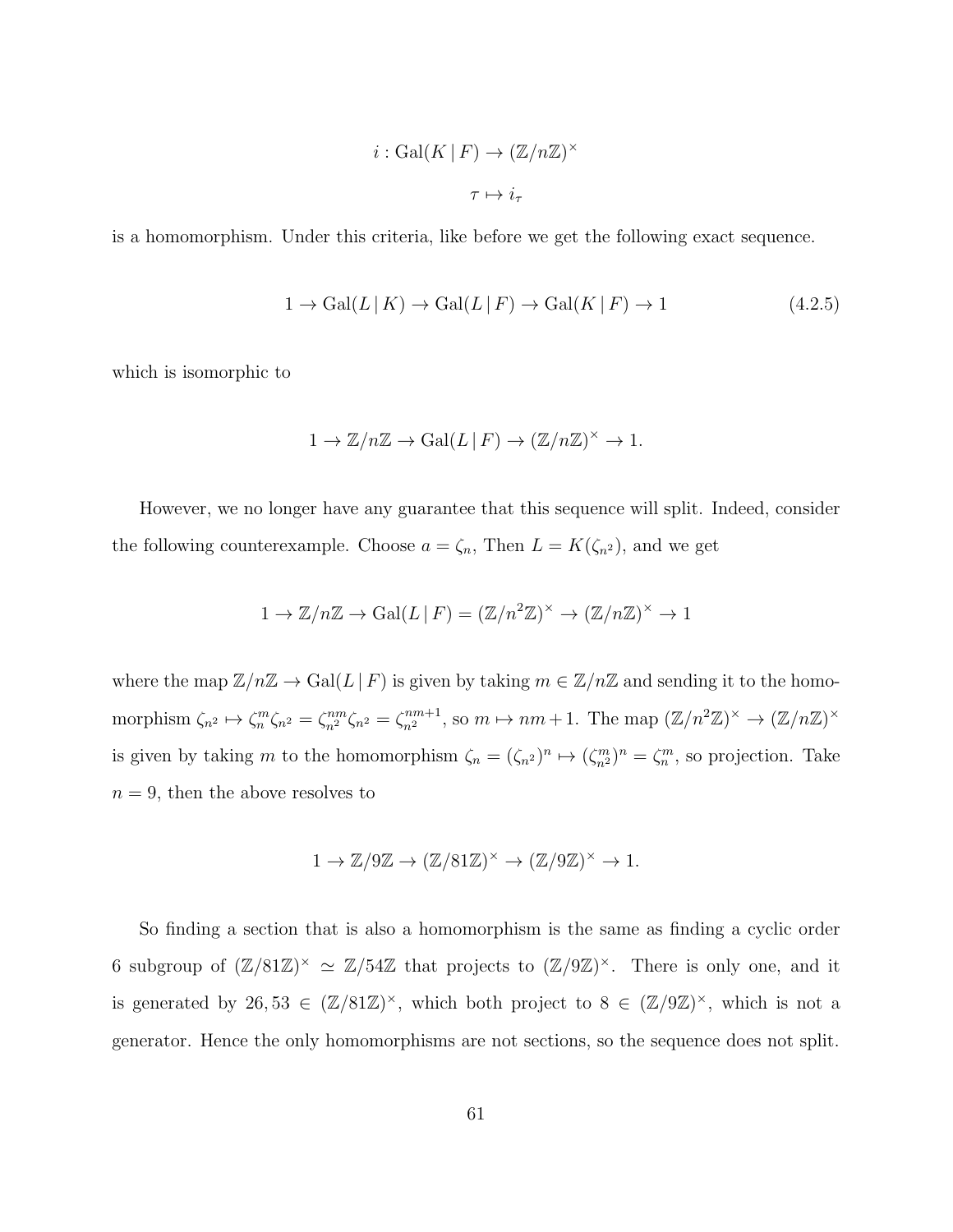In order for descent to occur, we need the sequence  $(4.2.5)$  to split at the very least otherwise it is not even a semi-direct product, much less a direct project.

Recall that for each  $\tau \in \text{Gal}(K | F)$ ,  $\tau(a) = a^{i_{\tau}} b_{\tau}^{n}$ . We give a section  $s : \text{Gal}(K | F) \to$  $Gal(L | F)$  by defining  $s(\tau) = \tilde{\tau}$  by

$$
\tilde{\tau}(\sqrt[n]{a}) = \sqrt[n]{a}^{i_{\tau}}b_{\tau}
$$

for some  $b_{\tau}$ , a choice of an *n*th root of  $b_{\tau}^n$ . Observe that, for  $\sigma, \tau \in \text{Gal}(K | F)$ , we have

$$
\widetilde{\sigma\tau}(\sqrt[n]{a}) = \sqrt[n]{a}^{i_{\sigma}i_{\tau}}b_{\sigma\tau}
$$

and on the other hand

$$
\tilde{\sigma}(\tilde{\tau})(\sqrt[n]{a}) = \tilde{\sigma}(\sqrt[n]{a}^{i_{\tau}}b_{\tau}) = \sqrt[n]{a}^{i_{\sigma}i_{\tau}}b_{\sigma}^{i_{\tau}}\sigma(b_{\tau}).
$$

So s is a homomorphism if and only if

<span id="page-68-0"></span>
$$
b_{\sigma\tau} = b_{\sigma}^{i_{\tau}} \sigma(b_{\tau}). \tag{4.2.6}
$$

In the case that i is the trivial homomorphism, this is the statement that  $b_{\sigma}$  is a 1-cycle. By Hilbert 90,  $H^1(\text{Gal}(K | F), K^{\times}) = 1$ , so this would imply that  $b_{\sigma}$  is a coboundary, i.e. for all  $\sigma \in \text{Gal}(K | F)$ ,  $b_{\sigma}$  is given by  $\frac{\sigma(c)}{c}$  for some  $c \in K^{\times}$ . This appears to be an exceptional case however—more likely,  $i$  will not be trivial, and we instead might interpret the relation [4](#page-68-0).2.6 as a cocycle with a "twisted action." We end our discussion of descending general Kummer extension here, but we pick up on this thread in the final remarks of Chapter [5.](#page-75-0)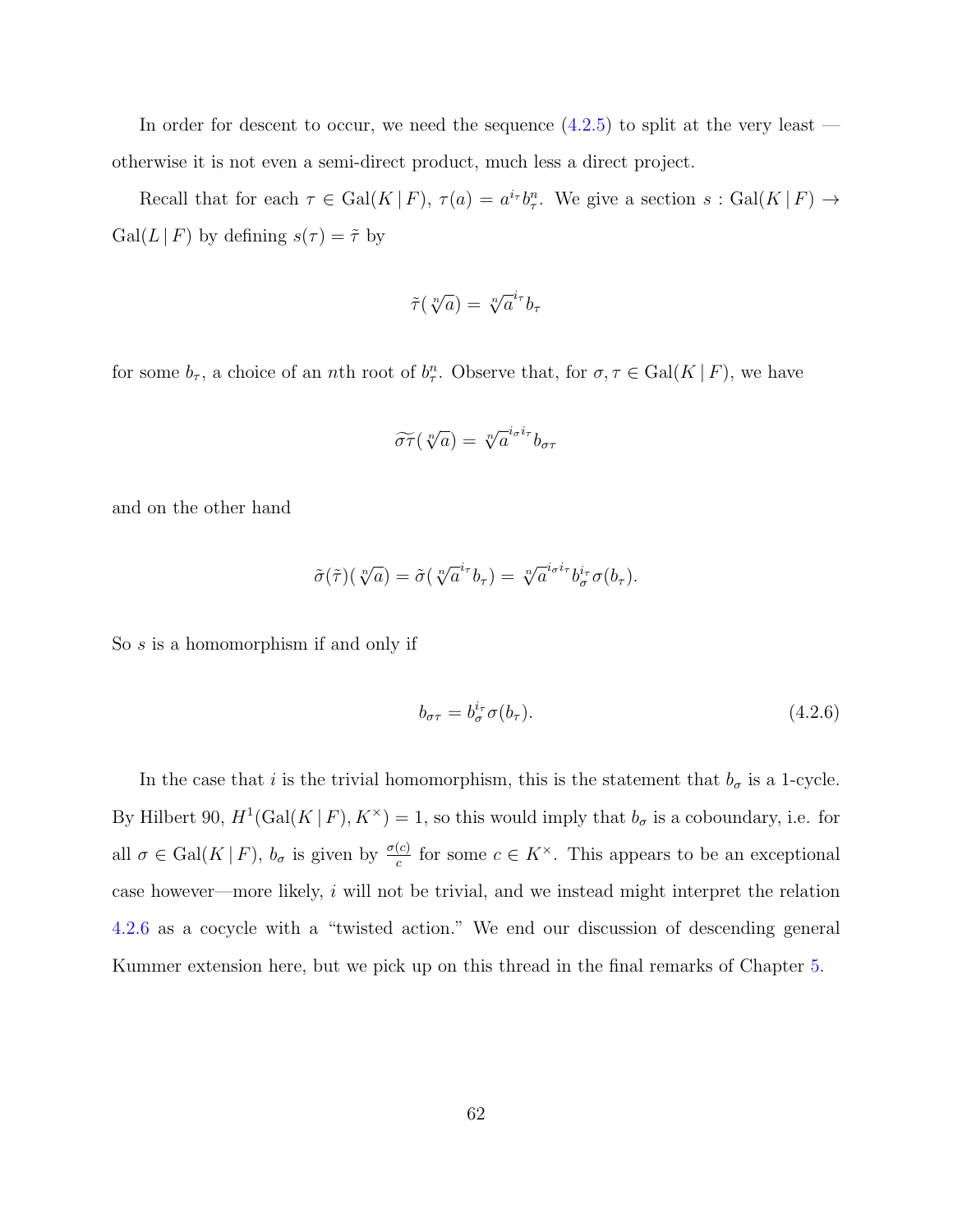<span id="page-69-0"></span>Section 4.3

#### The General Case

The preceding computations made heavy use of the fact that the field extension of interest happened to be a Kummer extension of an intermediary field. In the work that follows, we present a generalized method of determining the  $K$ -specializations in the case that  $K$ is Galois over Q by looking for rational points on a variety. First, for a tower of Galois extensions  $L | K | \mathbb{Q}$ , we characterize the Galois closure of  $L | \mathbb{Q}$  and its Galois group. To do this, we start with a definition.

**Definition 4.3.1.** Let G and H be finite groups. Recall the left-regular permutation representation of H: For a set of |H| objects, identify the objects with elements of H. Then H acts by left-multiplication. We define the wreath product  $G \wr H$  by

$$
G \wr H = \prod_{i=1}^{|H|} G \rtimes H
$$

where the product denotes the direct product, and the action of  $H$  on the product is by the left-regular action of H on the |H| copies of G.

We now characterize the Galois closure of  $L \, | \, \mathbb{Q}$ .

**Proposition 4.3.2.** Let K be Galois over  $\mathbb Q$  so that it is the splitting field of  $h \in \mathbb Q[x]$ , and  $\Gamma = \text{Gal}(K \mid \mathbb{Q})$ , and suppose L is Galois over K so that it is the splitting field of  $f \in K[x]$ , with  $\Sigma = \text{Gal}(L | K)$ . For  $\gamma \in \Gamma$ , let  $f_{\gamma}$  denote the polynomial obtained by applying  $\gamma$  to the coefficients of f, and let  $\gamma(L)$  denote the corresponding splitting field. Then the Galois closure of L over Q is isomorphic to a subgroup of  $\Sigma \wr \Gamma$ , and isomorphic to the full wreath product if the set  $\{\gamma(L)\}_{\gamma \in \Gamma}$  are distinct.

*Proof.* Our first observation is that the Galois closure M of  $L \downarrow \mathbb{Q}$  is the compositum of the fields  $\gamma(L)$  for  $\gamma \in \Gamma$ . Indeed, let  $x_{\gamma}^1, \ldots, x_{\gamma}^n$  denote the roots of  $f_{\gamma}$ . Observe that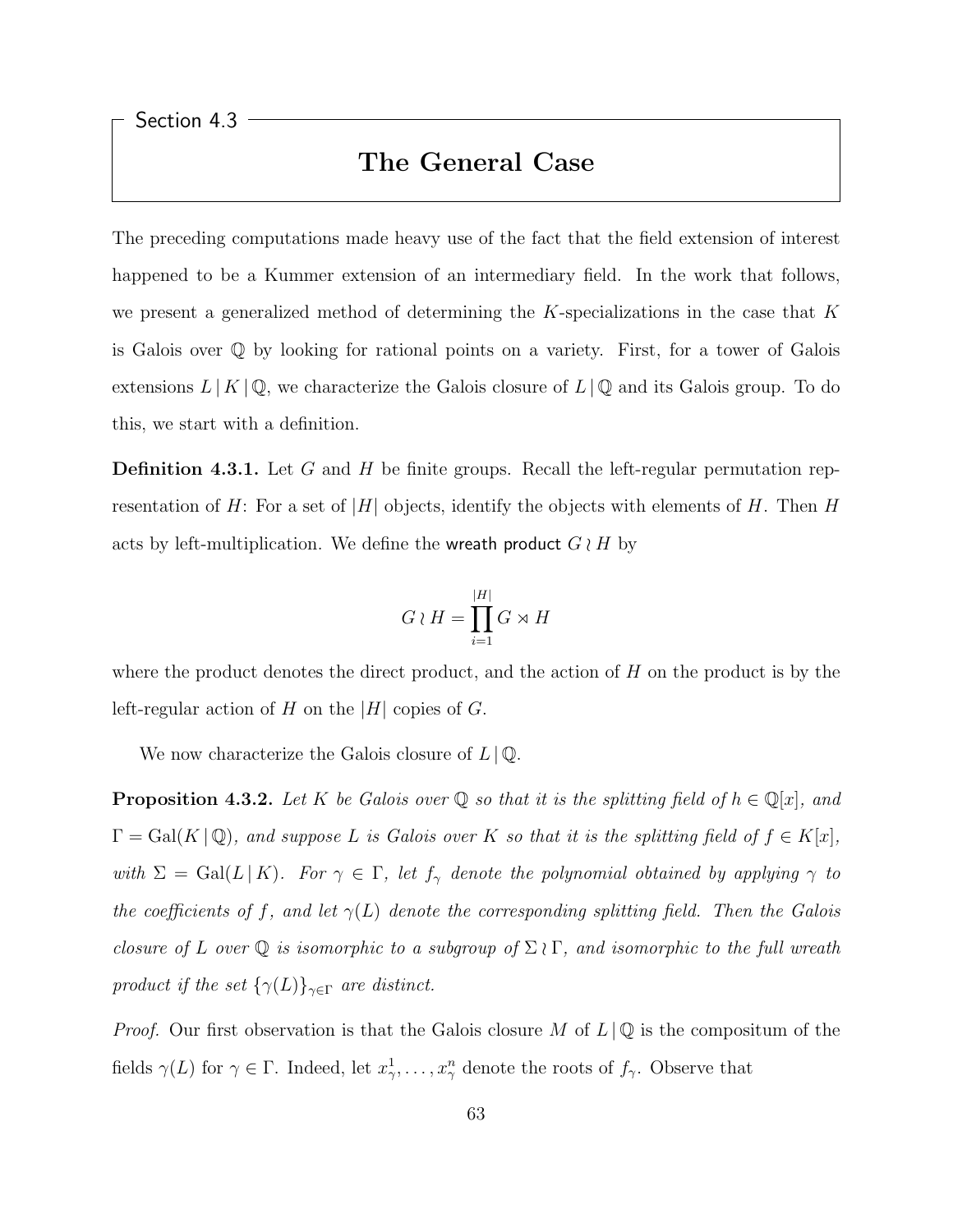$$
\prod_{\gamma \in \Gamma} \prod_{i=1}^n (x - x_{\gamma}^i) = \prod_{\gamma} f_{\gamma}
$$

is a polynomial in  $\mathbb{Q}[x]$  since it is stable under Γ. We claim that M must contain the splitting field of this polynomial. To see this, observe that for any lift of  $\Gamma$  to  $Gal(M \mid \mathbb{Q})$ , the orbit of a root  $\alpha$  of  $f$  under  $\Gamma$  consists of roots of  $f_\gamma,$  so

$$
\prod (x - \alpha_\gamma) \in K[x]
$$

has a root  $\alpha \in M$ , which means it must split completely as M is Galois. Hence M is the compositum of  $\{\gamma(L)\}.$ 

Next, we characterize the automorphisms in Gal $(M | \mathbb{Q})$ . Let  $y_1, \ldots, y_m$  denote the roots of h. Take any  $g \in \text{Gal}(M \mid \mathbb{Q})$ , and take  $x_{\gamma}^i \in \gamma(L)$ . We know that g acts on K by its restriction to an element of Γ. We now examine  $g \cdot x_{\gamma}^i$ . Let  $\gamma' = g_K \circ \gamma \in \Gamma$ . By the above argument, we must have that g sends  $x_{\gamma}^{i}$  to a root of  $f_{\gamma'}$ , so we have a restriction  $g: \gamma(L) \to \gamma'(L)$ . From this we see that g permutes the fields  $\gamma(L)$  by the action of  $g|_K \in \Gamma$ . We have that  $Gal(\gamma(L)|K) \simeq \Sigma$  for each  $\gamma$  via the map

$$
\Sigma \to \text{Gal}(\gamma(L)|K)
$$

$$
\sigma \mapsto \gamma^{*-1}\sigma\gamma^*
$$

where  $\gamma^*$  denotes the induced isomorphism  $L \to \gamma(L)$ . Thus, if f denotes the isomorphism  $\gamma(L) \to \gamma'(L)$ , then we have that any map  $g: \gamma(L) \to \gamma'(L)$  must yield  $f^{-1}g \in \Sigma$ . So, under the identification of roots via f, g acts as an element of  $\Sigma$  on  $\gamma'(L)$ . Hence the action of g on M, defined by an action on the roots of h and the roots  $x_{\gamma}^{i}$  of each  $f_{\gamma}$  is given by the action of an element of  $\Sigma \wr \Gamma$ : Indeed, for  $a = ((\sigma_1, \ldots, \sigma_{|\Gamma|}), \gamma) \in \Sigma \wr \Gamma$ , we have

$$
a \cdot (y_1, \ldots, y_m, (x_\gamma^i)) = (\gamma(y_1), \ldots, \gamma(y_m), (\sigma_i(\gamma^*(x_\gamma^i))))
$$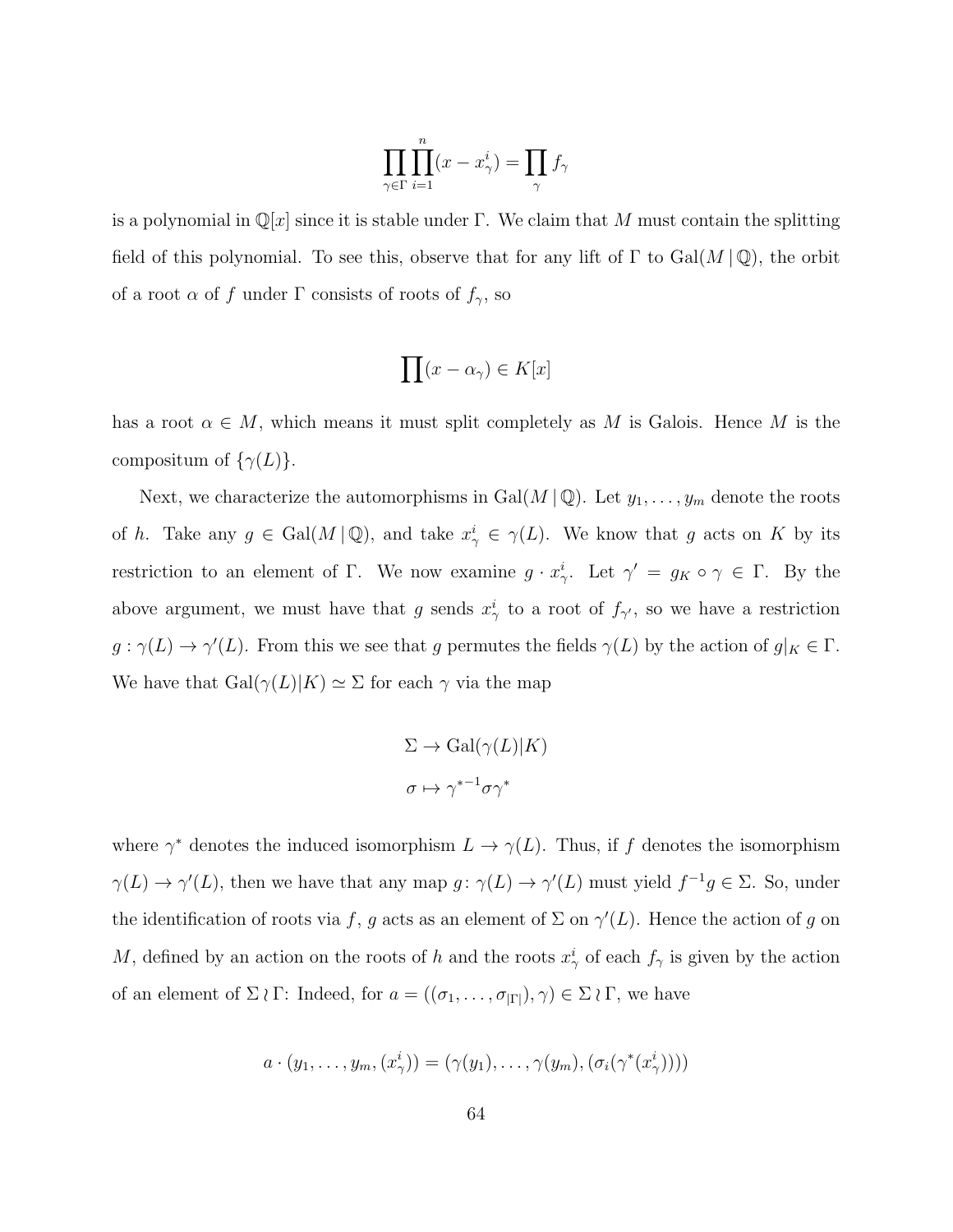$$
= (g(y_1), \ldots, g(y_m), (g(x_\gamma^i)))
$$

When  $\{\gamma(L)\}\$  are distinct,  $[M : \mathbb{Q}] = [M : K][K : \mathbb{Q}] = |\Sigma|^{\vert \Gamma \vert} \vert \vert \Gamma \vert$ , which means  $Gal(M | \mathbb{Q})$  is isomorphic to  $\Sigma \wr \Gamma$ .  $\Box$ 

Let  $K \otimes \mathbb{Q}$  and  $L \otimes K$  be as above. Then we note that the condition that  $L \otimes K$  descends to Q is equivalent to L being Galois over Q with  $Gal(L | \mathbb{Q}) \simeq Gal(K | \mathbb{Q}) \times Gal(L | K)$  by Lemma [4.1.2.](#page-59-1) The following proposition makes use of the  $G$ -relative  $H$ -invariant polynomials developed in Chapter 1.5 in order to specify the K-rational specializations of descent.

**Theorem 4.3.3.** Let  $f: X \to \mathbb{P}^1(\mathbb{C})_K$  be a  $\Sigma$ -Galois cover. Then the K-specializations where the cover descends to  $\mathbb Q$  are given by a variety of dimension  $|\Gamma|$ .

*Proof.* By the remark above, arithmetic descent occurs when  $Gal(M \mid \mathbb{Q})$  injects onto a subgroup of  $\Sigma \wr \Gamma$  isomorphic to  $\Sigma \times \Gamma$ . Let  $f_t$  be the defining polynomial induced by the map f (i.e. for any specialization  $t = a \in K$ ,  $f_t$  gives the Galois field extension generated by the fiber of f over a). Let  $1, \alpha, \ldots, \alpha^{|\Gamma|-1}$  be a Q-basis for K. Then any specialization of  $f_t$  is a specialization of  $g_t := (f_t)|_{t=t_0+t_1\alpha+\cdots+t_{|\Gamma|-1}\alpha^{|\Gamma|-1}} \in K[x, t_0, \ldots, t_{|\Gamma|-1}],$  for  $|\Gamma| \mathbb{Q}$ -coordinates. Then we have that

$$
g = \prod_{\gamma \in \Gamma} \gamma(g_t) \in \mathbb{Q}[x, t_0, \dots, t_{|\Gamma|-1}]
$$

defines the Galois closure M above, and has Galois group  $G = \Sigma \wr \Gamma$  over  $\mathbb{Q}(t_0, \ldots, t_{|\Gamma|-1})$ . To test for the specializations that give the transitive (for the permutation representation of G on the roots of g) subgroup  $H \simeq \Sigma \times \Gamma \leq G$ , we identify K-specializations with rational specializations of  $t_0, \ldots, t_{|\Gamma|-1}$ . Then we construct a G-relative H-invariant polynomial  $p \in$  $\mathbb{Q}[x_1, \ldots x_{\deg f_t|\Gamma|}]$ , and constructing a G-relative H-invariant resolvent as in [\[7\]](#page-77-0):

$$
h = \prod_{g \in G/H} (y - g \cdot p) = y^{[G:H]} + p_1 y^{[G:H]-1} + \dots + p_{[G:H]-1} y + p_{[G:H]}
$$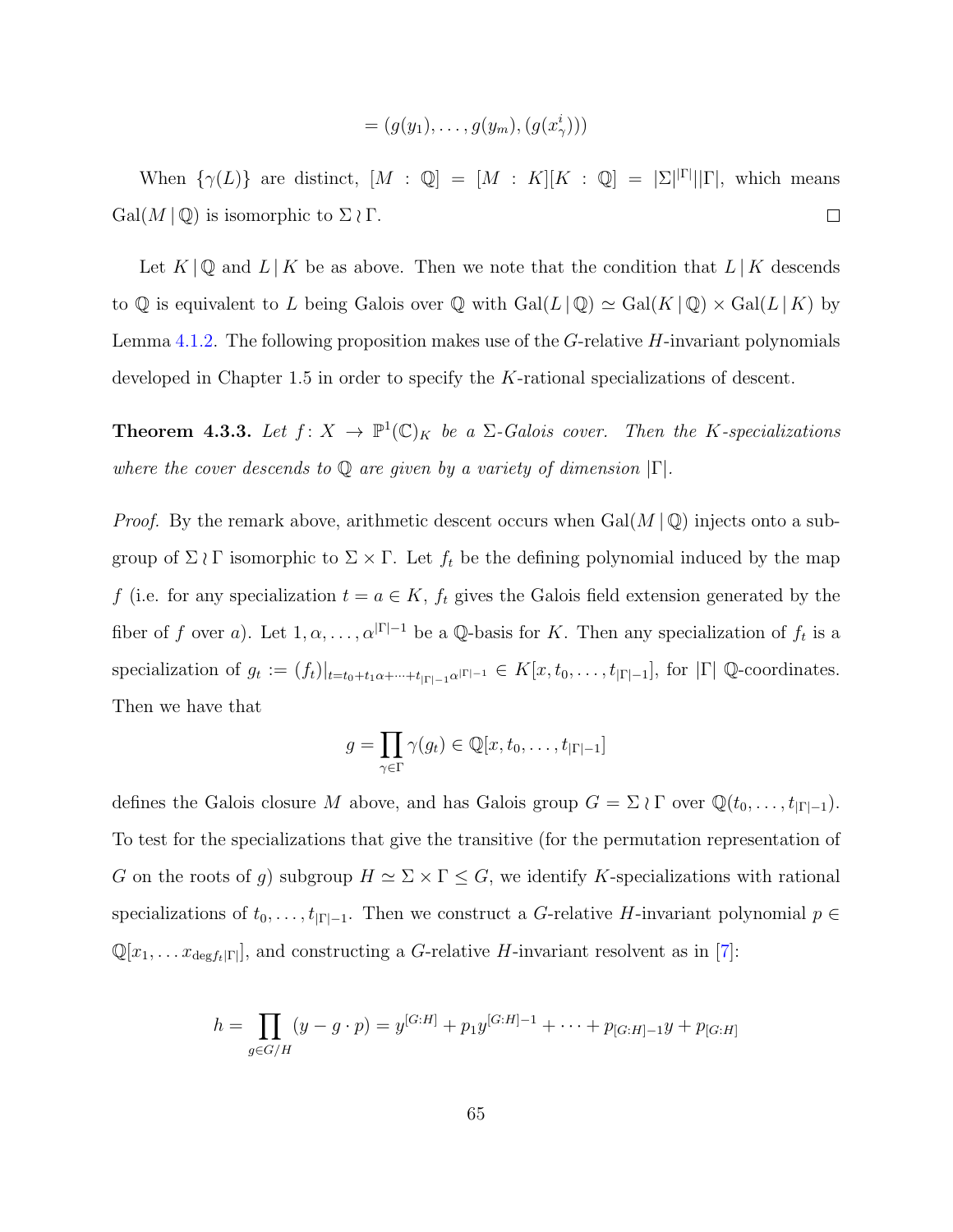where  $p_i \in \mathbb{Q}[t_0, \ldots, t_{|\Gamma|-1}].$ 

If we take  $x_1, \ldots x_{\text{deg }f_t|\Gamma|}$  to be the roots of g, then  $h \in \mathbb{Q}[y]$  since the coefficients are stable under the action of  $G$ , and if h has a rational root, then in particular that root is fixed by  $G$ , which implies that  $G$  is a subgroup of a conjugate copy of  $H$  (by  $G$ -relativity of  $p$ ). We claim that the specializations where  $h$  has a root corresponds to rational points on a variety of dimension  $|\Gamma|$ . To see this, let  $(h) \subset \mathbb{C}[t_1,\ldots,t_{|\Gamma|},y]$  denote the ideal generated by h. Then by Krull's Hauptidealsatz (see [\[17\]](#page-78-0)), letting dim denote the transcendence dimension, we have

$$
\dim(\mathbb{C}(t_1,\ldots,t_{|\Gamma|},y)/(h))+1=\dim(\mathbb{C}(t_1,\ldots,t_{|\Gamma|},y))=|\Gamma|+1
$$

and hence

$$
\dim(\mathbb{C}(t_1,\ldots,t_{|\Gamma|},y)/(h))=|\Gamma|.
$$

Example 4.3.4. We return to the cover considered by [EH]:

$$
\phi \colon \mathbb{P}^1(\mathbb{C}) \to \mathbb{P}^1(\mathbb{C})
$$

$$
x \mapsto x^3
$$

So  $\phi_t = x^3 - t$ , or  $\phi_\alpha = x^3 - t_0 + \zeta_3 t_1$  for a generic specialization. As in the proof of the proposition, we compute the polynomial

$$
g = \phi_{\alpha}(\tau \cdot \phi_{\alpha}) = (x^3 - t_0 + \zeta_3 t_1)(x^3 - t_0 + \zeta_3^2 t_1)
$$
  
=  $x^6 + (-2t_0 + t_1)x^3 + t_0^2 - t_0t_1 + t_1^2 \in \mathbb{Q}(t_0, t_1)[x].$ 

This has Galois group  $G = C_3 \wr C_2$  over  $\mathbb{Q}$ . We fix  $H = C_3 \times C_2 \leq G$  and produce the

 $\Box$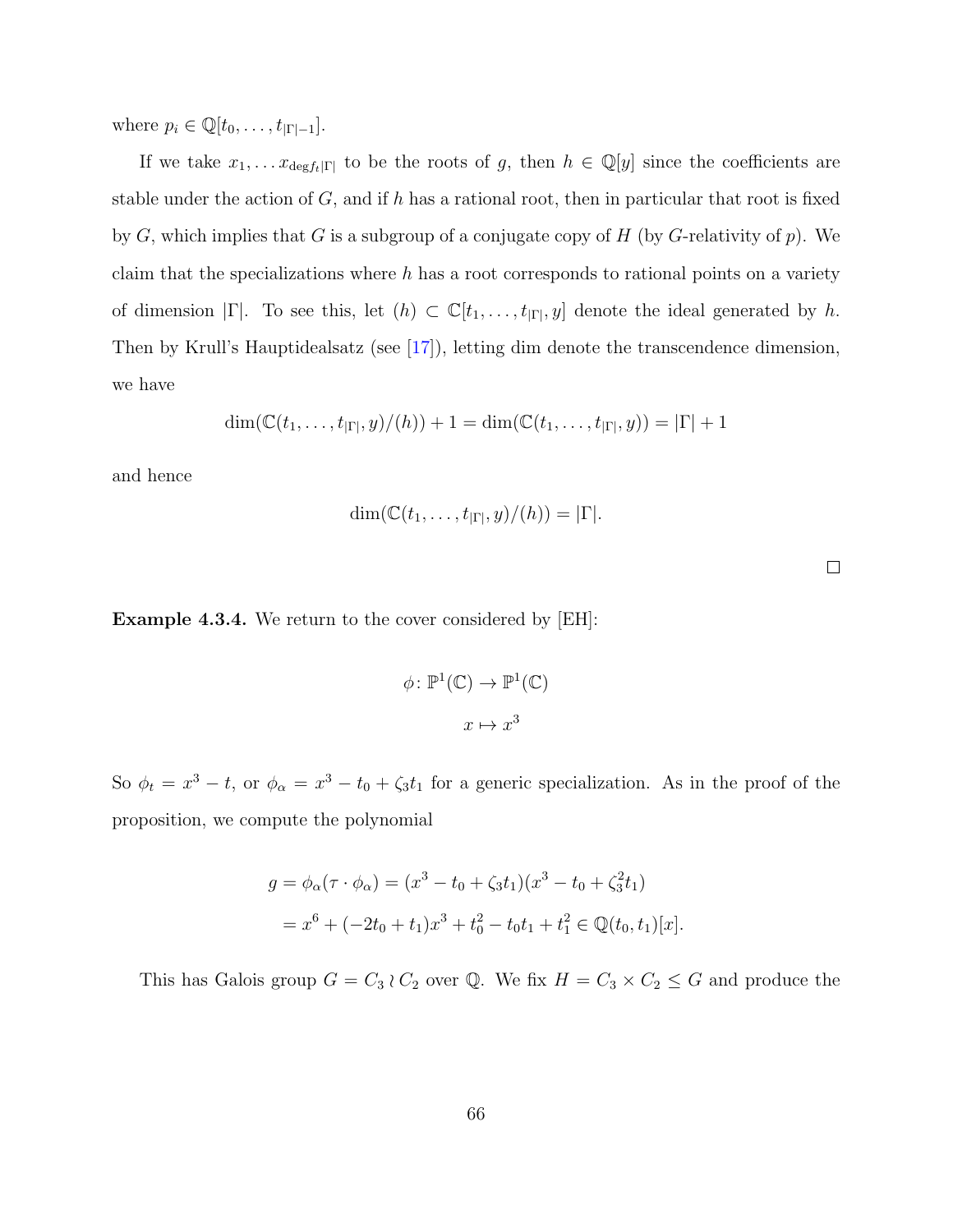G-relative  $H$ -invariant polynomial in terms of the coefficients of  $g$ :

$$
y^3 + 216t_1^2 - 216t_0t_1 + 216t_0^2 = 6^3(t_1^2 - t_0t_1 + t_0^2).
$$

The specializations where this has a root is given by the rational solutions to the surface

$$
y^3 = t_1^2 - t_0 t_1 + t_0^2.
$$

Magma parametrizes the solutions as

$$
t_0 = x^3 - x^2y + xy^2
$$

$$
t_1 = x^2y - xy^2 + y^3
$$

for  $x, y \in \mathbb{Q}$ .

Recall that Eberhart—Hasson compute the solutions to be

$$
(x + \zeta_3 y)^2 (x + y\zeta_3^2 y) = (x^3 - x^2y + xy^2) + (x^2y - xy^2 + y^3)\zeta_3
$$

which matches our solution.

Computationally, we benefited greatly from the fact that the index of  $C_3 \times C_2 \leq C_3 \wr C_2$ is relatively small:  $18/6 = 3$ . We see that this method has serious computational difficulties as the degree of the extension increases.

Example 4.3.5. We may consider trying to perform arithmetic descent on the Belyi map

$$
5T3-4.1\_4.1\_2.2.1\_a
$$

This is a family of  $F_5$  extensions over  $\mathbb{Q}(i)$ . To descend it to  $\mathbb{Q}$ , we would analyze the  $F_5 \nvert C_2$ -relative  $F_5 \times C_2$ -invariant polynomial, which by the proof of Theorem [4.3.3](#page-71-0)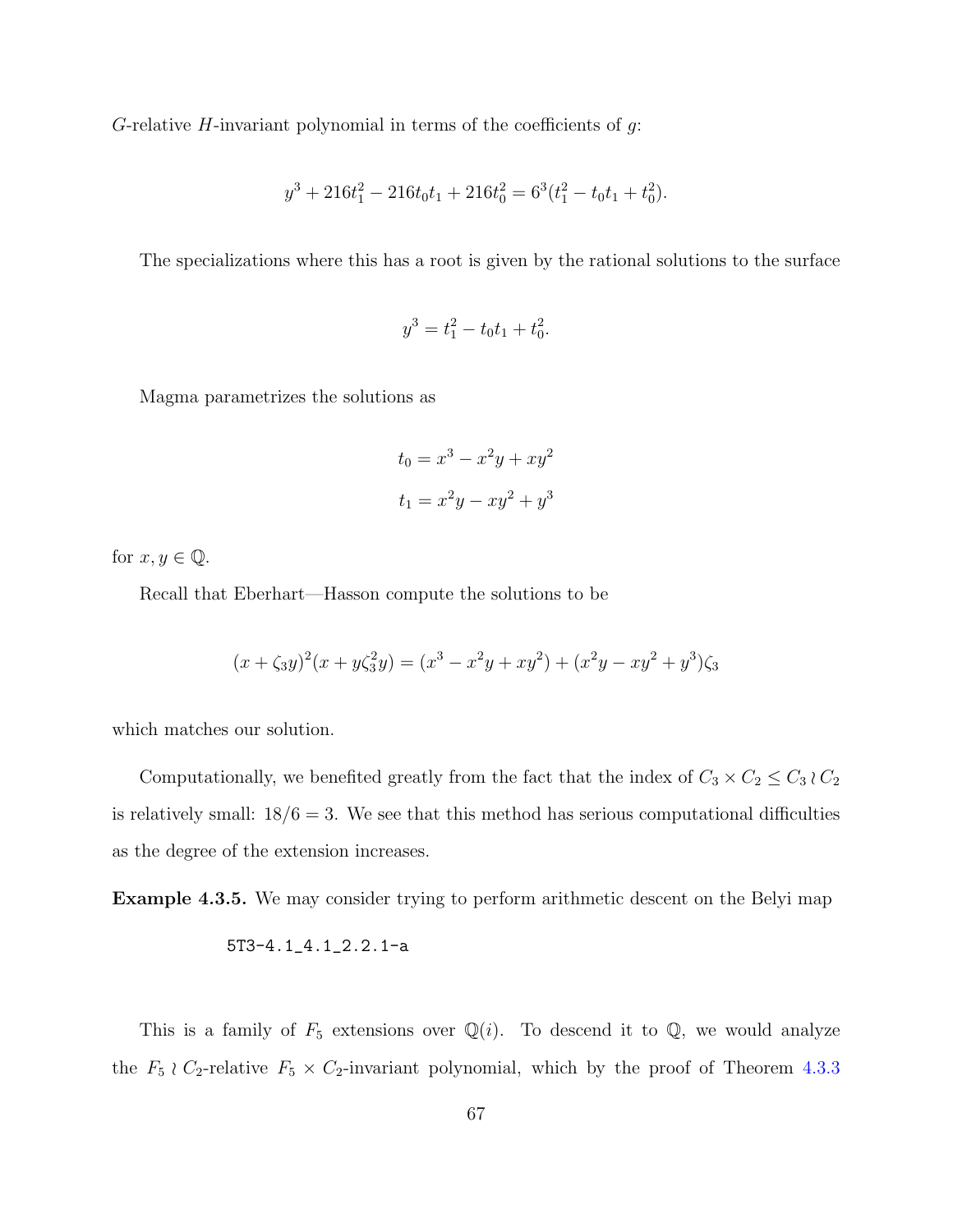would be degree  $800/40 = 20$ , with coefficients equally complicated in the function field  $\mathbb{Q}(t_1, t_2)$ . Hence it is quite rare for the surfaces that describe the reducibility conditions for this resolvent to have rational roots.

The situation is more dire as the order of G rises. For instance, the lowest degree transitive group for which the IGP is unresolved is the group labeled 17T7 on LMFDB, see [\[15\]](#page-78-1). 17T7 is a semidirect product of  $PSL(2, 16)$  by  $C_2$ , and is of order 8160. This group has been realized over  $\mathbb{Q}(\sqrt{2})$  $(-5)(t)$ , so we can ask about descent. The 17T7 *i* C<sub>2</sub>-relative 17T7-invariant polynomial would be of degree  $2 \cdot 8160^2/(8160 \cdot 2) = 8160$ .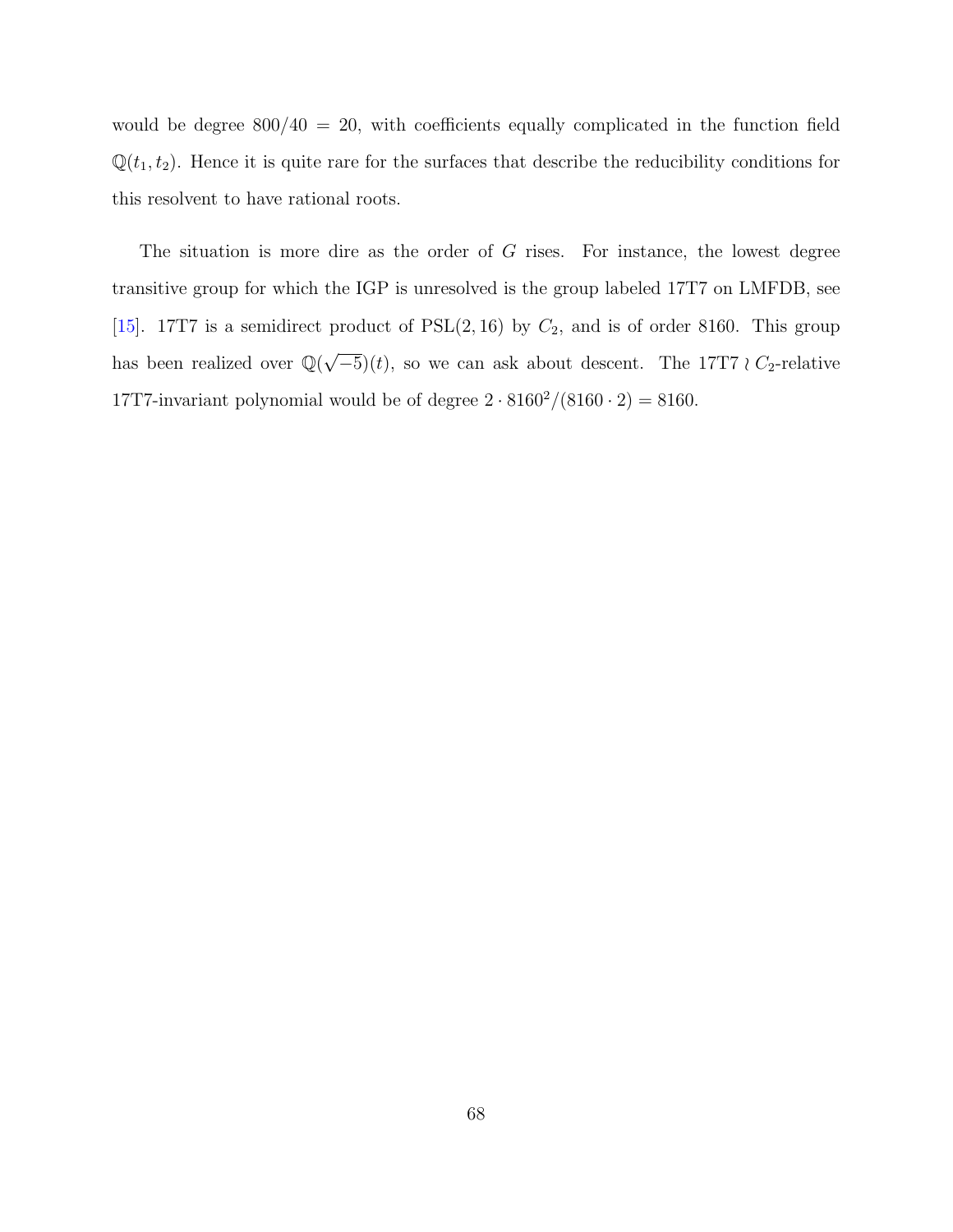## Chapter 5

## Final Remarks and Future Directions

If one was to embark on Inverse Galois Theory from first principles, likely one of the first strategies would be to fix a finite group  $G \leq S_n$ , create a family of generically  $S_n$  polynomials, and use  $S_n$ -relative G-invariant resolvents to find specializations where the Galois group is G. In his lectures on Inverse Galois Theory (see [\[15\]](#page-78-1)), Tim Dokchitser remarks that while this method has been fruitful for some groups, it is difficult to know in advance when random families will have such specializations — we saw for instance in Example [3.2.9](#page-52-0) that we only had 6 specializations that were candidates for  $C_2^2$ -extensions of  $\mathbb{Q}(\sqrt{\ }$  $\overline{-3}$ ). The answer to this concern is Theorem [3.2.6,](#page-49-0) that somehow choosing our families to be induced by Belyi maps grants us some assurance that choosing our permutation representations and subgroups carefully will yield us plentiful desirable specializations; but we still saw that as the index of H in G gets large or the resolvents get more complicated, computing the specializations becomes difficult, even if they should be on a genus 0 curve. It would be interesting if there was a less computationally-demanding method of computing these specialization maps, perhaps with heuristics for simplifying the G-relative H-invariant polynomial.

The fact that the IGP remains open for 17T7 and  $M_{23}$ , despite the fact that both have already been realized over quadratic number fields, indicates that even in what one may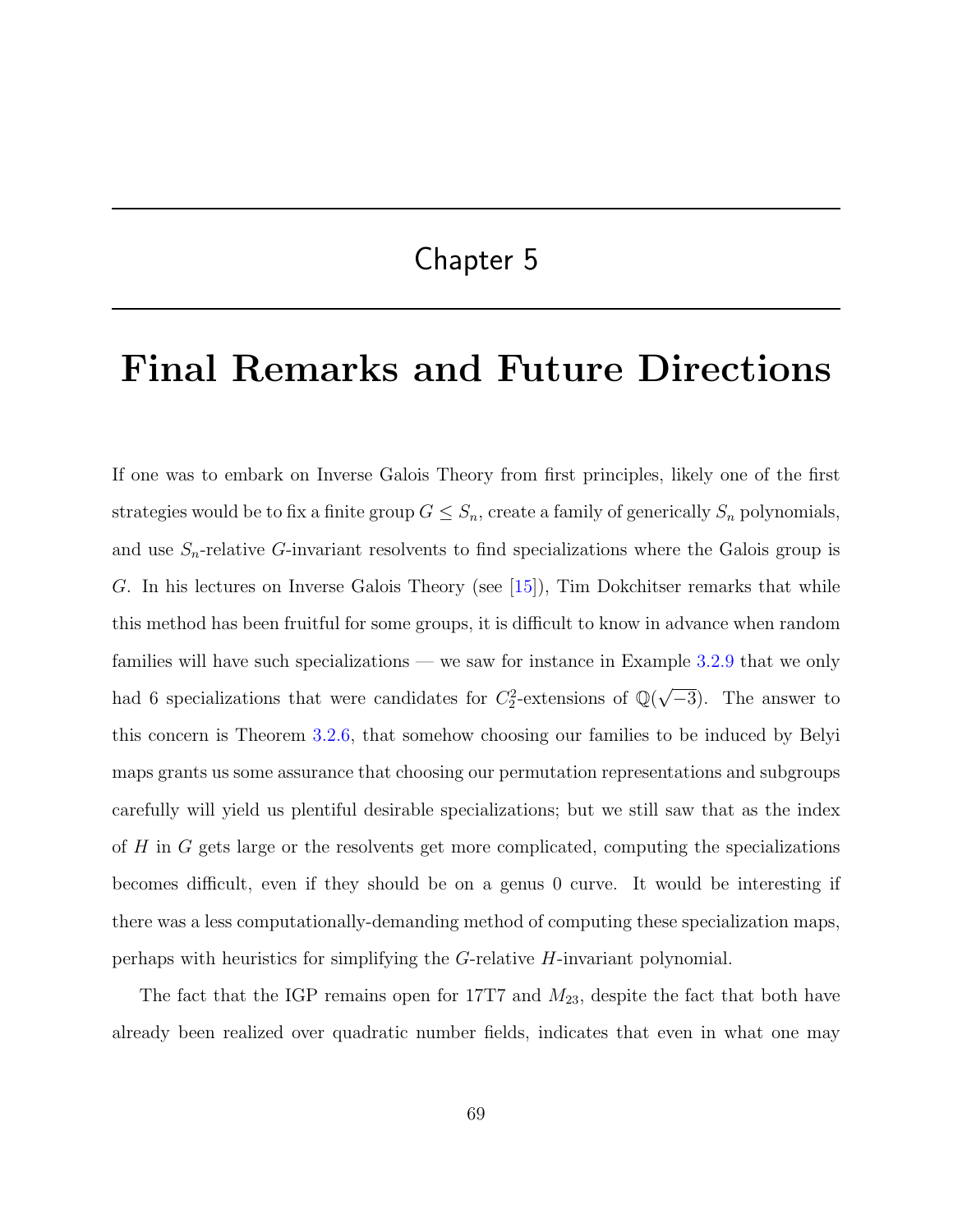consider the "easiest case," that is, descending a degree 2 extension, arithmetic descent remains largely not understood. On one end of the spectrum, we understand to some degree descent of Kummer extensions by taking advantage of their nice presentations and working out the desired specializations using properties specific to Kummer extensions. On the other end, with our only assumption being that our intermediary field is Galois over Q, Theorem [4.3.3](#page-71-0) provides a brute-force way of computing points of descent, which for higher order extensions serves almost exclusively as a theoretical description as actual computation becomes unfeasible. The former helps us understand Kummer extensions better, and the latter describes some of the complexity in finding appropriate specializations for descent. Neither seem generalizable/applicable for approaching  $M_{23}$  or 17T7 in their current forms. In the Kummer extension examples, we were able to construct equations in terms of Galois conjugates. Perhaps there are similar constructions for general extensions, though we will no longer be afforded the nice characterization their actions, for instance,  $\sigma(a) = a^i b^n$  for  $\sigma \in \text{Gal}(K|\mathbb{Q})$  that we saw above. More specifically for the Kummer extensions, although the prime degree case is well-understood, it would be interesting to explore the descent of Kummer extensions for composite n, following Vishne  $[18]$ ; in particular, we saw in section [4.2](#page-59-0) that there may be a need to examine 1-cocycles under "twisted actions."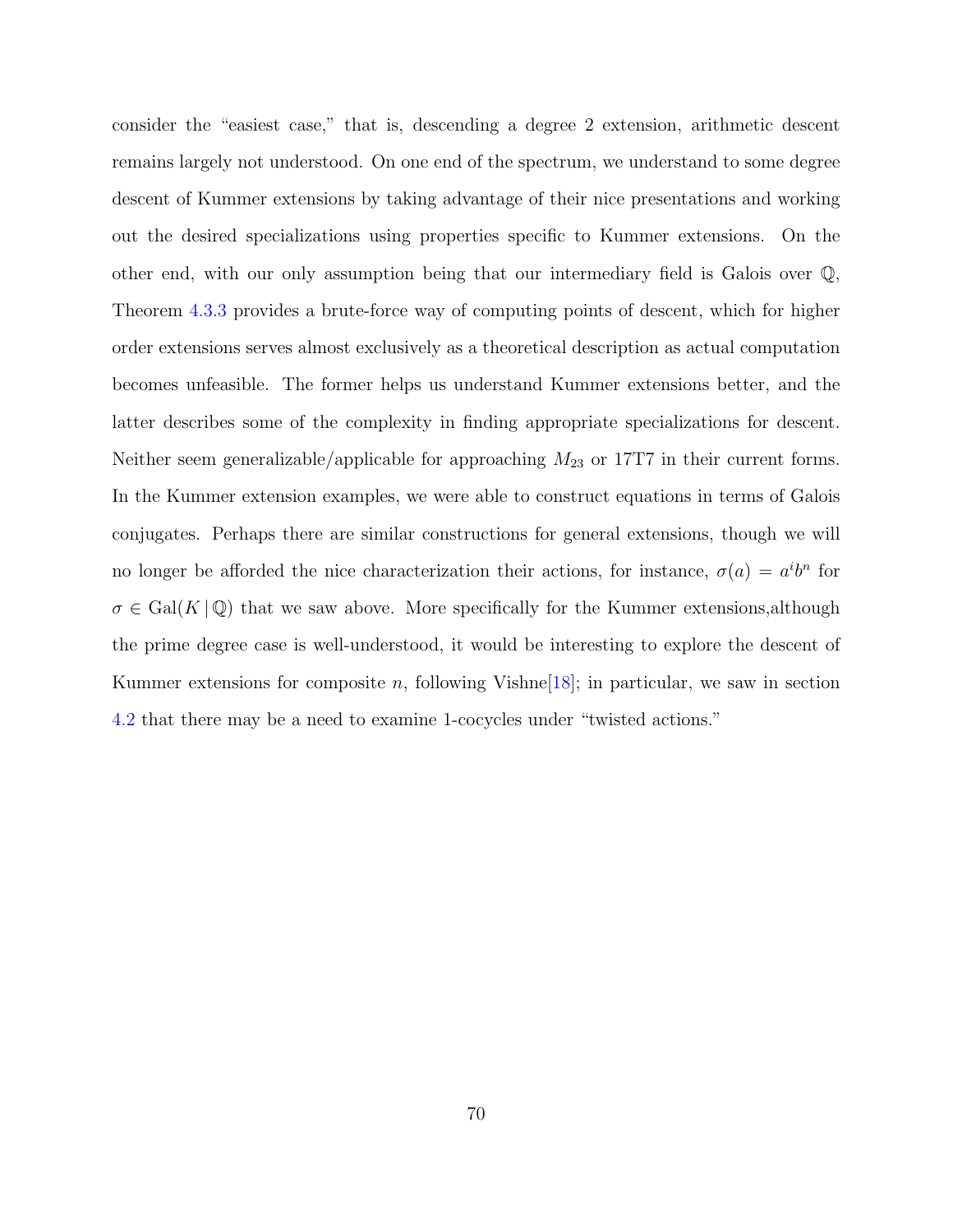## Bibliography

- [1] Wieb Bosma, John Cannon, and Catherine Playoust, The Magma algebra system. I. The user language, J. Symbolic Comput. 24 (1997), vol. 3–4, 235–265.
- [2] Ernesto Girondo, Gabino Gonzalez-Diez, Introduction to Compact Riemann Surfaces and Dessins d'Enfants, Cambridge University Press (2012).
- [3] Gareth A. Jones, Jürgen Wolfart, *Dessins d'Enfants on Riemann Surfaces*, Springer International Publishing (2016).
- [4] The LMFDB Collaboration, The L-functions and Modular Forms Database, [http://](http://www.lmfdb.org) [www.lmfdb.org](http://www.lmfdb.org), 2019, [Online; accessed May 2022].
- [5] Ryan Eberhart, Hilaf Hasson, Arithmetic Descent of Specializations of Galois Covers arXiv: 1412.1682, [Online; accessed May 2022].
- [6] David J. Saltman, Generic Galois Extensions and Problems in Field Theory, Advances in Mathematics 43, 250-283 (1982).
- [7] Claus Fieker, Nicole Sutherland, Constructions Using Galois Theory, arXiv: 2010.01281v2, [Online; accessed May 2022]
- [8] Louis Granboulan, Construction d'une extension reguliere de  $\mathbb{Q}(T)$  de groupe de Galois  $M_{24}$ , Experimental Mathematics, Vol.5 (1996).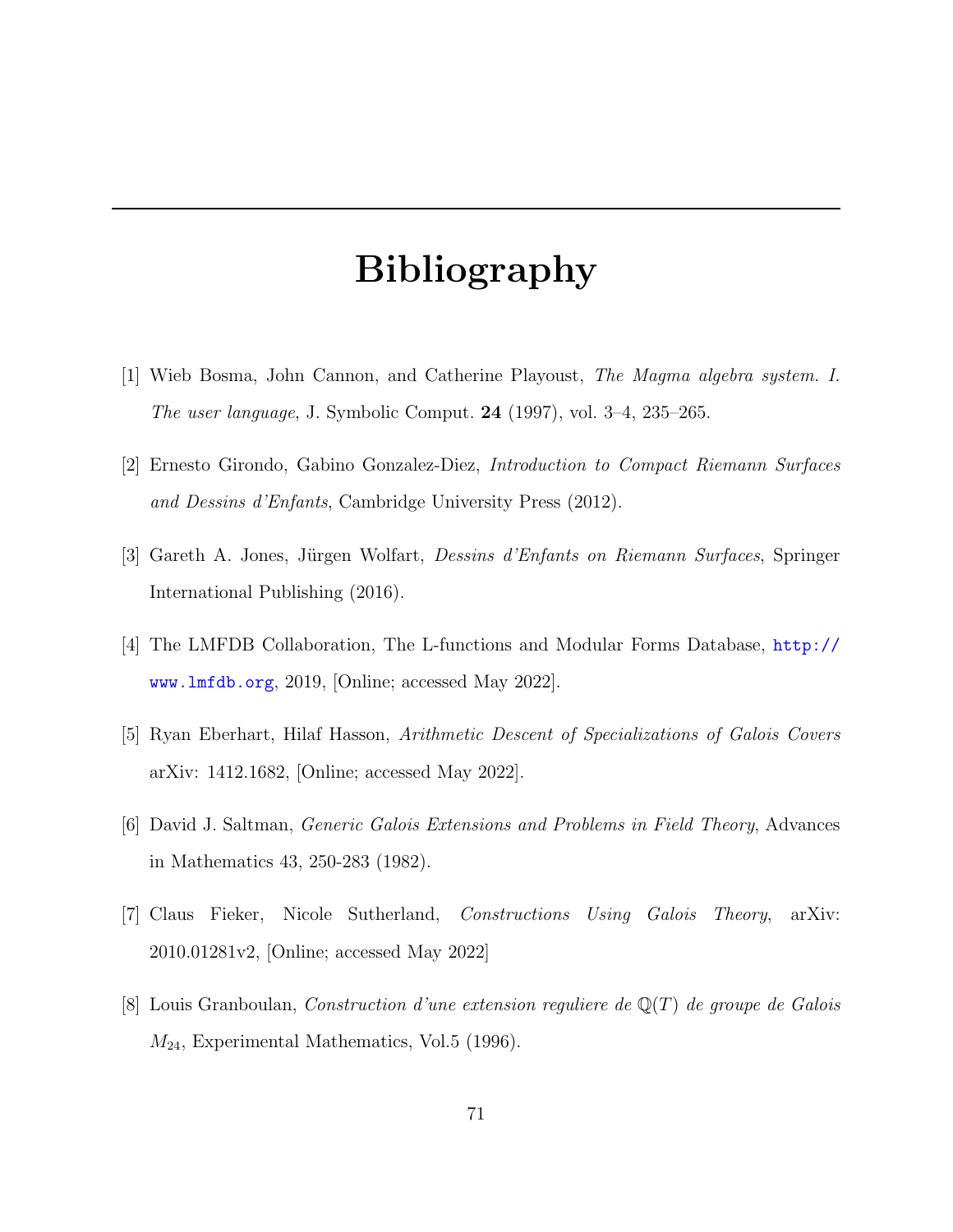- [9] Pete L. Clark, John Voight, Algebraic Curves Uniformized by Congruence Subgroups of Triangle Groups, Transactions of the American Mathematical Society (2019).
- [10] Jean-Pierre Serre, Topics in Galois Theory, Research Notes in Mathematics, Volume 1, Jones and Bartlett Publishers, (1992).
- [11] David S. Dummit, Richard M. Foote, Abstract Algebra, Third Edition, John and Wiley Sons, Inc. (2004).
- [12] C. Teleman, Riemann Surfaces, (2003), [Online; accessed May 2022 from [https://](https://math.berkeley.edu/~teleman/math/Riemann.pdf) [math.berkeley.edu/~teleman/math/Riemann.pdf](https://math.berkeley.edu/~teleman/math/Riemann.pdf)]
- [13] Wei Ho, How Many Rational Points Does a Random Curve Have?, Bulletin of the American Mathematical Society, 18 September 2013.
- [14] Christian U. Jensen, Arne Ledet, Noriko Yui, Generic Polynomials Constructive Aspects of the Inverse Galois Problem, Mathematical Sciences Research Institute Publications 45, Cambridge University Press, (2002).
- <span id="page-78-1"></span>[15] Tim Dokchitser, Inverse Galois Problem, PCMI 2021 Graduate Summer School Program - Number Theory Informed by Computation, 26-30 July 2021.
- [16] Michael Klug, Michael Musty, Sam Schiavone, John Voight, Numerical Calculation of Three-Point Branched Covers of the Projective Line, LMS J. Comput. Math. 17 (2014).
- <span id="page-78-2"></span><span id="page-78-0"></span>[17] Robin Hartshorne, Algebraic Geometry, Springer-Verlag New York Inc. (1977).
- [18] Uzi Vishne, Galois Cohomology of Fields without Roots of Unity, Journal of Algebra 279, (2004).
- [19] Ciaran Schembri, Sam Schiavone, John Voight, Reducing models for branched covers of the projective line, (2022), preprint.